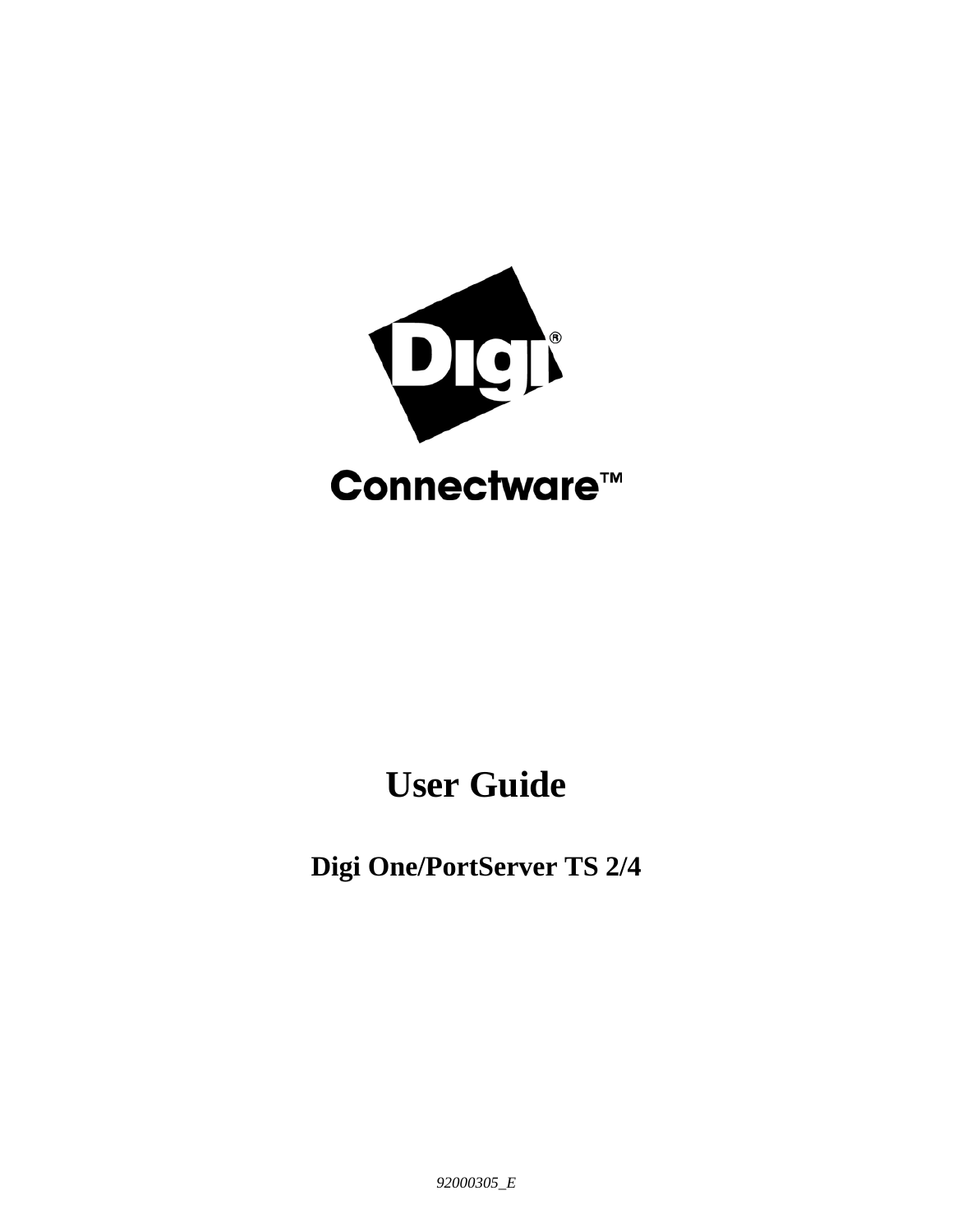Digi International Inc. 2002-2003. All Rights Reserved

The Digi logo, Connectware logo, RealPort, Digi One, and PortServer are trademarks or registered trademarks of Digi International Inc. All other brand and product names are the trademarks of their respective holders.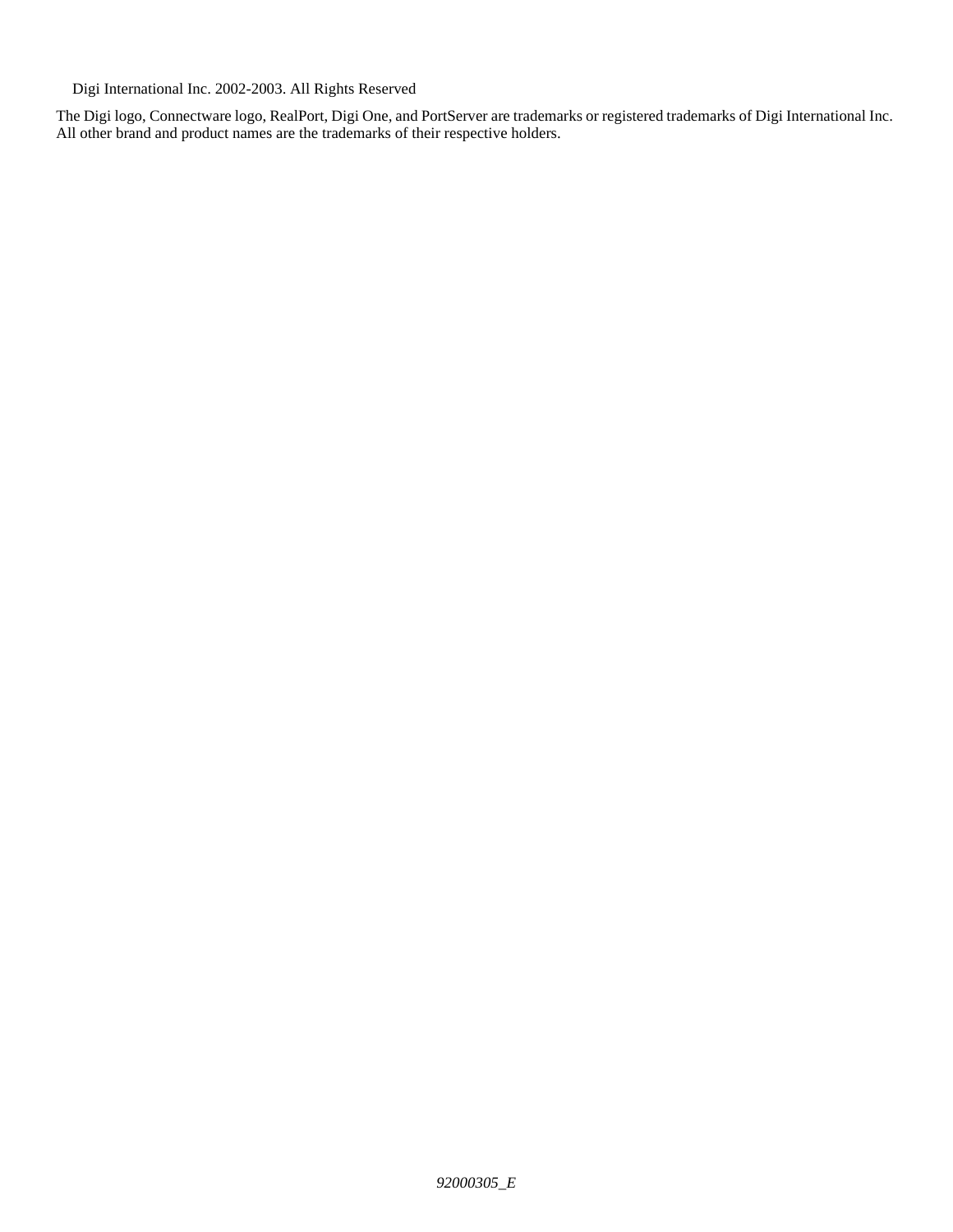# **Contents**

#### **Chapter 1** Introduction

#### **Chapter 2** Configuring the IP Address

#### **Chapter 3** Configuring Ports for RealPort

#### **Chapter 4 Configuring Ports for Printers**

#### **Chapter 5** Configuring Ports for Modems

### **Chapter 6** Configuring Ports for Terminals and Computers

#### **Chapter 7** Configuring PPP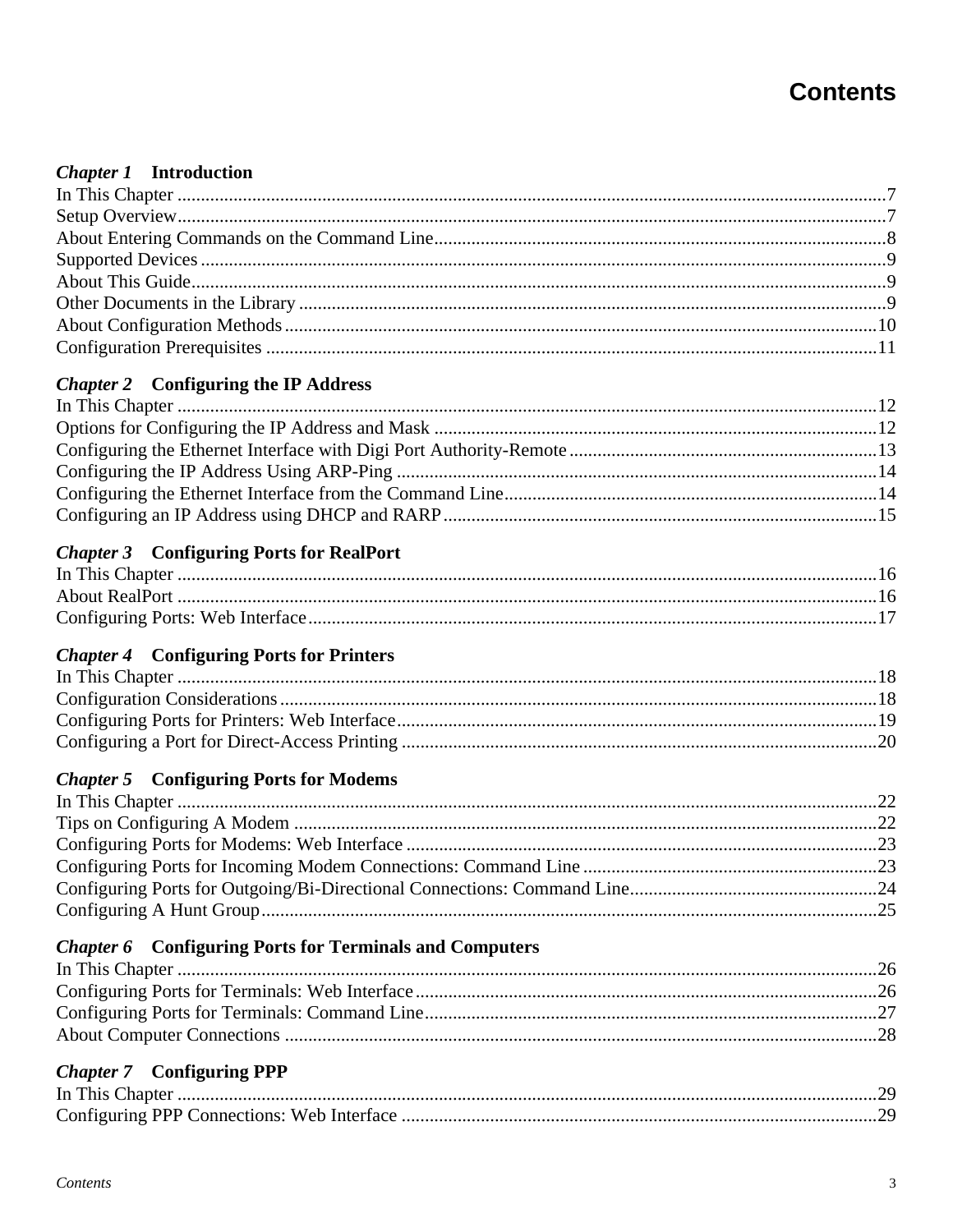#### **Chapter 8** Modem Emulation

#### **Chapter 9 Configuring Autoconnection**

#### **Chapter 10 Configuring IP Routing**

#### **Chapter 11 Configuring the Digi Device for IA**

#### **Chapter 12 Configuring Security Features**

#### **Chapter 13 Configuring DNS**

#### **Chapter 14 Configuring Console Management**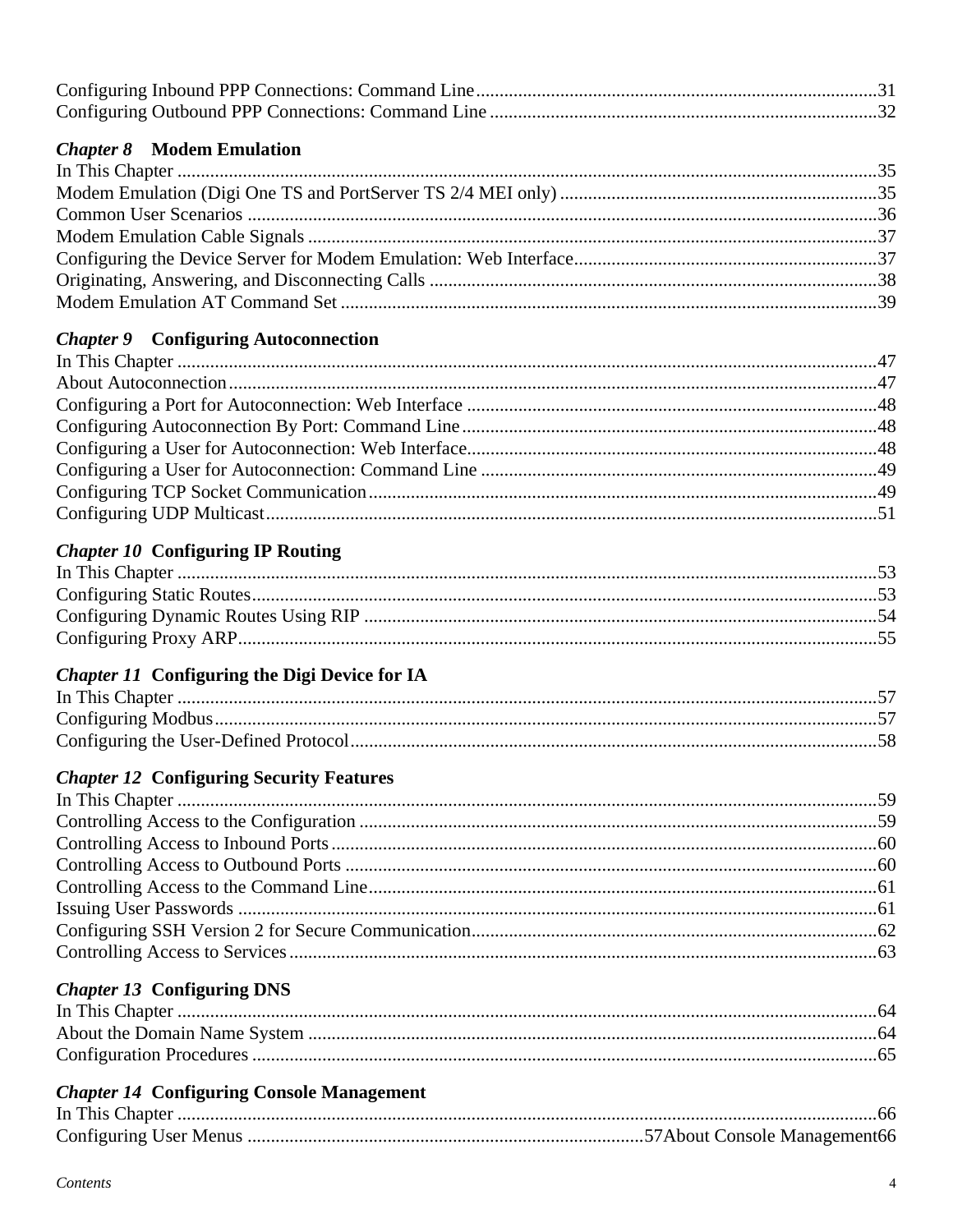#### **Chapter 15 Configuring SNMP**

#### **Chapter 16 Configuring Users**

#### **Chapter 17 Managing the OS and Configuration**

#### **Chapter 18 Configuring Power Over the Serial Ports**

#### **Chapter 19 Configuration Examples**

#### **Chapter 20 Digi One/PortServer TS 2/4 Troubleshooting**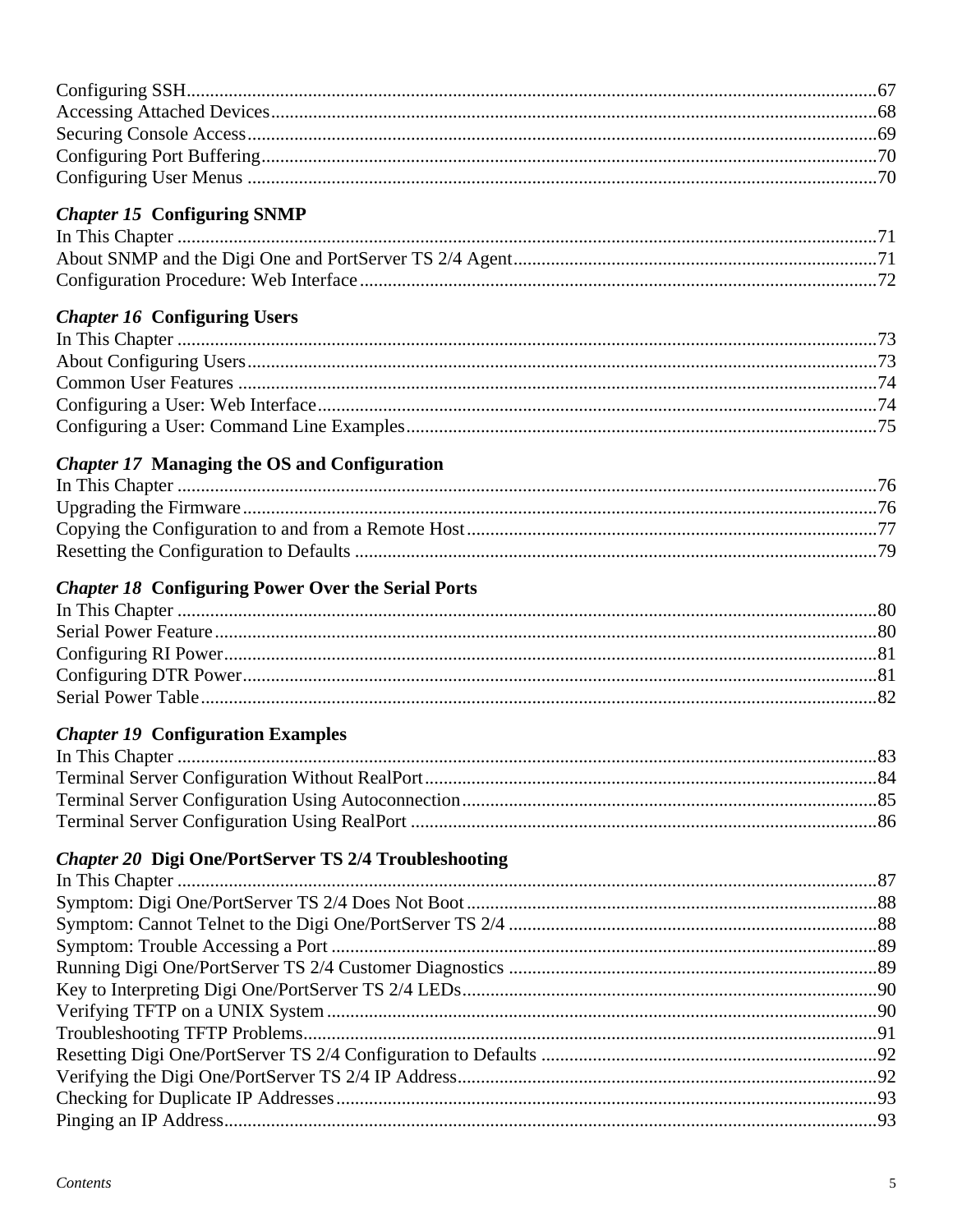# **Chapter 21 Specifications**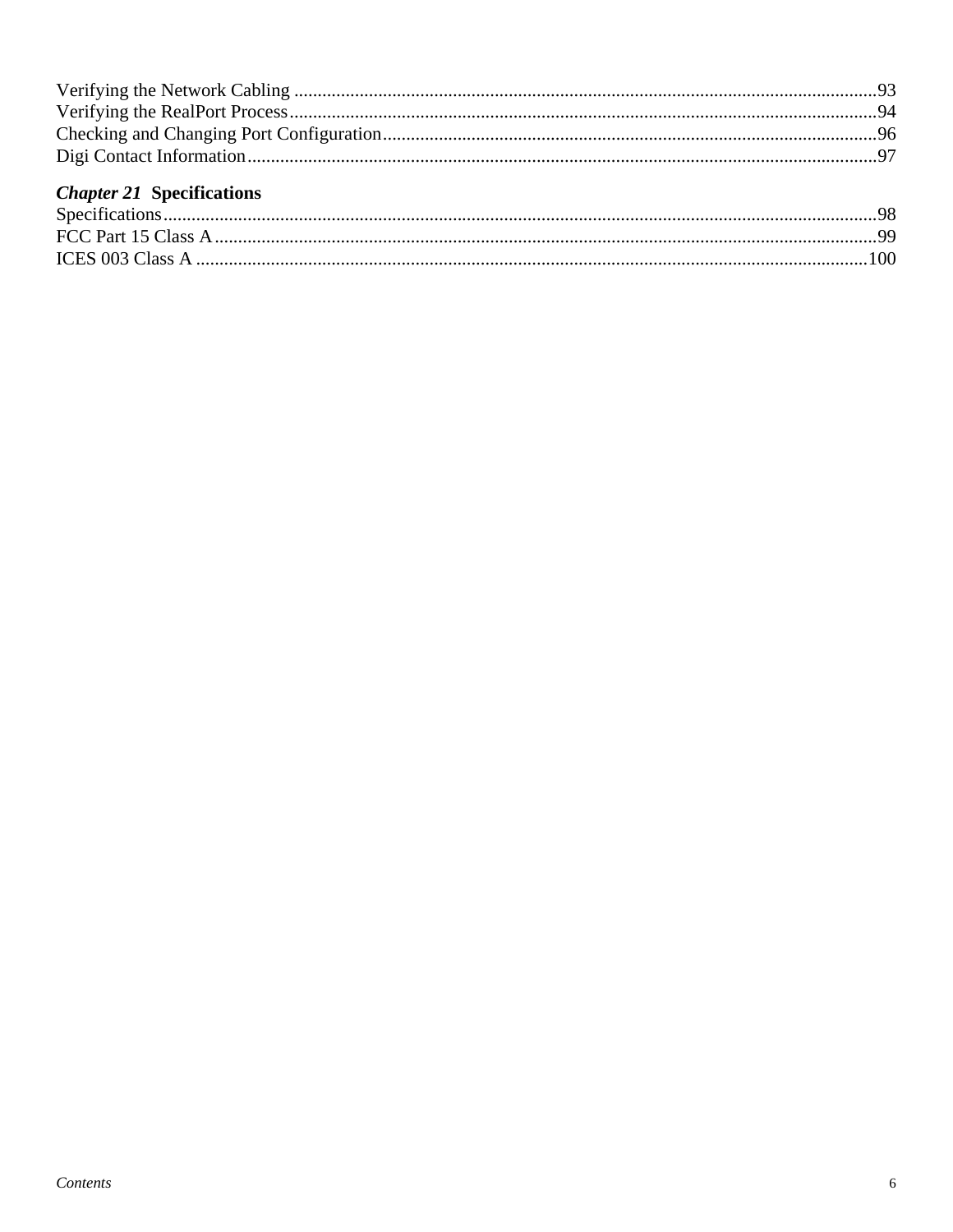# *Chapter 1* **Introduction**

# **In This Chapter**

| The following topics are discussed in this chapter: |  |
|-----------------------------------------------------|--|
|                                                     |  |
|                                                     |  |
|                                                     |  |
|                                                     |  |
|                                                     |  |
|                                                     |  |
|                                                     |  |

# **Setup Overview**

This section provides an overview of the setup process.

### **Step A: Plan**

Before beginning setup, consider the following:

- How to assign an IP address to the Digi device's Ethernet interface, which can be accomplished in a number of ways. See "Configuring the IP Address" on page 12.
- How to configure serial ports. A key consideration is whether to use RealPort. Other considerations include the type of peripheral that will connect to the port and the peripheral's cabling requirements. See "Configuring Ports for RealPort" on page 16 and the online RealPort driver documentation and Cable Guide, both of which are on the Access Resource CD.
- The various ways that your Digi device can be configured. See "About Configuration Methods" on page 10 and "Configuration Prerequisites" on page 11 for more information.

### **Step B: Set Up the Hardware**

**1.** If the Digi device supports multiple serial port interfaces (EIA-232, EIA-422/485), set the interface with the dip switches on the device.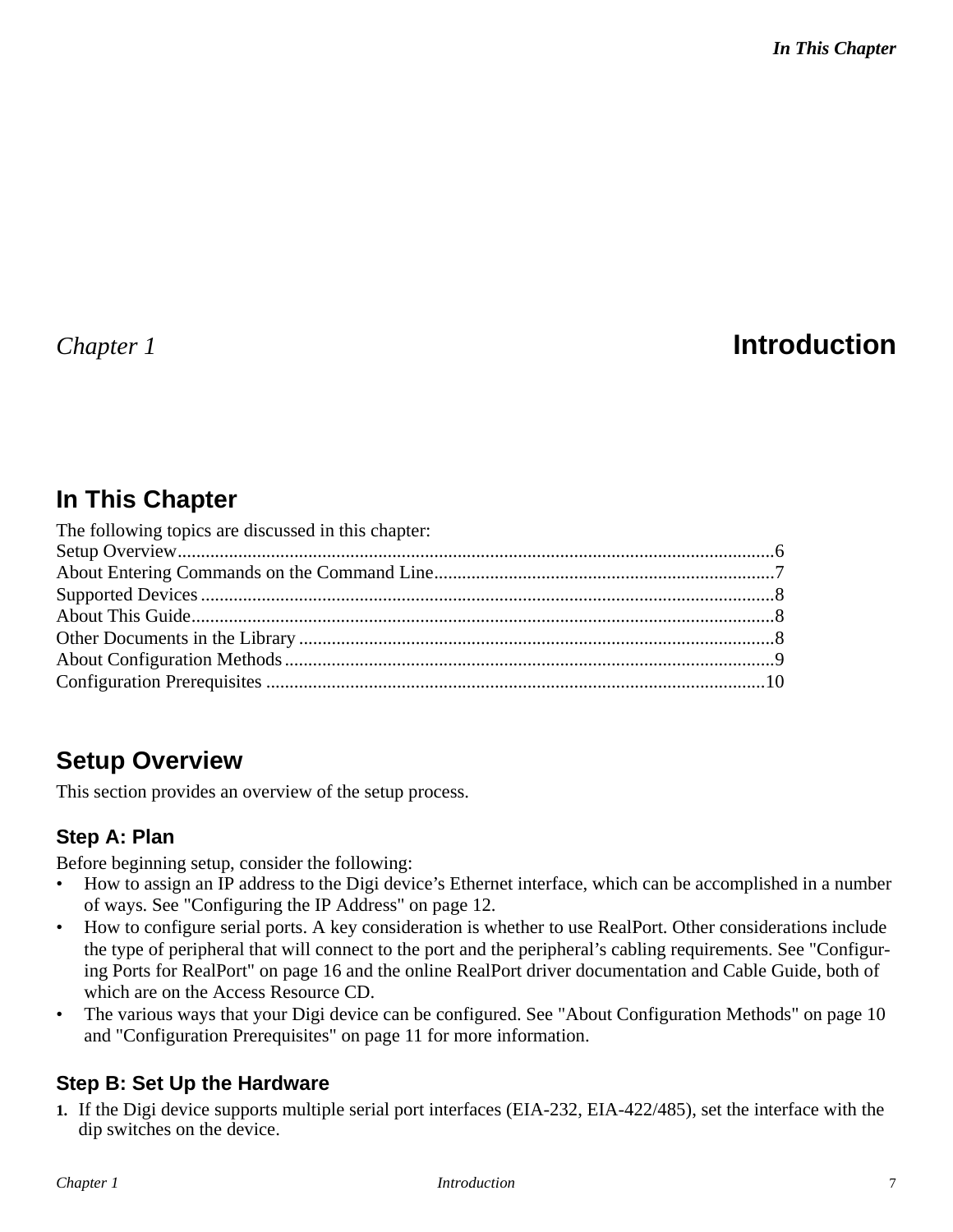- **2.** Connect the device to power and to the network.
- **3.** Connect peripherals to serial ports. See the Cable Guide on the Access Resource CD.

#### **Step C: Install and Setup Digi Port Authority-Remote**

Digi Port Authority-Remote is a utility that provides one of the ways to configure an IP address and also provides port monitoring. See the *Digi Port Authority-Remote Device Monitor Setup Guide*, which is on the Access Resource CD.

#### **Step D: Configure an IP Address**

There are a number of ways to configure an IP address. See "Configuring the IP Address" on page 12 for more information.

#### **Step E: Configure Ports**

See the following for more information:

- "Configuring Ports for RealPort" on page 16
- "Configuring Ports for Printers" on page 18
- "Configuring Ports for Terminals and Computers" on page 26
- "Configuring Ports for Modems" on page 22

#### **Step F: Configure Other Features as Required**

See the following for information on setting up other features:

- "Configuring PPP" on page 29
- "Configuring IP Routing" on page 53
- "Configuring Autoconnection" on page 47
- "Configuring User Menus 57About Console Management" on page 66
- "Configuring Security Features" on page 59
- "Configuring DNS" on page 64

#### **Step G: Troubleshoot Setup Problems**

Troubleshoot problems as required. See "Digi One/PortServer TS 2/4 Troubleshooting" on page 87.

### **About Entering Commands on the Command Line**

On the Digi One/PortServer TS 2/4 command line, do not force a line break (by pressing Enter or Return). This will commit the command before you finish adding all command fields. If your terminal does not support wrapping to the next line and long commands scroll out of sight, the easiest way to enter long commands is by breaking the command into multiple commands as shown below. If you use this method, however, you must let the Digi One/PortServer TS 2/4 know that you are configuring the same entity, such as the same port, menu, or line. This is done by repeating the range or name field in each command.

```
set menu t1="Console Management Menu" range=6
```

```
set menu range=6 name="Console Management Menu" m3="Connect to System 1" set 
 menu range=6 c3="connect 1" m4="Connect to System 2"
```

```
set menu range=6 c4="connect 2"
```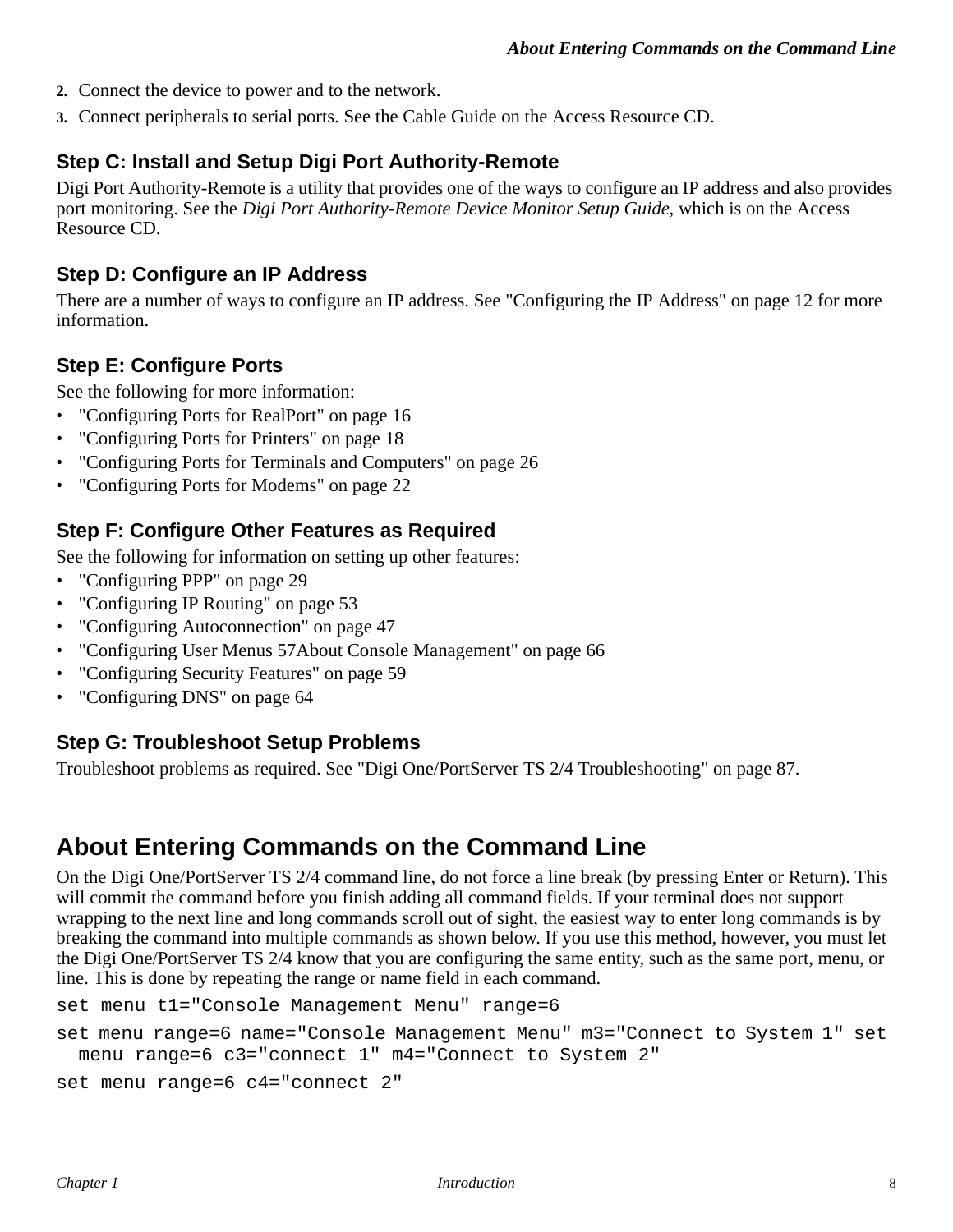# **Supported Devices**

This manual provides information on the following Digi devices:

- Digi One RealPort
- Digi One IA RealPort
- PortServer TS 2
- PortServer TS 4

# **About This Guide**

#### **Purpose**

This guide provides the following:

- Configuration and administration procedures
- Configuration examples

#### **Audience**

This manual is intended for the person responsible for configuring and administering Digi One/PortServer TS 2/4. It assumes that this person has experience configuring network devices and is familiar with networking concepts.

#### **Scope**

This manual provides step-by-step instructions for configuring and administering Digi One/PortServer TS 2/4's main features. It does not address how to configure every option, provide complete information on commands, or discuss hardware installation. These topics are covered in other documents in the Digi One/PortServer TS 2/4 library.

#### **About Command Line Examples**

In this manual, many command examples are broken up and placed on two lines of the manual. This is done to control where the line breaks, making it as easy to read as possible. When this is done, the second line of the command will be indented slightly, as shown below.

set menu range=6 t1="Console Management Menu" name="Console Management Menu" m3="Connect to System 1" c3="connect 1" m4="Connect to System 2"  $c4 = "connect 2"$ 

### **Other Documents in the Library**

Here is a list of the other documents in the library:

#### *Access Resource CD Card*

This card provides information on the contents of the Access Resource CD. It includes the CD mounting instructions required to access the CD on many Unix systems.

#### *Digi One/PortServer TS 2/4 Setup Card*

This card, which comes in the Digi One/PortServer TS 2/4 package, provides a brief overview on the setup process.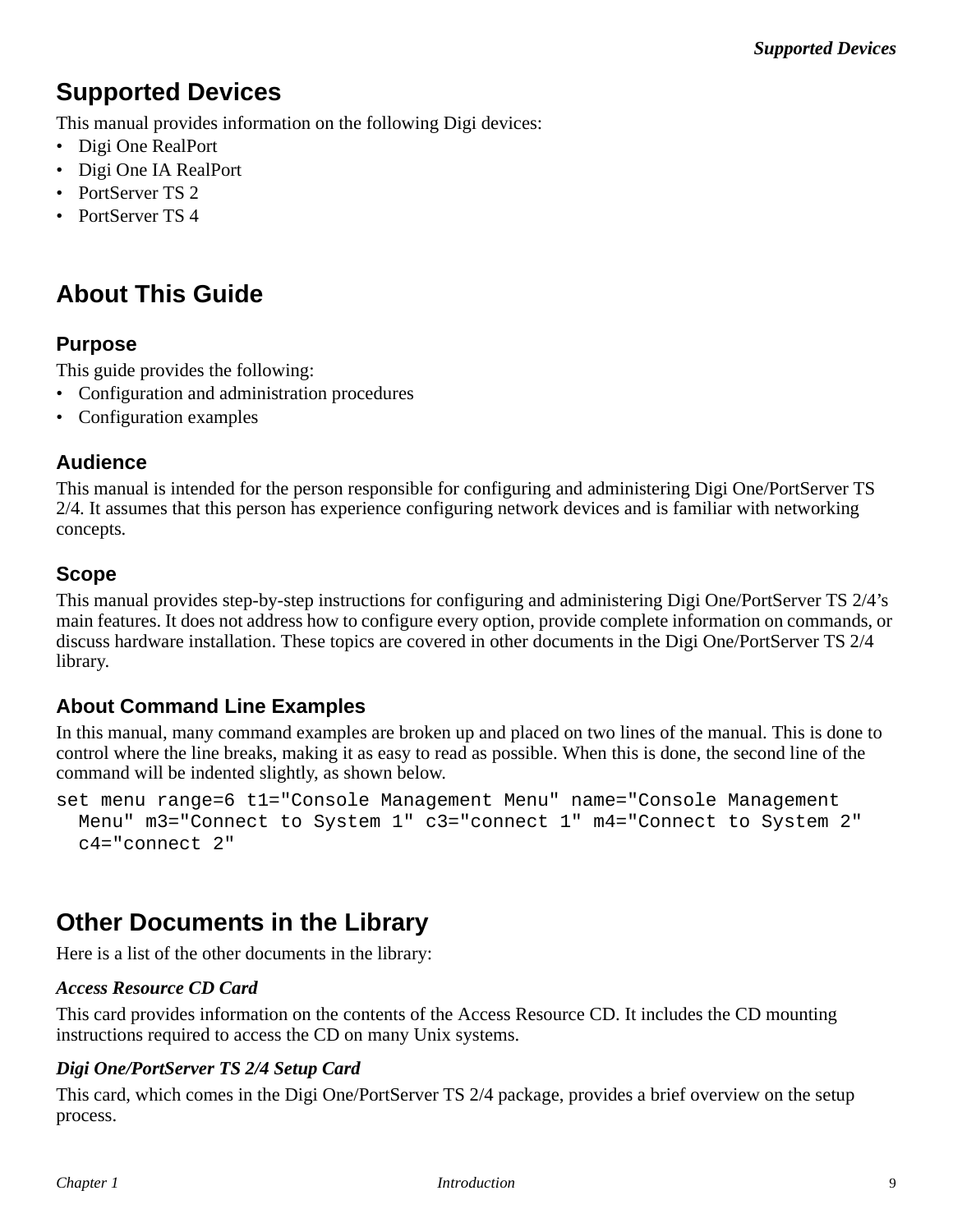#### *Digi One/PortServer TS Command Reference*

This online manual, available on the Access Resource CD, provides complete information on commands.

#### *RealPort Setup Guides*

These online manuals provide information on setting up servers for RealPort software.

#### *Digi Port Authority - Remote Device Monitor Setup Guide*

This online manual provides information on installing and using Digi Port Authority - Remote software.

#### *Online Help for the Web UI*

This context-sensitive online help provides information on configuration fields used with web browser configuration interface.

### **About Configuration Methods**

Use this section to learn about configuration methods.

#### **Configuring the Digi One/PortServer TS 2/4 from an Attached Terminal**

With this method, you cable a terminal or PC running terminal emulation software to a Digi One/PortServer TS 2/4 port and then use the command line to enter commands. This method allows you to configure all features. It requires, however, that you and the Digi One/PortServer TS 2/4 be in the same location. Some users find it advantageous to configure the Digi One/PortServer TS 2/4 IP address this way and then use one of the other methods for the rest of the configuration.

#### **Configuring the Digi One/PortServer TS 2/4 from a Telnet Session**

With this method, you Telnet to the Digi One/PortServer TS 2/4 and use the command line to complete configuration tasks. The only disadvantage to this method is that you have to configure the Digi One/PortServer TS 2/4 with an IP address before you can Telnet to it.

#### **Configuring the Digi One/PortServer TS 2/4 from the Web Interface**

The great advantage to this method is ease of use. This method does, however, require that you configure the IP address before you can access the configuration from the web interface, and some features cannot be configured this way.

#### **Downloading a Configuration File**

With this method, you configure a Digi device and then do the following:

- **1.** Download an existing configuration file to a host system.
- **2.** Edit the file with specific configuration using a text editor.
- **3.** Upload the file to the Digi One/PortServer TS 2/4.

This an excellent method for maintaining highly similar configuration files for multiple Digi devices. The disadvantage is that the Digi One/PortServer TS 2/4 requires some configuration steps, such as the IP address, to be completed before it can be used.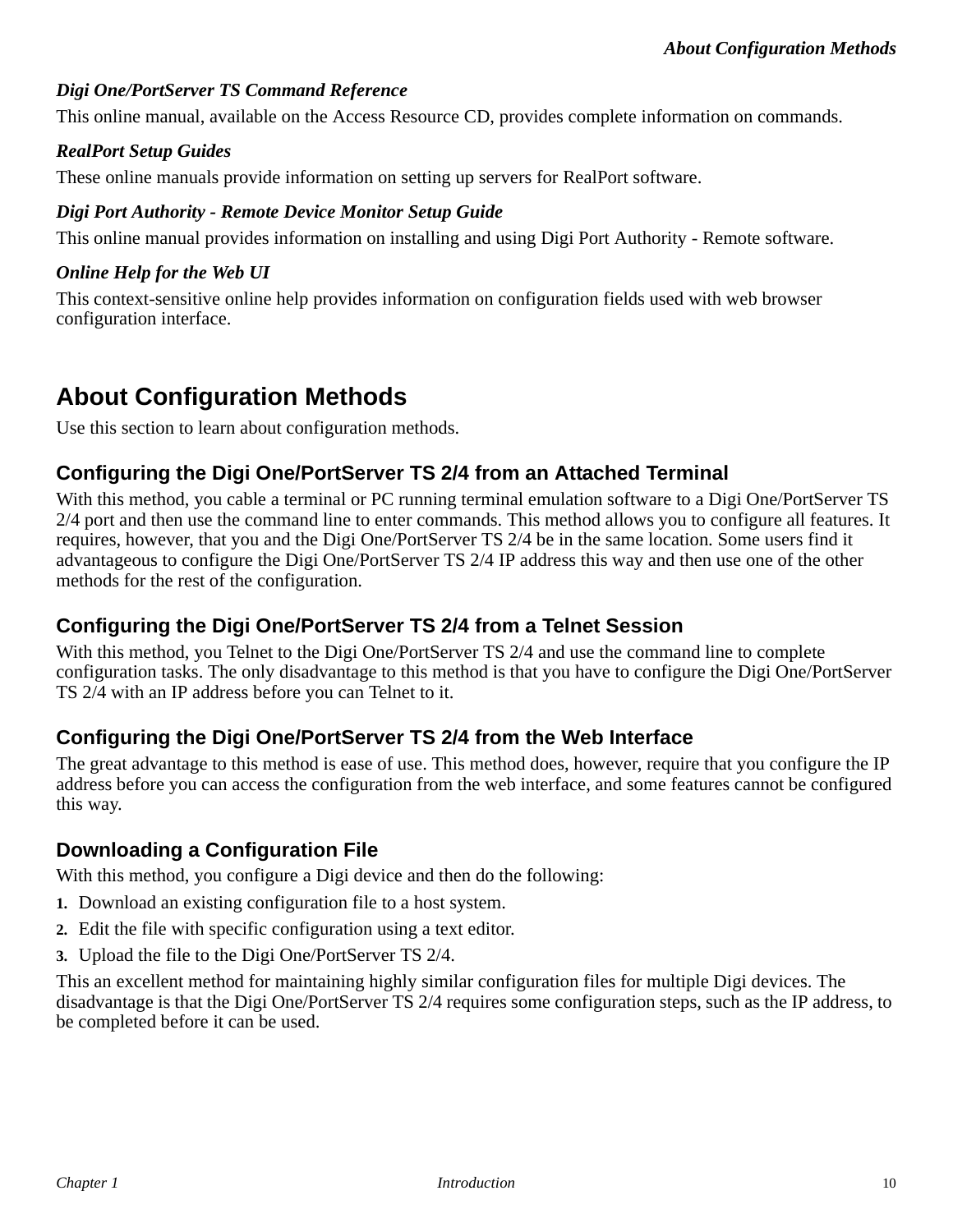# **Configuration Prerequisites**

#### **Accessing the Command Line from a Locally-Connected Terminal**

Use this procedure to access the command line and the configuration from a terminal connected to one of the Digi One/PortServer TS 2/4's serial ports.

- **1.** Connect a terminal or PC to a serial port on the Digi One/PortServer TS 2/4. For a Windows HyperTerminal connection, use the cable that came in the package.
- **2.** Configure the parameters of the terminal or terminal emulation software to work with the Digi serial port. The default port settings are:
	- VT 100 emulation
	- 9600 baud
	- 8-bit character
	- 1 stop bit
	- No parity
- **3.** Log in as the root user. The default password is dbps.

#### **Logging On As Root from the Command Line**

- **1.** At the login prompt, enter the following: root
- **2.** At the password prompt, supply the root password. The default is dbps.

#### **Accessing the Command Line from a Telnet Session**

Use this procedure to access the command line and the configuration from a Telnet session. This procedure assumes that you have configure the Digi device with an IP address already. See "Configuring the IP Address" on page 12.

**1.** To Telnet to the Digi One/PortServer TS 2/4, enter the following command from a command prompt on another networked device, such as a server:

telnet ip-address

where *ip-address* is the Digi One/PortServer TS 2/4's IP address

Example: telnet 192.3.23.5

**2.** Log in as the root user. The default password is dbps.

#### **Accessing the Configuration from the Web Interface**

Use this procedure to access the configuration from the web interface. This procedure assumes that you have configured the Digi device with an IP address already. See "Configuring the IP Address" on page 12.

- **1.** Access the Digi One/PortServer TS 2/4 from a web browser by specifying the Digi One/PortServer TS 2/4's IP address in the URL window.
- **2.** Log on as root. The default password is dbps.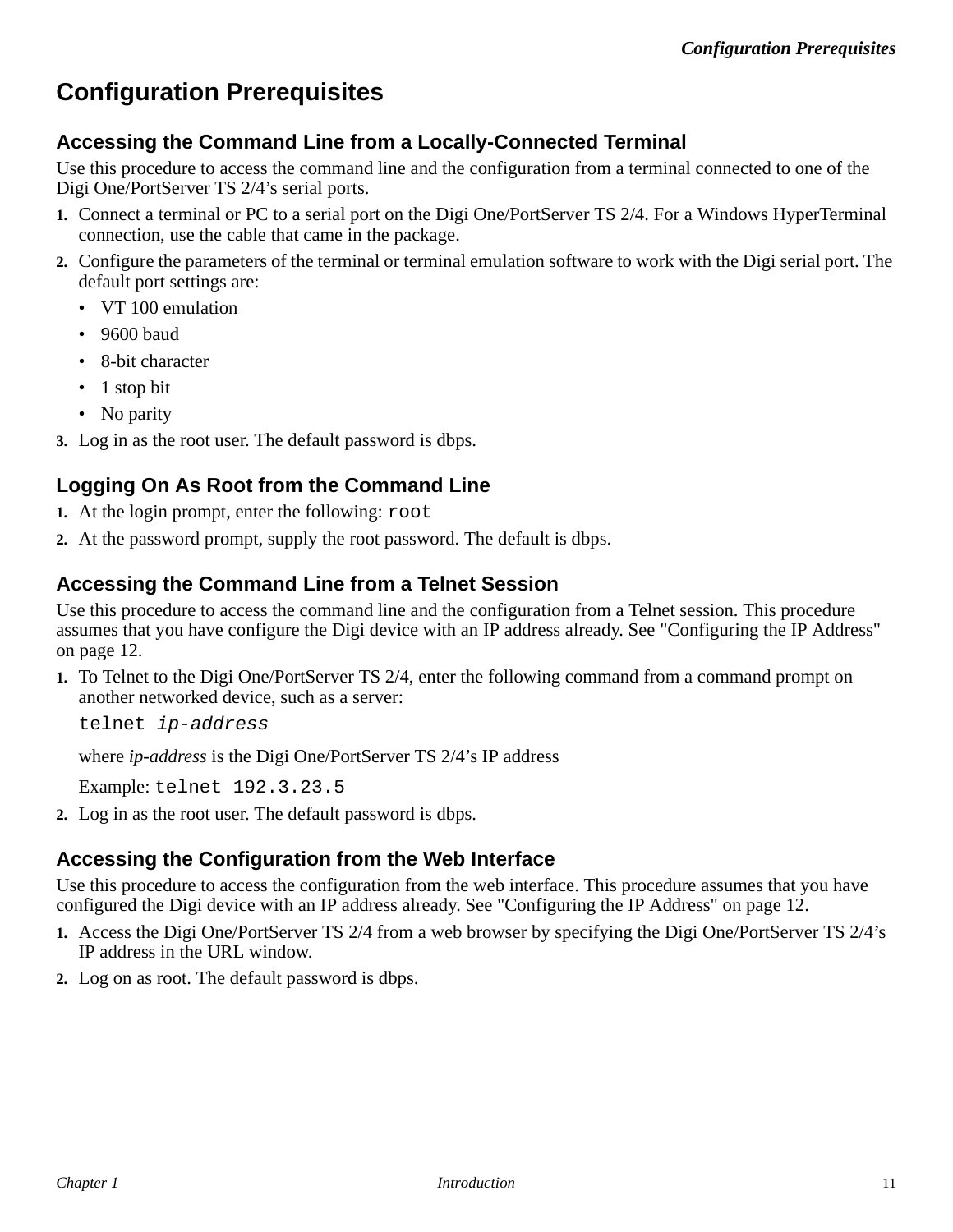# *Chapter 2* **Configuring the IP Address**

# **In This Chapter**

| This chapter discusses how to configure the Digi One/PortServer TS 2/4's IP address and other features |  |
|--------------------------------------------------------------------------------------------------------|--|
| associated with its Ethernet interface. It discusses the following topics:                             |  |
|                                                                                                        |  |
|                                                                                                        |  |
|                                                                                                        |  |
|                                                                                                        |  |
|                                                                                                        |  |

# **Options for Configuring the IP Address and Mask**

### **Options**

The Digi One/PortServer TS 2/4 IP address can be configured using the following methods:

- With Digi Port Authority-Remote, a Digi utility
- By updating the ARP table on a server and then pinging the Digi device (called ARP-Ping)
- From the command line using the set config command
- Using a RARP server
- Using a DHCP server

The IP address and mask can also be changed using the web interface. This method, however, does not work for the initial IP address configuration.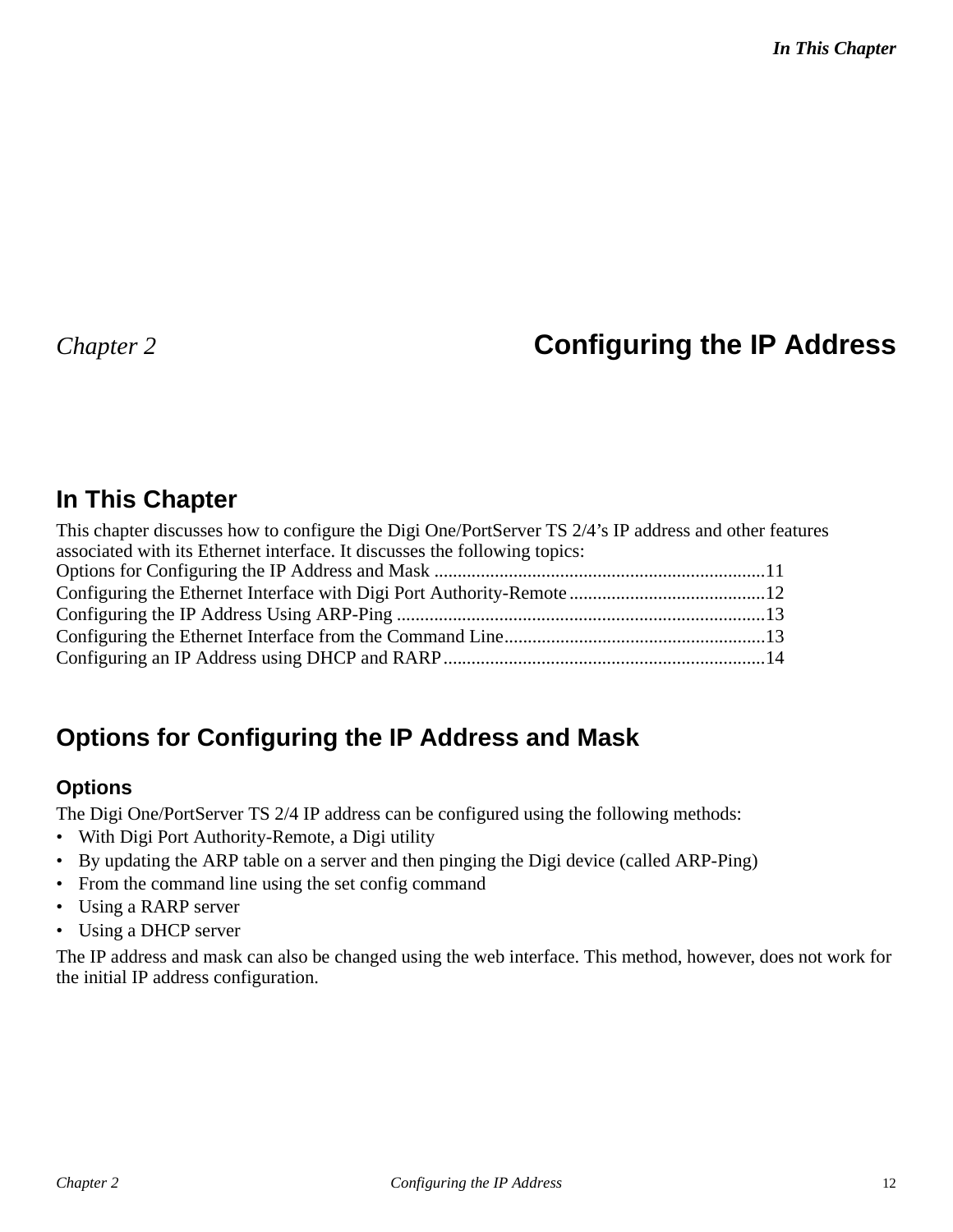#### **Device Support: Digi Port Authority-Remote and ARP-Ping for IP Address Configuration**

Not all Digi devices can use Digi Port Authority-Remote and ARP-Ping for IP address configuration. To determine if you can use these features, find the hardware label on your Digi device and then use the table below to determine whether this feature is available:

| <b>Device</b>        | <b>Part Number</b> | <b>Revision Required</b> |
|----------------------|--------------------|--------------------------|
| Digi One IA RealPort | 50000764-01        | F or higher              |
| Digi One RealPort    | 50000723-01        | J or higher              |
| PortServer TS 2      | 50000723-02        | J or higher              |
| PortServer TS 4      | 50000723-03        | G or higher              |

# **Configuring the Ethernet Interface with Digi Port Authority-Remote**

Use this section to configure an initial IP address, subnet mask, and default gateway using Digi Port Authority-Remote. This procedure cannot be used to change the IP address, but only to assign the initial IP address. It also cannot be used if a DHCP server is active.

### **Starting Point**

This procedure assumes the following:

- That your Digi device supports this feature. See "Device Support: Digi Port Authority-Remote and ARP-Ping for IP Address Configuration" on page 13.
- That your Digi device is connected to the Ethernet network
- That the Digi device has DHCP client turned on. This is the default setting, so it will be on unless it was turned off.
- That you do **not** have a DHCP server to serve IP address. If you do, use the DHCP procedure. See "Configuring an IP Address using DHCP and RARP" on page 15.
- That you have installed Digi Port Authority-Remote version 2.01.11or later. For information on installing Digi Port Authority-Remote, see the *Digi Port Authority Remote Device Monitor Setup Guide*, which is on the Access Resource CD.

#### **Procedure**

- **1.** Run Digi Port Authority-Remote.
- **2.** If Digi Port Authority-Remote is not set for ADDP, choose ADDP as the Discovery Protocol.
- **3.** Choose Discover.

A list of Digi devices appears. Systems with IP addresses of 0.0.0.0 need IP addresses.

- **4.** Select a device from the list and then choose Configure.
- **5.** Supply an IP address, subnet mask and default gateway and then choose OK.

Digi Port Authority-Remote configures the IP address, subnet mask and default gateway.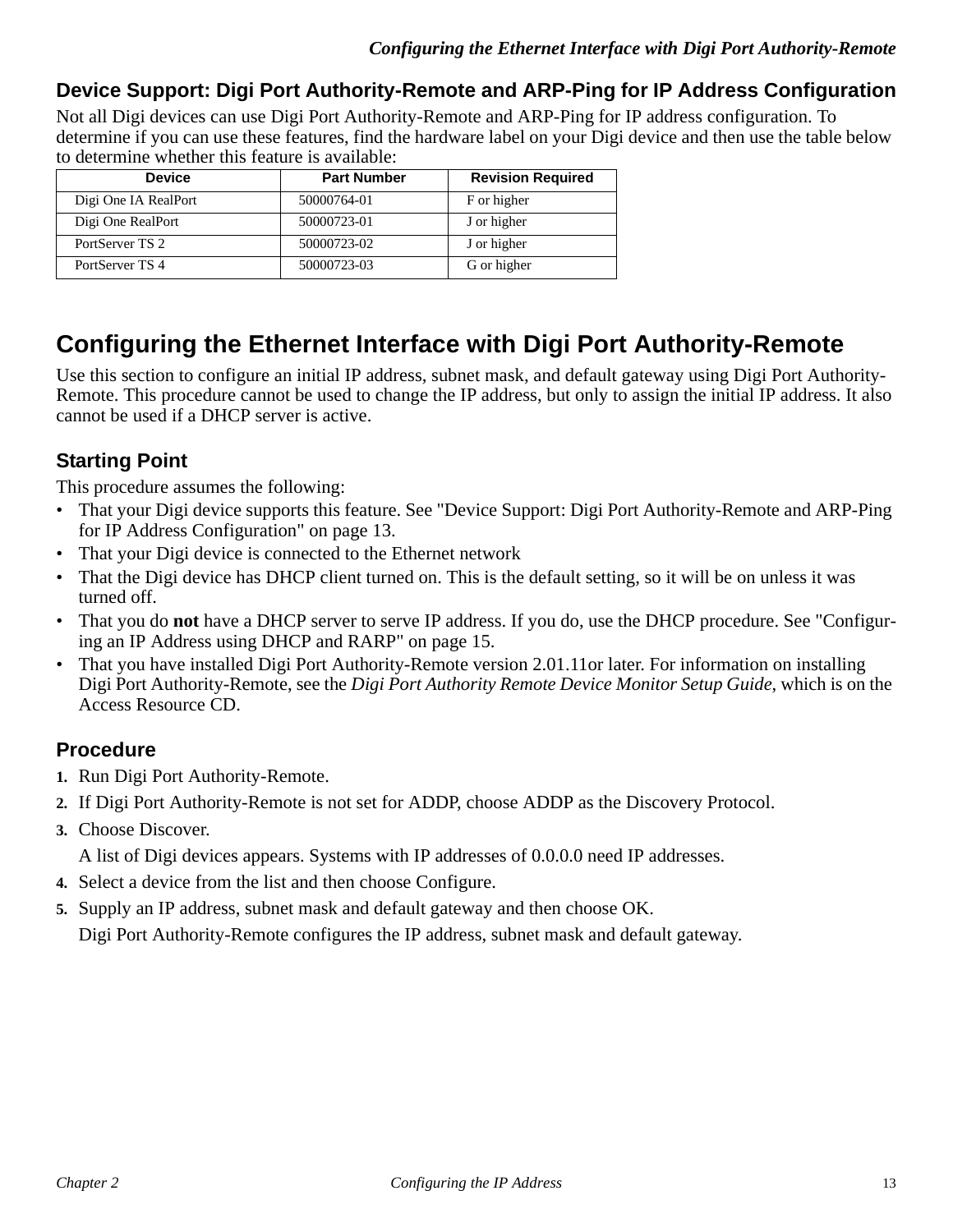# **Configuring the IP Address Using ARP-Ping**

Use this section to configure an IP address by manually updating a server's ARP table and then pinging the Digi device.

**Note:** The ARP-Ping command assigns the IP address you designate,but also assigns default subnet mask and gateway addresses. It is necessary to change the subnet mask and gateway addresses.

#### **Starting Point**

This procedure assumes the following:

- That your Digi device supports this feature. See "Device Support: Digi Port Authority-Remote and ARP-Ping for IP Address Configuration" on page 13.
- That your Digi device is connected to the Ethernet network

#### **Procedure**

- **1.** Record the MAC address of the Digi device. It's on the back of the unit.
- **2.** Access a server on the same subnet as the Digi device.
- **3.** Manually update the server's ARP table using the Digi device's MAC address and the IP address you want assigned to the Digi device. The following is an example of how this is done on a Windows NT 4.0 system: arp -s 143.191.2.1 00-00-9d-22-23-60
- **4.** Ping the Digi device using the IP address just assigned. The following is an example: ping 143.191.2.1

The ping will probably time out before there is a response from the Digi device.

**5.** Wait a few seconds and then ping the Digi device again.

The Digi device replies to the ping, indicating that the IP address has been configured.

# **Configuring the Ethernet Interface from the Command Line**

This section discusses how use the command line to configure an IP address, mask, and default gateway for Digi One/PortServer TS 2/4's Ethernet interface.

#### **Manual Configuration Procedure**

- **1.** To ensure that the IP address you configure is permanent, turn DHCP off by entering the following command: set config dhcp=off
- **2.** To configure an IP address for the Ethernet interface, enter the following command:

set config ip=ip-address

where *ip-address* is the IP address for the Ethernet interface

#### *Example*

set config ip=191.143.2.154

**3.** To configure a subnetmask, enter the following command:

set config submask=mask

where *mask* is the subnet mask for this subnetwork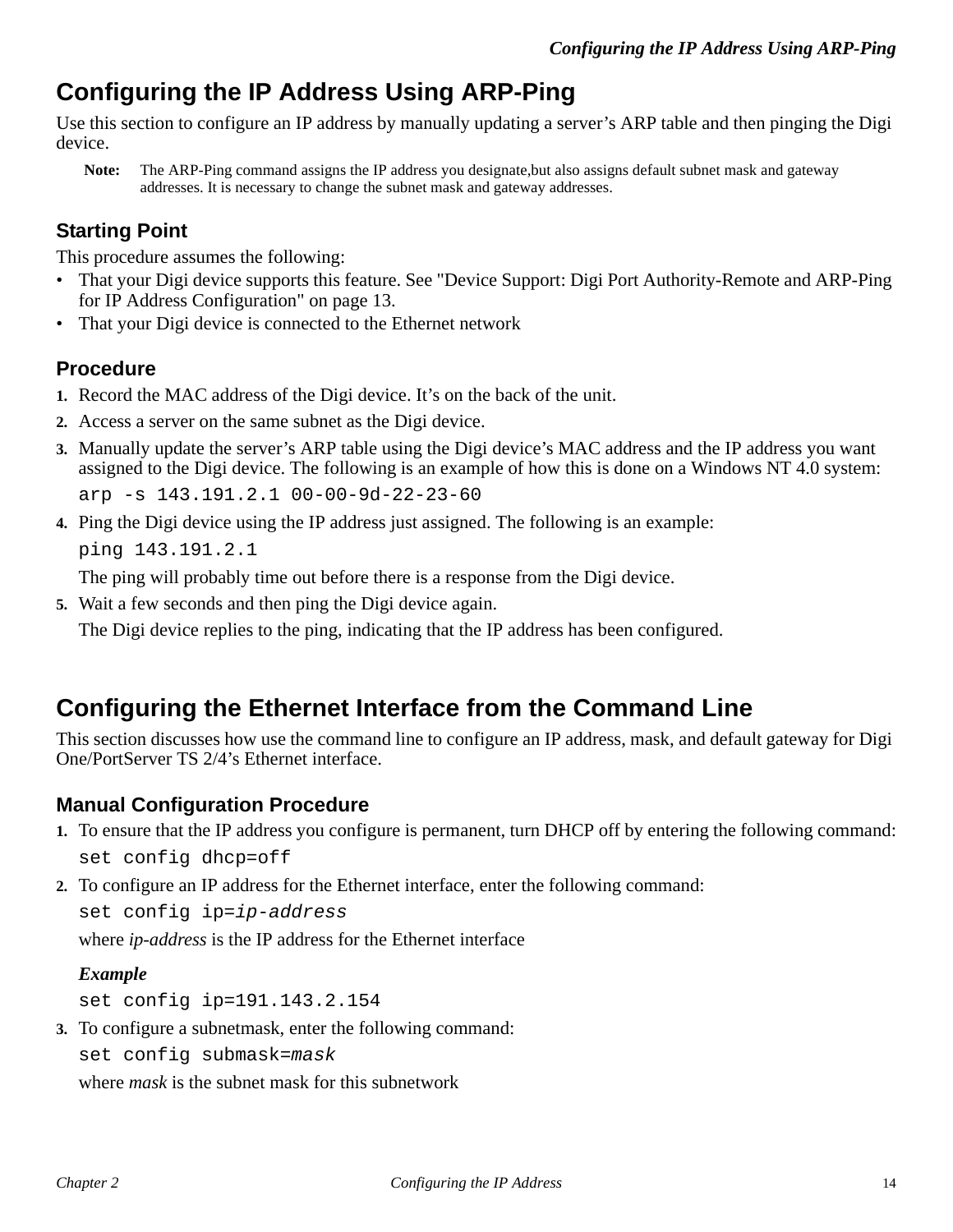#### *Example*

set config submask=255.255.255.0

**4.** To configure a default gateway, enter the following command:

set config gateway=ip-address

where *ip-address* is the IP address of the default gateway

#### *Example*

set config gateway=191.143.2.46

**5.** Reboot the Digi device at the prompt using the following command: boot action=reset

#### **Manual Configuration Example**

In this example set config commands configure the Ethernet interface and the boot command reboot the Digi device, which is required for the address change to take affect.

set config ip=192.150.150.10 submask=255.255.255.0 dhcp=off set config gateway=192.150.150.11 boot action=reset

# **Configuring an IP Address using DHCP and RARP**

#### **About DHCP and RARP**

When the Digi One/PortServer TS 2/4 boots, it transmits a DHCP request and a RARP request. This continues until an address is assigned.

#### **Procedure**

To use RARP or DHCP follow these steps:

**1.** Set up an entry for an address on a DHCP or RARP server. If you intend to use RealPort, do the following:

- Reserve a permanent IP address.
- Record the IP address. You will need it when you configure the RealPort driver.
- **2.** Power on the Digi One/PortServer TS 2/4.

The DHCP or RARP server assigns the Digi One/PortServer TS 2/4 an IP address.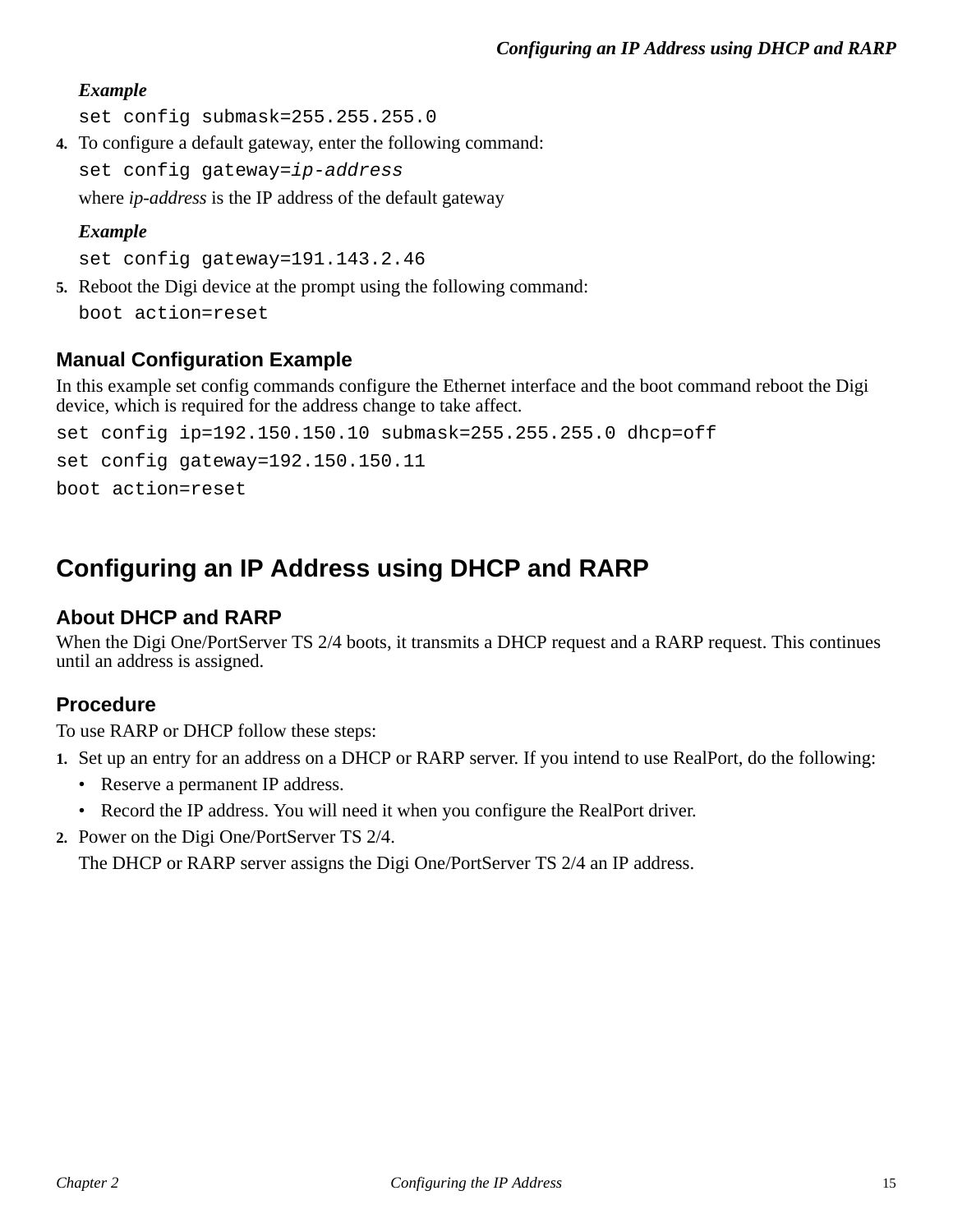# *Chapter 3* **Configuring Ports for RealPort**

# **In This Chapter**

| This chapter describes how to configure the Digi One/PortServer TS 2/4 for RealPort connections. It discusses |  |
|---------------------------------------------------------------------------------------------------------------|--|
| the following topics:                                                                                         |  |
|                                                                                                               |  |
|                                                                                                               |  |

# **About RealPort**

This section provides a brief introduction to RealPort.

#### **What is RealPort?**

RealPort is a feature that allows network-based host systems to use the ports of the Digi One/PortServer TS 2/4 as though they were the host system's own ports, appearing and behaving as local ports to the network-based host.

#### **RealPort Advantages**

RealPort provides the following advantages:

- It expands the number of ports available to the host system.
- It enables Digi One/PortServer TS 2/4 ports to be treated as if they were directly connected to the host, which means they use all standard operating system interfaces that control baud rate, parity, stop bits, and flow control.
- It enables host administrators to do most of the required configuration on the host, the system with which the administrator is most familiar.
- It dramatically reduces host CPU overhead because multiple terminal or printer sessions are multiplexed over the same TCP/IP connection.

### **Configuring the RealPort Software**

You must install and configure RealPort software on each host that will use RealPort ports. See the RealPort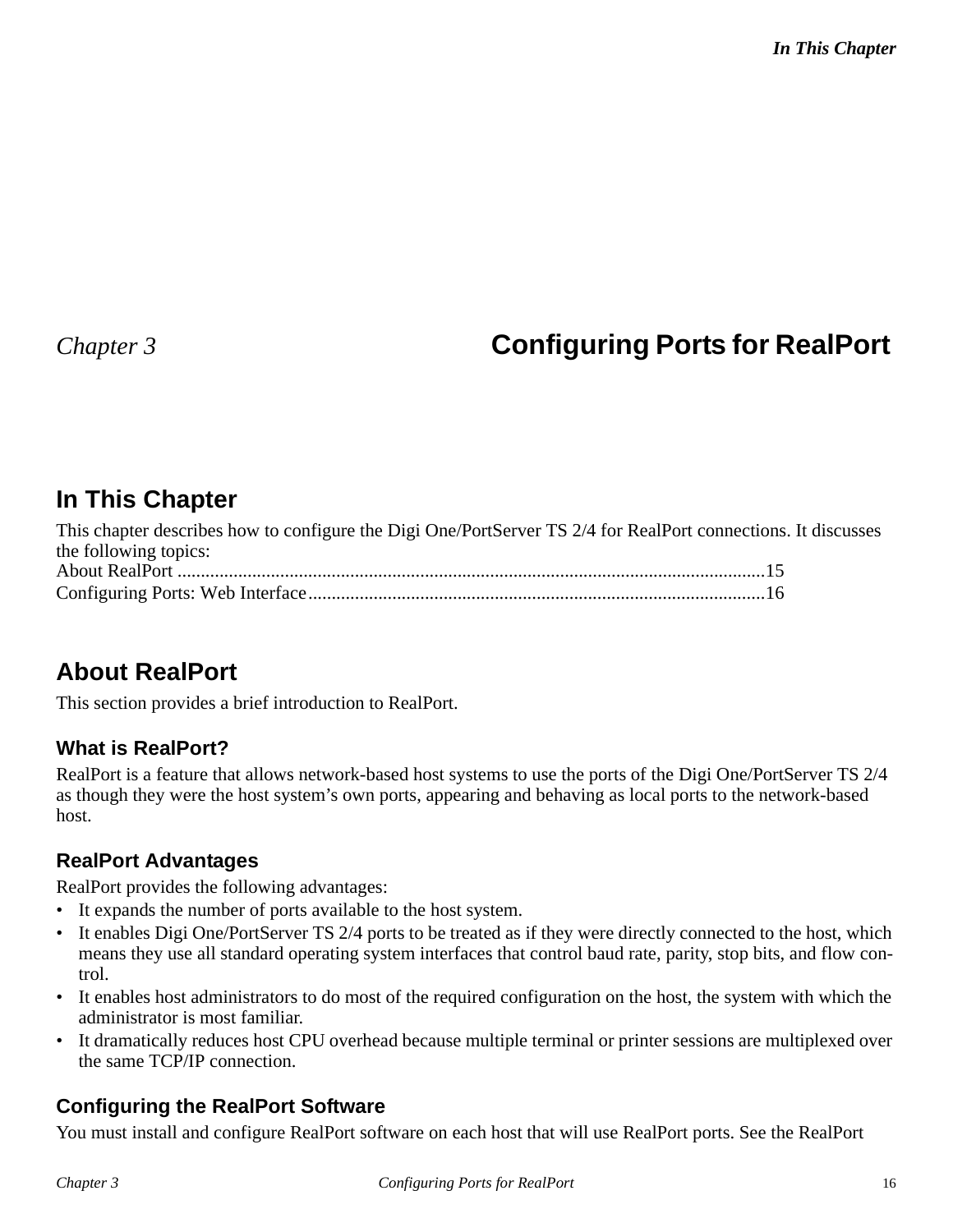documentation for more information.

#### **Configuration Options**

You can configure Digi One/PortServer TS 2/4 for RealPort from the command line or using the web interface. For information on using the web interface, see "Configuring Ports: Web Interface" on page 17.

# **Configuring Ports: Web Interface**

Use this procedure to configure a port from the web interface.

- **1.** Access the web interface by entering the Digi One/PortServer TS 2/4 IP address in a browser's URL window.
- **2.** Log in to the Digi One/PortServer TS 2/4 as root.

The default password is dbps.

**3.** From the main menu, select Configure > RealPort.

A screen similar to the following appears.

| $\sim$ |  |
|--------|--|

**RealPort** 

#### Connectware"

| Information    | RealPort configuration introduction.                   |
|----------------|--------------------------------------------------------|
| Configure      |                                                        |
| Ports          | The following pages will help you configure a port     |
| RealPort       | or ports on this PortServer TS 16 for use with the     |
| Users          | Digi RealPort driver. This will overwrite any settings |
| Menus          | you might have changed on any ports you decide to      |
| DHCP           | configure. You will also need to configure the         |
| Network        | RealPort driver on the server you wish to use with     |
| Port Buffering | this unit.                                             |
| PPP            | Next >>                                                |
| RADIUS         |                                                        |
| SNMP           |                                                        |
| Console Mgmt   |                                                        |
| AutoConnect    |                                                        |
| Time           |                                                        |
| Report         |                                                        |
| Admin          |                                                        |
| Help           |                                                        |
| Logout         |                                                        |
|                |                                                        |

- **4.** To complete configuration, choose Next and then follow the prompts.
- **5.** To return to the main Ports menu, choose Ports from the Menu again.
- **6.** To complete RealPort setup, install and configure the RealPort driver. See the appropriate RealPort setup guide on the Access Resource CD.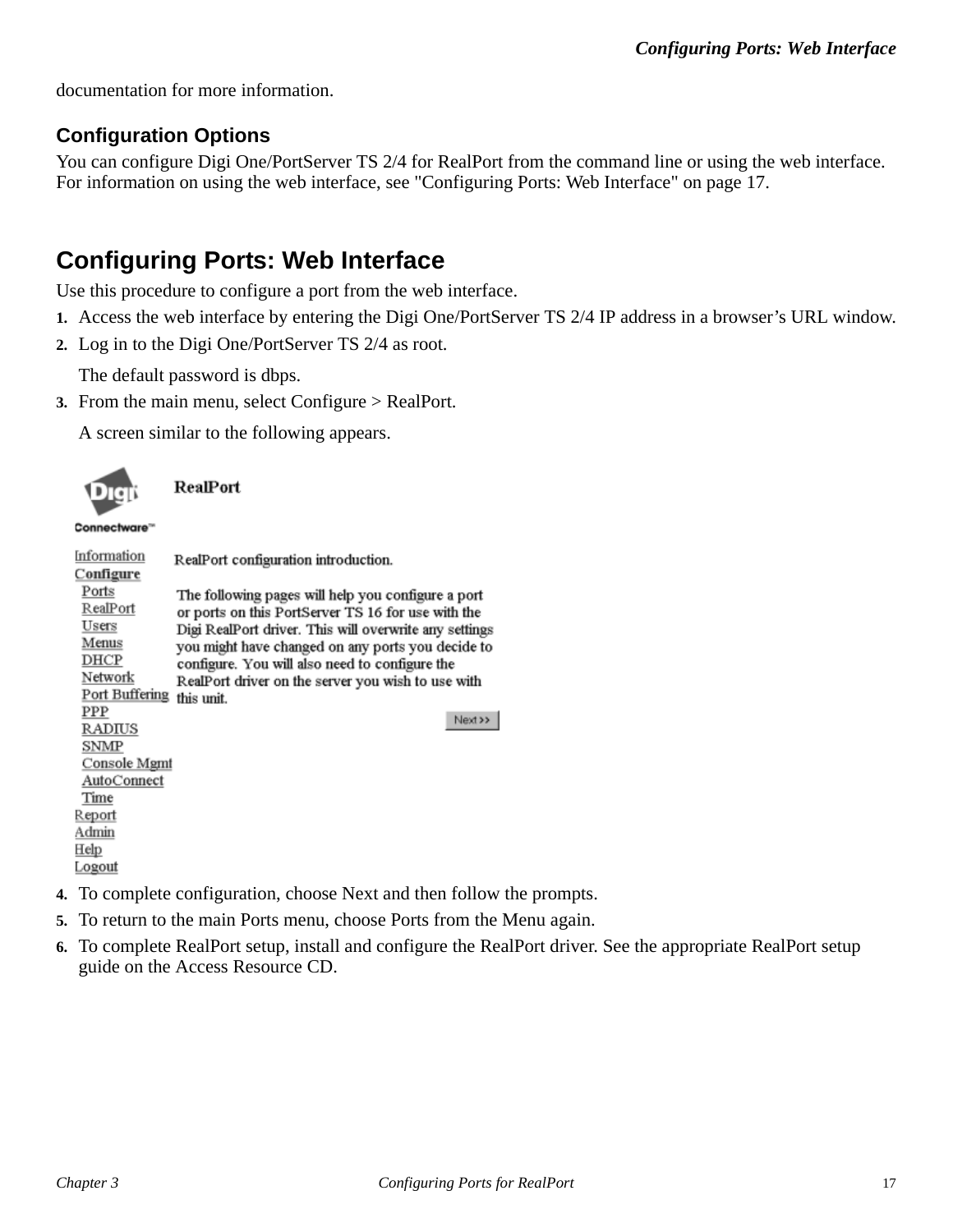# *Chapter 4* **Configuring Ports for Printers**

# **In This Chapter**

| This chapter describes how to configure Digi One/PortServer TS 2/4 ports for printer connections. It discusses |  |
|----------------------------------------------------------------------------------------------------------------|--|
| the following topics:                                                                                          |  |
|                                                                                                                |  |
|                                                                                                                |  |
|                                                                                                                |  |

# **Configuration Considerations**

You should be aware of the following considerations if you intend to configure Digi One/PortServer TS 2/4 to handle printers.

### **Using RealPort**

RealPort, a feature that allows network-based host systems to use the ports of the Digi One/PortServer TS 2/4 as though they were the host system's own ports, is an easy and efficient way for printers to use Digi One/PortServer TS 2/4 ports. For information on this option, see "Configuring Ports: Web Interface" on page 17.

### **Determining Your Printer's Flow Control Requirements**

If you set the Digi One/PortServer TS 2/4 flow control parameters incorrectly, the printer may not print all data sent to it. Hardware flow control should only be used in environments with a lot of electronic interferance, such as a machine shop or where a printer cable exceeds a range of 75 feet. Software flow control is used in most normal printing situations.

### **Flow Control Tips**

Here are some tips to ensure that your printer performs as expected:

- If flow control is necessary, ensure that the printer and Digi One/PortServer TS 2/4 use the same flow control scheme.
- Some printers that use hardware flow control issue the DTR (data terminal ready) signal when they are ready for data. If so, the DTR pin on the cable from the printer must be wired to an input on the Digi One/PortServer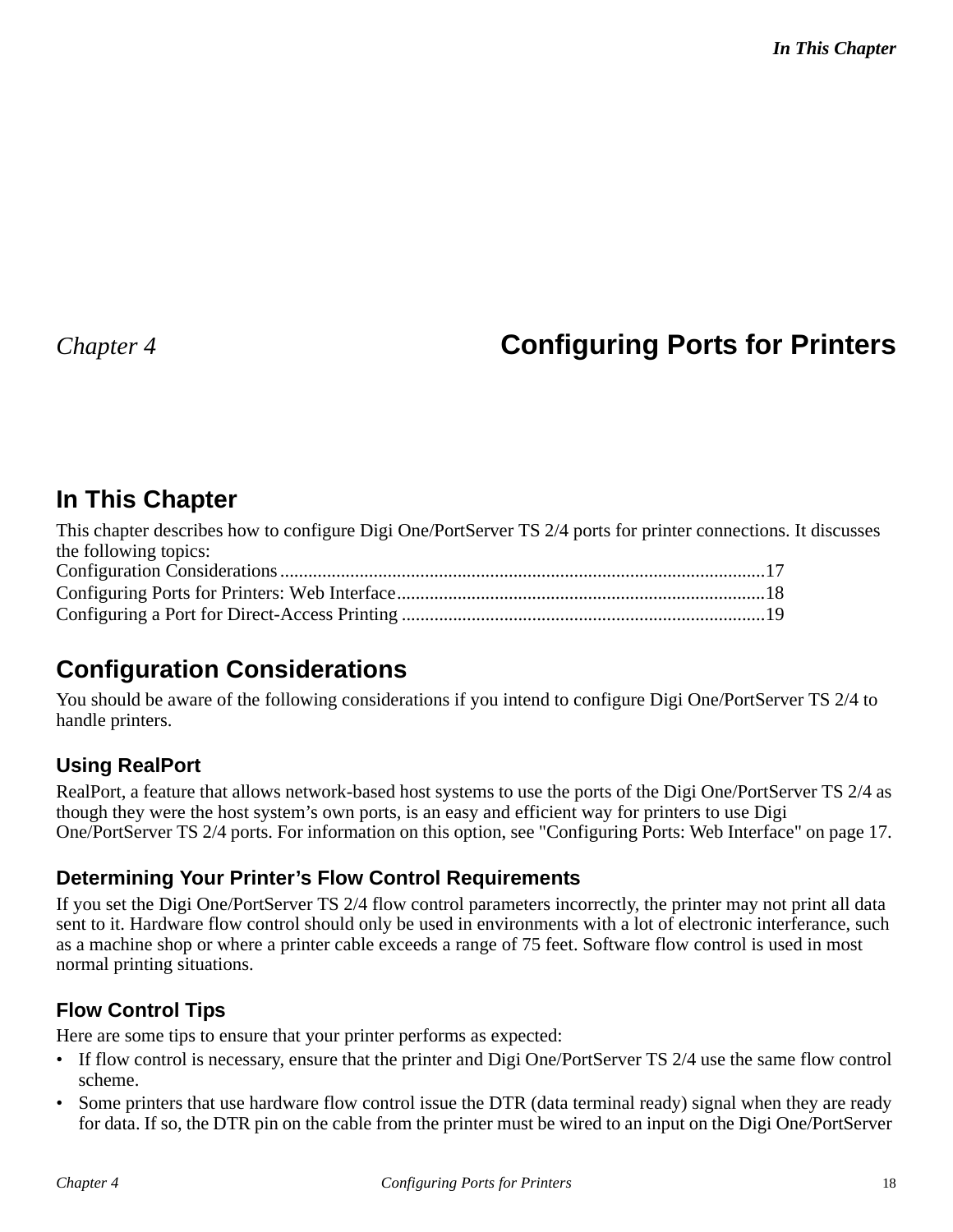TS 2/4 port (usually CTS) that can be used for flow control.

#### **Printing with AIX Systems**

Some users experience problems properly configuring AIX remote print spoolers used with the Digi One/PortServer TS devices. A third-party printer spooler called TCPrint resolves those issues. You can locate this utility either by doing a search on the Internet or searching the Digi website using the keyword TCPrint.

#### **Using the lpd Protocol**

Here are some tips for configuring the print spooler on your UNIX system when you intend to print using the lpd protocol to a printer attached to Digi One/PortServer TS 2/4:

- **1.** The number of copies option with lpr is not supported.
- **2.** Banner pages are not supported.
- **3.** Give the Digi One/PortServer TS 2/4's DNS name or IP address as the remote system's name.
- **4.** Specify a queue name that conforms to the following conventions:
	- Begin the queue name with one of the following character strings: (a) Use ascii if you want Digi One/Port-Server TS 2/4 to substitute carriage return and line feed characters for each line feed the system sends. (b) Use raw if no substitution should be performed.
	- After the queue name, insert an underscore character and the number of the Digi One/PortServer TS 2/4 port to which the printer is attached.
	- If you want to use either of the following options, specify an additional underscore and then the letter that identifies the option: (a) Use f to append a form feed character to the end of each file in a print job (b) Use d to add a Ctrl-d to the end of each file in a print job. (This is often required by PostScript printers.)

#### **Examples**

| <b>String</b> | <b>Result</b>                                                                          |
|---------------|----------------------------------------------------------------------------------------|
| ascii_1       | Prints to port 1 and translates CR to CR/LF.                                           |
| ascii 8 f     | Prints to port 8, translates CR to CR/LF and prints a form feed at the end of the job. |
| raw 1 d       | Prints to port 1 with no translation and appends a Ctrl-d to the end of the print job. |

### **Configuring Ports for Printers: Web Interface**

Use this procedure to configure a port from the web interface.

- **1.** Access the web interface by entering the Digi One/PortServer TS 2/4 IP address in a browser's URL window.
- **2.** Log in to the Digi One/PortServer TS 2/4 as root.

The default password is dbps.

- **3.** From the main menu, choose Configure > Ports.
- **4.** To configure a port, do the following:
	- **a.** Choose the port from the port column.
	- **b.** Ensure that the Device Type is Printer.
	- **c.** Make other changes to the configuration as required. Use the online help for information.
	- **d.** If you want to apply this configuration to multiple ports, choose Clone, select the ports for this configuration, and then choose Continue.
	- **e.** Choose Submit.
- **5.** To return to the main Ports menu, choose Ports from the menu again.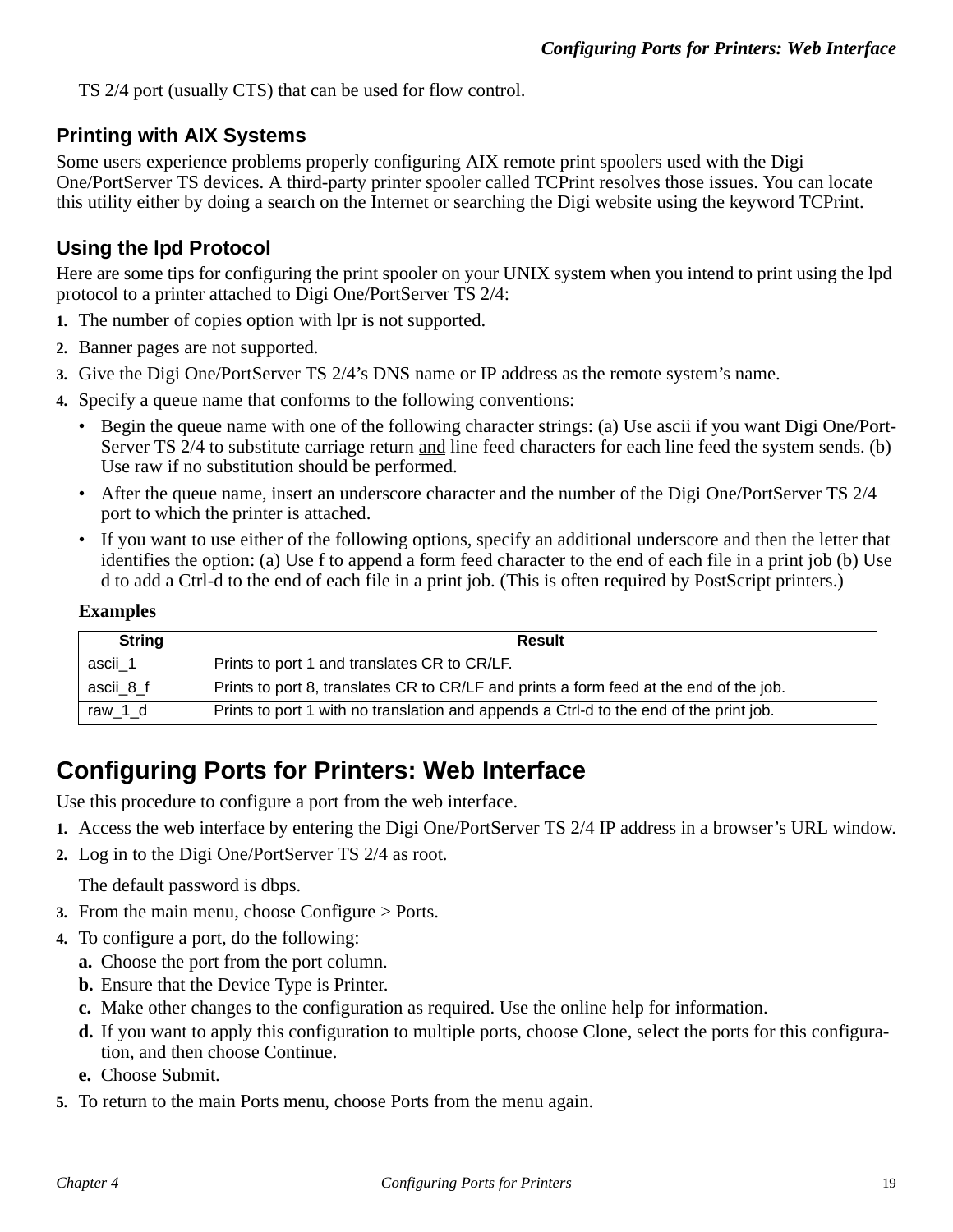#### **Tips for telnet and rsh Printing**

Here are some tips for handling telnet and rsh printing:

- If line feed and carriage return problems occur, try supplying a set line command that specifies onlcr=on. This converts carriage returns to carriage return/line feeds.
- If you want tab characters (ASCII character 9) converted to 8 spaces, use a set line command that specifies otab=on.

# **Configuring a Port for Direct-Access Printing**

Direct access printing allows Telnet users on the LAN to access a port and to issue print commands directly to the printer. This section describes the two ways users can access a printer directly and explains how to configure the port to support each method.

#### **Method 1: Specifying Port Numbers in the Telnet Command**

This method allows users to issue telnet commands that identify the correct port by using TCP port numbers. Users identify the type of connection and port number by specifying one of the following:

| For this connection type | Identify the port by specifying   |
|--------------------------|-----------------------------------|
|                          | 2000 plus the number of the port. |
| Telnet                   | <b>Example:</b> 2002 for port 2.  |
|                          | 2100 plus the number of the port. |
| Raw                      | <b>Example:</b> 2102 for port 2.  |

#### **User Command Example 1**

In this example, a user, from the host server, specifies a standard telnet connection on port 2 of a Digi One/PortServer TS 2/4 using IP address 199.250.38.15.

cat myfile | telnet 199.250.38.15 2002

#### **User Command Example 2**

In this example, a user, from the host server, specifies a raw telnet connection on port 2 of a Digi One/PortServer TS 2/4 using IP address 199.250.38.15.

cat myfile | telnet 199.250.38.15 2102

#### **Method 1 Configuration**

There is no special configuration required to set up a port for this type of direct access. Simply configure the port for a printer. See "Configuring a Port for Direct-Access Printing" on page 20 for more information.

#### **Method 2: Using Alternate IP Addresses**

This method provides similar functions to method 1, except it assigns an IP address to a port.

#### **Method 2 Configuration**

To configure an alternate IP address, do the following:

• Configure the port for a printer. See *Configuring a Port for Direct-Access Printing* on page 20 for more information.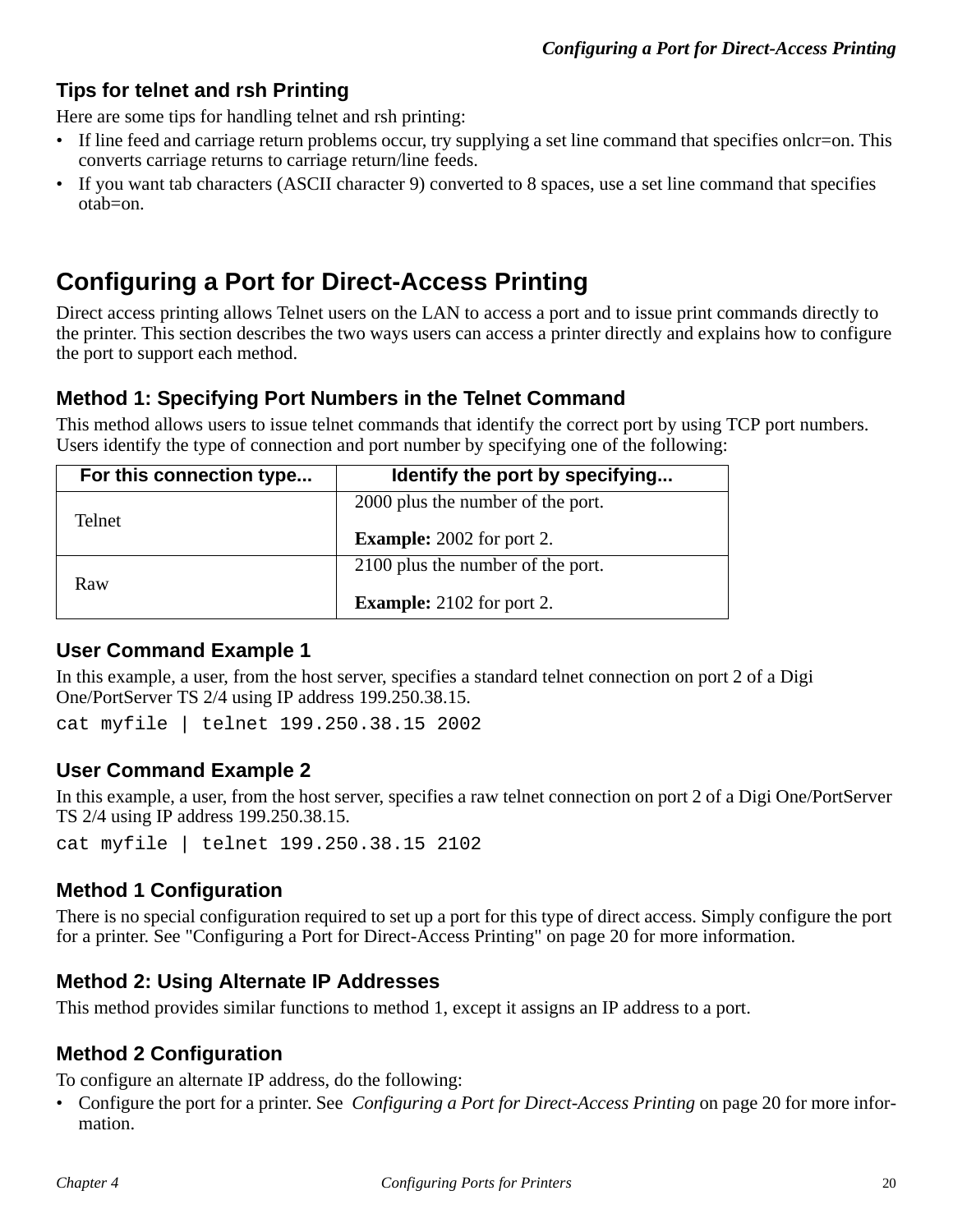• Supply a set altip command that specifies the following:

set altip group=port-number ip=ip-address

where

- *port-number* is the actual port number of a Digi One/PortServer TS 2/4 port
- *ip-address* is the unique IP address of a port on the Digi One/PortServer TS 2/4

#### **Command Line Example**

```
set ports range=2 dev=prn 
set line range=2 baud=9600 csize=8 stopb=1 parity=n 
set flow range=2 cts=on rts=on ixon=off ixoff=off
set altip group=2 ip=199.250.38.17
The following example displays a file on port 2 of a PortServer whose unique IP address is 199.250.38.17:
```
cat myfile | telnet 199.250.38.17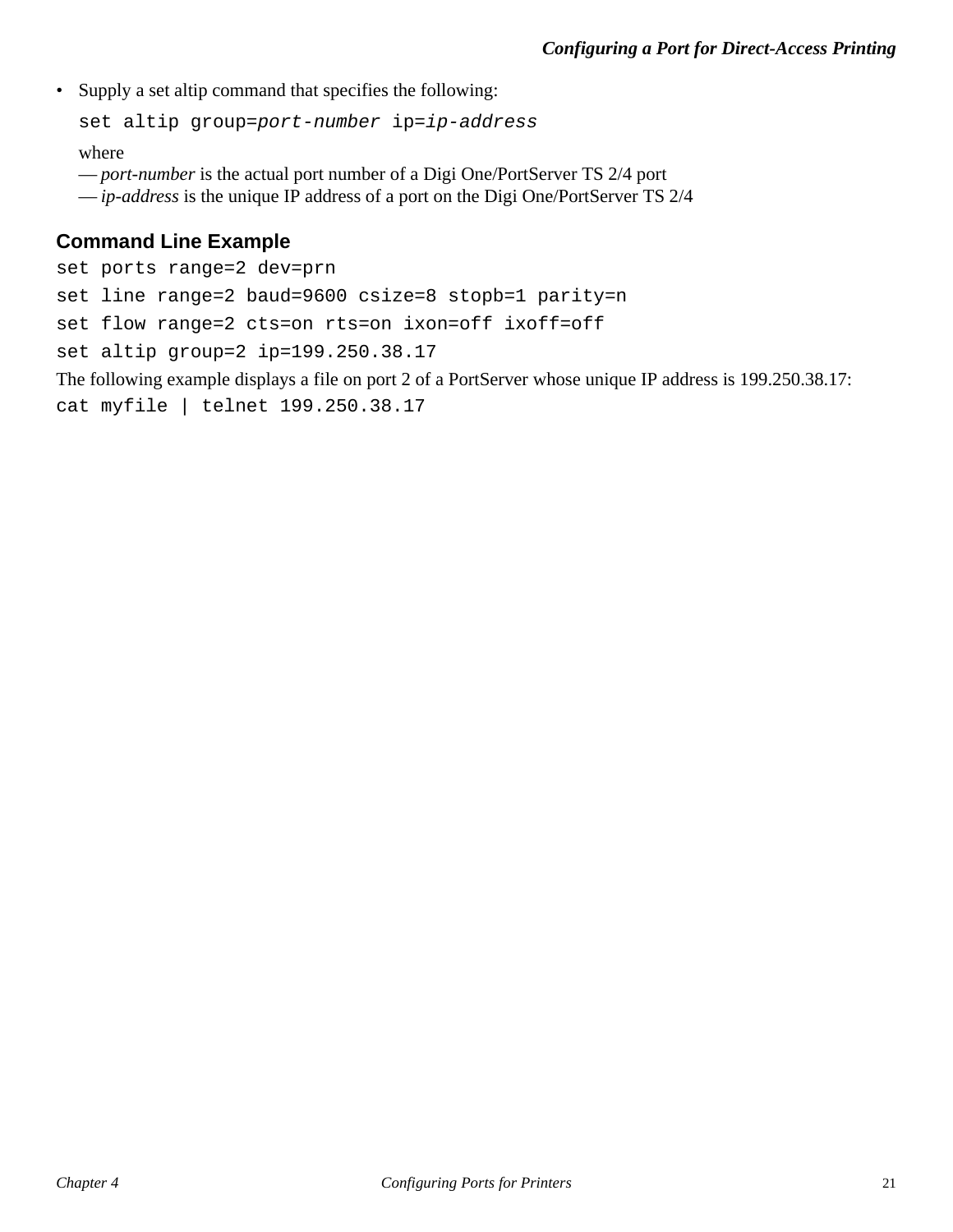# *Chapter 5* **Configuring Ports for Modems**

### **In This Chapter**

This chapter describes how to configure Digi One/PortServer TS 2/4 ports for modem connections. It discusses the following topics: Tips on Configuring A Modem .....................................................................................................22

| Configuring Ports for Outgoing/Bi-Directional Connections: Command Line24 |  |
|---------------------------------------------------------------------------|--|
|                                                                           |  |
|                                                                           |  |

# **Tips on Configuring A Modem**

Here are some tips on configuring modems to work with Digi One/PortServer TS 2/4:

- Configure the modem so that DCD goes high when it receives an incoming connection request.
- Configure the modem to answer an incoming call only when DTR is high, and to drop the line when DTR goes low.
- For bidirectional connections, it is advisable to configure the non-volatile parameters in the modem for incoming calls. Also configure the modem to reset to these parameters when DTR is dropped.
- Configure the modem to lock the serial line speed at the highest baud rate the modem will accept for reliable data transfer because Digi One/PortServer TS 2/4 cannot switch the baud rate of the serial line on a per call basis without reconfiguration.
	- **Note:** You may want to consider connecting modems using RealPort, a feature that allows network-based host systems to use the ports of the Digi One/PortServer TS 2/4 as though they were the host system's own ports. It is an easy and efficient way for modems to use Digi One/PortServer TS 2/4 ports. For information on this option, see Configuring Ports for RealPort.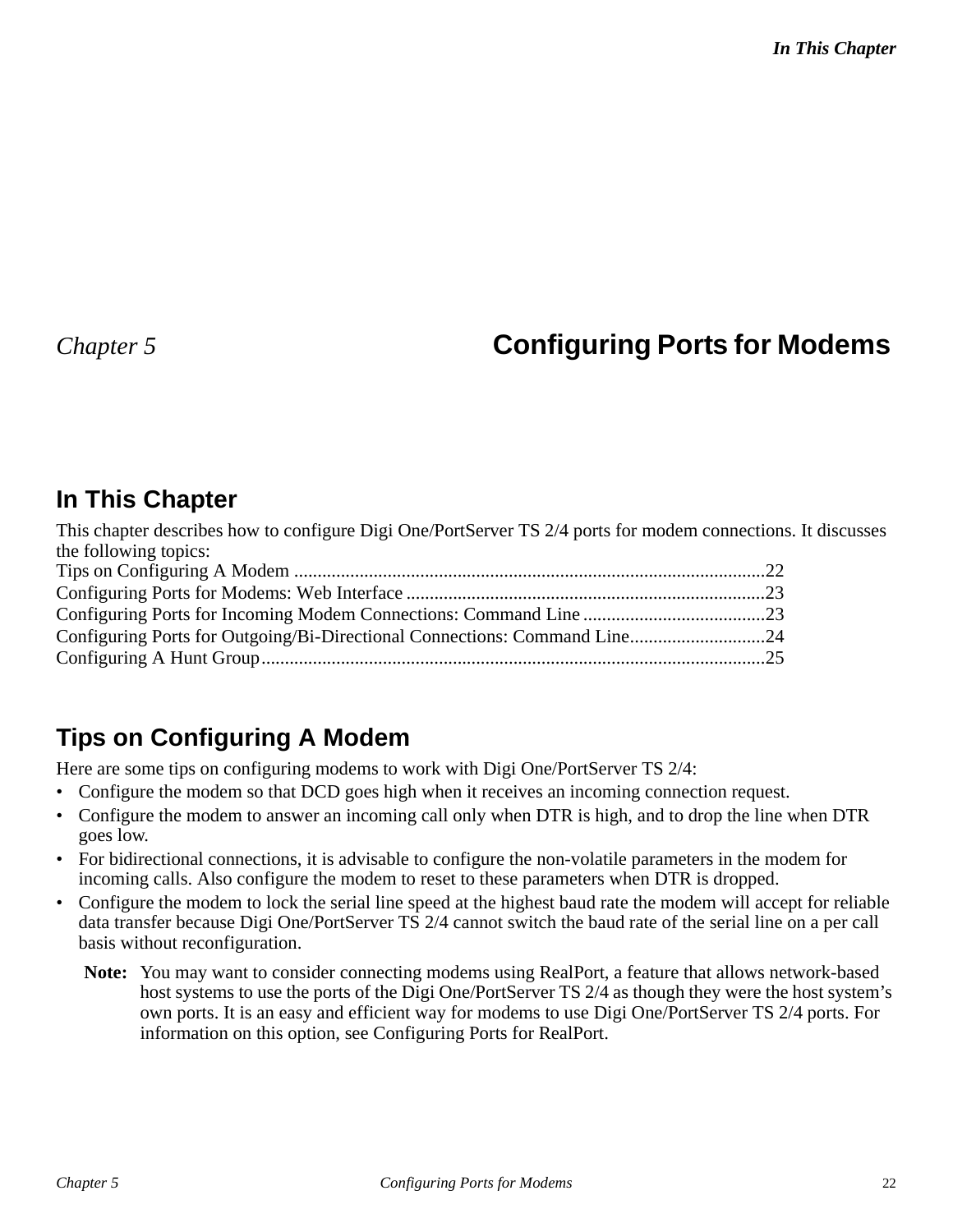### **Configuring Ports for Modems: Web Interface**

Use this procedure to configure a port for a modem from the web interface.

- **1.** Access the web interface by entering the Digi One/PortServer TS 2/4 IP address in a browser's URL window.
- **2.** Log in to the Digi One/PortServer TS 2/4 as root.

The default password is dbps.

- **3.** From the main menu, choose Configure > Ports.
- **4.** To configure a port, do the following:
	- **a.** Choose the port from the port column.
	- **b.** Configure the correct device type. Choose Modem in for inbound modem connections, Modem out for outbound connections, and Modem for bidirectional connections.
	- **c.** Make other changes to the configuration as required. Use the online help for information.
	- **d.** If you want to apply this configuration to multiple ports, choose Clone, select the ports for this configuration, and then choose Continue.
	- **e.** Choose Submit.
- **5.** To return to the main Ports menu, choose Ports from the menu again.

# **Configuring Ports for Incoming Modem Connections: Command Line**

This section describes how to configure incoming-only modem connections, that is, connections that are initiated by a device across the telephone network.

#### **Related Information**

- If you intend to run PPP traffic over this modem connection, see Configuring PPP.
- For more information on setting the port's flow control attributes see the set flow command in the *Digi One/PortServer TS Command Reference*.
- For information on setting up the port for autoconnection, see Configuring Autoconnection of this manual and the set ports command in the *Digi One/PortServer TS Command Reference*.
- For information on setting serial line operating parameters such as character size, the number of stop bits, and parity, see the set line command in the *Digi One/PortServer TS Command Reference*.

#### **Procedure**

This procedure assumes that you

- Know the operating parameters required by the modem. If you do not, see the modem documentation.
- Have or will correctly cable the connection between the Digi One/PortServer TS 2/4 serial ports and modems. See the *Digi One/PortServer Cable Guide* for more information.
- Have logged in as root
- **1.** Supply a set ports command that specifies the following:

set ports range=range dev=min

where *range* is a Digi One/PortServer TS 2/4 port or range of ports.

Example: set ports range=2 dev=min

**2.** Supply a set line command that specifies the following:

```
set line range=range baud=speed
```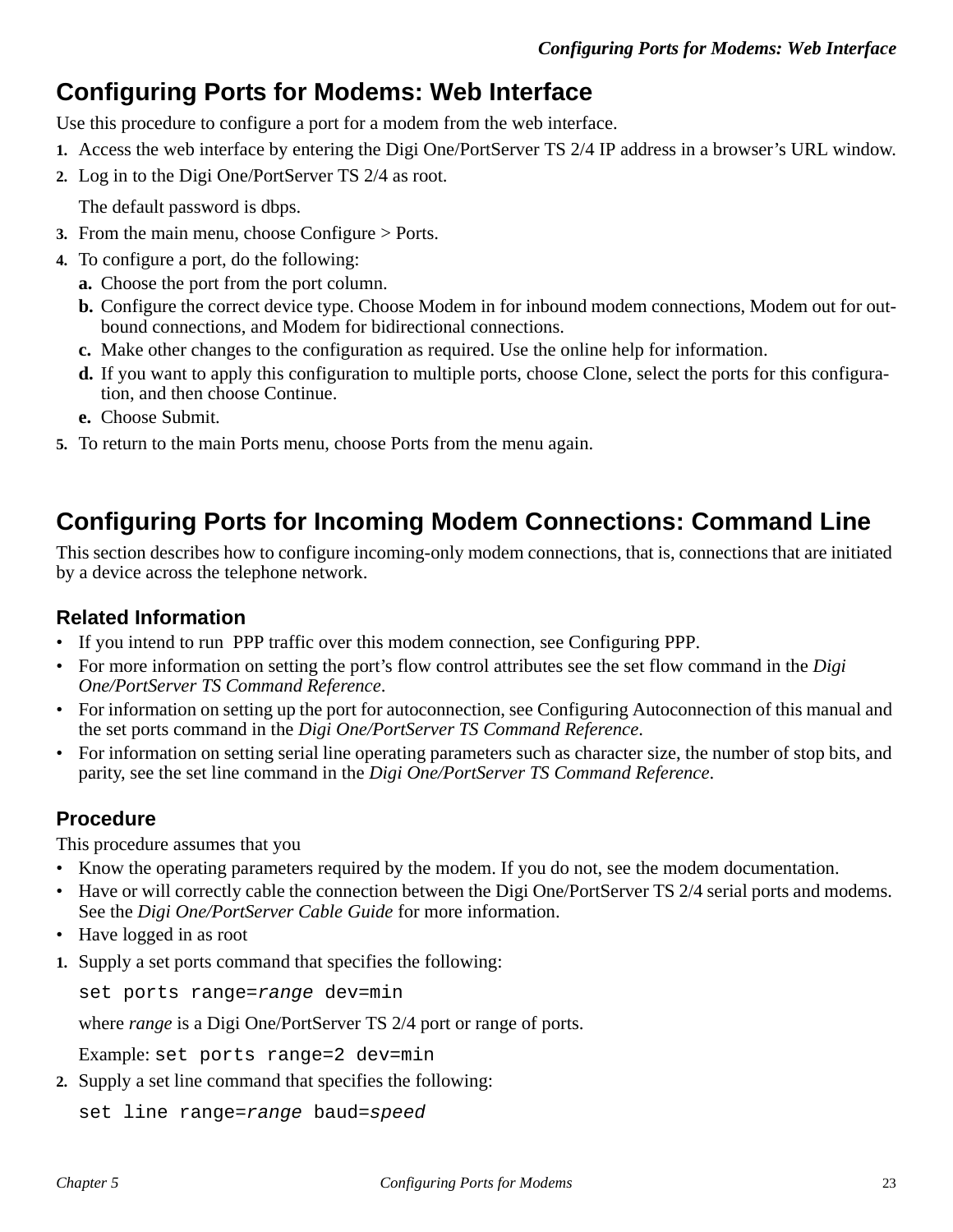where *range* is a port or range of ports and *bps* is the line speed for this port.

Example: set line range=2 baud=115200

**3.** Supply a set flow command that defines the flow control scheme required by the modem.

#### **Example**

In this example, ports 1 and 2 are set up for incoming modem connections using RTS/CTS flow control.

```
set ports range=1-2 dev=min
set line range=1-2 baud=115200
set flow range=1-2 ixon=off ixoff=off cts=on rts=on
```
# **Configuring Ports for Outgoing/Bi-Directional Connections: Command Line**

This section describes how to configure outgoing and bidirectional modem connections from the command line.

#### **Related Information**

- For more information on setting the port's flow control attributes see the set flow command in the *Digi One/PortServer TS Command Reference*.
- For information on setting serial line operating parameters such as character size, the number of stop bits, and parity, see the set line command in the *Digi One/PortServer TS Command Reference*.
- For more information on configuring dialer and login scripts, see the set script command in the *Digi One/PortServer TS Command Reference*.

#### **Before You Begin**

This procedure assumes that you

- Know the operating parameters required by the modem. If you do not, see the modem documentation.
- Have or will correctly cable the connection between the Digi One/PortServer TS 2/4 serial ports and modems. See the *Digi One/PortServer Cable Guide* for more information.
- Logged in as root

#### **Procedure**

**1.** Supply a set ports command that specifies the following:

```
set ports range=range dev=dev
```
where *range* is a serial port or range of serial ports and *dev* is one of the following:

- dev=mout for outgoing-only connections
- dev=mio for bidirectional connections

**Note:** Use a group number (on the group field), if you intend to create a hunt group of ports that can access a pool of modems. Make sure this group number is greater than 65.

#### *Example*

set ports range=2 dev=mio

**2.** Supply a set line command that specifies the following:

```
set line range=range baud=bps
```
where *range* is a serial port or range of ports and *bps* is the line speed of the connection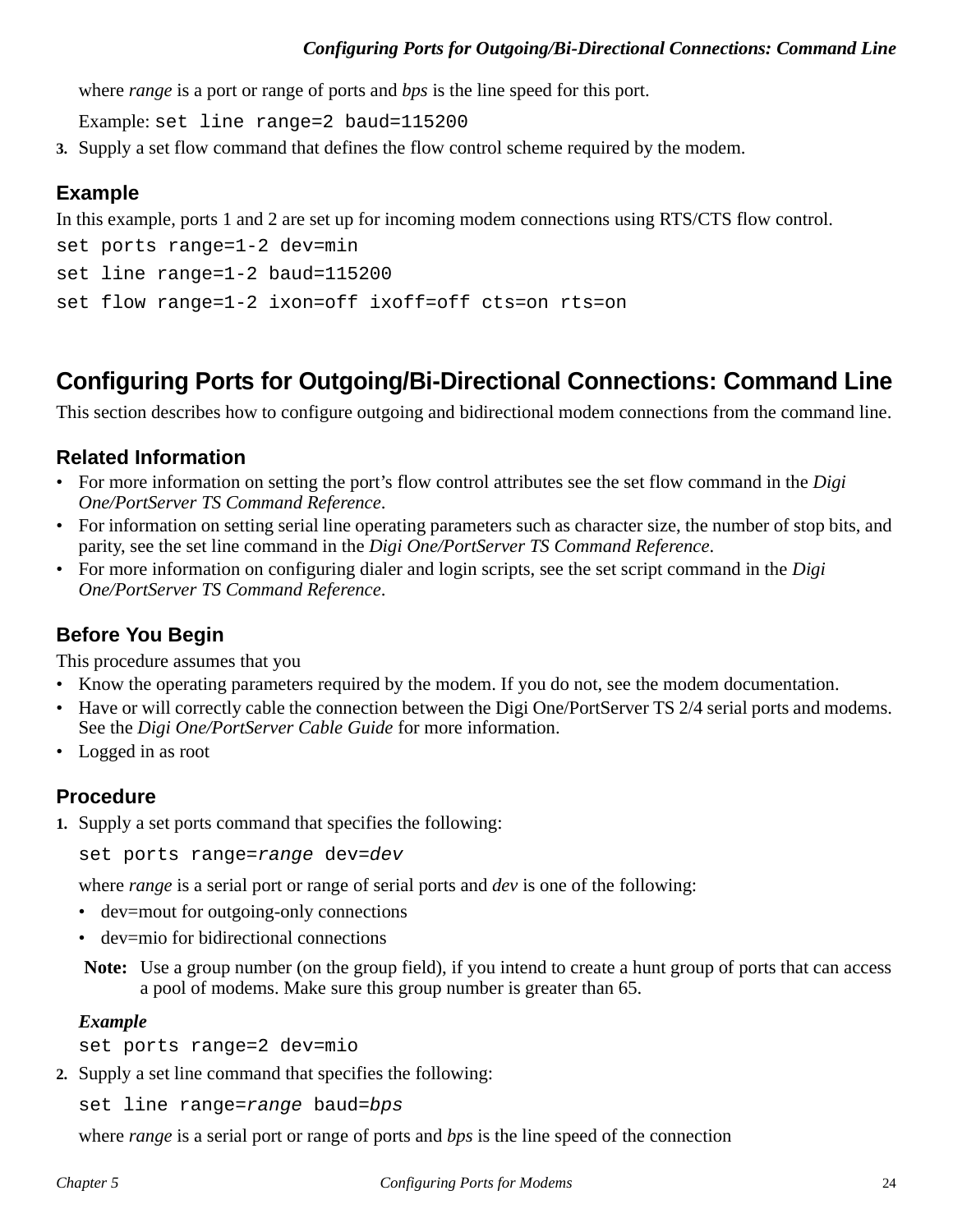#### *Example*

set line range=2 baud=115200

**3.** Supply a set flow command that defines the flow control scheme required by the modem.

#### **Example**

In this example, ports 1 and 2 are configured for bidirectional modems.

```
set ports range=1-2 dev=mio
set line range=1-2 baud=115200
set flow range=1-2 ixon=off ixoff=off rts=on cts=on
```
# **Configuring A Hunt Group**

A hunt group is a group of ports sharing one common IP address and differs from altip where one port has its own unique IP address. A hunt group is desireable when you have many ports, but do not have the available IP addresses or simply prefer to use one IP address for a group of ports. When a user telnets into the hunt group's IP address and the first port is busy, the user is seamlessly bumped to the next available port.

In configuring the PortServer for a hunt group, the port numbering must start higher than the total number of PortServer serial ports available.

To configure a group of ports for a hunt group, do the following:

**1.** Enter the following command to create the hunt group:

set ports range=range group=port\_number

**2.** Enter the following command to set the IP address for the hunt group:

set altip group=port number ipaddress

#### **Command Line Examples**

The following example displays the configuration for 16 serial ports in a hunt group with their collective IP address being 199.250.38.37.

set ports range=1-16 group=65

set altip group=65 ip=199.250.38.37

A user who telnets to this IP address is automatically connected to the first available hunt group port.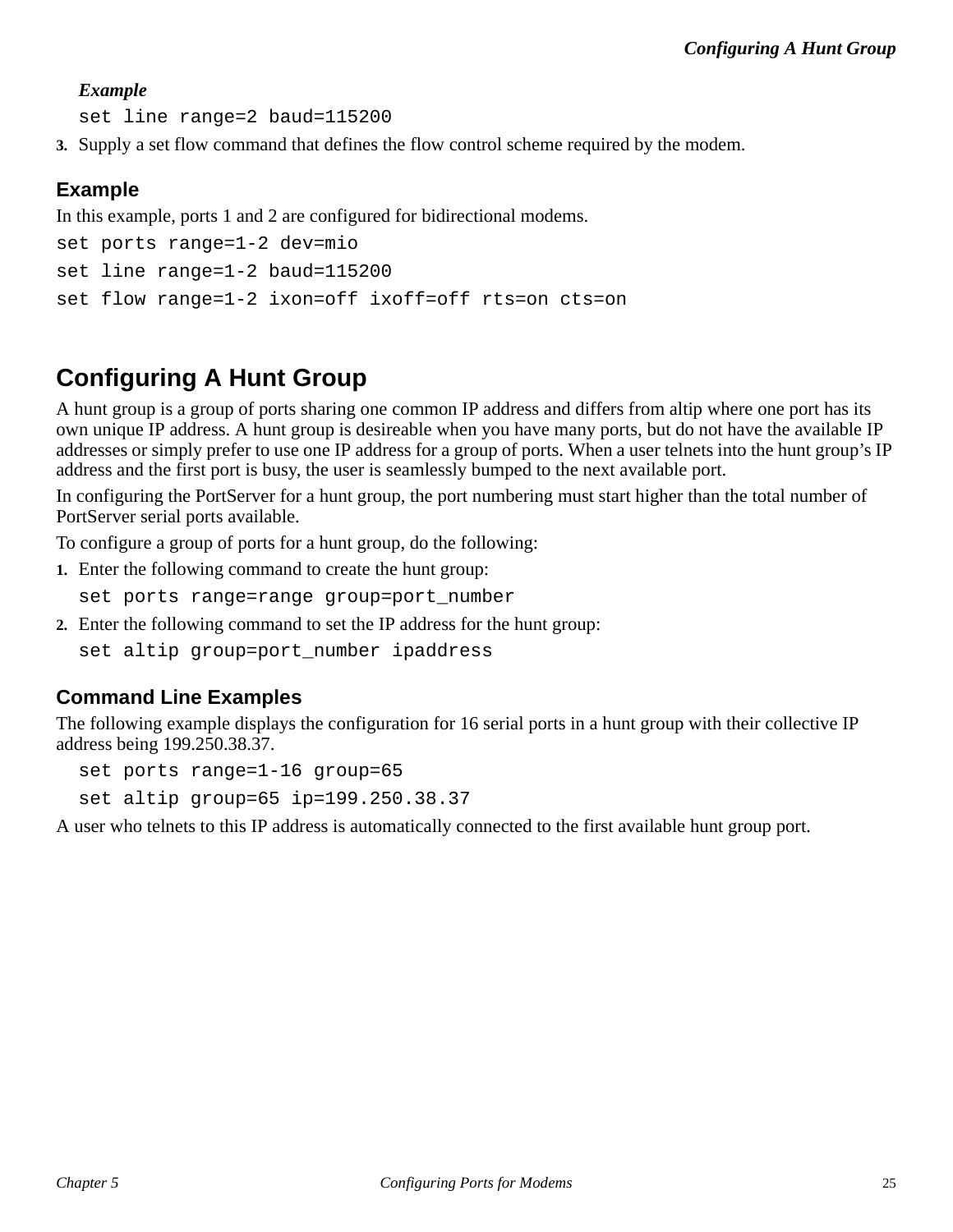# *Chapter 6* **Configuring Ports for Terminals and Computers**

### **In This Chapter**

| This chapter describes how to configure Digi One/PortServer TS 2/4 ports for terminal and computer |  |
|----------------------------------------------------------------------------------------------------|--|
| connections. It discusses the following topics:                                                    |  |
|                                                                                                    |  |
|                                                                                                    |  |
|                                                                                                    |  |

# **Configuring Ports for Terminals: Web Interface**

Use this procedure to configure a port from the web interface.

- **1.** Access the web interface by entering the Digi One/PortServer TS 2/4 IP address in a browser's URL window.
- **2.** Log in to the Digi One/PortServer TS 2/4 as root.

The default password is dbps.

- **3.** From the main menu, choose Configure > Ports.
- **4.** To configure a port, do the following:
	- **a.** Choose the port from the port column.
	- **b.** Ensure that the Device type is set to Terminal.
	- **c.** Make changes to the configuration as required. Use the online help for information.
	- **d.** If you want to apply this configuration to multiple ports, choose Clone, select the ports for this configuration, and then choose Continue.
	- **e.** Choose Submit.
- **5.** To return to the main Ports menu, choose Ports from the Menu again.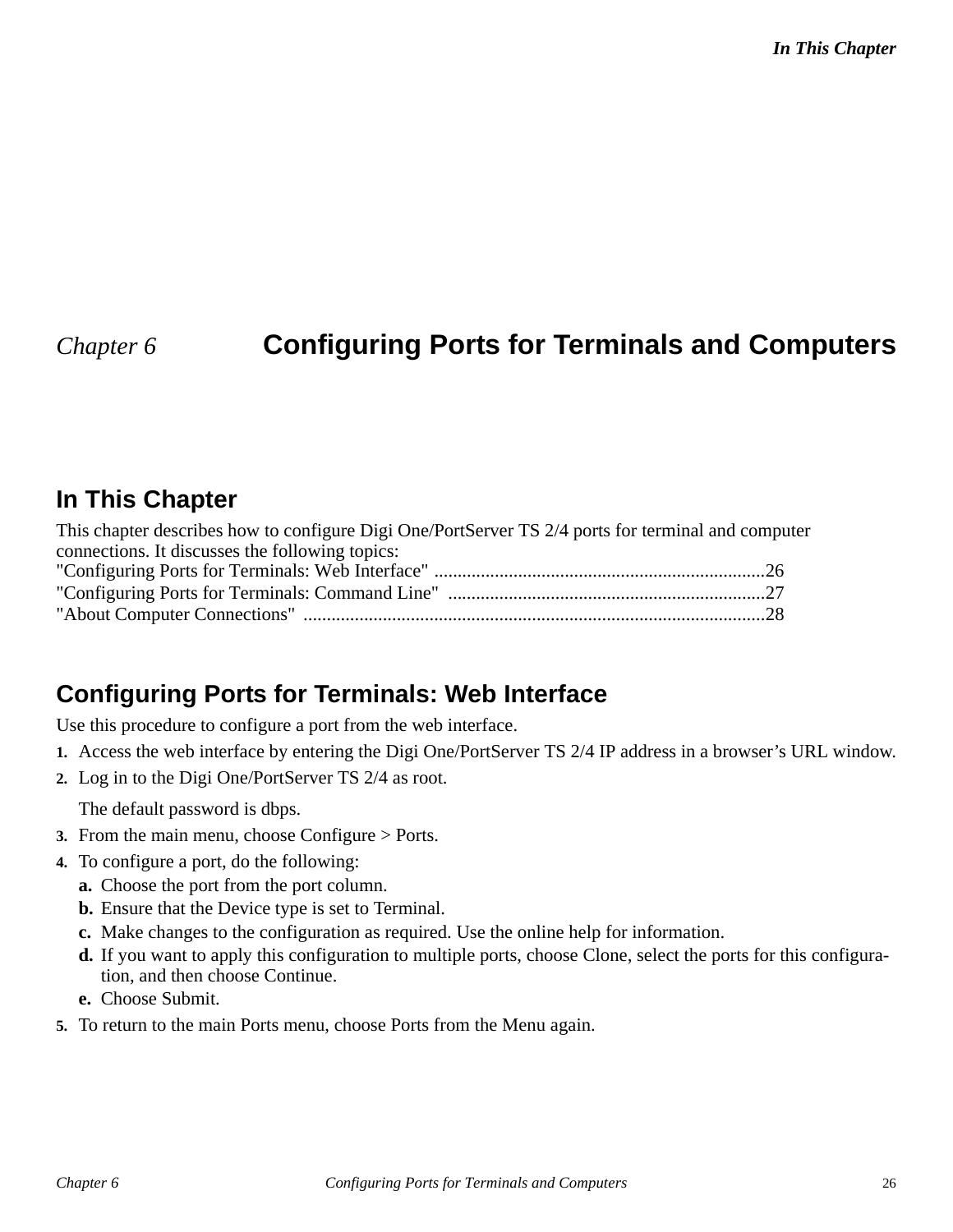# **Configuring Ports for Terminals: Command Line**

This section describes how to configure Digi One/PortServer TS 2/4 ports for terminal connections.

#### **Port Defaults**

Here is the default configuration for Digi One/PortServer TS 2/4 ports:

- VT-100 emulation
- 9600 baud
- 8-bit characters
- 1 stop bit
- No parity
- Software flow control

#### **Related Information**

- For information on the set line, set ports, and set flow commands, see the *Digi One/PortServer TS Command Reference*.
- For information on configuring terminal ports for autoconnections, see, "Configuring Autoconnection" .

#### **Procedure**

This procedure assumes the following:

- That you are logged in as root
- That you know the attributes, such as baud rate and parity, of the terminal that will be connected to this port
- **1.** Supply a set ports command that specifies the following:

set ports range=range dev=term sess=num-of-sess

where *range* is a port or range of ports and *num-of-sess* is the number of simultaneous sessions the port user can maintain

**2.** Supply a set line command that specifies the following:

```
set line range=range baud=bps csize=characters parity=parity stopb=num-
  bits
```
**Note:** The set line settings must match the settings of the attached terminal or device.

where

- *range* is a port or range of ports
- *bps* is the line speed
- *characters* is the character size
- *parity* is the parity scheme to use on this line
- *num-bits* is the number of stop bits to use
- **3.** If your terminal is configured for hardware flow control, supply a set flow command that specifies the following (software flow control is the default, so a set flow command is not required in that case):

set flow range=range ixoff=off ixon=off cts=on rts=on

to return the configuration to software flow control, use the command:

set flow range=range ixoff=on ixon=on cts=off rts=off

where *range* is a port or range of ports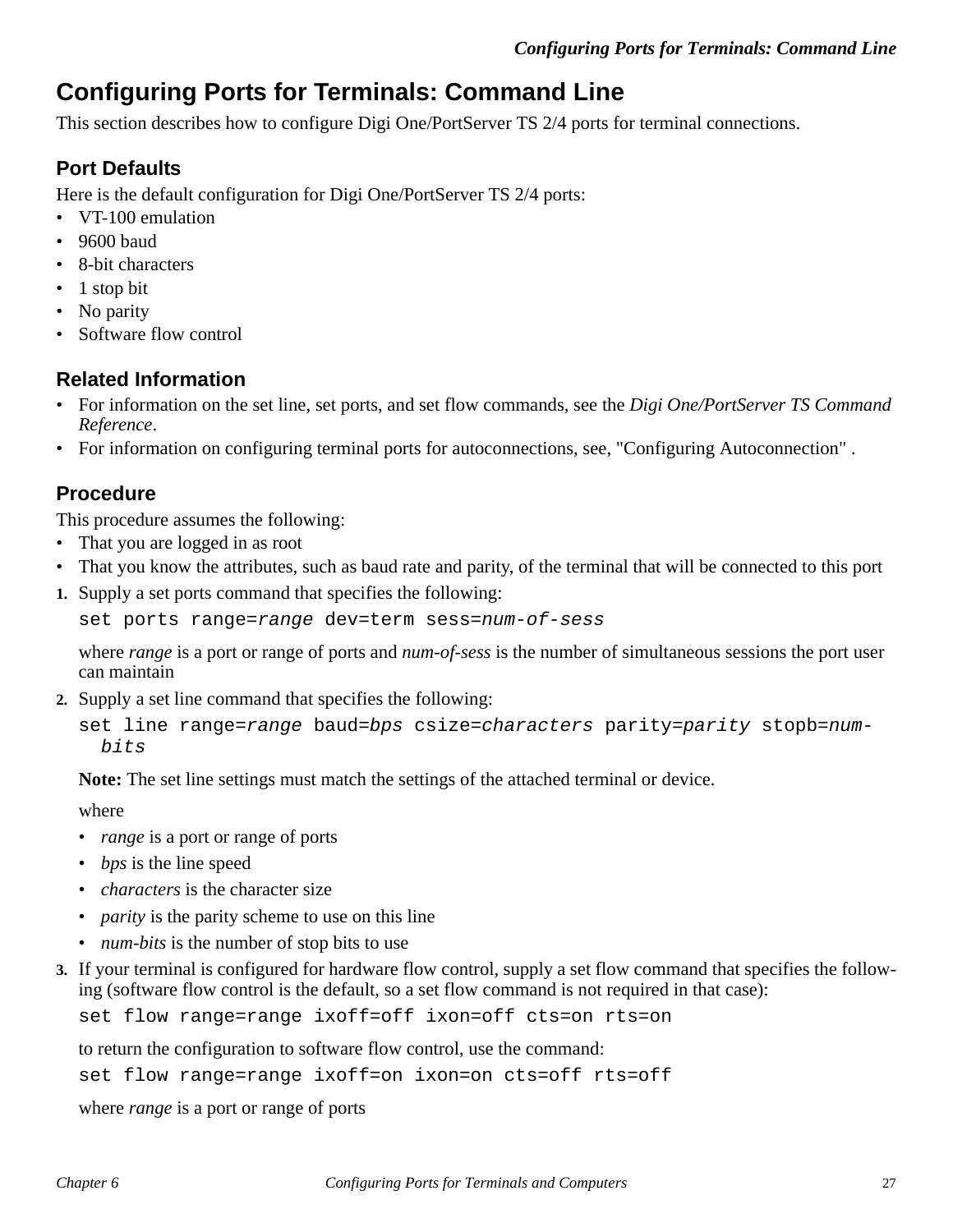**Note:** You may need to use additional set flow command fields, depending on the flow control scheme required by your terminal. See the set flow command in the *Digi One/PortServer TS Command Reference* for more information.

#### **Example**

In this example, port 1 and 2 are configured for connection to terminals using hardware flow control. The connection uses default for character size (8 bits), parity (no parity), and stop bits (1).

```
set ports range=1-2 sess=3 dev=term termtype=wy60
set line range=1-2 baud=19200
set flow range=1-2 ixon=off ixoff=off rts=on cts=on
```
# **About Computer Connections**

Configuring computer connections is very similar to configuring terminal connections, which is discussed on page 27. Consequently, this section simply discusses the differences between these connection types.

### **Starting Point**

This section assumes that

- You are logged in as root
- You know the attributes, such as baud rate and parity, of the PC that will be connected to this port

#### **Configuring Typical PC Connections**

To configure a port for a directly-connected PC, where the PC always initiates the connection, configure the connection as you would a terminal connection, except on the set ports command do the following:

- Specify dev=min if you have a 10-pin null modem cable to support this type of connection.
- Specify dev=term if you do not have a 10-pin null modem cable

Consider defining the serial connection as a PPP link. See "Configuring PPP" for more information.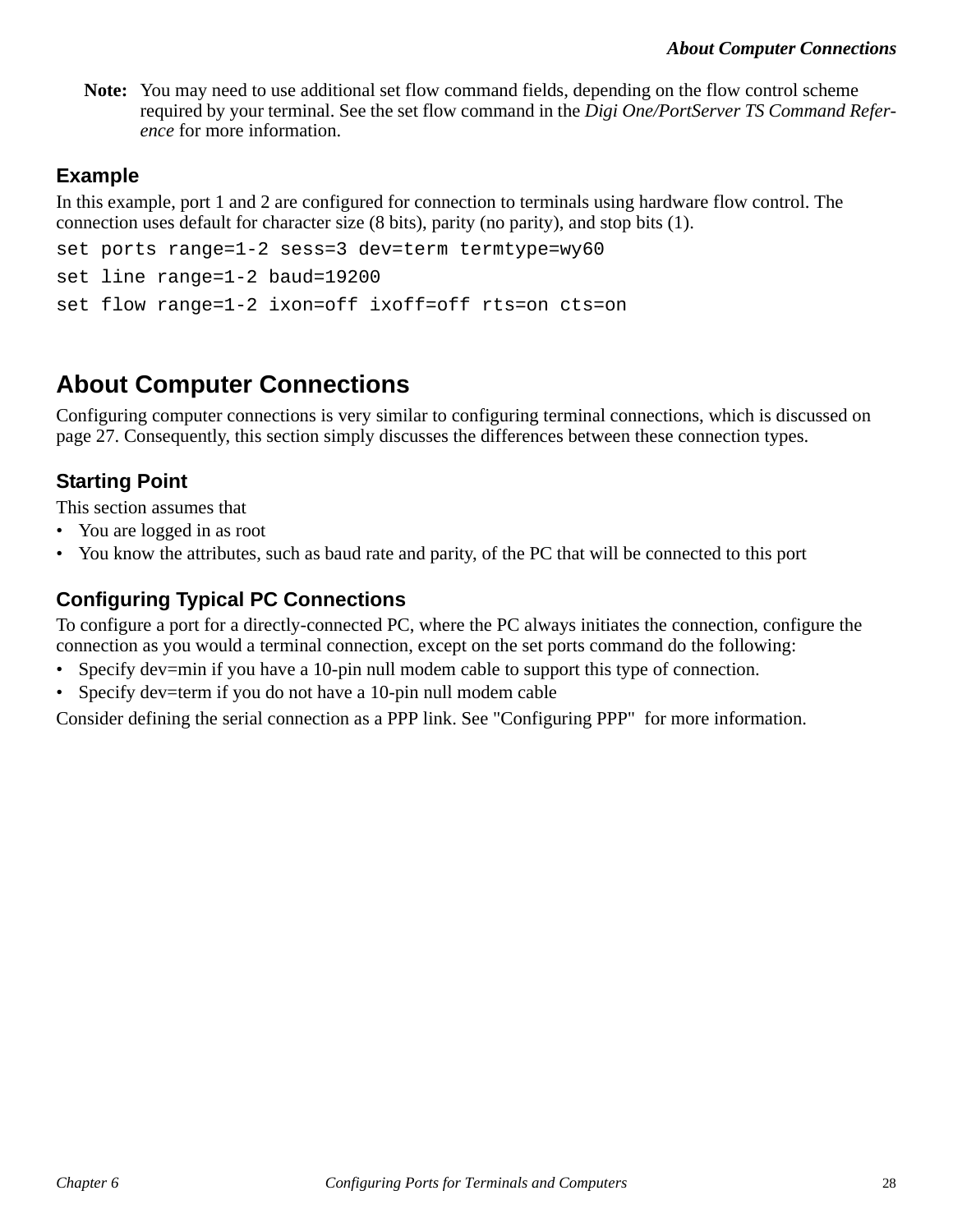# *Chapter 7* **Configuring PPP**

# **In This Chapter**

| This chapter discusses how to configure PPP connections. It covers the following topics: |  |
|------------------------------------------------------------------------------------------|--|
|                                                                                          |  |
|                                                                                          |  |
|                                                                                          |  |

# **Configuring PPP Connections: Web Interface**

Use this procedure to configure PPP connections from the web interface. Both Inbound and Outbound PPP connections are configured from this page. See the actual webpages for additional information and help on establishing PPP connections.

- **1.** Access the web interface by placing the IP address of the Digi device in the URL window of a browser.
- **2.** Log in as the root user. The default password is dbps.
- **3.** Navigate to the PPP configuration screen, by choosing PPP from the Configure menu.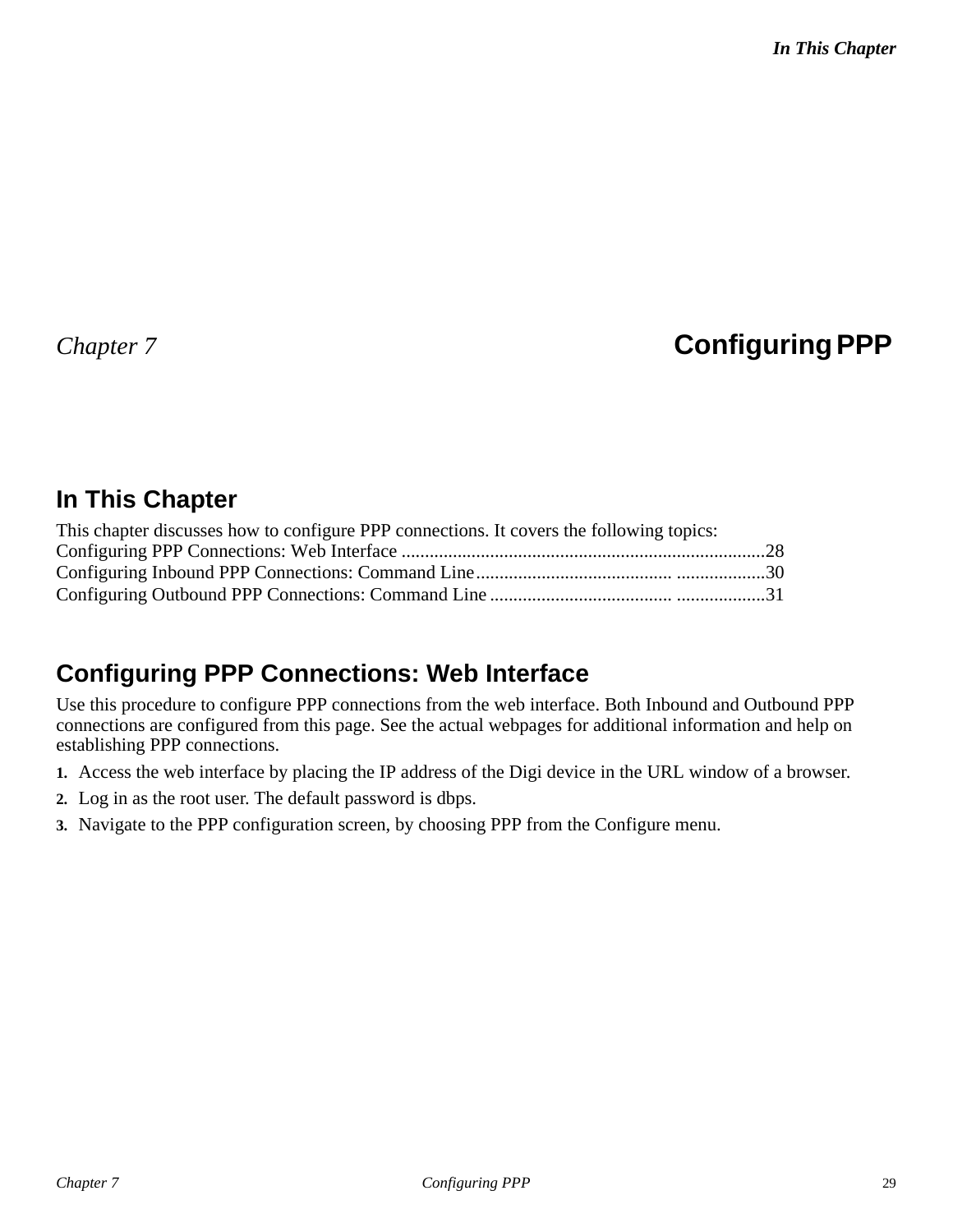A screen similar to the following appears.

| Status: Forwarding is off.                                                                                                                              |
|---------------------------------------------------------------------------------------------------------------------------------------------------------|
| **If state is in transition, it will take a period of time to reflect your changes.                                                                     |
| Forwarding: Off<br>$\Box$ Proxy ARP                                                                                                                     |
|                                                                                                                                                         |
| <b>C</b> IP Pool Enabled                                                                                                                                |
| IP pool status: IP pool ok                                                                                                                              |
| IP pool IP address: $[0.0.0.0]$                                                                                                                         |
| IP pool count: $\boxed{1}$                                                                                                                              |
| <b>E</b> IP Pool Disabled                                                                                                                               |
|                                                                                                                                                         |
| Inbound PPP                                                                                                                                             |
| 1. Configure the port for a modem with the Ports menu.                                                                                                  |
| 2. Configure a PPP user with the User Menu.                                                                                                             |
| Use the context-sensitive online help for information on configuration fields.                                                                          |
|                                                                                                                                                         |
| Outbound PPP                                                                                                                                            |
| 1. Configure the port for a modem with the Ports menu.                                                                                                  |
| 2. If you do not want to use the Digi-supplied dialer script (called genmdm) and                                                                        |
| login script (called loginscript), which work for most applications, use the                                                                            |
| Script Menuto create a new script. Note: Login scripts are seldom required.<br>Use them when you are configuring Digi-device-to-Digi Device connections |
| and the Digi device that is to be accessed requires the user to supply a                                                                                |
| password and does not use RADIUS.                                                                                                                       |
| 3. If you do not want to use the Digi-supplied dialer device (called gendialer),                                                                        |
| which works for most applications, use the Device Menuto configure a device.                                                                            |
| 4. Configure a PPP user with the User Menu.                                                                                                             |
| Use the context-sensitive online help for information on configuration                                                                                  |
| fields.                                                                                                                                                 |
|                                                                                                                                                         |
| Submit                                                                                                                                                  |

**4.** Use the web interface and the online help to complete configuration tasks.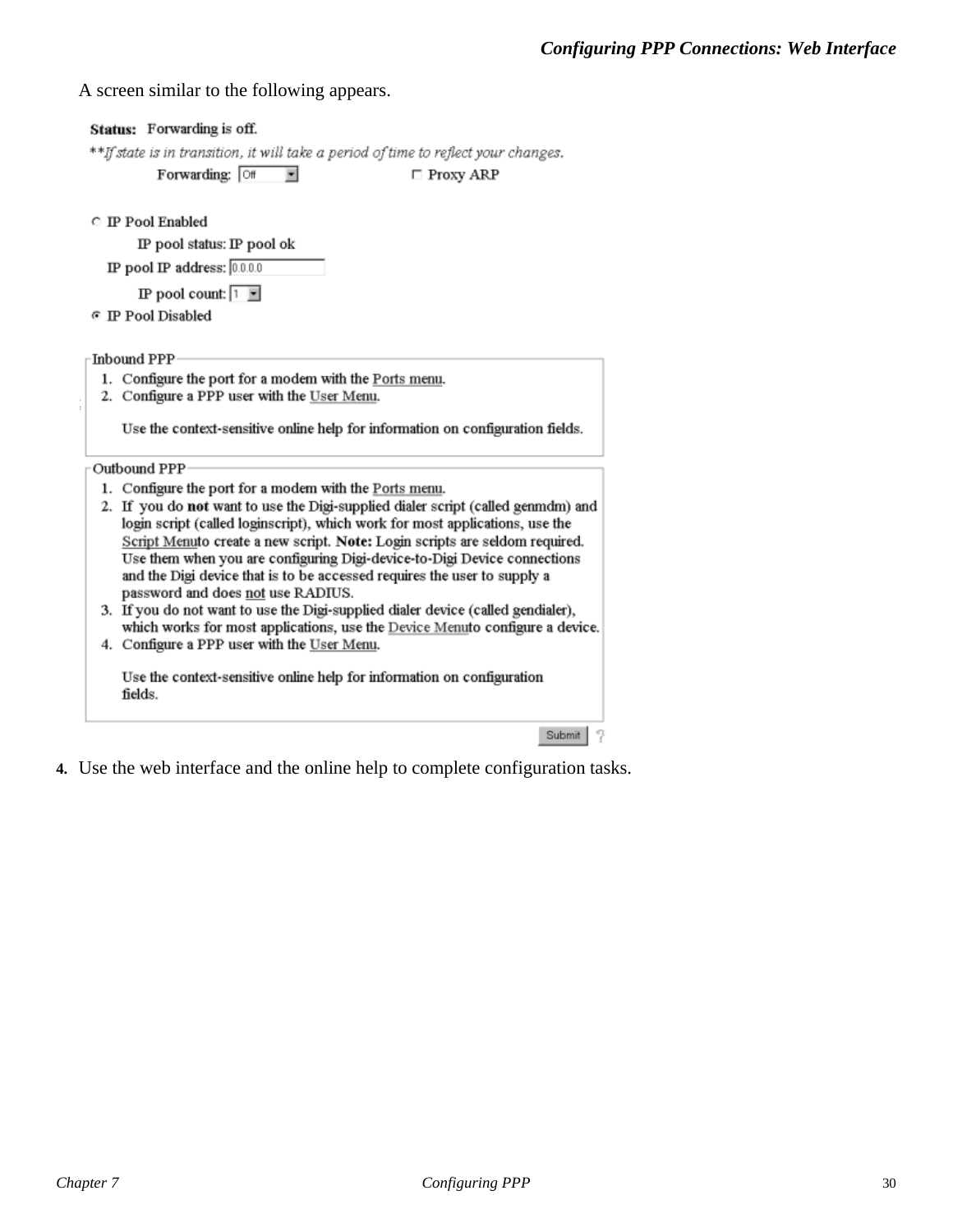# **Configuring Inbound PPP Connections: Command Line**

Use this section to configure simple inbound PPP connections from the command line. For information on finetuning PPP connections, see the set user command in the *Digi One/PortServer TS Command Reference*.

**Note:** CHAP authentication works between two Digi devices. CHAP will be negotiated to PAP for all other connections

#### **Procedure**

**1.** To configure the port for a modem, enter the following command:

set ports range=range dev=device

where *range* is the port or ports and *device* is one of the following:

- min for inbound only modem connections
- mio for bidirectional modem connections.

See the set ports command in the *Digi One/PortServer TS Command Reference* for more information.

Example: set ports range=3 device=min

**2.** To configure flow control for the ports, enter the following command:

set flow range=range flow-control=scheme

where *range* is the port or ports and *flow-control=scheme* is the flow control required for this connection. Typically, for modem connections RTS and CTS are on.

Example: set flow range=3 ixon=off ixoff=off rts=on cts=on

See the set flow command in the *Digi One/PortServer TS Command Reference* for more information.

**3.** To configure the baud rate for this connection, enter the following command:

set line range=range baud=bps

where *range* is the port or ports to configure and *bps* is the line speed in bits-per-second. Typically, you can set this to 115000 bps for modem connections.

Example: set line range=3 baud=115000

**4.** To create an inbound PPP user, enter the following command:

set user name=name protocol=ppp netservice=on defaultaccess=netservice

where *name* is a name to assign the PPP user

Example:

set user name=pppin protocol=ppp netservice=on defaultaccess=netservice

**5.** To configure an IP address for the remote PPP user, enter the following command:

set user name=name ipaddr=ip-address

where

- *name* is the user's name
- *ip-address* is one of the following: (a) A standard IP address in dotted decimal format. (b) 0.0.0.0, which means the remote user will supply the IP address (c) ippool, which means that the user will be assigned an IP address from an IP address pool. See the set ippool command in the *Digi One/PortServer TS Command Reference*.

Example: set user name=pppin ipaddr=ippool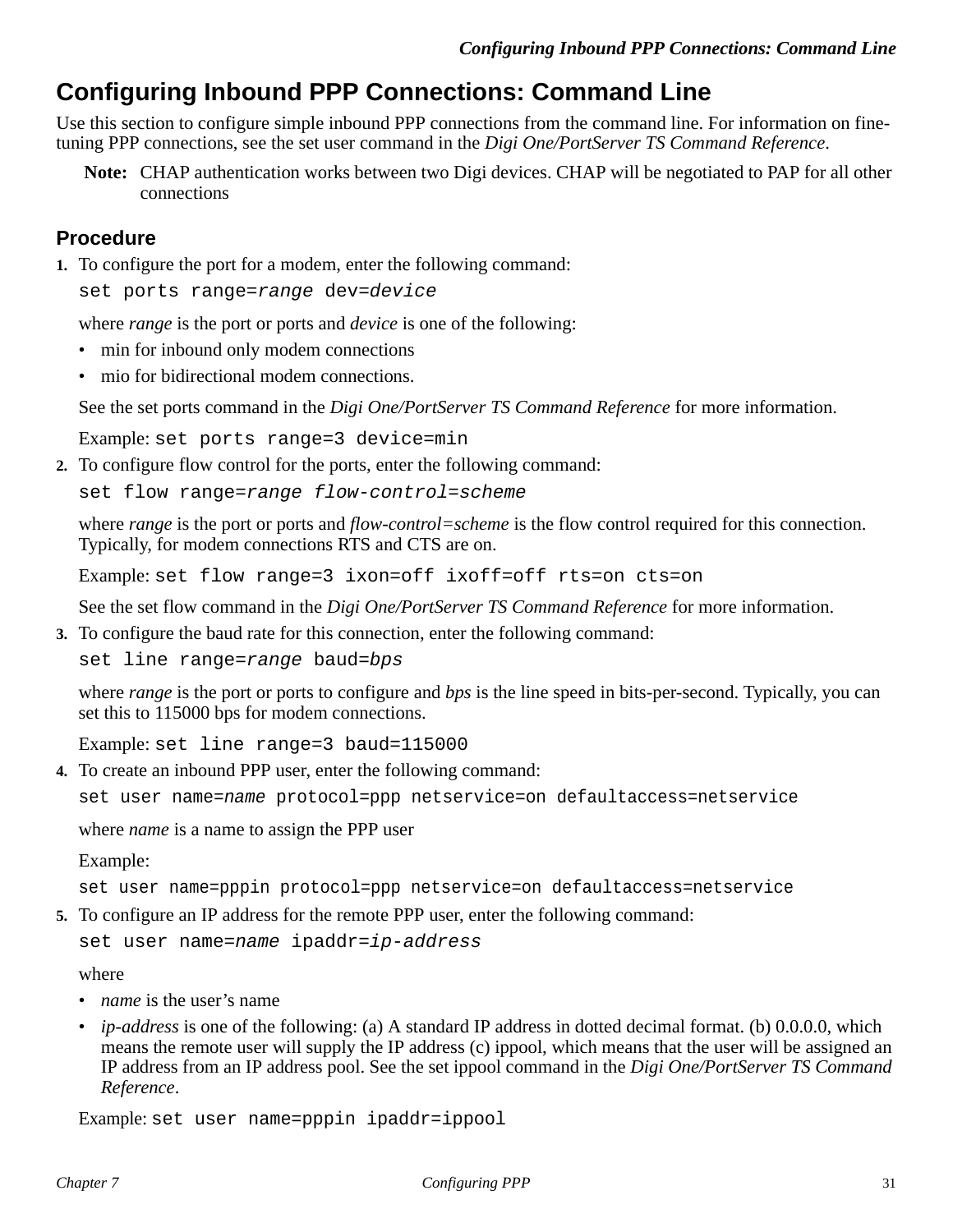**6.** If you used the IP address pool option in the previous step, specify the following subnetwork mask using the following command: (a mask of 255.255.255.255 is required)

set user ipmask=255.255.255.255

**7.** To configure an IP address for the local end of the PPP connection, enter the following command:

set user name=name localipaddr=ip-address

where *name* is the user's name and *ip-address* is the IP address to assign to the local end of the PPP connection. This address must be unique. That is, no other user can be assigned this address and it cannot be the IP address for the Ethernet interface.

```
Example: set user name=pppin localipadr=199.1.1.2
```
#### **Configuring Inbound PPP Connections: Example**

This example shows a very simple PPP inbound configuration. Here are some points on this configuration:

- The port is set up for inbound connections (dev=min).
- RTS and CTS are used for flow control.
- The baud rate has been set to 115000 bps.
- The user has been configured to use an IP address pool

```
set ports range=3 device=min
```

```
set flow range=3 ixon=off ixoff=off rts=on cts=on
```

```
set line range=3 baud=115000
```

```
set user name=pppin protocol=ppp netservice=on defaultaccess=netservice
```

```
set user name=pppin ipaddr=ippool
```

```
set user name=pppin localipadr=199.1.1.2
```
### **Configuring Outbound PPP Connections: Command Line**

This section describes how to configure outbound PPP connections. Use it to configure outbound only connections or to configure the outbound portion of bidirectional connections.

**Note:** CHAP authentication works between two Digi devices. CHAP will be negotiated to PAP for all other connections

#### **Procedure**

**1.** To configure the port for a modem, enter the following command:

```
set ports range=range dev=device
```
where *range* is the port or ports and *device* is one of the following:

- mout for outbound only modem connections
- mio for bidirectional modem connections.

See the set ports command in the *Digi One/PortServer TS Command Reference* for more information.

Example: set ports range=3 device=mout

**2.** To configure flow control for the ports, enter the following command:

set flow range=range flow-control=scheme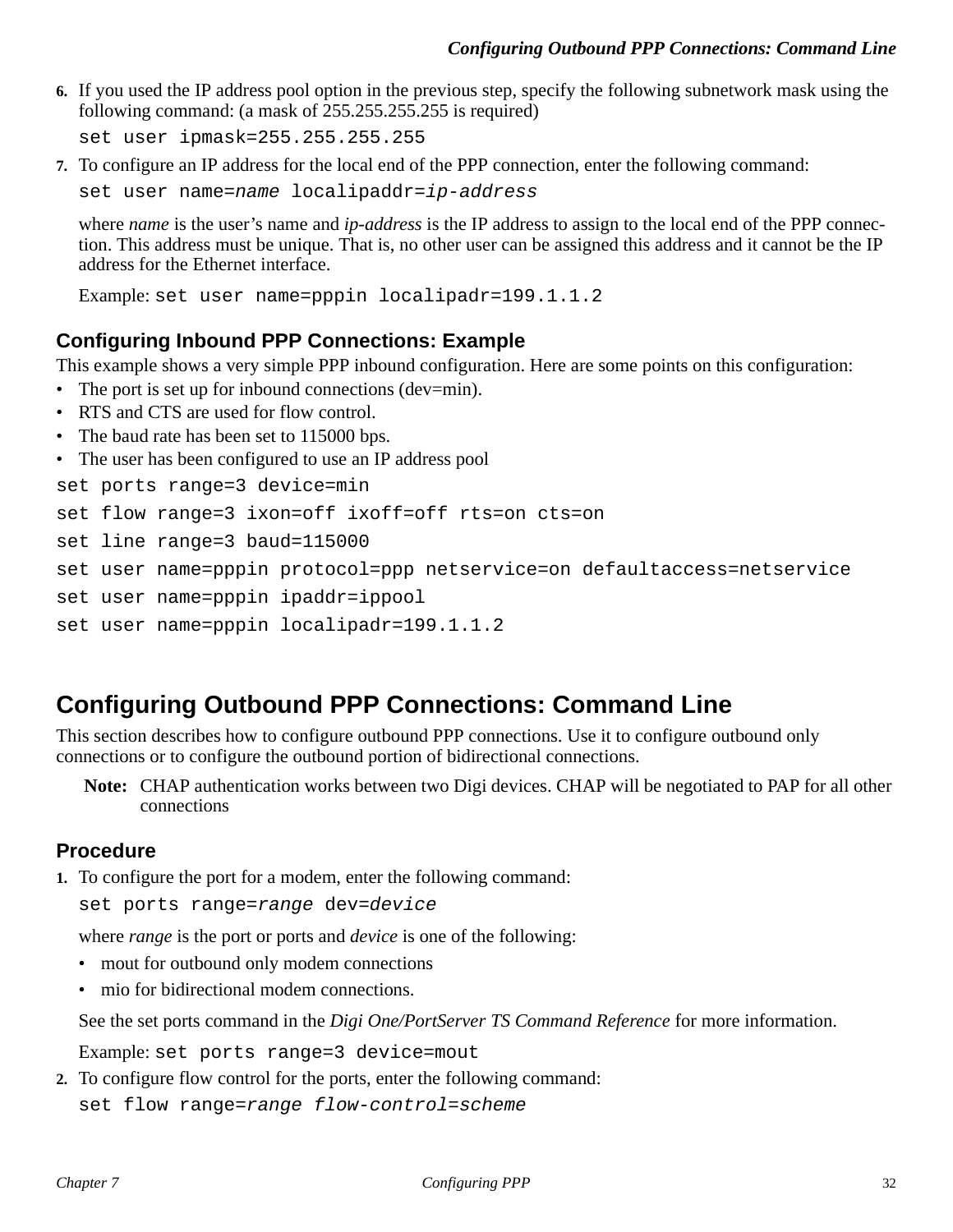where *range* is the port or ports and *flow-control=scheme* is the flow control required for this connection. Typically, for modem connections RTS and CTS are on.

Example: set flow range=3 ixon=off ixoff=off rts=on cts=on

See the set flow command in the *Digi One/PortServer TS Command Reference* for more information.

**3.** To configure baud rate for this connection to the modem, enter the following command:

```
set line range=range baud=bps
```
where *range* is the port or ports to configure and *bps* is the line speed in bits-per-second. Typically, you can set this to 115000 bps for modem connections.

Example: set line range=3 baud=115000

**4.** If you do not want to use the Digi-supplied dialer script (genmdm) and login script (loginscript), which work for most applications, use the set script command to create your own scripts.

See the set script command in the *Digi One/PortServer TS Command Reference* for more information.

**5.** If you do not want to use the Digi-supplied outbound device (gendialer), which works for most applications, enter the following command:

```
set device name=name ports=ports dialer=name
```
where

- name*=name* is the name for this device
- *ports* are the ports to associate with this device
- dialer=*name* is the name of a dialer script, either the Digi-supplied script or a user-created one

**6.** To create a PPP user, enter the following command:

set user name=name protocol=ppp

where *name* is the name of the PPP user

Example

set user name=pppout protocol=ppp

**7.** To configure this user for outbound connections, enter the following command:

set user name=name outgoing=on device=device

where *device* is either the Digi-supplied device or the outbound device created earlier in this procedure

Example:

set user name=pppout outgoing=on device=gendialer

**8.** To configure an IP address for the local end of the PPP connection, enter the following command: set user name=name localipaddr=ip-address

where *name* is the user's name and *ip-address* is one of the following:

- 0.0.0.0., which means that the user will request an IP address from the remote server.
- A specific IP address, which means that the Digi device will attempt to use this IP address. The remote server must agree to this request.

Example: set user name=pppout localipadr=0.0.0.0

**9.** To configure a telephone number to dial to reach the outbound user, enter the following command: set user name=name n1=telephone-number

where *name* is the user's name and *telephone-number* is the number to dial to reach the user. You can enter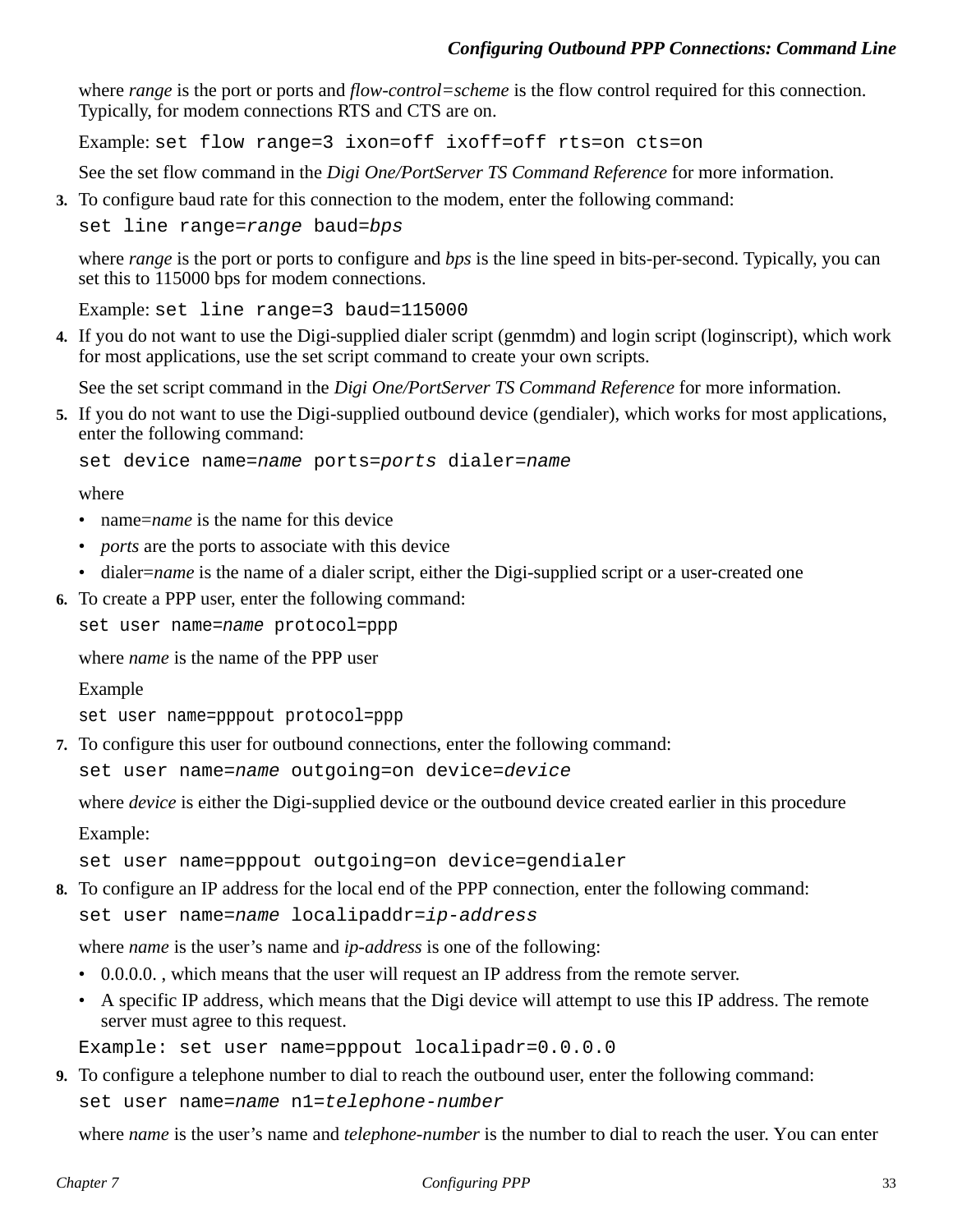this number as digits only, with dashes (-) separating digits, or with commas.

Example: set user name=pppout n1=4452624

#### **Example**

This example shows a very simple outbound PPP configuration. Here are some points on this configuration:

- The port is set up for outbound connections (dev=mout).
- Hardware flow control is used.
- Default device and scripts are used

set ports range=3 device=mout

set flow range=3 ixon=off ixoff=off rts=on cts=on

set line range=3 baud=115000

set user name=pppout protocol=ppp

```
set user name=pppout dialout=on outgoing=on device=gendialer
```
set user name=pppout localipadr=0.0.0.0

set user name=pppout n1=4452624

| set user Field | <b>Description</b>                                                       | <b>Example</b>                                                                                                                 |
|----------------|--------------------------------------------------------------------------|--------------------------------------------------------------------------------------------------------------------------------|
| passpacket     | Causes a packet to be passed or<br>blocked                               | Filter causes incoming packets from an IP address to be<br>accepted and packets from all other IP addresses to be blocked      |
| keepup         | Causes the idletimeout timer to be<br>reset and a connection maintained. | Filter that causes the connection to be maintained as long as<br>there is any packet traffic except RIP packets.               |
| bringup        | Causes the Digi device to establish a<br>connection.                     | Filter that causes an outgoing connection to be initiated when-<br>ever a packet specifying a particular IP address is handled |
| logpacket      | Causes the Digi device to send a<br>message to the log file              | Filter that notifies the log anytime an ICMP packet is handled                                                                 |

| <b>Packet Type</b>              | <b>Type Identifier</b> |
|---------------------------------|------------------------|
| Echo reply                      | 0                      |
| Destination unreachable         | 3                      |
| Source quench                   | 4                      |
| Redirect                        | 5                      |
| Echo request                    | 8                      |
| Time exceeded for a datagram    | 11                     |
| Parameter problem on a datagram | 12                     |
| Timestamp request               | 13                     |
| Timestamp reply                 | 14                     |
| Address mask request            | 17                     |
| Address mask reply              | 18                     |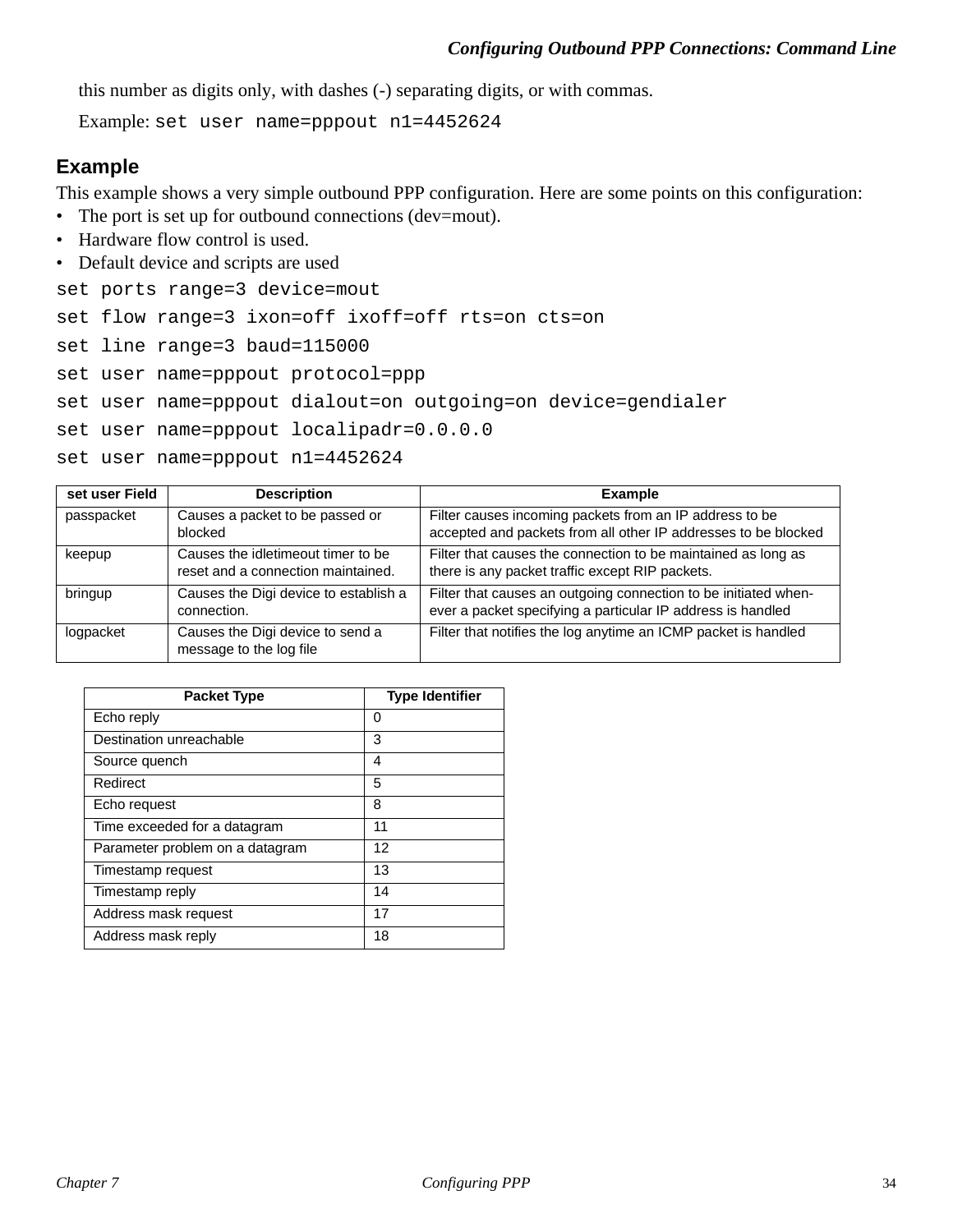# *Chapter 8* **Modem Emulation**

# **In This Chapter**

| This chapter describes how to configure a Digi One TS and a PortServer TS 2/4 MEI for modem emulation. It |  |
|-----------------------------------------------------------------------------------------------------------|--|
| discusses the following topics:                                                                           |  |
|                                                                                                           |  |
|                                                                                                           |  |
|                                                                                                           |  |
|                                                                                                           |  |
|                                                                                                           |  |
|                                                                                                           |  |

### **Modem Emulation** (**Digi One TS and PortServer TS 2/4 MEI only**)

Modem emulation enables a system administrator to configure a networked Digi device server to act as a modem. The Digi device server emulates modem responses to a serial device and seamlessly sends and receives data over an Ethernet network instead of a PSTN (Public Switched Telephone Network). The advantage for a user is the ability to retain legacy software applications without modification and use a less expensive Ethernet network in place of public telephone lines.

To use a Digi device server for modem emulation, do the following:

- use a cable with the correct wiring pinouts (see See "Modem Emulation Cable Signals" on page 37.)
- configure the serial ports and device type with the Web Interface

**Note:** Before AT commands are accepted, DSR must go high on the Digi device server.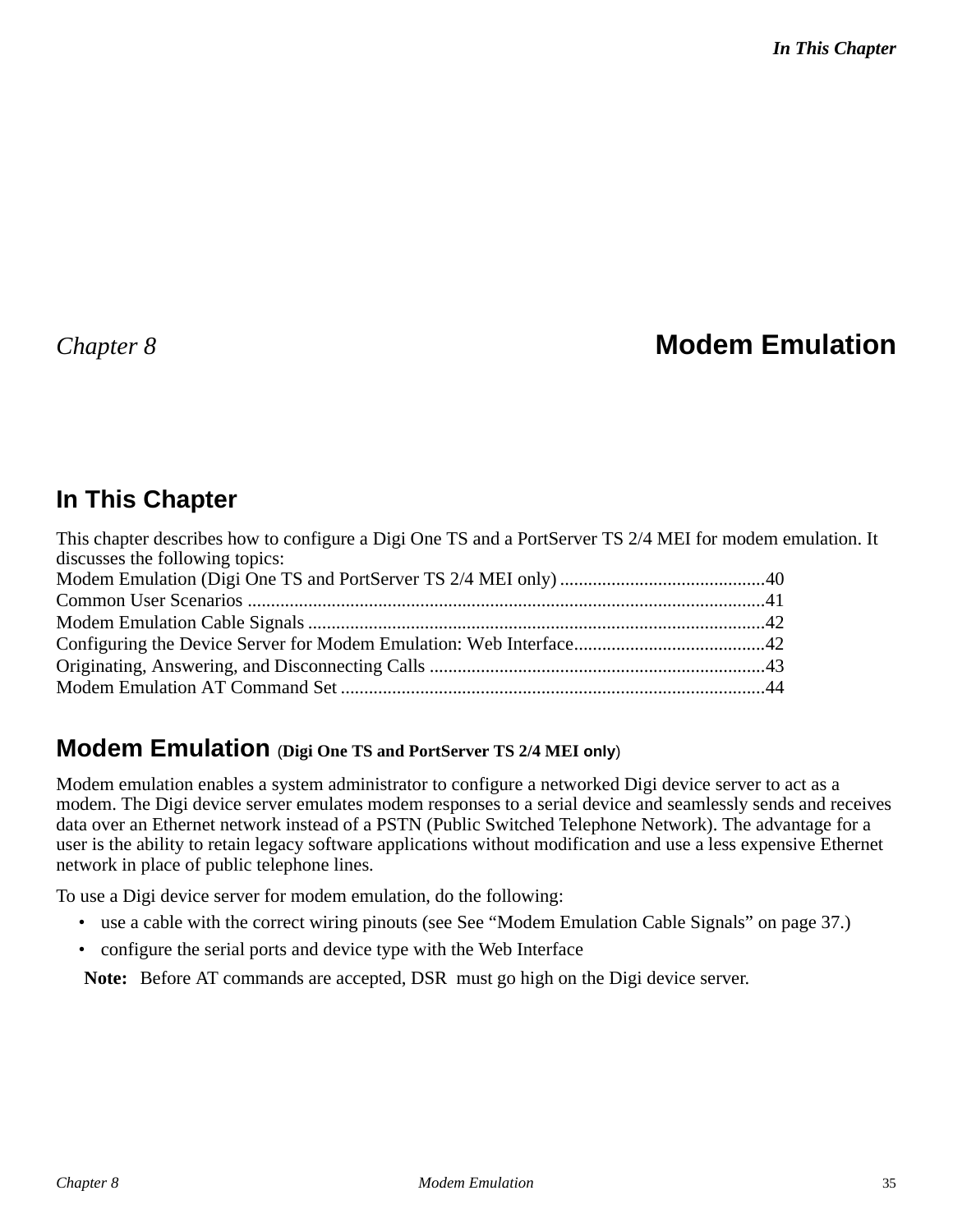# **Common User Scenarios**

The Digi device server in modem emulation mode allows for the easy replacement of modems in almost any environment where there is a LAN or WAN.



In Diagram A, the Digi One TS replaces a modem connected to a workstation running an application. The Digi One TS allows for the use of software applications without modification by responding to all the AT commands configured in the workstation application. The Digi One TS connects to the IP Address of the server when an ATDT ipaddress:port (ATDT 192.168.25.5:50001) command is issued. Once the remote device establishes the TCP connection, a CONNECT message is sent to the serial port and only then does the Digi device server switch from AT command mode to data mode. Using the modem escape sequence or dropping DTR on either side terminates the connection. A DISCONNECT message will be sent to the application if the remote side closes the TCP connection.



In Diagram B, two Digi device servers will replace modems on both sides of the connection. The initiation of the connection occurs with either of the Digi device servers. If both ends are Digi device servers, the TCP listening port number is 50001 for port 1. An example of the connection command is ATDT 192.168.25.30:50001. Upon establishing a successful TCP connection, a CONNECT message is sent to the serial port and only then does the Digi device server switch from AT command mode to data mode. After the CONNECT is received, the transmission of data begins. Using the modem escape sequence or dropping DTR on either side terminates the connection.

Modem emulation has the ability to communicate to an infinite number of other devices.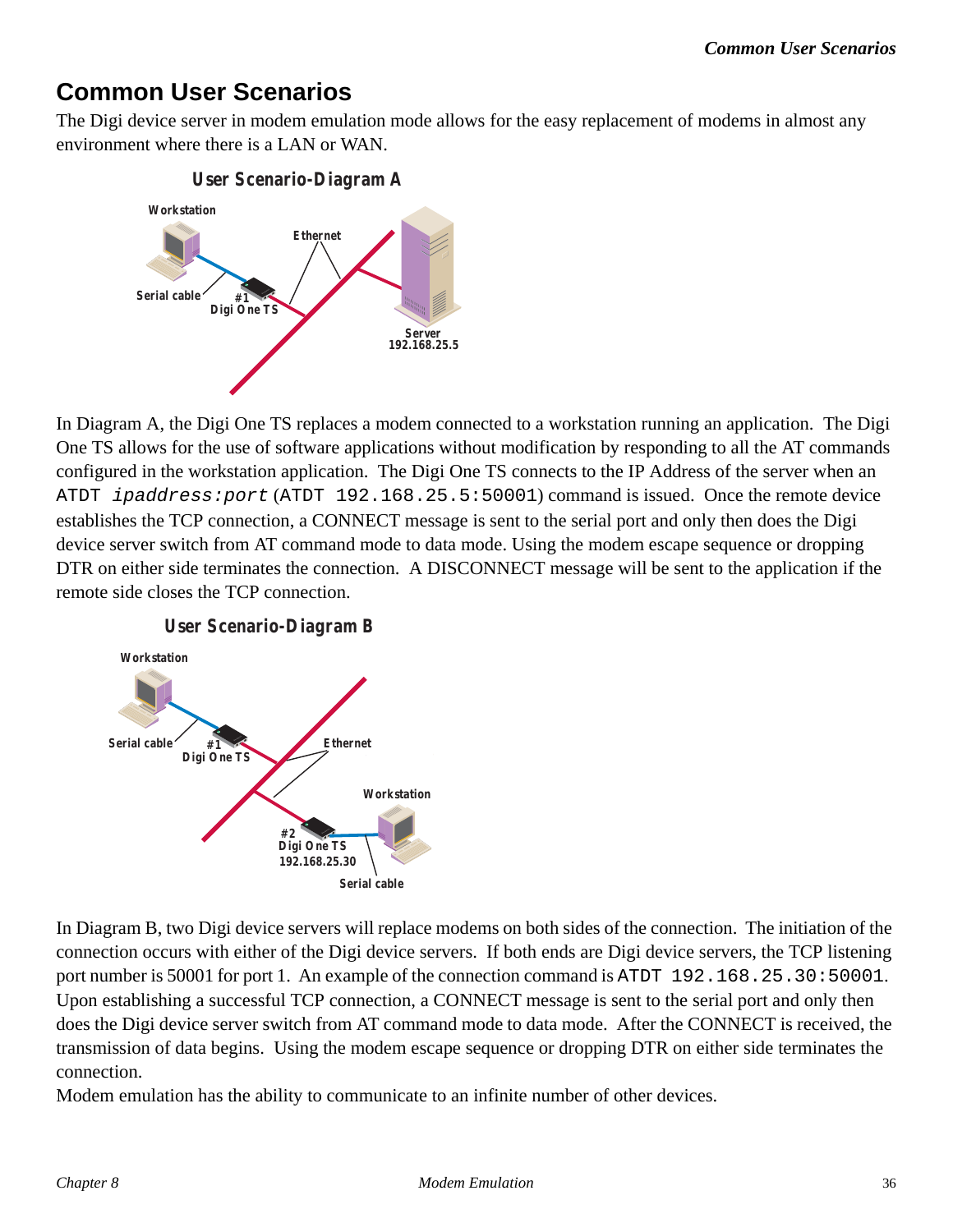# **Modem Emulation Cable Signals**

Use the following signal assignments to make a cable connecting the Digi device server to a serial device.

**Note:** DSR and DTR on the serial device side are connected to the DSR signal of the Digi device server.

# **Configuring the Device Server for Modem Emulation: Web Interface**

Use the following procedure to configure the Digi device server for modem emulation. This procedure configures the serial port parameters and selects the correct Device Type. The following graphic displays a screen capture of this configuration page.

- **1.** Access the web interface by entering the Digi device server's IP address in a browser's URL window.
- **2.** Log in to the device server as root.

The default password is dbps.

- **3.** From the main menu, choose Configure > Ports. The Ports Configuration page is displayed.
- **4.** To configure the port parameters, do the following:
	- **a.** Choose the port from the port column.
	- **b.** Select the Device Type as pm.
	- **c.** The other port parameters are: flow control=hardware, baud rate=115200, bits=8, parity=none, and stop bits=1. The terminal type does not apply to this configuration.
		- **Note:** Flow control and baud rate must match on the two communicating devices.
	- **d.** Choose Submit .

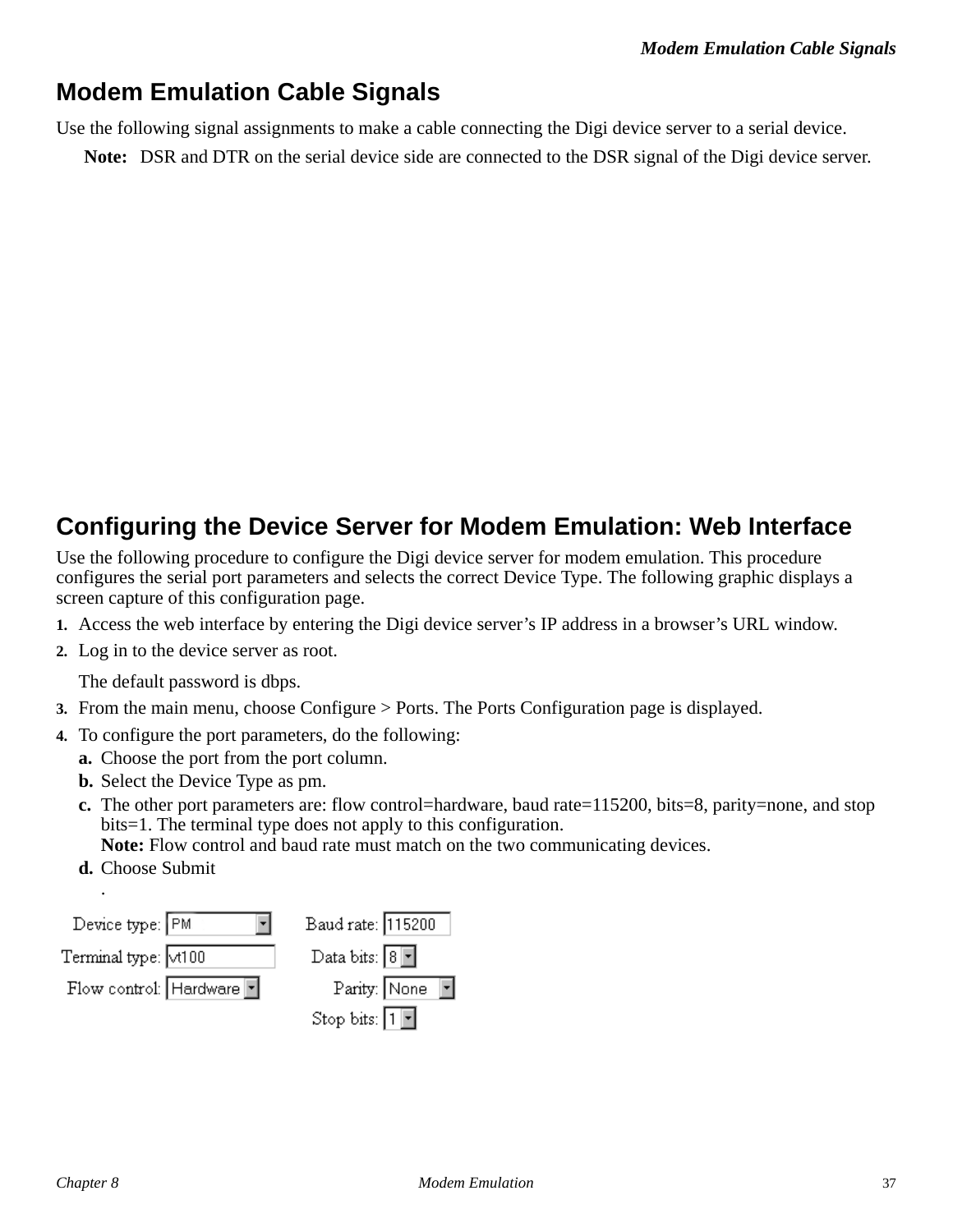# **Originating, Answering, and Disconnecting Calls**

In the following table, an application requests a TCP session with the Digi device server. The table displays the responses of the Digi device server and application as they negotiate a TCP connection.

| <b>Application AT Command</b> | <b>Digi Device Server Response</b>                          | <b>Notes</b>                                                                                                                                                                        |
|-------------------------------|-------------------------------------------------------------|-------------------------------------------------------------------------------------------------------------------------------------------------------------------------------------|
| AT&F                          | OK.                                                         | AT command request to restore defaults to factory settings-<br>Digi device server responds OK.                                                                                      |
| ATDT ipaddress: TCPport#      | Receives request to start a TCP<br>session. CONNECT 115200. | Request to start TCP session with IP address and TCP port<br>number of the Digi device server-Digi device server starts a<br><b>TCP</b> session                                     |
| $<$ P>+++ $<$ P>              | OK                                                          | Escape sequence is sent <p> is Pause in seconds with<br/>"+++" being the escape sequence in ASCII characters -<br/>Digi device server switches from AT command to data<br/>mode</p> |
| <b>ATH</b>                    | NO CARRIER response sent                                    | Disconnect AT command is sent-Digi device server<br>responds with NO CARRIER                                                                                                        |

In the following table, the Digi device server receives a request for a connection.

| <b>AT Command</b> | <b>Digi Device Server Response</b> | <b>Notes</b>                                                                                                                       |
|-------------------|------------------------------------|------------------------------------------------------------------------------------------------------------------------------------|
|                   | <b>RING</b>                        | The Digi device server sends a Call Notification                                                                                   |
| ATA (or ATS0=n)   | <b>CONNECT 115200</b>              | Manual (ATA) or Auto Answer (ATS0=n) response-the Digi<br>device server sends a CONNECT message when the TCP<br>session is started |
|                   | NO CARRIER                         | The Digi device server sends a NO CARRIER message<br>when the remote disconnects                                                   |

#### *Originating Calls*

To send data to a Digi device server, enter the following information for your application replacing the telephone number with the Digi device server's IP address and TCP port number. Enter the following command:

ATDT ipaddress:tcp\_port#

an example is ATDT 146.135.13.5:50001

#### *Answering Calls*

The Digi device server listens on a pre-defined TCP port to receive data. When the Digi device server receives a call notification (RING) through a serial port to begin a TCP connection, it needs to reply with an ATA or a preconfigured Auto-Answer to answer the call.

**Note:** The TCP ports assigned to the serial ports are as follows: Serial port 1 listens on TCP port 50001 Serial port 2 listens on TCP port 50002 Serial port 3 listens on TCP port 50003

Serial port 4 listens on TCP port 50004

#### *Disconnecting Calls*

The TCP connection disconnects by either dropping the DTR signal on the serial port or sending the escape sequence  $\langle P \rangle$ +++ $\langle P \rangle$  to the Digi device server.  $\langle P \rangle$  represents a one second pause.

#### *Disconnecting Calls-Digi Device Server*

The Digi device server sends a NO CARRIER response to the serial port when the network connection is dropped.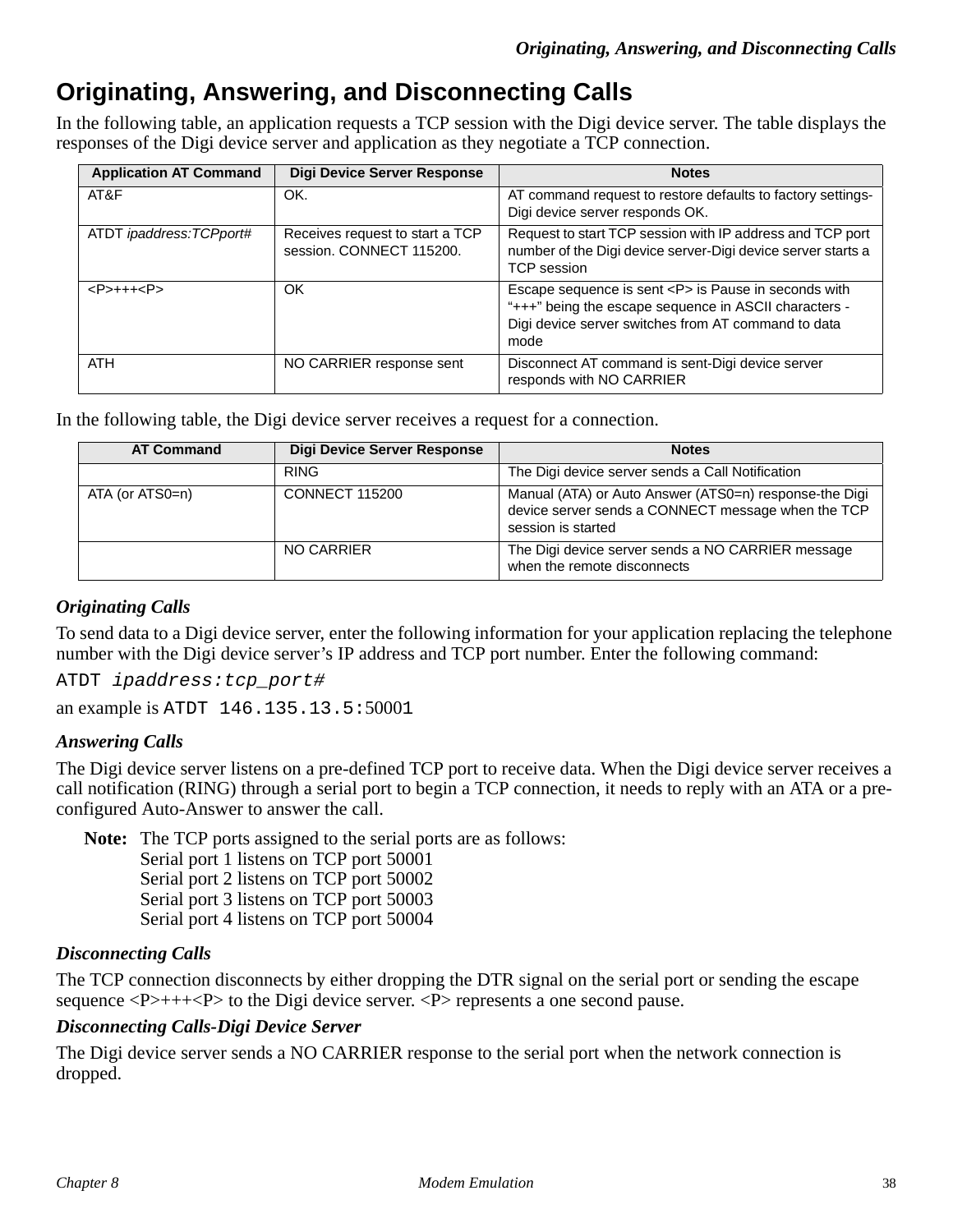# **Modem Emulation AT Command Set**

| AT                                   | <b>Function</b>                                                                                                                                                                                                                                                                                                                                                                                                                                                                                                                                                                   | <b>Result Code</b>                      |
|--------------------------------------|-----------------------------------------------------------------------------------------------------------------------------------------------------------------------------------------------------------------------------------------------------------------------------------------------------------------------------------------------------------------------------------------------------------------------------------------------------------------------------------------------------------------------------------------------------------------------------------|-----------------------------------------|
| <b>Command</b>                       |                                                                                                                                                                                                                                                                                                                                                                                                                                                                                                                                                                                   |                                         |
| ATA                                  | Answer command: The Digi Device Server will go off hook and answer a TCP connection<br>request.                                                                                                                                                                                                                                                                                                                                                                                                                                                                                   |                                         |
| $ATD < IP>$ :<br><tcp port=""></tcp> | This command directs the Digi Device Server to go on-line, dial according to the IP<br>address entered as follow 191.1.2.3:12 and attempt to establish a TCP connection. If no<br>dial string is supplied, the Digi Device Server will respond no dial tone.<br>Note: If the ATD command is issued before the S1 register has cleared, the modem will<br>respond with the NO CARRIER result code.<br>Dial Modifiers. The valid dial string parameters are described below. Punctuation<br>characters may be used for clarity, with parentheses, hyphen, and spaces being ignored. |                                         |
|                                      | To-9<br>DTMF digits 0 to 9.<br>Dot notation used for IP addresses.<br>IP addresses are written as four numbers separated by periods, where the<br>first number is between 1 and 255 and the other three numbers are                                                                                                                                                                                                                                                                                                                                                               |                                         |
|                                      | between 0 and 255. Retype the IP address in the format xxx.xxx.xxx.xxx.<br>Colon notation used for the TCP port<br>٠<br>L<br>Re-dial last number: the modem will re-dial the last valid telephone<br>number. The L must be immediately after the D with all the following<br>characters ignored.                                                                                                                                                                                                                                                                                  |                                         |
|                                      | P<br>This command is accepted, but not acted on.<br>т<br>This command is accepted, but not acted on.<br>R<br>This command is accepted, but not acted on.<br>$S=n$<br>Dial the number stored in the directory (n=0 to 3). (See & Z.)                                                                                                                                                                                                                                                                                                                                               |                                         |
|                                      | Dial pause: the modem will pause for a time specified by S8 before dialing<br>the digits following ",".<br>Ignored: may be used to format the dial string.<br>Ignored: may be used to format the dial string.<br><space></space>                                                                                                                                                                                                                                                                                                                                                  |                                         |
|                                      | <i><br/>Invalid character: will be ignored.</i>                                                                                                                                                                                                                                                                                                                                                                                                                                                                                                                                   |                                         |
| ATEn                                 | Command echo. The Digi Device Server enables or disables the echo of characters to the<br>DTE according to the parameter supplied. The parameter value, if valid, is written to S14<br>bit 1.                                                                                                                                                                                                                                                                                                                                                                                     | OK $n=0$ or 1                           |
|                                      | E0 : Disables command echo                                                                                                                                                                                                                                                                                                                                                                                                                                                                                                                                                        | ERROR otherwise                         |
| <b>ATH</b>                           | E1 : Enables command echo<br>Disconnect (Hang up) command                                                                                                                                                                                                                                                                                                                                                                                                                                                                                                                         |                                         |
|                                      | This command initiates a hang up sequence.<br>H0 : Disconnect the TCP session if the modem is currently on line.<br>H1: If on-hook, the Digi Device Server will go off-hook and enter command mode.                                                                                                                                                                                                                                                                                                                                                                               | OK $n=0$ or 1<br><b>ERROR Otherwise</b> |
| ATIn                                 | Identification command<br>I0 reports product code. Example: Digi Device server<br>I1 reports 255                                                                                                                                                                                                                                                                                                                                                                                                                                                                                  | OK $n=0$ or 9<br><b>ERROR Otherwise</b> |
|                                      | I2 reports "OK"<br>I3 reports "OK"<br>I4 reports DIGI DS_TS<br>I5 reports "OK"                                                                                                                                                                                                                                                                                                                                                                                                                                                                                                    |                                         |
|                                      | I6 reports "OK"<br>I7 reports "OK"<br>I8 reports "ERROR"<br>I9 reports "ERROR"                                                                                                                                                                                                                                                                                                                                                                                                                                                                                                    |                                         |
| ATLn                                 | Accepted but ignored.                                                                                                                                                                                                                                                                                                                                                                                                                                                                                                                                                             | OK $n=0$ or 3                           |
|                                      |                                                                                                                                                                                                                                                                                                                                                                                                                                                                                                                                                                                   | <b>ERROR</b> Otherwise                  |
| ATMn                                 | Accepted but ignored.                                                                                                                                                                                                                                                                                                                                                                                                                                                                                                                                                             | OK $n=0$ or 3<br><b>ERROR Otherwise</b> |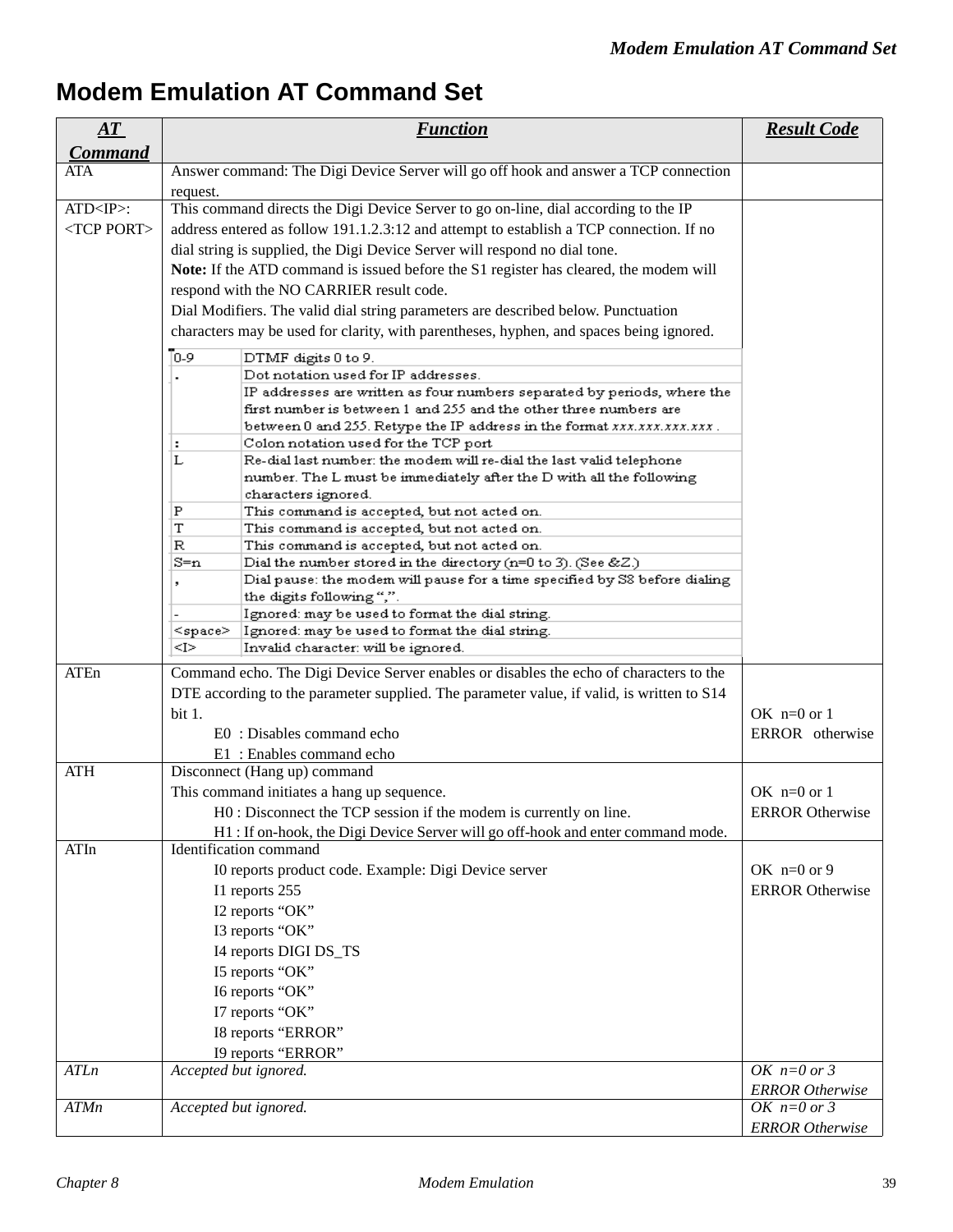| ATNn             | Accepted but ignored.                                                                              | OK $n=0$ or 1                           |
|------------------|----------------------------------------------------------------------------------------------------|-----------------------------------------|
|                  |                                                                                                    | <b>ERROR</b> Otherwise                  |
| <b>ATOn</b>      | Return to On-Line Data Mode.                                                                       | $n = 0$ or 1<br>OK                      |
|                  | This command determines how the modem will enter the on-line data mode. If the modem               | and a connection                        |
|                  | is in the on-line command mode, the modem enters the on-line data mode. If the modem is            | exists.                                 |
|                  | in the off-line command mode (no connection), ERROR is reported.                                   |                                         |
|                  | Enters on-line data mode. Handling is determined by the Call Establishment task.<br>O <sub>0</sub> | <b>ERROR</b>                            |
|                  | Generally, if a connection exists, this command connects the DTE back to the remote                | Otherwise or if not                     |
|                  | modem after an escape $(++)$ .                                                                     | connected.                              |
|                  | O <sub>1</sub><br>Same as above                                                                    |                                         |
| $\overline{ATP}$ | Accepted but ignored.                                                                              | OK                                      |
| ATQn             | Quiet Results Codes Control command.                                                               | OK $n=0$ or 1                           |
|                  | The command enables or disables the sending of the result codes to the DTE according to            | <b>ERROR</b> Otherwise                  |
|                  | the parameter supplied. The parameter value, if valid, is written to S14 bit 2.                    |                                         |
|                  | Q0 Enables result code to the DTE (Default).                                                       |                                         |
|                  | Q1 Disables result code to the DTE                                                                 |                                         |
| ATSn             | Read/Write S- Register.                                                                            |                                         |
|                  | Establishes S-register n as the last register accessed<br>n                                        |                                         |
|                  | n=v Sets S-Register n to the value v.                                                              |                                         |
|                  | Reports the value of S-Register n.<br>$n$ ?                                                        |                                         |
| ATT              | Accepted but ignored                                                                               | OK                                      |
| ATVn             | Result Code Form. This command selects the sending of short-form or long-form codes to             | OK $n=0$ or 1                           |
|                  | the DTE. The parameter, if valid, is written to S14 bit 3.                                         | <b>ERROR</b> Otherwise                  |
|                  | V0 Enables short-form (terse) result codes. Line feed is not issues before a short-                |                                         |
|                  | form result.                                                                                       |                                         |
|                  | V1 Enables long-form (verbose) results codes (Default).                                            |                                         |
| ATWn             | Accepted but ignored.                                                                              | OK $n=0$ to 3                           |
|                  |                                                                                                    | <b>ERROR</b> Otherwise                  |
| ATXn             | Accepted but ignored.                                                                              | OK $n=0$ to 3                           |
|                  |                                                                                                    | <b>ERROR</b> Otherwise                  |
| ATYn             | Accepted but ignored.                                                                              | OK $n=0$ or 1                           |
| ATZn             | Accepted but ignored. (Soft Reset and restore Profile).                                            | <b>ERROR</b> Otherwise<br>OK $n=0$ or 1 |
|                  |                                                                                                    |                                         |
| AT&              |                                                                                                    | <b>ERROR</b> Otherwise                  |
| <b>Commands</b>  |                                                                                                    |                                         |
| AT&Cn            | DCD Option. The Digi Device Server controls the DCD output in accordance with the                  | OK $n=0$ or 1                           |
|                  | parameter supplied. The parameter value, if valid is written to S21 bit 5.                         | <b>ERROR</b> Otherwise                  |
|                  | &C0 DCD remains ON at all times.                                                                   |                                         |
|                  | &C1 DCD follows the state of the connection                                                        |                                         |
| AT&Dn            | DTR Option. This command interprets the ON to OFF transition of the DTR signal from                | OK $n=0$ to 3                           |
|                  | the DTE in accordance with the parameter supplied. The parameter value, if valid, is               | <b>ERROR</b> Otherwise                  |
|                  | written to S21 bits 3 and 4. Also see S25.                                                         |                                         |
|                  | &D0 - DTR is ignored (assumed ON). Allows operation with DTEs which do not                         |                                         |
|                  | provide DSR.                                                                                       |                                         |
|                  |                                                                                                    |                                         |
|                  | DTR drop is interpreted by the modem as if the asynchronous escape sequence<br>&D1                 |                                         |
|                  | had been entered. The modem returns to asynchronous command state without                          |                                         |
|                  | disconnecting.                                                                                     |                                         |
|                  |                                                                                                    |                                         |
|                  | &D2<br>DTR drop causes the modem to hang up. Auto-answer is inhibited. (Default.)                  |                                         |
|                  | DTR drop causes the modem to perform a soft reset as if the Z command were<br>&D3                  |                                         |
|                  | received. The &Y setting determines which profile is loaded.                                       |                                         |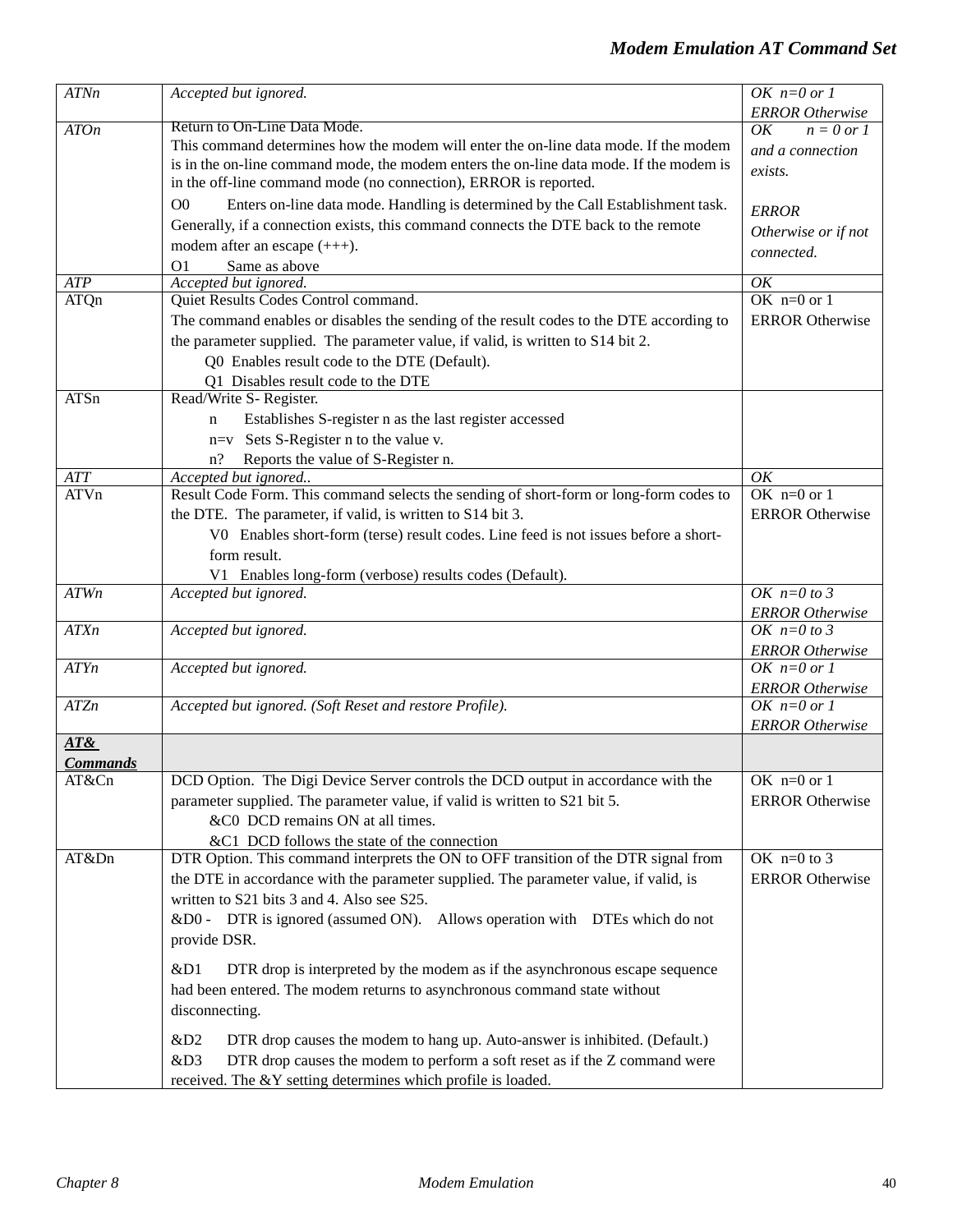| AT&Fn    | Restore Factory Configuration (Profile)                                                   | OK $n=0$ or 1                           |
|----------|-------------------------------------------------------------------------------------------|-----------------------------------------|
|          | The Device Server loads the factory default configuration (profile). The factory defaults | <b>ERROR</b> Otherwise                  |
|          | are identified for each command and in the S-Register descriptions. A configuration       |                                         |
|          | (profile) consists of a subset of S-Registers.                                            |                                         |
|          |                                                                                           |                                         |
|          | &F0Restore factory configuration 0.                                                       |                                         |
|          | &F1Restore factory configuration 1.                                                       |                                         |
| AT&Jn    | Accepted but ignored.                                                                     | OK $n=0$ or 1                           |
|          |                                                                                           | <b>ERROR</b> Otherwise                  |
| $AT\&Gn$ | Accepted but ignored.                                                                     | OK $n=0$ or 1                           |
| $AT\&Jn$ | Accepted but ignored.                                                                     | <b>ERROR</b> Otherwise<br>OK $n=0$ or 1 |
|          |                                                                                           | <b>ERROR</b> Otherwise                  |
| AT&Kn    | Flow control. This command defines the DTE/DCE flow control mechanism. The                |                                         |
|          | parameter value, if valid, is written to S39 bits 0, 1, and 2.                            |                                         |
|          | &K0 Disables flow control                                                                 | OK n=0,3,4,5,or 6                       |
|          | &K3 Enables RTS/CTS flow control (Default)                                                | <b>ERROR Otherwise</b>                  |
|          | &K4 Enables XON/XOFF flow control                                                         |                                         |
|          | &K5 Enables transparent XON/XOFF flow control                                             |                                         |
|          | &K6 Enables both RTS/CTS and XON/XOFF flow control.                                       |                                         |
| AT&Ln    | Accepted but ignored.                                                                     | OK $n=0, 1, 2$                          |
|          |                                                                                           | <b>ERROR</b> Otherwise                  |
| AT&Mn    | Accepted but ignored.                                                                     | OK $n=0, 1, 2$                          |
|          |                                                                                           | <b>ERROR</b> Otherwise                  |
| $AT\&Pn$ | Accepted but ignored.                                                                     | OK $n=0, 1, 2$                          |
|          |                                                                                           | <b>ERROR Otherwise</b>                  |
| AT&Qn    | Accepted but ignored.                                                                     | OK $n=0$ to $8$                         |
|          |                                                                                           | <b>ERROR</b> Otherwise                  |
| AT&Rn    | RTS/CTS Option                                                                            | OK $n=0$ or 1                           |
|          | This selects how the Digi Device Server controls CTS. CTS is modified if hardware flow    | <b>ERROR</b> Otherwise                  |
|          | control is selected (see &K command). The parameter value, if valid, is written to S21    |                                         |
|          | bit2.                                                                                     |                                         |
|          | &ROCTS reflects the ability of the modem to transmit data. For example, CTS               |                                         |
|          | will drop during retrains. In sync mode, CTS tracks the state of RTS; the RTS-to-         |                                         |
|          | CTS delay is defined by S26. In async mode, CTS is normally ON and will turn              |                                         |
|          | OFF only if required by flow control.                                                     |                                         |
|          | &R1CTS forced on (default). In sync mode, CTS is always ON (RTS transitions               |                                         |
|          | are ignored). tracks the state of RTS. In async mode, CTS is normally ON and              |                                         |
|          | will turn OFF only if required by flow control.                                           |                                         |
|          | &R2CTS follows RTS.                                                                       |                                         |
| AT&Sn    | <b>DSR</b> Override                                                                       | OK $n=0$ or 1                           |
|          | This command selects how the modem will control DSR. The parameter value, if valid, is    | <b>ERROR</b> Otherwise                  |
|          | written to S21 bit 6.                                                                     |                                         |
|          | &S0DSR will remain ON at all times. (Default.)                                            |                                         |
|          | &S1DSR will become active after answer tone has been detected and inactive                |                                         |
|          | after the carrier has been lost.                                                          |                                         |
| AT&Tn    | Accepted but ignored.                                                                     | $OK n=0$                                |
|          |                                                                                           | <b>ERROR</b> Otherwise                  |
| AT&V     | Display Current Configuration and Stored Profiles                                         | OK                                      |
|          | There is no NVRAM support currently.                                                      |                                         |
| $AT\&Vn$ | Accepted but ignored.                                                                     | OK $n=0$ to 5                           |
|          |                                                                                           | <b>ERROR</b> Otherwise                  |
| AT&V6    | Display current IP settings of the Device Server                                          | OK                                      |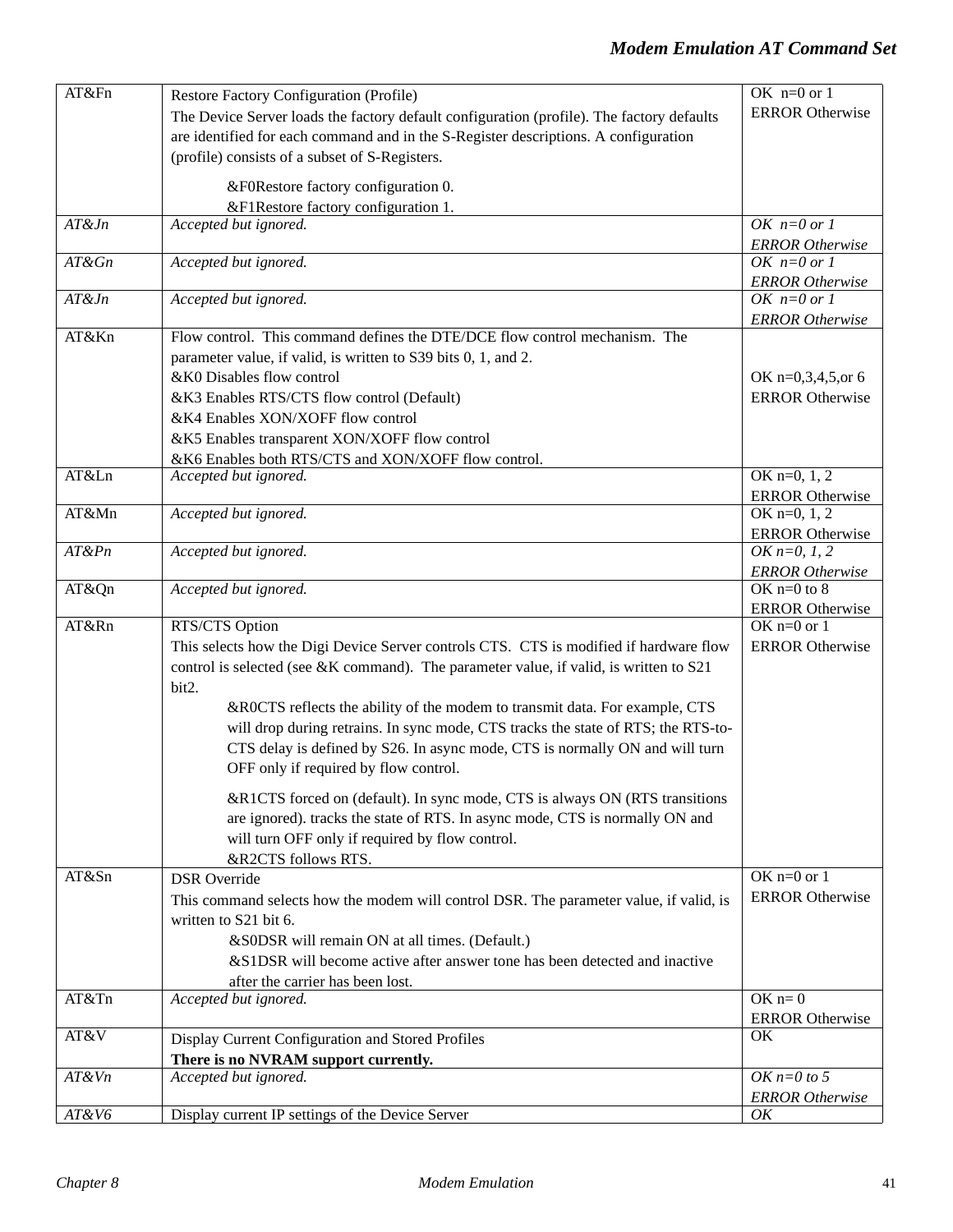| $AT\&Wn$         | Accepted but ignored.                                                           | $OK n=0$ or 1          |
|------------------|---------------------------------------------------------------------------------|------------------------|
|                  |                                                                                 | <b>ERROR</b> Otherwise |
| $AT\&Xn$         | Accepted but ignored.                                                           | $OK n=0$ or 1          |
|                  |                                                                                 | <b>ERROR</b> Otherwise |
| $AT\&Yn$         | Accepted but ignored.                                                           | $OK n=0$ or 1          |
|                  |                                                                                 | <b>ERROR</b> Otherwise |
| AT&Zn            | &Zn=x - Store Telephone Number.                                                 | OK $n=0$ or 3          |
|                  | Currently not supported                                                         | <b>ERROR</b> Otherwise |
| AT               |                                                                                 |                        |
| <b>Commands</b>  |                                                                                 |                        |
| $AT\setminus An$ | Accepted but ignored.                                                           | OK $n=0$ to 3          |
|                  |                                                                                 | <b>ERROR</b> Otherwise |
| $AT\setminus Gn$ | Accepted but ignored.                                                           | $OK n=0$ or 1          |
|                  |                                                                                 | <b>ERROR</b> Otherwise |
| $AT\&n$          | Accepted but ignored.                                                           | OK $n=0$ to 5          |
|                  |                                                                                 | <b>ERROR</b> Otherwise |
| $AT\Nn$          | <b>Operating Mode</b>                                                           | OK $n=0$ to 5          |
|                  | This command controls the preferred error correcting mode to be negotiated in a | <b>ERROR</b> Otherwise |
|                  | subsequent data connection.                                                     |                        |
|                  | \N0 Selects normal speed buffered mode                                          |                        |
|                  | \N1Serial interface selected - Selects direct mode                              |                        |
|                  | \N2Accepted but ignored.                                                        |                        |
|                  | \N3Accepted but ignored.                                                        |                        |
|                  | \N4Accepted but ignored.                                                        |                        |
|                  | \N5Accepted but ignored.                                                        |                        |
| $AT\setminus Vn$ | Accepted but ignored.                                                           | $OK n=0$ or 1          |
|                  |                                                                                 | <b>ERROR</b> Otherwise |
| $AT+MS$          | Accepted but ignored.                                                           | OK                     |
| $AT+MI$          | Accepted but ignored.                                                           | OK                     |
| $AT\%$           |                                                                                 |                        |
| <b>Commands</b>  |                                                                                 |                        |
| AT%Cn            | Accepted but ignored.                                                           | OK $n=0$ to 3          |
|                  |                                                                                 | <b>ERROR</b> Otherwise |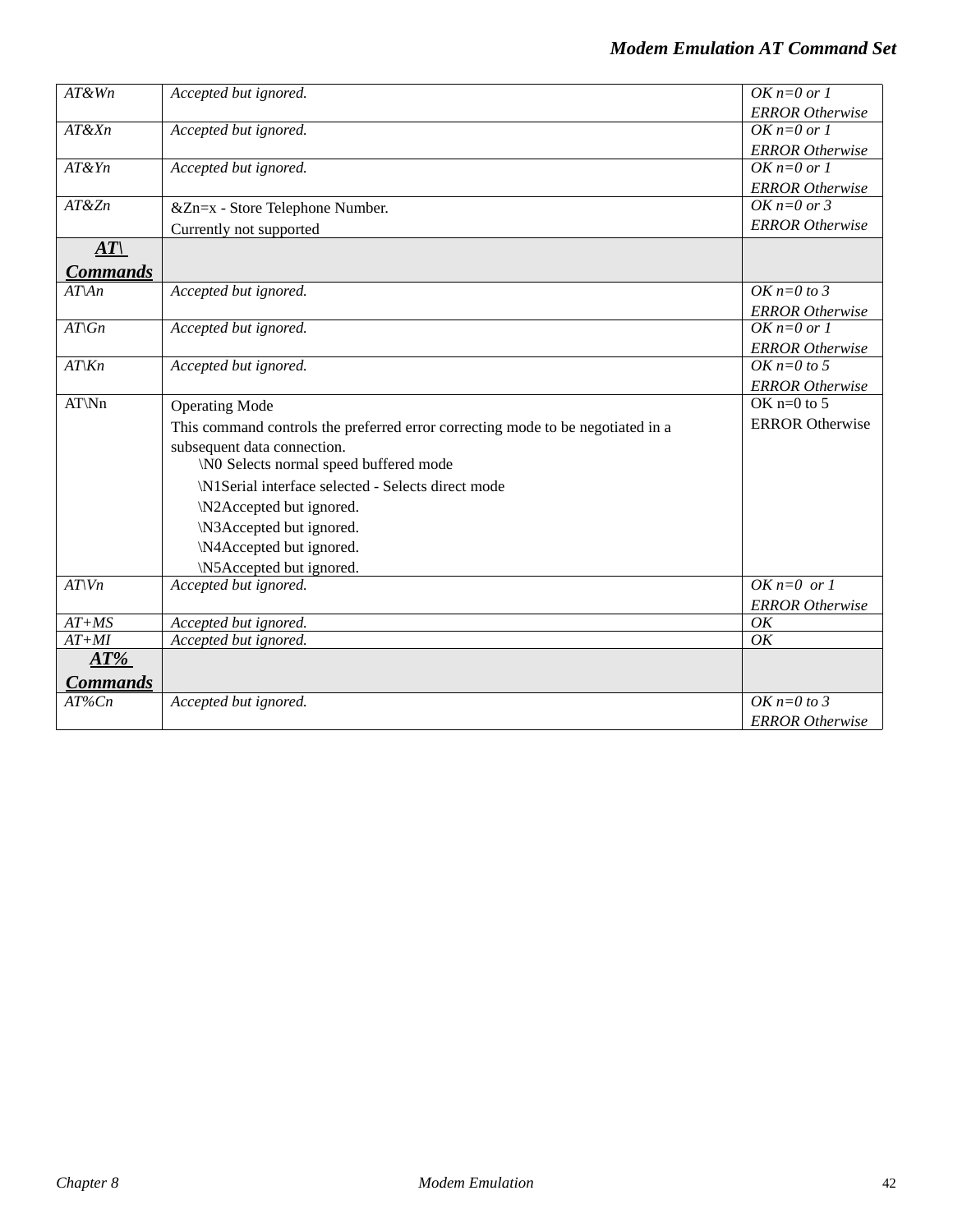# **S-Registers**

| <b>Register</b>             | <b>Function</b>                                                                    | Range     | <b>Units</b>     | <b>Saved</b> | <b>Default</b>           |
|-----------------------------|------------------------------------------------------------------------------------|-----------|------------------|--------------|--------------------------|
| $\overline{S}$ <sup>0</sup> | <b>Rings to Auto-Answer</b>                                                        | $0 - 255$ | Rings            |              | $\Omega$                 |
|                             | Sets the number of rings required before the Digi Device Server automatically      |           |                  |              |                          |
|                             | answers a call. Setting this register to Zero disables auto-answer mode.           |           |                  |              |                          |
| $\overline{S1}$             | <b>Ring Counter</b>                                                                | $0 - 255$ | <b>Rings</b>     |              | $\Omega$                 |
|                             | S1 is incremented each time the modem detects a ring signal on the telephone       |           |                  |              |                          |
|                             | line. S1 is cleared if no rings occur over an eight second interval.               |           |                  |              |                          |
| S <sub>2</sub>              | <b>Escape Character</b>                                                            | $0 - 255$ | <b>ASCII</b>     | $\ast$       | 43                       |
|                             | S2 holds the decimal value of the ASCII character used as the escape character.    |           |                  |              |                          |
|                             | The default value corresponds to an ASCII '+'. A value over 127 disables the       |           |                  |              |                          |
|                             | escape process, i.e., no escape character will be recognized.                      |           |                  |              |                          |
| S <sub>3</sub>              | Carriage Return Character                                                          | $0-127$   | <b>ASCII</b>     |              | 13                       |
|                             | Sets the command line and result code terminator character. Pertains to            |           |                  |              |                          |
|                             | asynchronous operation only.                                                       |           |                  |              |                          |
| <b>S4</b>                   | Line Feed Character                                                                | $0-127$   | <b>ASCII</b>     |              | 10                       |
|                             | Sets the character recognized as a line feed. Pertains to asynchronous operation   |           |                  |              |                          |
|                             | only. The Line Feed control character is output after the Carriage Return          |           |                  |              |                          |
|                             | control character if verbose result codes are used.                                |           |                  |              |                          |
| S <sub>5</sub>              | <b>Backspace Character</b>                                                         | $0 - 32$  | <b>ASCII</b>     |              | 8                        |
|                             | Sets the character recognized as a backspace. Pertains to asynchronous             |           |                  |              |                          |
|                             | operation only. The modem will not recognize the Backspace character if it is      |           |                  |              |                          |
|                             | set to a value that is greater than 32 ASCII. This character can be used to edit a |           |                  |              |                          |
|                             | command line. When the echo command is enabled, the modem echoes back to           |           |                  |              |                          |
|                             | the local DTE the Backspace character, an ASCII space character and a second       |           |                  |              |                          |
|                             | Backspace character; this means a total of three characters are transmitted each   |           |                  |              |                          |
|                             | time the modem processes the Backspace character.                                  |           |                  |              |                          |
| S6                          | Accepted but ignored.                                                              | $2 - 255$ | $\boldsymbol{S}$ | $\ast$       | $\overline{c}$           |
| $S$ 7                       | Accepted but ignored.                                                              | $1 - 255$ | $\boldsymbol{S}$ | $\ast$       | 50                       |
| S <sub>8</sub>              | Accepted but ignored.                                                              | $0 - 255$ | S                | $\ast$       | $\overline{2}$           |
| $\overline{S9}$             | Accepted but ignored.                                                              | $1 - 255$ | 0.1 s            | $\ast$       | 6                        |
| $\overline{S10}$            | Accepted but ignored.                                                              | $1 - 255$ | 0.1 s            | $\ast$       | 14                       |
| <b>S11</b>                  | Accepted but ignored.                                                              | 50-255    | 0.001 s          | $\ast$       | 95                       |
| S <sub>12</sub>             | <b>Escape Prompt Delay</b>                                                         | $0 - 255$ | $0.02$ s         | $\ast$       | 50                       |
|                             | Defines the maximum period, in fiftieths of a second, allowed between receipt      |           |                  |              |                          |
|                             | of the last character of the three escape character sequence from the DTE and      |           |                  |              |                          |
|                             | sending of the OK result code to the DTE. If any characters are detected during    |           |                  |              |                          |
|                             | this time, the OK will not be sent. Note that sending of the OK result code does   |           |                  |              |                          |
|                             | not affect entry into command mode.                                                |           |                  |              |                          |
| S <sub>13</sub>             | Reserved                                                                           | $\sim$    | $\blacksquare$   |              | $\overline{\phantom{a}}$ |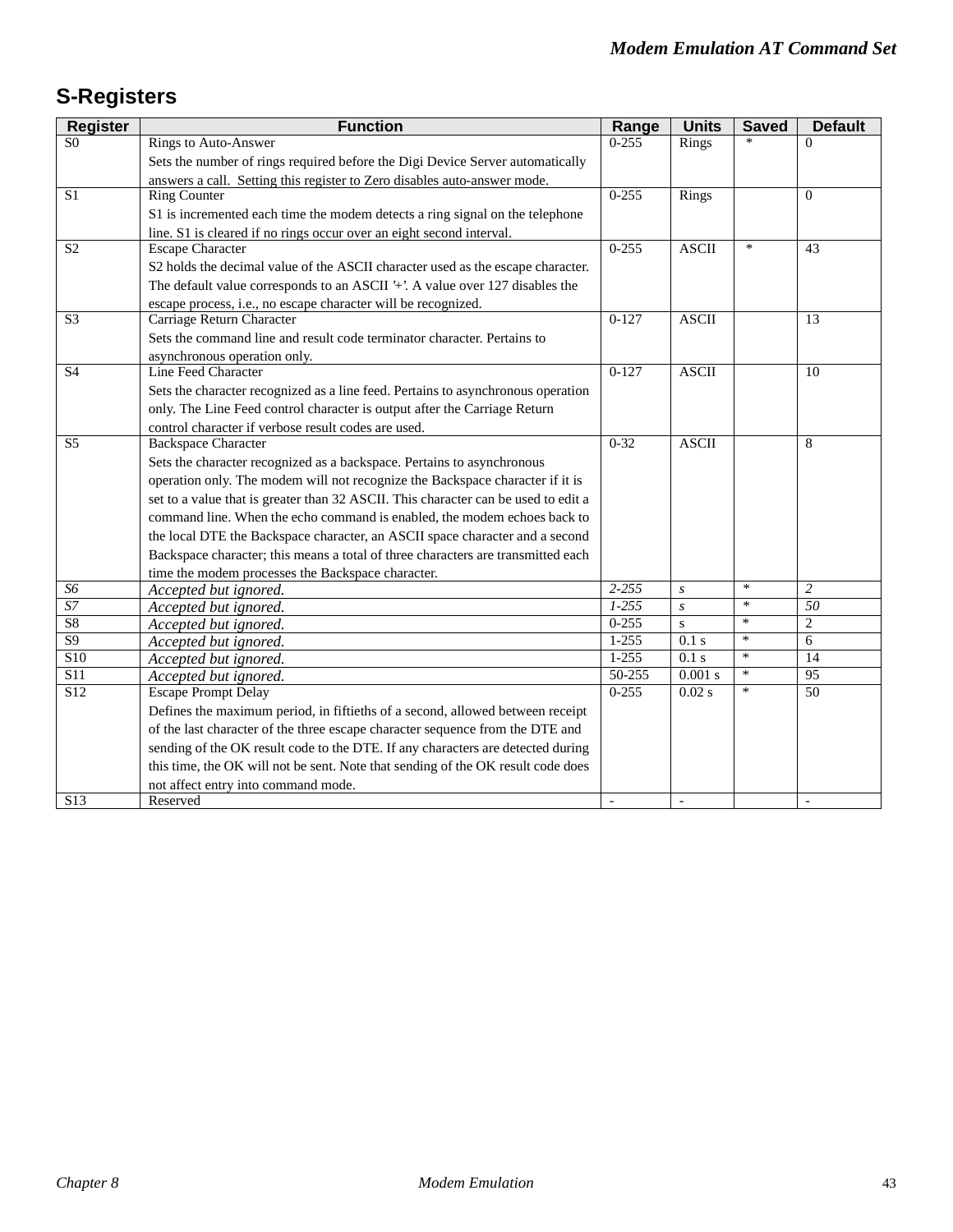| <b>Register</b> | <b>Function</b>                                                                     | Range               | <b>Units</b>                          | <b>Saved</b>             | <b>Default</b>                     |
|-----------------|-------------------------------------------------------------------------------------|---------------------|---------------------------------------|--------------------------|------------------------------------|
| S <sub>14</sub> | <b>General Bit Mapped Options Status</b>                                            |                     |                                       |                          | 138 (8Ah)                          |
|                 | Indicates the status of command options.                                            |                     |                                       |                          |                                    |
|                 | Default: 138 (8Ah) (10001010b)                                                      |                     |                                       |                          |                                    |
|                 | Bit 0<br>This bit is ignored.                                                       |                     |                                       |                          |                                    |
|                 | Bit 1<br>Command echo (En)                                                          |                     |                                       |                          |                                    |
|                 | $0 =$<br>Disabled (E0)                                                              |                     |                                       |                          |                                    |
|                 | Enabled (E1) (Default.)<br>$1 =$                                                    |                     |                                       |                          |                                    |
|                 | Bit 2<br>Quiet mode (Qn)                                                            |                     |                                       |                          |                                    |
|                 | Send result codes (Q0) (Default.)<br>$0 =$                                          |                     |                                       |                          |                                    |
|                 | Do not send result codes (Q1)<br>$1 =$                                              |                     |                                       |                          |                                    |
|                 | Result codes (Vn)<br>Bit 3                                                          |                     |                                       |                          |                                    |
|                 | Numeric (V0)<br>$0 =$                                                               |                     |                                       |                          |                                    |
|                 | Verbose (V1) (Default.)<br>$1 =$                                                    |                     |                                       |                          |                                    |
|                 | Bit 4<br>Reserved                                                                   |                     |                                       |                          |                                    |
|                 | Bit 5<br>Tone $(T)/Pulse(P)$                                                        |                     |                                       |                          |                                    |
|                 | $0 =$<br>Tone (T) (Default.)                                                        |                     |                                       |                          |                                    |
|                 | Pulse (P)<br>$1 =$                                                                  |                     |                                       |                          |                                    |
|                 | Bit 6<br>Reserved                                                                   |                     |                                       |                          |                                    |
|                 | Originate/Answer<br>Bit 7                                                           |                     |                                       |                          |                                    |
|                 | $0 =$<br>Answer                                                                     |                     |                                       |                          |                                    |
|                 |                                                                                     |                     |                                       |                          |                                    |
| S15             | Originate (Default.)<br>$1 =$<br>Reserved                                           | $\blacksquare$      | $\blacksquare$                        |                          | $\blacksquare$                     |
| S <sub>16</sub> | Accepted but ignored.                                                               | $\bar{\phantom{a}}$ | $\overline{\phantom{a}}$              |                          | $\boldsymbol{0}$                   |
| S17             | Reserved                                                                            | $\overline{a}$      |                                       | $\overline{\phantom{a}}$ | $\overline{a}$                     |
| S18<br>S19      | Accepted but ignored.<br>Accepted but ignored.                                      | $0 - 255$           | ${\bf S}$<br>$\overline{\phantom{a}}$ | $\ast$                   | $\overline{0}$<br>$\boldsymbol{0}$ |
| S <sub>20</sub> | Accepted but ignored.                                                               | $0 - 255$           | $\mathcal{L}$                         | $\ast$                   | $\Omega$                           |
| S21             | <b>General Bit Mapped Options Status</b>                                            |                     | $\overline{\phantom{a}}$              | $\ast$                   | 52(34h)                            |
|                 | Indicates the status of command options.                                            |                     |                                       |                          |                                    |
|                 | Default:52 (34h) (00110100b)<br>Bit 0<br>Set by & Jn command but ignored otherwise. |                     |                                       |                          |                                    |
|                 | &J0 (Default.)<br>$0 =$                                                             |                     |                                       |                          |                                    |
|                 | &J1<br>$1 =$                                                                        |                     |                                       |                          |                                    |
|                 | Reserved<br>Bit 1                                                                   |                     |                                       |                          |                                    |
|                 | Bit 2<br>CTS behavior (&Rn)                                                         |                     |                                       |                          |                                    |
|                 | $0 =$<br>$CIS$ tracks RTS $(KR0)$                                                   |                     |                                       |                          |                                    |
|                 | $1 =$<br>CTS always on (&R1) (Default.)                                             |                     |                                       |                          |                                    |
|                 | Bits 3-4 DTR behavior (&Dn)                                                         |                     |                                       |                          |                                    |
|                 | &D0 selected<br>$0 =$                                                               |                     |                                       |                          |                                    |
|                 | &D1 selected<br>$1 =$                                                               |                     |                                       |                          |                                    |
|                 | &D2 selected (Default.)<br>$2 =$                                                    |                     |                                       |                          |                                    |
|                 | &D3 selected<br>$3 =$                                                               |                     |                                       |                          |                                    |
|                 | RLSD (DCD) behavior (&Cn)<br>Bit 5                                                  |                     |                                       |                          |                                    |
|                 | $0 =$<br>&C0 selected                                                               |                     |                                       |                          |                                    |
|                 | &C1 selected (Default.)<br>$1 =$                                                    |                     |                                       |                          |                                    |
|                 | Bit 6<br>DSR behavior (&Sn)                                                         |                     |                                       |                          |                                    |
|                 | $0 =$<br>&S0 selected (Default.)                                                    |                     |                                       |                          |                                    |
|                 | &S1 selected                                                                        |                     |                                       |                          |                                    |
|                 | $1 =$                                                                               |                     |                                       |                          |                                    |
|                 | Long space disconnect (Yn)<br>Bit 7                                                 |                     |                                       |                          |                                    |
|                 | Y0 (Default.)<br>$0 =$                                                              |                     |                                       |                          |                                    |
| S <sub>22</sub> | Y1<br>$1 =$<br>Accepted but ignored.                                                | $\bar{\phantom{a}}$ | $\mathcal{L}$                         | $\ast$                   | 117(75h)                           |
|                 |                                                                                     |                     |                                       |                          |                                    |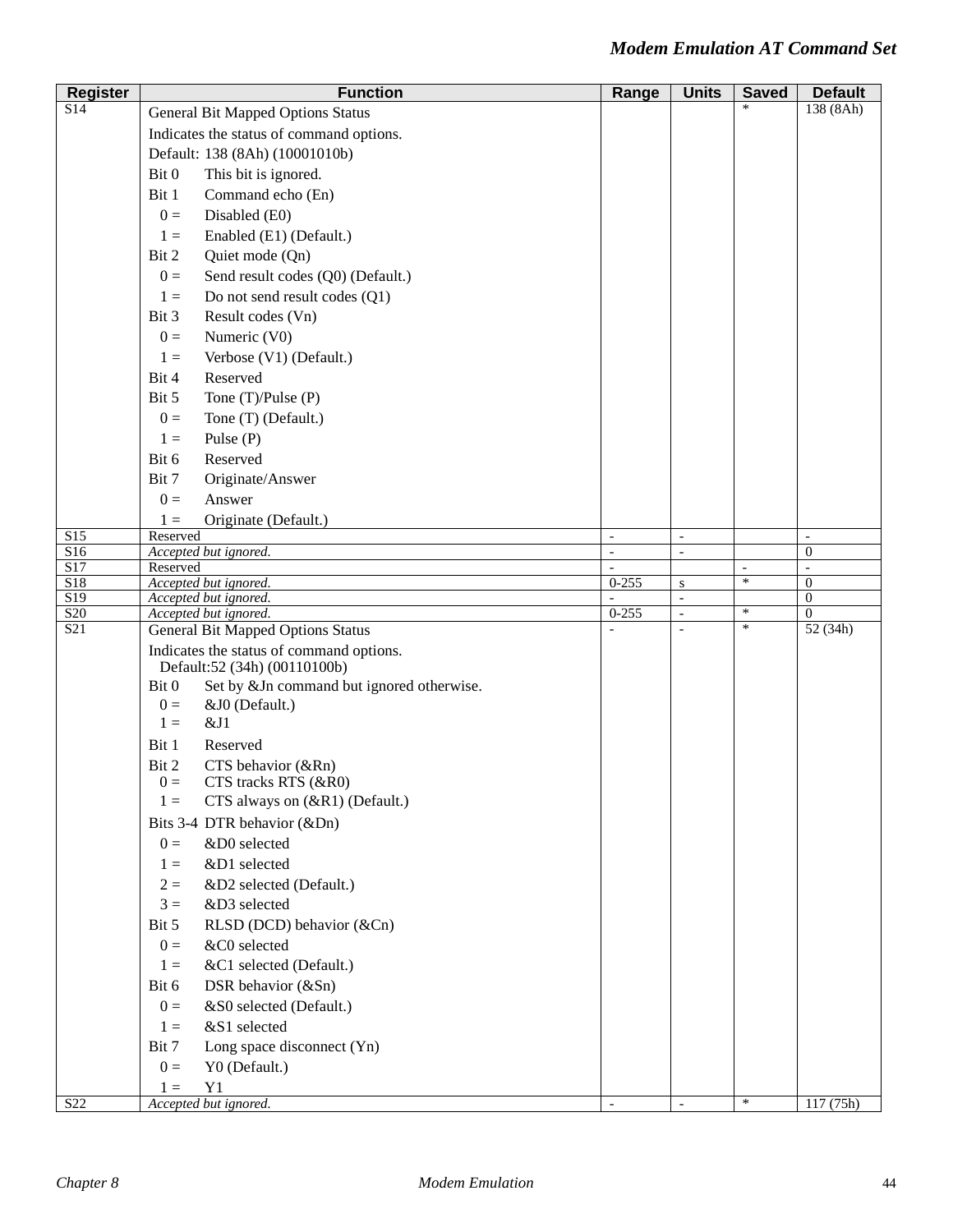| <b>Register</b>                    | <b>Function</b>                                                              | Range                                           | <b>Units</b>                               | <b>Saved</b> | <b>Default</b>             |
|------------------------------------|------------------------------------------------------------------------------|-------------------------------------------------|--------------------------------------------|--------------|----------------------------|
| S <sub>2</sub> 3                   | <b>General Bit Mapped Options Status</b>                                     |                                                 |                                            |              | 62 (3Dh)                   |
|                                    | Indicates the status of command options.                                     |                                                 |                                            |              |                            |
|                                    | Default: 62 (3Dh) (00111110b)                                                |                                                 |                                            |              |                            |
|                                    | Bit 0<br><b>Grant RDL</b>                                                    |                                                 |                                            |              |                            |
|                                    | $0 =$<br>RDL not allowed (&T5) (Default.)                                    |                                                 |                                            |              |                            |
|                                    | RDL allowed (&T4)<br>$1 =$                                                   |                                                 |                                            |              |                            |
|                                    | Bits 1-3 DTE Rate                                                            |                                                 |                                            |              |                            |
|                                    | $0 =$<br>$0 - 300$ bps                                                       |                                                 |                                            |              |                            |
|                                    |                                                                              |                                                 |                                            |              |                            |
|                                    | 600 bps<br>$1 =$                                                             |                                                 |                                            |              |                            |
|                                    | $2=$<br>$1200$ bps                                                           |                                                 |                                            |              |                            |
|                                    | $3 =$<br>2400 bps                                                            |                                                 |                                            |              |                            |
|                                    | $4 =$<br>4800 bps                                                            |                                                 |                                            |              |                            |
|                                    | $5 =$<br>9600 bps                                                            |                                                 |                                            |              |                            |
|                                    | 19200 bps<br>$6=$                                                            |                                                 |                                            |              |                            |
|                                    | 38400 bps or higher (Default.)<br>$7 =$                                      |                                                 |                                            |              |                            |
|                                    | Bits 4-5 Assumed DTE parity                                                  |                                                 |                                            |              |                            |
|                                    | $0 =$<br>even                                                                |                                                 |                                            |              |                            |
|                                    | $1 =$<br>not used                                                            |                                                 |                                            |              |                            |
|                                    | $2=$<br>odd                                                                  |                                                 |                                            |              |                            |
|                                    | none (Default.)<br>$3 =$                                                     |                                                 |                                            |              |                            |
|                                    | Bits 6-7 not action applied                                                  |                                                 |                                            |              |                            |
| S <sub>24</sub>                    | Accepted but ignored.                                                        | $0 - 255$                                       | ${\bf S}$                                  | $\ast$       | $\boldsymbol{0}$           |
| S <sub>25</sub>                    | Delay to DTR Off                                                             | $0 - 255$                                       | s or                                       |              | 5                          |
|                                    | Sets the length of time that the modem will ignore DTR for taking the action |                                                 | $0.01$ s                                   |              |                            |
|                                    | specified by &Dn. Its units are seconds for synchronous modes and one        |                                                 |                                            |              |                            |
|                                    | hundredths of a second for other modes                                       |                                                 |                                            |              |                            |
| S <sub>26</sub>                    | RTS-to-CTS Delay                                                             | $0 - 255$                                       | $0.01$ s                                   |              | 1                          |
|                                    | Sets the time delay, in hundredths of a second, before the modem turns CTS   |                                                 |                                            |              |                            |
|                                    | ON after detecting an OFF-to-ON transition on RTS when &R0 is commanded.     |                                                 |                                            |              |                            |
|                                    | Pertains to synchronous operation only.                                      |                                                 |                                            | $\ast$       |                            |
| S <sub>27</sub><br>S <sub>28</sub> | <b>General Bit Mapped Options Status</b><br>Accepted but ignored.            | $\overline{\phantom{a}}$<br>$\bar{\phantom{a}}$ | $\overline{\phantom{a}}$<br>$\sim$         | $\ast$       | 73 (49h)<br>$\overline{0}$ |
| S <sub>29</sub>                    | Accepted but ignored.                                                        | $0 - 255$                                       | $10 \text{ ms}$                            |              | 70                         |
| S30                                | Accepted but ignored.                                                        | $0 - 255$                                       | 10 <sub>s</sub>                            |              | $\Omega$                   |
| S31                                | Accepted but ignored.                                                        |                                                 | $\blacksquare$                             | $\ast$       | 194 (C2h)                  |
| $\overline{S32}$<br>S33            | <b>XON</b> Character<br><b>XOFF Character</b>                                | $0 - 255$<br>$0 - 255$                          | <b>ASCII</b><br>ASCII                      |              | 17(11h)<br>19(13h)         |
| S <sub>34</sub>                    | S35 Reserved                                                                 |                                                 |                                            |              |                            |
| S36                                | Accepted but ignored.                                                        | $\overline{a}$                                  | $\mathbf{r}$                               | *            | $\overline{7}$             |
| S37                                | Accepted but ignored.                                                        |                                                 | $\blacksquare$                             | $\ast$       | $\overline{0}$             |
| S38<br>S39                         | Accepted but ignored.<br>Flow Control Bit Mapped Options Status              | $0 - 255$                                       | ${\bf S}$<br>$\mathbf{r}$                  | $\ast$       | $20\,$<br>3                |
|                                    |                                                                              |                                                 |                                            |              |                            |
|                                    | Default: 3 (00000011b)                                                       |                                                 |                                            |              |                            |
|                                    | Bits 0-2 Status of command options                                           |                                                 |                                            |              |                            |
|                                    | No flow control<br>$0 =$                                                     |                                                 |                                            |              |                            |
|                                    | RTS/CTS (&K3) (Default.)<br>$3 =$                                            |                                                 |                                            |              |                            |
|                                    | XON/XOFF (&K4)<br>$4 =$                                                      |                                                 |                                            |              |                            |
|                                    | Transparent XON (&K5)<br>$5 =$                                               |                                                 |                                            |              |                            |
|                                    | Both methods (&K6)<br>$6 =$                                                  |                                                 |                                            |              |                            |
|                                    |                                                                              |                                                 |                                            |              |                            |
| <b>S40</b>                         | Bits 3-7 Reserved<br>Accepted but ignored.                                   |                                                 |                                            | $\ast$       | 104(68h)                   |
| S41                                | Accepted but ignored.                                                        | $\bar{\phantom{a}}$                             | $\mathcal{L}$                              | $\ast$       | 195 (C3h)                  |
| S42 - S45                          | Reserved                                                                     | $\overline{\phantom{a}}$                        | $\sim$                                     |              |                            |
| S46                                | Accepted but ignored.                                                        | $\blacksquare$                                  | $\blacksquare$                             | $\ast$       | 138                        |
| S48<br>S82                         | Accepted but ignored.                                                        | $\overline{\phantom{a}}$<br>$\blacksquare$      | $\overline{\phantom{a}}$<br>$\blacksquare$ | $\ast$       | 7                          |
|                                    | Accepted but ignored.                                                        |                                                 |                                            |              | 128(40h)                   |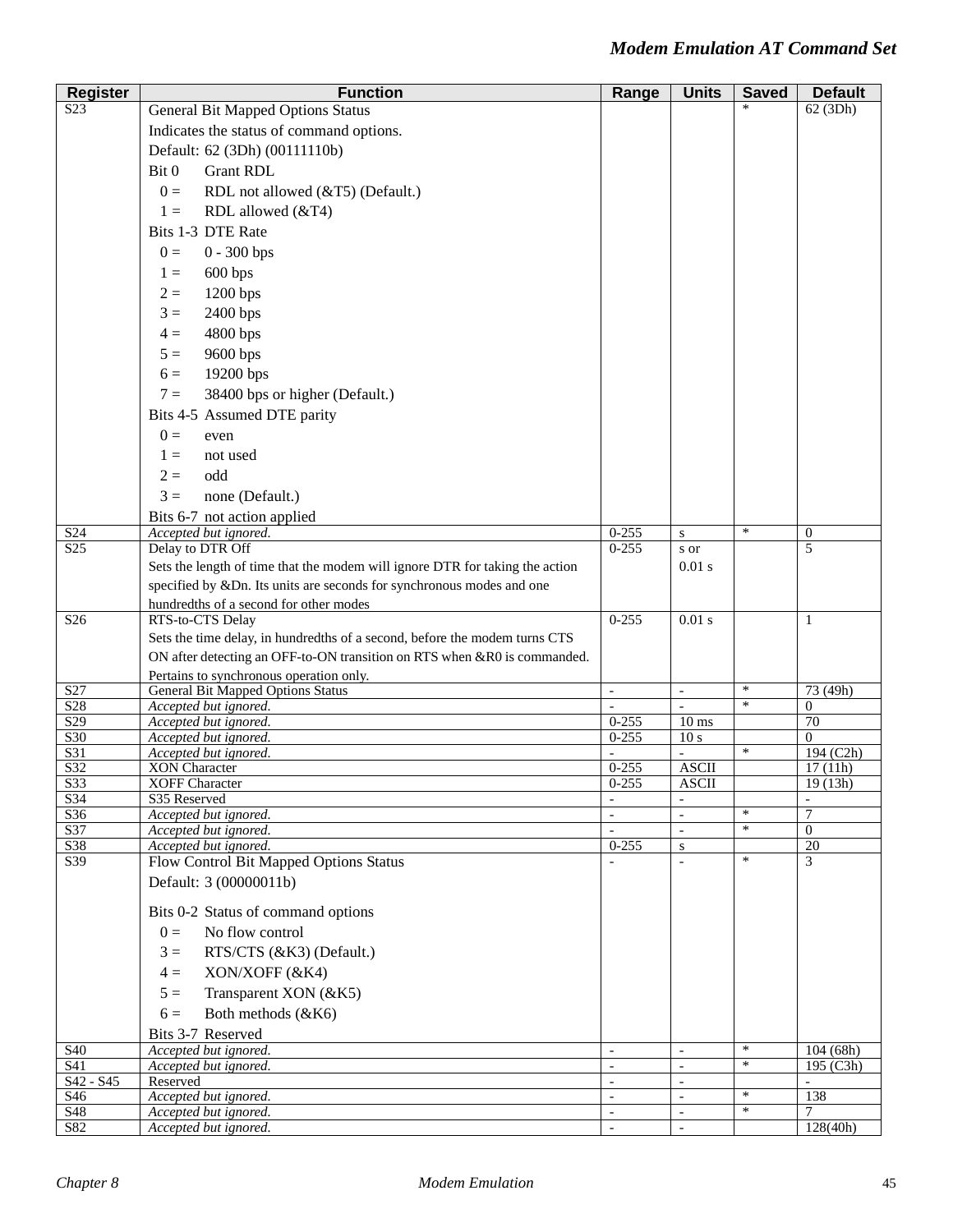| Register | <b>Function</b>                                                                 | Range     | <b>Units</b> | <b>Saved</b> | <b>Default</b> |
|----------|---------------------------------------------------------------------------------|-----------|--------------|--------------|----------------|
| S86      | Accepted but ignored.                                                           | $0 - 255$ |              |              |                |
| S91      | Accepted but ignored.                                                           | $0 - 15$  | dBm          |              | 10             |
|          |                                                                                 |           |              |              | (Country)      |
|          |                                                                                 |           |              |              | dependent)     |
| S92      | Accepted but ignored.                                                           | $0 - 15$  | dBm          |              | 10             |
|          |                                                                                 |           |              |              | (Country)      |
|          |                                                                                 |           |              |              | dependent)     |
| S95      | Accepted but ignored.                                                           |           |              | $\ast$       |                |
|          | * Register value may be stored in one of two user profiles with the &W command. |           |              |              |                |

## *Result Codes*

| <b>Short</b>   | Long Form           | Short | Long Form            | <b>Short</b> | Long Form            |
|----------------|---------------------|-------|----------------------|--------------|----------------------|
| $\overline{0}$ | OK.                 | 13    | <b>CONNECT 7200</b>  | 84           | CONNECT 33600        |
|                | <b>CONNECT</b>      | 14    | <b>CONNECT 12000</b> | 91           | <b>CONNECT 31200</b> |
| 2              | <b>RING</b>         | 15    | <b>CONNECT 14400</b> | 165          | <b>CONNECT 32000</b> |
| 3              | <b>NO CARRIER</b>   | 16    | <b>CONNECT 19200</b> | 166          | <b>CONNECT 34000</b> |
| $\overline{4}$ | <b>ERROR</b>        | 17    | <b>CONNECT 38400</b> | 167          | CONNECT 36000        |
| 5              | <b>CONNECT 1200</b> | 18    | CONNECT 57600        | 168          | <b>CONNECT 38000</b> |
| 6              | <b>NO DIALTONE</b>  | 19    | CONNECT 115200       | 169          | <b>CONNECT 40000</b> |
| $\tau$         | <b>BUSY</b>         | 20    | CONNECT 230400       | 170          | <b>CONNECT 42000</b> |
| 8              | <b>NO ANSWER</b>    | 59    | CONNECT 16800        | 171          | <b>CONNECT 44000</b> |
| 9              | <b>CONNECT 0600</b> | 61    | CONNECT 21600        | 172          | <b>CONNECT 46000</b> |
| 10             | <b>CONNECT 2400</b> | 62    | <b>CONNECT 24000</b> | 173          | <b>CONNECT 48000</b> |
| 11             | <b>CONNECT 4800</b> | 63    | <b>CONNECT 26400</b> | 174          | <b>CONNECT 50000</b> |
| 12             | <b>CONNECT 9600</b> | 64    | <b>CONNECT 28800</b> |              |                      |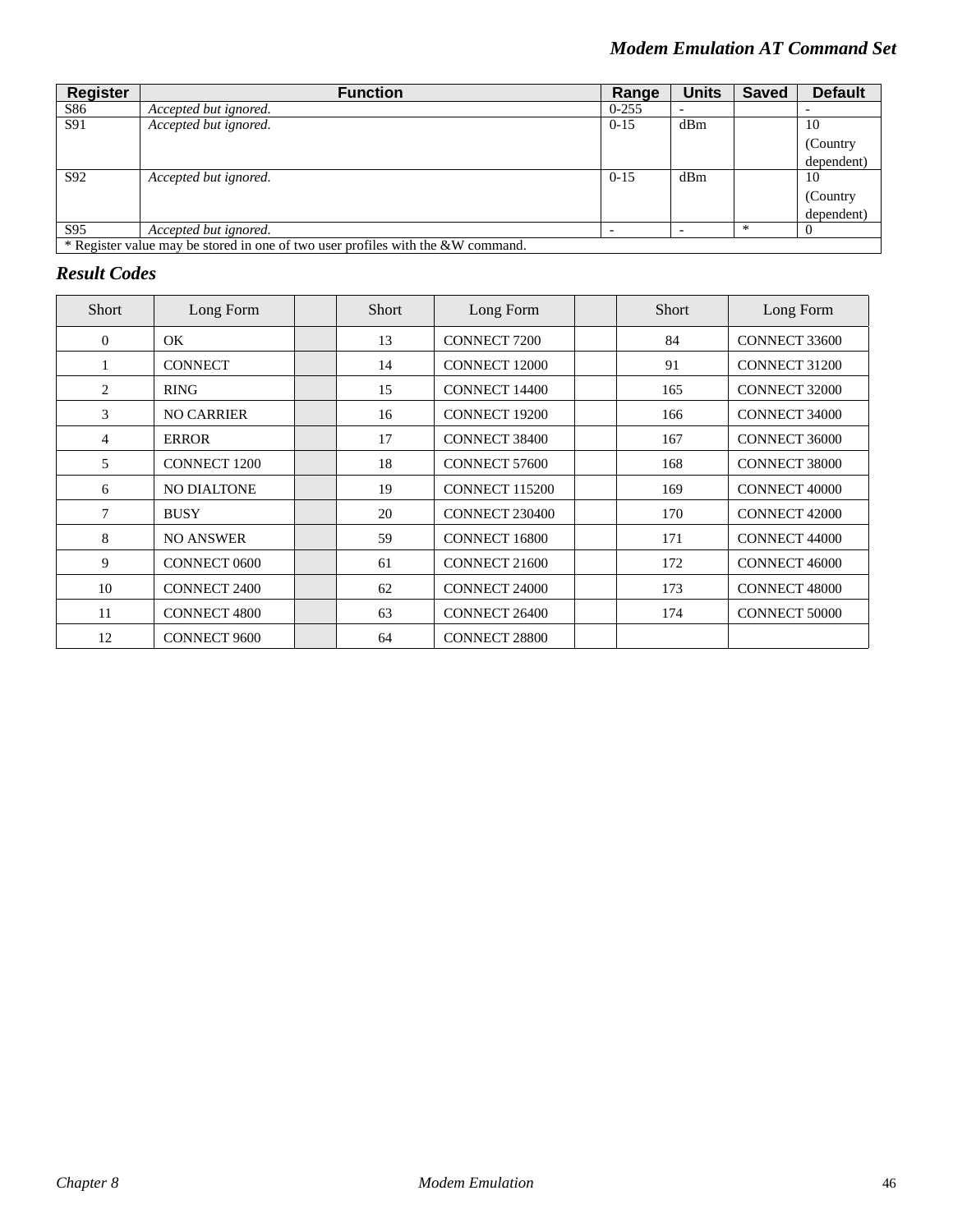# *Chapter 9* **Configuring Autoconnection**

# **In This Chapter**

| This Chapter discusses how to configure the autoconnection feature. It covers the following topics: |  |
|-----------------------------------------------------------------------------------------------------|--|
|                                                                                                     |  |
|                                                                                                     |  |
|                                                                                                     |  |
|                                                                                                     |  |
|                                                                                                     |  |
|                                                                                                     |  |
|                                                                                                     |  |

# **About Autoconnection**

The autoconnection feature allows you to configure a user to access the Digi One/PortServer TS 2/4 and then be automatically connected to a host on the LAN. You can implement autoconnection in the following ways:

- By port. In this case, all port users are automatically connected to the same host. The Digi One/PortServer TS 2/4 is completely transparent to them.
- By user. In this case, a user is required to login and may be required to supply a password, but once the user is authenticated, an automatic connection to a host is made.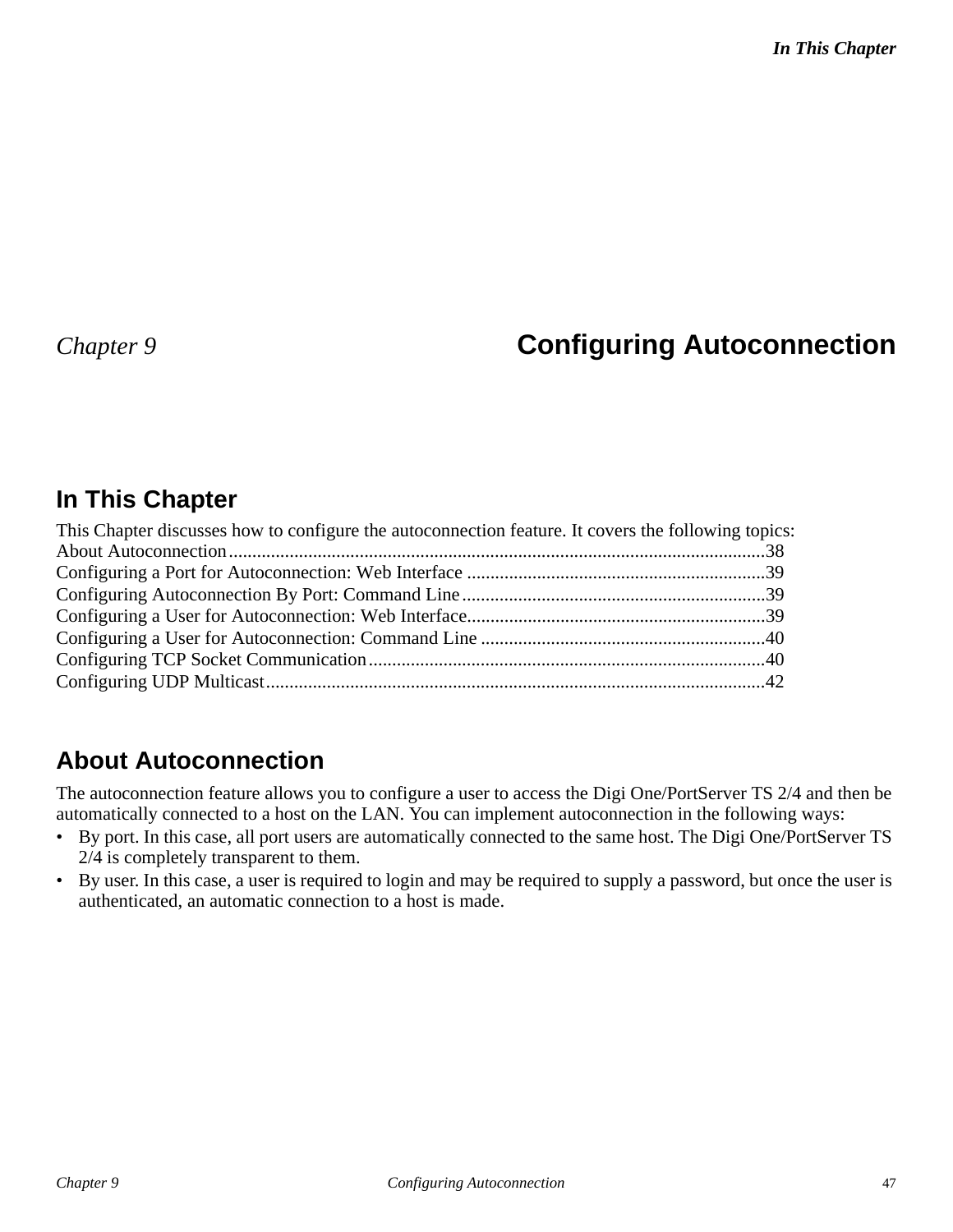# **Configuring a Port for Autoconnection: Web Interface**

This section describes how to configure a port for autoconnection from the web interface.

- **1.** Access the web interface by entering the Digi One/PortServer TS 2/4 IP address in a browser's URL window.
- **2.** Log in to the Digi One/PortServer TS 2/4 as root.

The default password is dbps.

- **3.** Select Configure and then Autoconnect from the menu.
- **4.** Configure the port as required. Use the online help for more information.
- **5.** To return to the main Ports menu, choose Ports from the Menu again.

# **Configuring Autoconnection By Port: Command Line**

This section describes how to configure a port for autoconnection from the command line.

# **Procedure**

This procedure describes how to set up a port for autoconnection only. It assumes that you have or will configure the port appropriately for a modem connection (see Chapter 5) or terminal connection (see Chapter 6).

To configure a port to provide automatic connections for all port users, supply a set ports command that specifies the following:

set ports range=range auto=on dest=ip-address dport=tcp=port

where

- *range* is a port or range of ports
- *ip-address* is the IP address of the host to which the autoconnection should be made
- *tcp-port* is a TCP port to use for this connection

# **Example**

In this example, port 2 is configured for automatic Telnet connections to a host.

set ports range=2 auto=on dest=199.125.123.10 dev=min dport=23

# **Configuring a User for Autoconnection: Web Interface**

- **1.** Access the web interface by entering the Digi One/PortServer TS 2/4 IP address in a browser's URL window.
- **2.** Log in to the Digi One/PortServer TS 2/4 as root.

The default password is dbps.

- **3.** Select Configure and then Users from the menu.
- **4.** To add an autoconnect user, do the following:
	- **a.** Choose Add User.
	- **b.** Enter a name and then choose Submit
	- **c.** Choose the new user from the Name column.
	- **d.** Configure the user. Be sure to specify the following: (1) Default Access: Autoconnect (2) Enable Autoconnect (3) The IP address that will be the destination for the autoconnect user (4) A Destination TCP port number, which determines the type of connection for this user (such as 23 for Telnet).
	- **e.** Choose Submit.
- **5.** To return to the main User menu, choose User from the Menu again.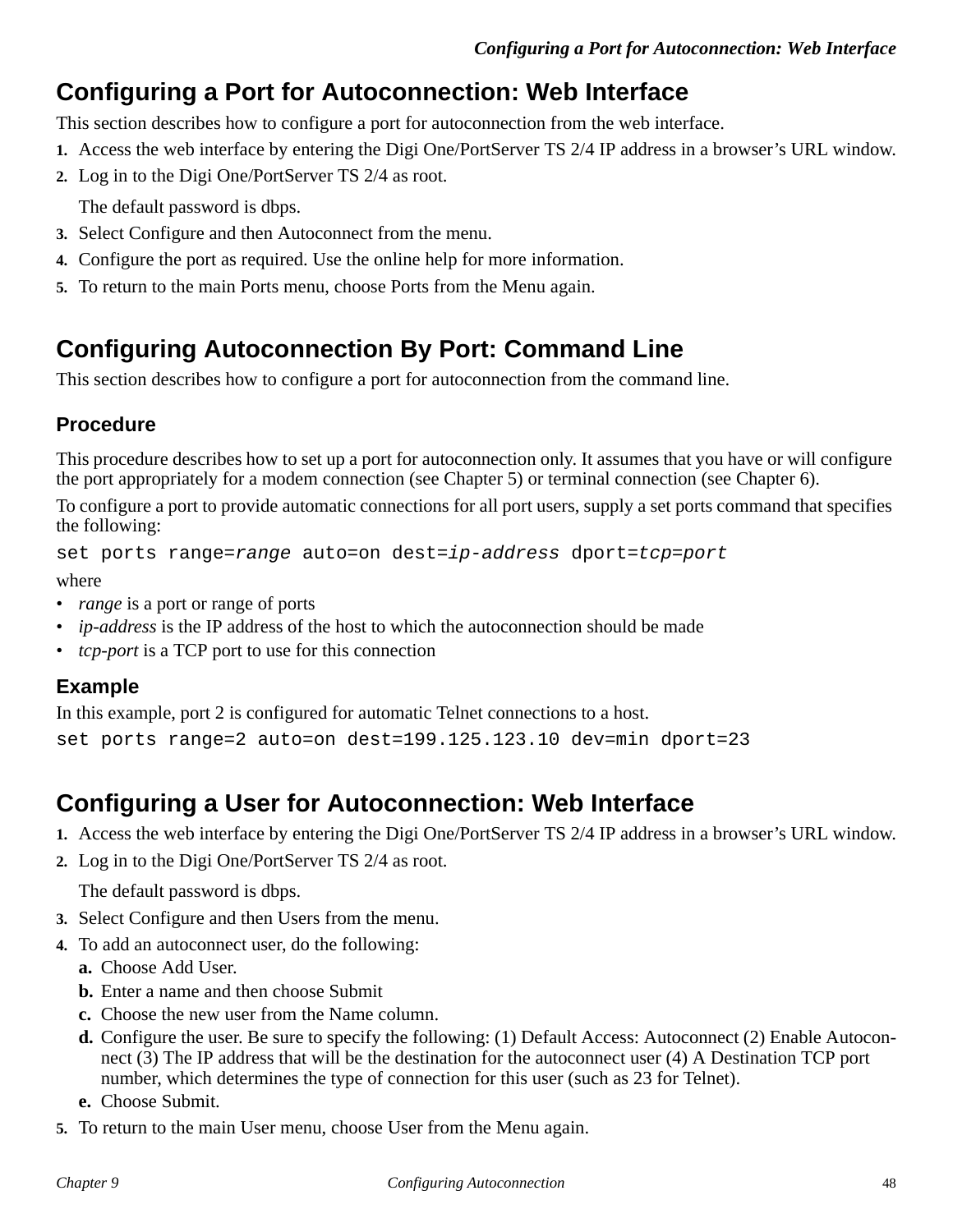# **Configuring a User for Autoconnection: Command Line**

This section describes how to configure a user for autoconnection.

### **Procedure**

This procedure deals with autoconnection features only. It assumes that you have or will configure

- The port for modem connections (see Chapter 5) or terminal connections (see Chapter 6)
- Other user attributes (see the set user command in the *Digi One/PortServer TS Command Reference*)

To configure a user to automatically connect to a host, supply a set user command that specifies the following:

set user name=user-name ports=ports autoconnect=on autohost=ip-address

autoport=tcp-port defaultaccess=autoconnect outgoing=on

where

- *user-name* is the name of the user
- *ports* is the ports this user can use
- *ip-address* is the IP address of the host to which the user will be connected
- *tcp-port* is the TCP port to use for connections

**Note:** Outgoing must be on for a user to use autoconnection

### **Example**

In this example, a user is configured for autoconnection using telnet to the host specified. Because the password field is not specified, the default (password=on) requires that the user supply a password before the connection is made.

```
set user name=user4 autoconnect=on autohost=199.193.150.10 autoport=23 
 defaultaccess=autoconnect outgoing=on
```
# **Configuring TCP Socket Communication**

TCP socket communication enables serial devices to communicate with each other over an Ethernet network as though they were connected by a serial cable.

This section describes how to use the web interface to configure this Digi device for the following:

- Inbound connections, that is, connections that are initiated by the device on the other side of the network
- Outbound connection, that is, connections that are initiated by the device connected to the serial port

### **Procedure for Configuring Inbound Socket Communication**

- **1.** Access the web interface by entering the Digi One/PortServer TS 2/4 IP address in a browser's URL window.
- **2.** Log in to the Digi One/PortServer TS 2/4 as root. The default password is dbps.
- **3.** From the main menu, choose Configure > Port.
- **4.** From the Port configuration screen, set the Device type to Printer, adjust other serial port communication parameters as required by the connected device, and then choose Submit.
- **5.** Choose Advanced, check Binary Mode and then choose Submit.

### **Procedure for Configuring Outbound Socket Communication**

- **1.** Access the web interface by entering the Digi One/PortServer TS 2/4 IP address in a browser's URL window.
- **2.** Log in to the Digi One/PortServer TS 2/4 as root. The default password is dbps.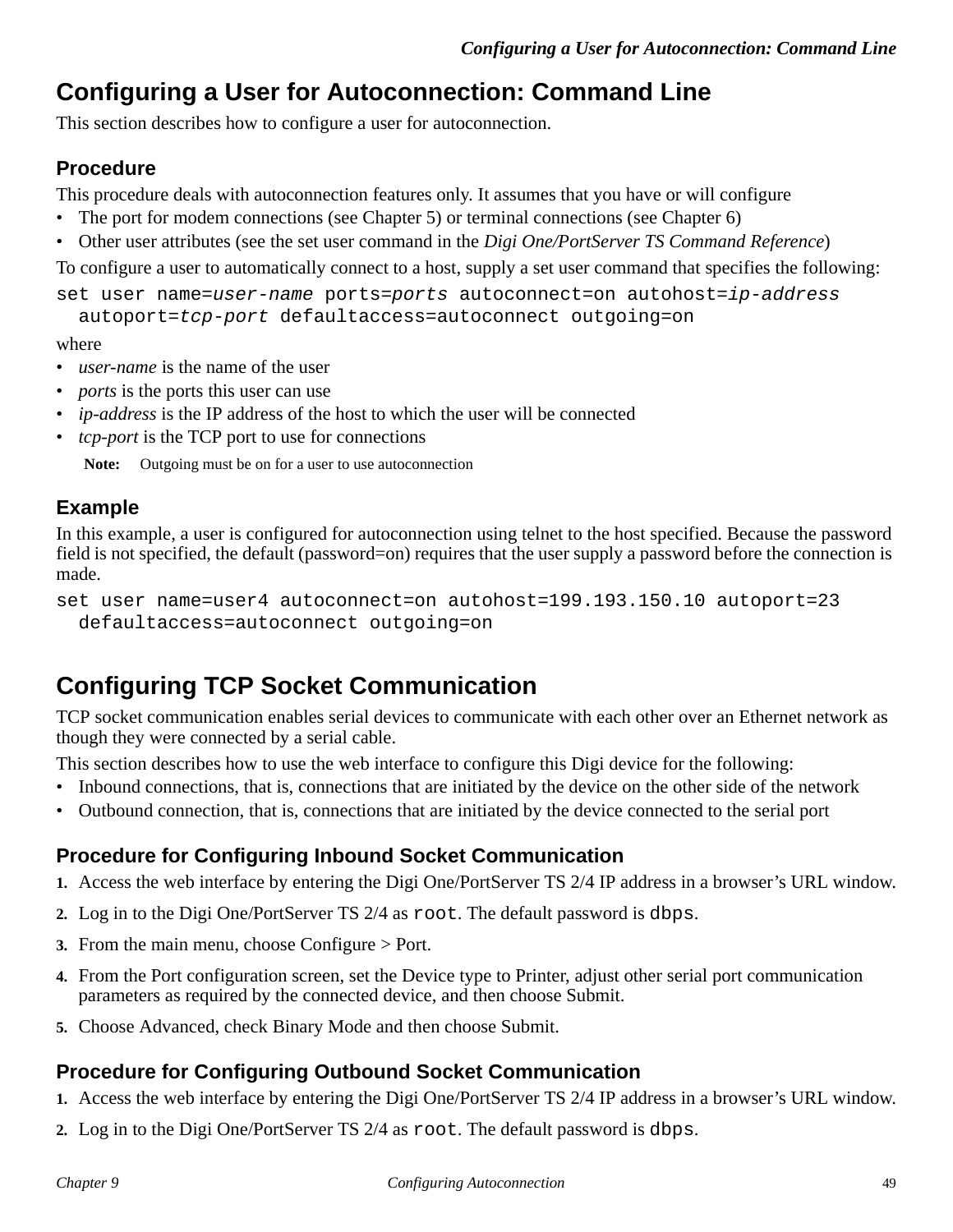- **3.** From the main menu, choose Configure > Port.
- **4.** From the Port configuration screen, set the Device type to Modem In, adjust other serial port communication parameters as required by the connected device, then choose Submit.

**Note:** The Terminal type field does not matter.

- **5.** To configure the port to launch an automatic connection, do the following:
	- **a.** Choose Advanced.
	- **b.** Choose Enable Autoconnect
	- **c.** Specify the IP address of the slave.
	- **d.** Specify a TCP port to use for this connection. If this is a connection to a serial port on another Digi device and you have not changed the base socket service, use the following conventions to specify a TCP port number:

| For This Type of Connection | Specify              | Example                     |  |
|-----------------------------|----------------------|-----------------------------|--|
| Telnet                      | $2000 +$ port number | To specify port 1, use 2001 |  |
| Raw connection              | 2100 + port number   | To specify port 2, use 2102 |  |

- **e.** If you want the autoconnection to launch immediately, choose Force DCD.
- **f.** Choose Binary Mode.
- **g.** When you complete the configuration process, choose Submit.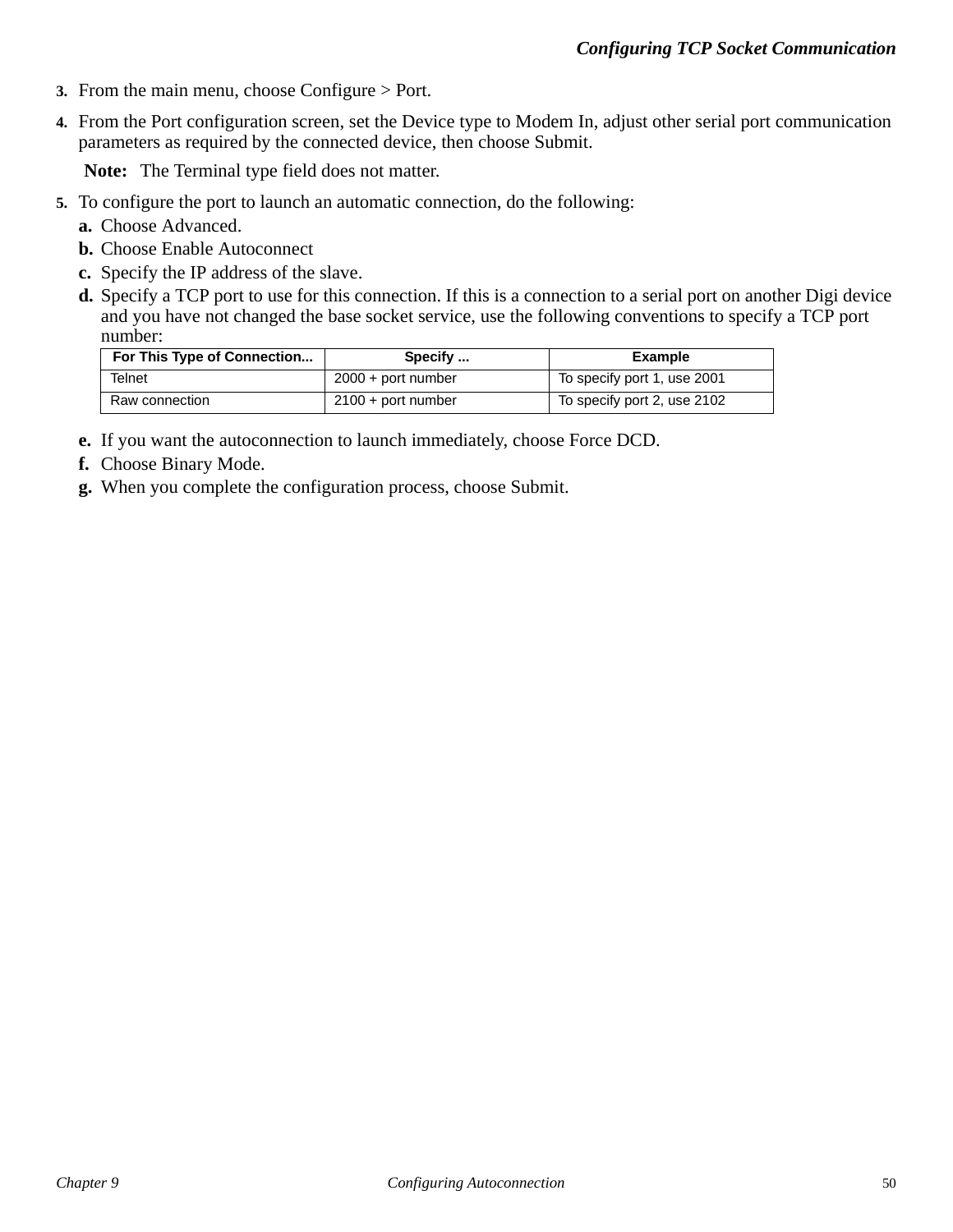# **Configuring UDP Multicast**

The Digi One and PortServer TS devices are devices capable of UDP multicast. UDP multicast is used to send serial data over an Ethernet cable to one or many hosts at the same time. UDP is a connectionless protocol, meaning UDP does not need a protocol, but is sending data without any form of acknowledgement or error correction. Up to 64 devices can receive a UDP multicast at one time. Both the transmitting and receiving devices must be configured properly for UDP multicast to work.

This section describes how to use the web interface to configure this Digi device for the following:

- Inbound connections, that is, connections that are initiated by the device on the other side of the network
- Outbound connection, that is, connections that are initiated by the device connected to the serial port

# **Procedure for Configuring Outbound Socket Communication**

- **1.** Access the web interface by entering the Digi One/PortServer TS 2/4 IP address in a browser's URL window.
- **2.** Log in to the Digi One/PortServer TS as root. The default password is dbps.
- **3.** From the main menu, choose Configure > Port.
- **4.** From the Port configuration screen, set the Device type to Printer, adjust other serial port communication parameters as required by the connected device, and then choose Advanced.

**Note:** The serial parameters for two connecting devices must match meaning if one device is set for 9600 bps, the other device must be set for the same rate.

**5.** Choose UDP serial... at the bottom of the page. The UDP Serial Configuration page is displayed.

Delimiting string configuration:

|  |  |  |  |  | $\Box$ Forward buffer when the following string is found |  |  |
|--|--|--|--|--|----------------------------------------------------------|--|--|
|--|--|--|--|--|----------------------------------------------------------|--|--|

- CR (carriage return)
- CR/LF (carriage return/line feed)
- Custom string

Strip string before forwarding

Timer/idle delay settings:

O Forward buffer after the following number of milliseconds

100 ms (1-60000)

- ⊙ System default
- O Disabled

Buffer settings

O Forward buffer after the following number of bytes

1024 bytes  $(1-4k)$ 

System default

Destination list:

**Description IP Address UDP Port** 

Add destination Submit Help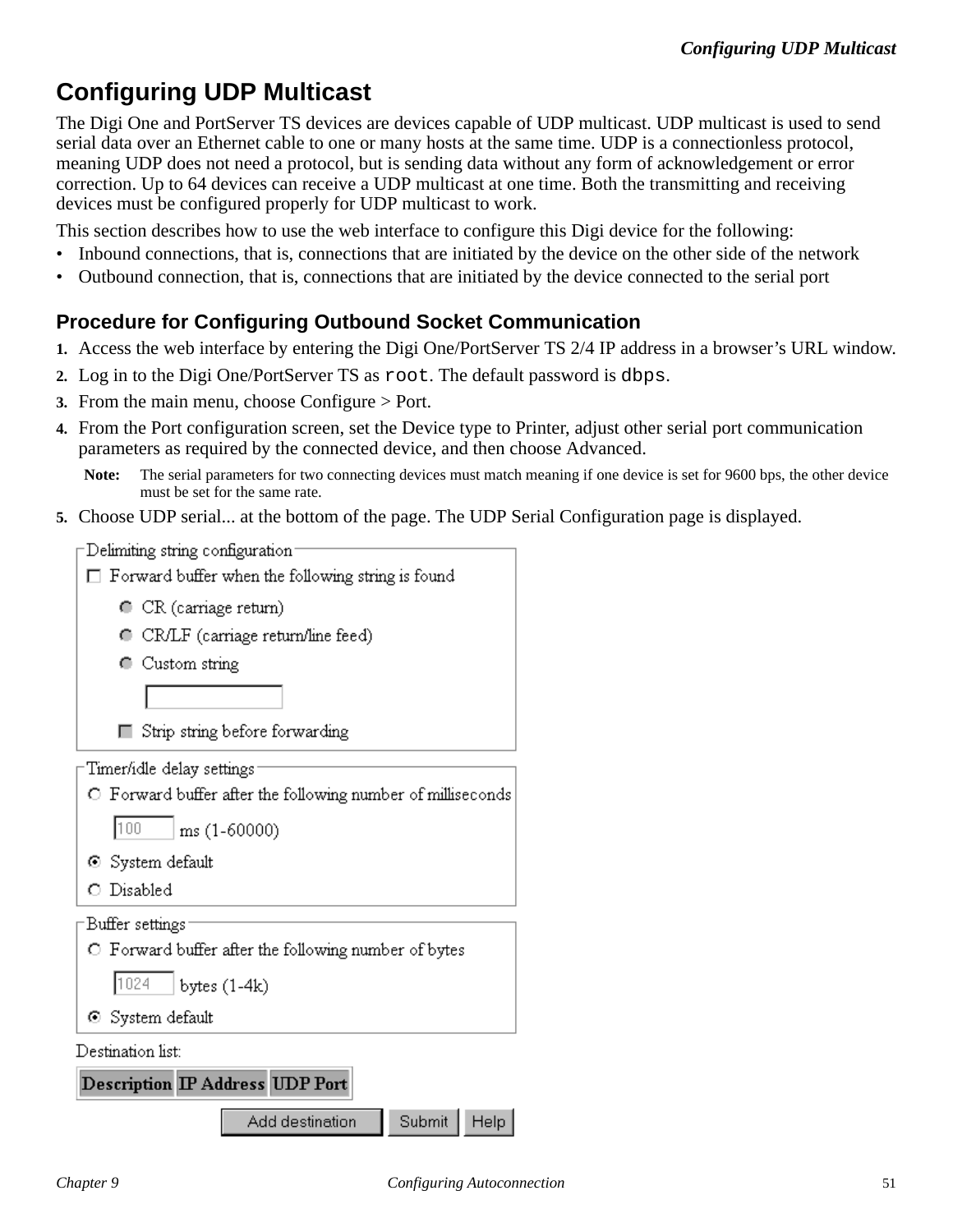- **6.** Fill in the requested information and choose Add destination at the bottom of the page. See the Help section for additional information on the settings.
- **7.** Scroll to the bottom of the page. Under Description, choose upddest1.
- **8.** Enter the requested information and choose Submit. You can change the Description as desired. The IP address is the destination device server's address and the UDP port uses a base socket number of 2100 for UDP. The first port would be port number 2101.
- **9.** Repeat these steps until you have added the necessary destinations.

# **Procedure for Configuring Inbound Socket Communication**

- **1.** Access the web interface by entering the Digi One/PortServer TS IP address in a browser's URL window.
- **2.** Log in to the Digi One/PortServer TS as root. The default password is dbps.
- **3.** From the main menu, choose Configure > Port.
- **4.** From the Port configuration screen, set the Device type to Printer, adjust other serial port communication parameters as required by the connected device, and then choose Submit.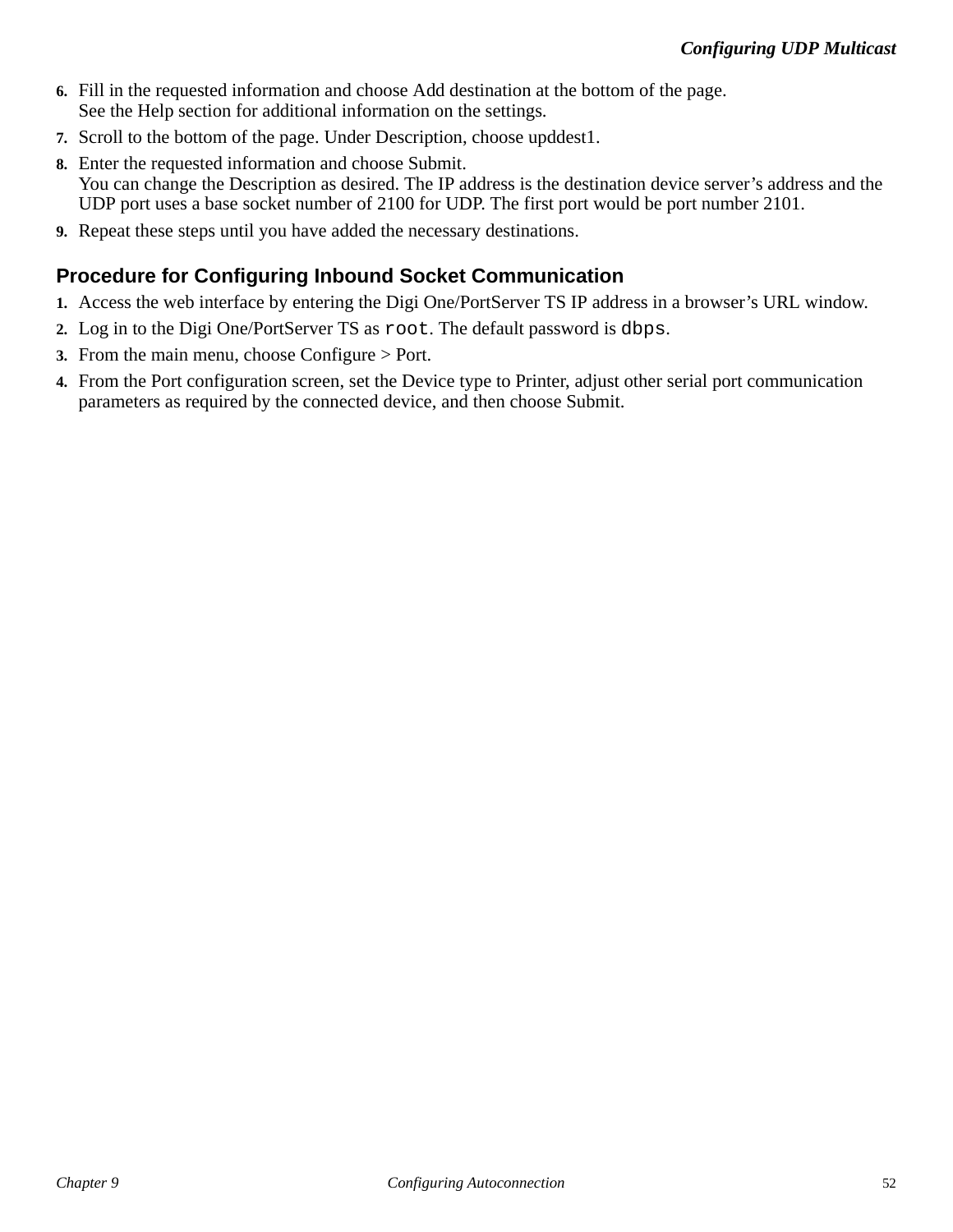# *Chapter 10* **Configuring IP Routing**

# **In This Chapter**

| This chapter describes how to configure IP routing. It discusses the following topics: |  |
|----------------------------------------------------------------------------------------|--|
|                                                                                        |  |
|                                                                                        |  |
|                                                                                        |  |
|                                                                                        |  |

# **Configuring Static Routes**

This section describes how to configure Digi One and PortServer TS 2/4 for static routes.

## **Related Information**

See the set route command in the *Digi One/PortServer TS Command Reference*.

## **Procedure**

To configure a static route over a PPP link, enter the following command:

```
set route net=addr mask=mask metric=hops wanname=interface gateway=gateway
where
```
- *addr* is either the IP address of a system to be reached over this route or the network address of the subnet that is to be reached on this route
- *mask* is the mask to use for interpreting the IP address.
- *metric* is the number of hop to the destination
- *interface* is either ether if this route is over the Ethernet interface or the name of a user if the route is over a PPP link
- *gateway* is the IP address of the device that is the next hop to the destination

## **Example: Route Using the Ethernet Interface**

In this example, a route to a subnet is created over the Ethernet interface. Key features include the following: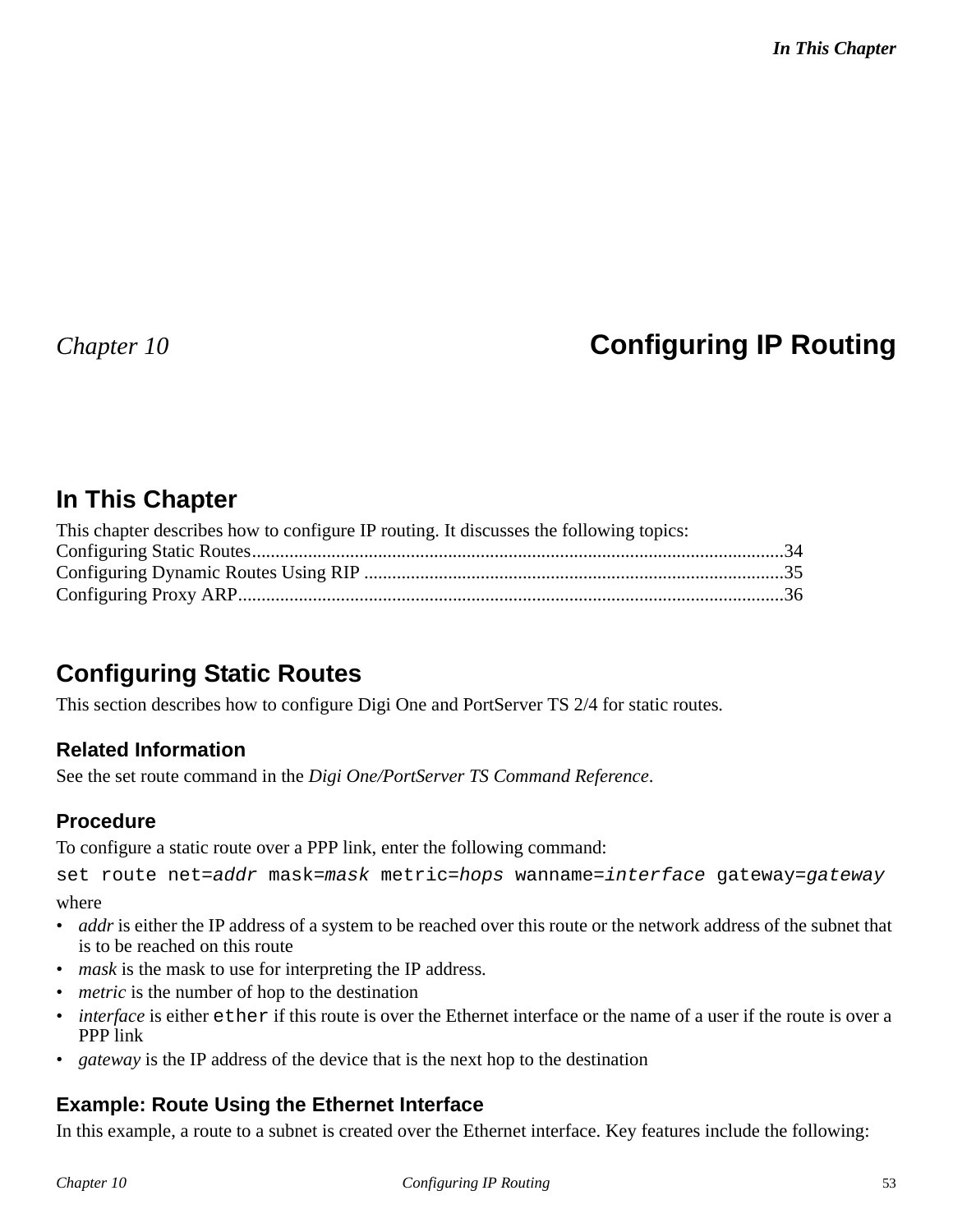- The address on the net field is a subnetwork address, not the IP address of a specific device
- The wannane=ether, indicating that this route is over the Ethernet interface
- The metric field indicates that packets to this subnet will pass through two routers
- The gateway field indicates that all packets using this route are to be forwarded to the device at IP address 191.21.21.2.

set route net=199.21.33.0 mask=255.255.255.0 metric=2 wannname=ether gateway=199.21.21.2

### **Example: Route Using a PPP Link**

In this example, a route to a subnet is created over a PPP interface. Key features include the following:

- The address on the net field is IP address of a specific device, not a subnetwork address
- The wannane is the name of a PPP user.
- The metric field indicates that packets to this subnet will pass through two routers
- The gateway field indicates that all packets using this route are to be forwarded to the device at IP address 191.21.21.2.

set route net=199.21.33.44 mask=255.255.255.255 metric=2 wannname=ppp1 gateway=199.21.21.2

# **Configuring Dynamic Routes Using RIP**

This section describes how to configure Digi One and PortServer TS 2/4 for dynamic routing.

### **Related Information**

See the set forwarding command in the *Digi One/PortServer TS Command Reference*.

## **Starting Point**

This procedure assumes that you have sign on as root and have or will configure modems, modem scripts, devices, and filters for routes that use serial lines.

### **Procedure**

**1.** Configure the links over which routed packets and RIP updates will be sent.

- To enable routing over the LAN to which Digi One and PortServer TS 2/4 is attached, no routing-specific configuration is required.
- To enable routing over PPP links be sure to use the netrouting field on the set user command to configure how Digi One and PortServer TS 2/4 handles RIP updates. You can configure the link so that Digi One and PortServer TS 2/4 does any of the following with RIP updates:
	- Both sends and receives them (netrouting=both)
	- Sends them only (netrouting=send)
	- Receives them only (netrouting=receive)
	- Neither sends nor receives them (netrouting=off)
- **2.** Configure the Digi One and PortServer TS 2/4 for dynamic routing with a set forwarding command that specifies state=active.

#### *Example: Dynamic Routes*

In this example, which shows only those commands and command fields pertinent to routing, Digi One and PortServer TS 2/4 is configured for dynamic routing using RIP. But to prevent RIP updates from being sent across the PPP link, the set user command that defines the link specifies netrouting=off.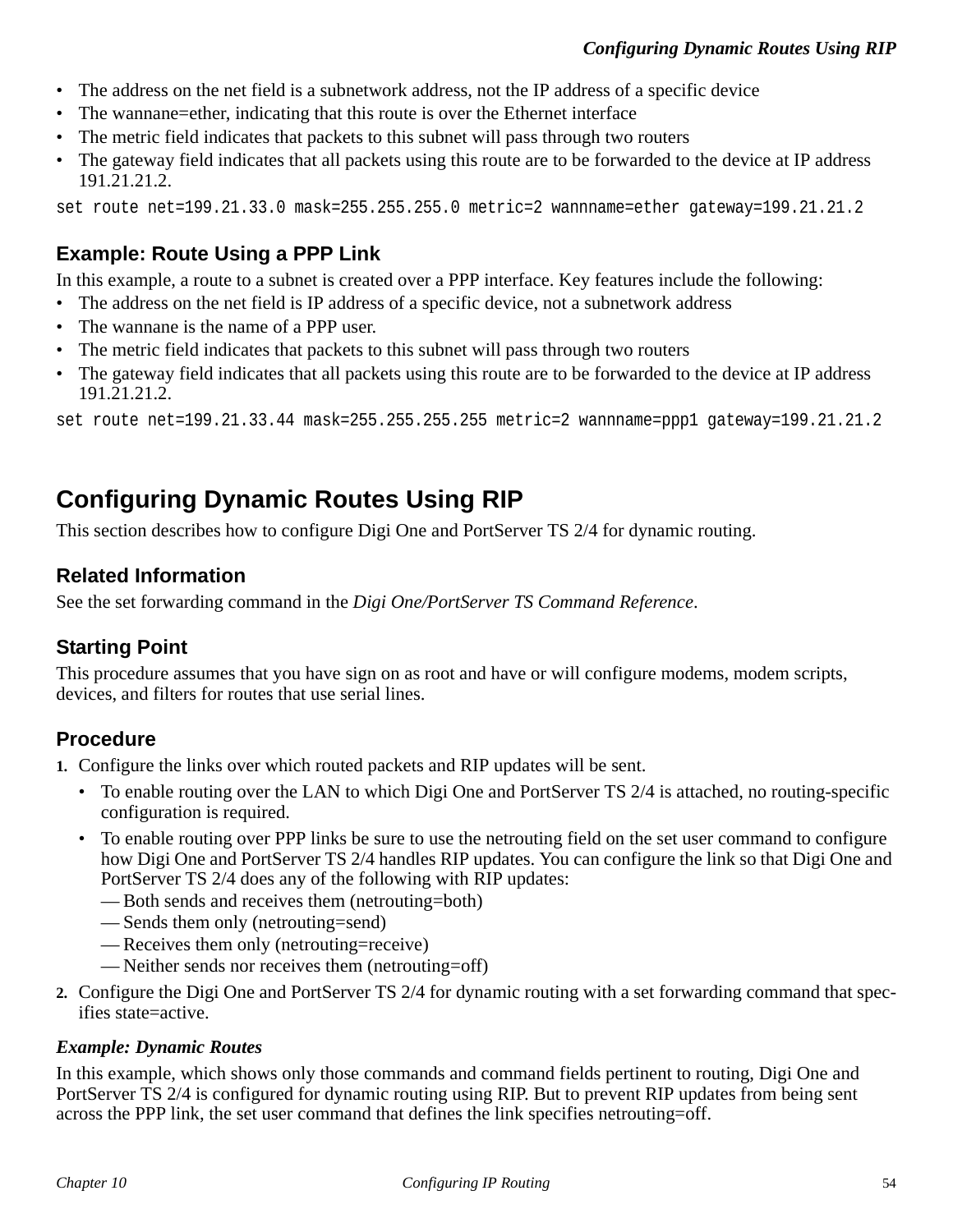

# **Configuring Proxy ARP**

This section describes how to configure Digi One and PortServer TS 2/4 for Proxy ARP.

### **Related Information**

See the set forwarding command in the *Digi One/PortServer TS Command Reference*.

### **Starting Point**

This procedure assumes that you have signed on as root and have or will configure modems, modem scripts, devices, and filters for routes that use serial lines.

### **Procedure**

- **1.** Configure the links over which packets will be routed using a set user command. This command must specify (on the ipaddr field) a specific IP address for the remote system using the Proxy ARP service.
- **2.** Configure Digi One and PortServer TS 2/4 for Proxy ARP by supplying a set forwarding command that specifies the following:
	- state=passive
	- proxyarp=on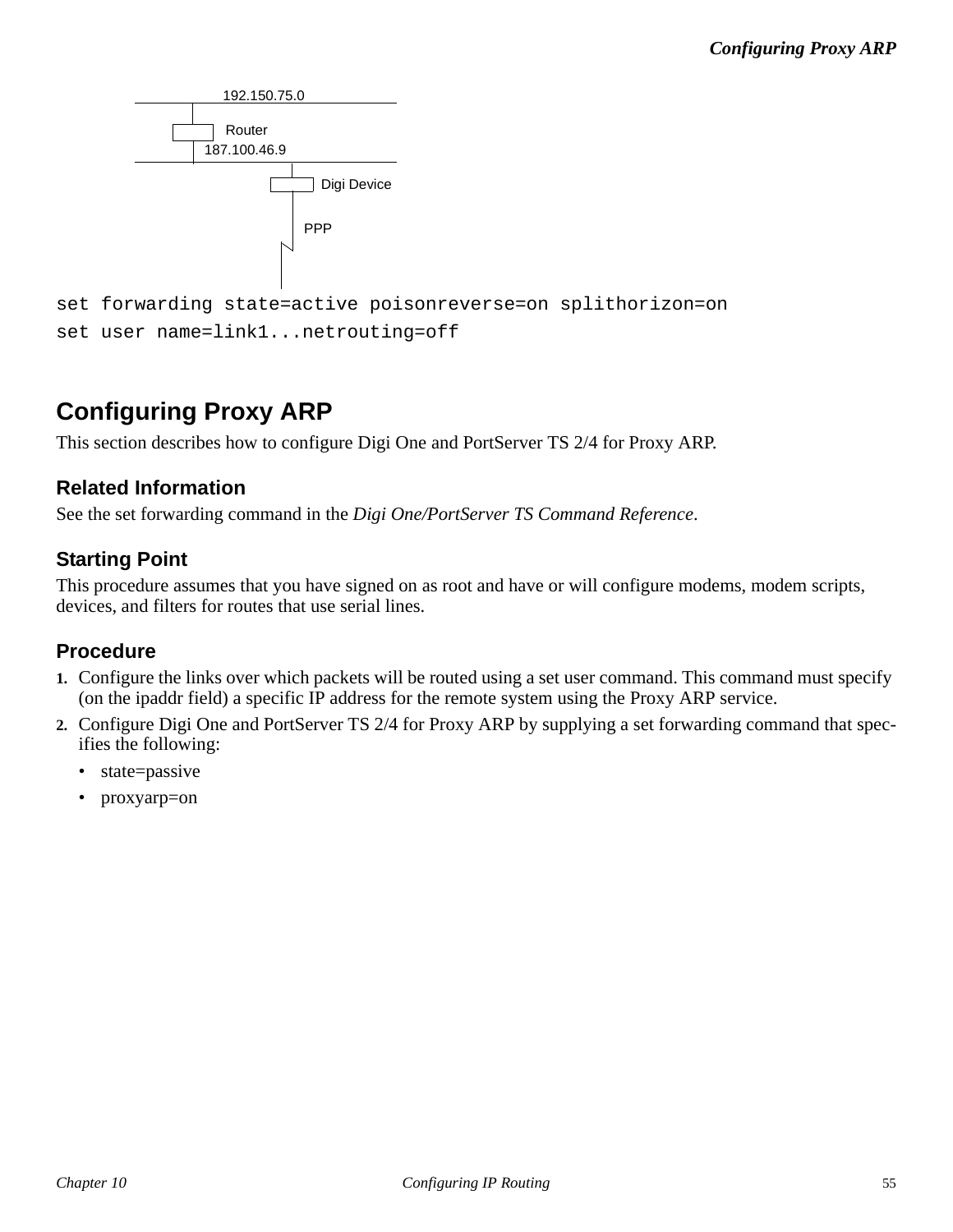# **Example**

In this example, Digi One and PortServer TS 2/4 provides Proxy ARP services to a remote host.

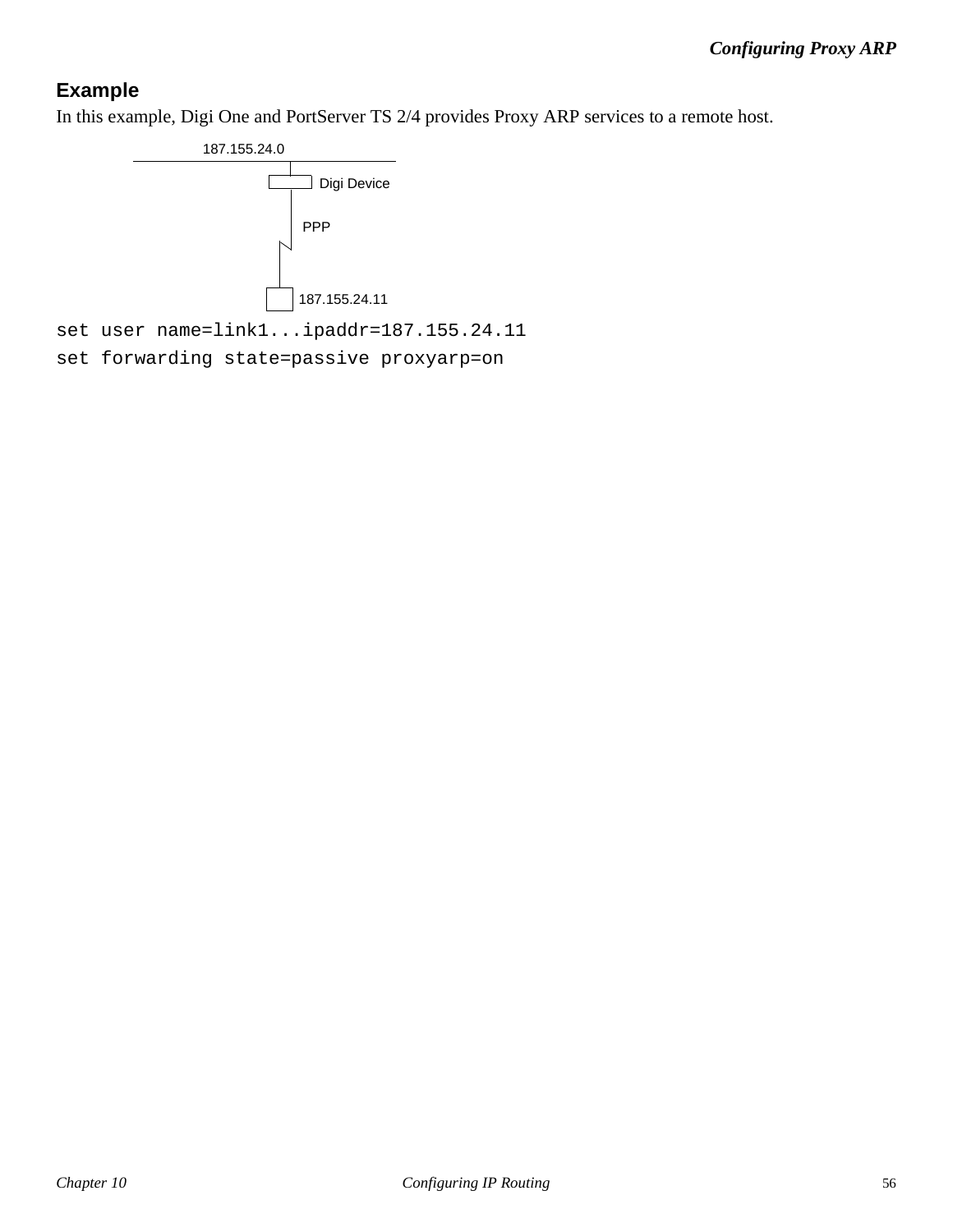# *Chapter 11* **Configuring the Digi Device for IA**

# **In This Chapter**

| This chapter describes how to configure Digi One/PortServer TS 2/4 MEI for use in an IA (industrial |  |
|-----------------------------------------------------------------------------------------------------|--|
| automation) environment.                                                                            |  |
|                                                                                                     |  |
|                                                                                                     |  |

# **Configuring Modbus**

## **About the Modbus Serial-Port Protocols**

Modbus is a protocol that defines how devices in an industrial automation (IA) environment communicate. It specifies that a controlling unit, called a master, manages one or more units, called slaves. The protocol specifies that only the master may initiate communication. Slaves may only respond.

The protocol defines the structure of Modbus messages, determines how the master requests information from the slave or specifies an action for the slave to take, defines how the slave is to respond, specifies addressing conventions, and deals with many of the other details required for communication to occur. Modbus defines two encoding schemes, Modbus ASCII and Modbus RTU. Each Modbus device uses one or the other.

Designed to function over a serial communication cable, Modbus has been extended in recent years to function over an Ethernet network using Modbus/TCP, which defines a method of encapsulating Modbus ASCII or Modbus RTU messages in IP packets for transport over the network.

The extermely flexible Digi implementation includes support for Modbus ASCII, Modbus RTU, Modbus/TCP, and two other methods of transport over a network, TCP socket and UDP socket communication. The implementation enables multiple network-based masters to concurrently initiate communication with serial-based slaves using any of the supported network protocols.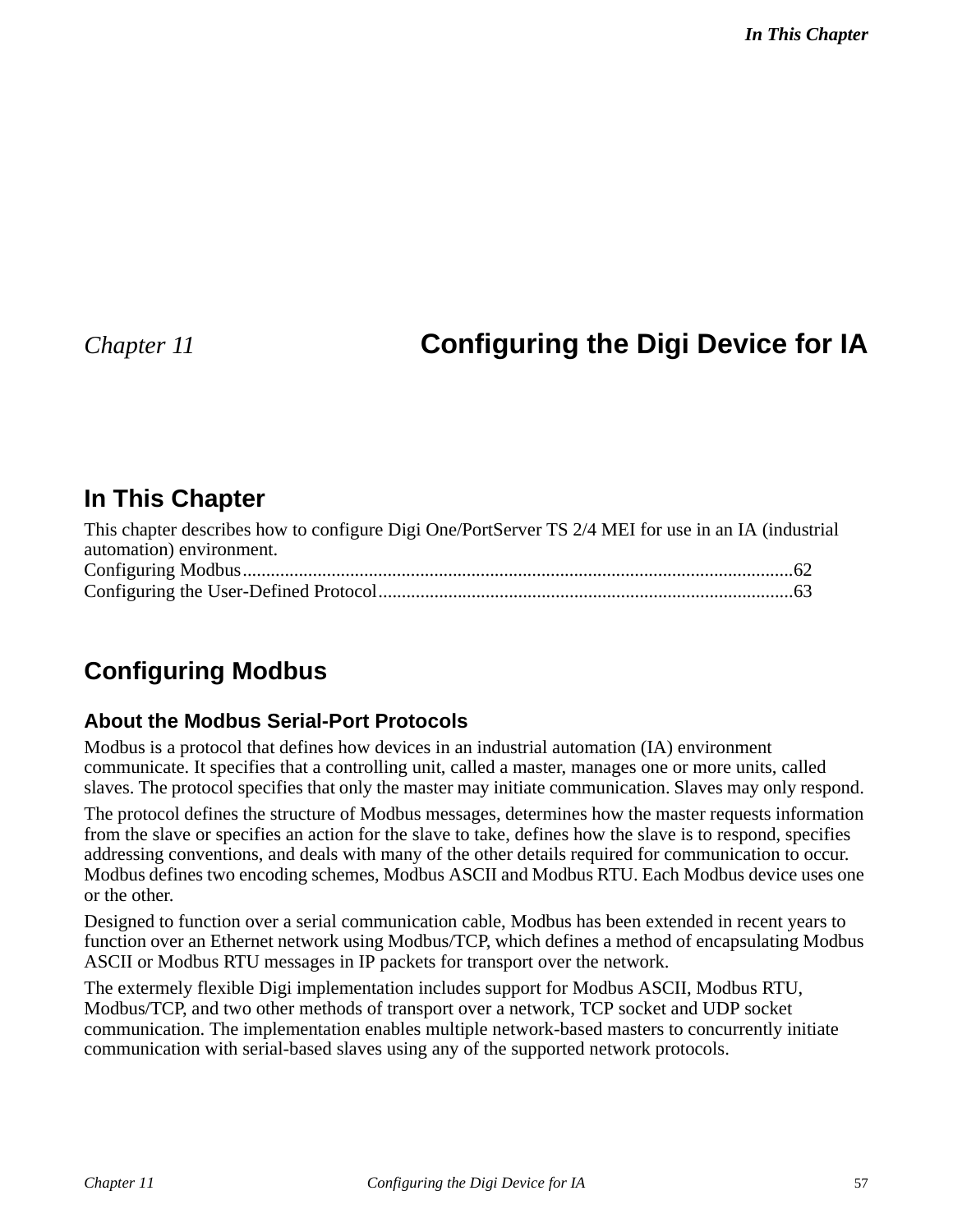## **Modbus Configuration Procedure**

Use this topic to configure the Digi One/PortServer TS 2/4 for use in a Modbus environment from the web-based configuration wizard.

- **1.** Access the Digi One/PortServer TS 2/4 from a web browser by entering the Digi device's IP address in the URL window.
- **2.** Sign on as root. The default password is dbps.
- **3.** From the main menu, choose Setup Wizards > Industrial Protocols.
- **4.** Use the wizard and the context-sensitive help to complete configuration tasks. Here are a few tips:
	- Configure the serial port for the serial communication parameters (baud rate, data bits, parity and stop bits) required by the connected IA device.
	- Choose Modbus ASCII or Modbus RTU as the serial port protocol, depending on the requirements of the IA device connecteed to the port.
	- If you configure the port for a slave, you do not have to configure a network-based master. Communication with the master just works. (If the master is connected to a serial port, it must be configured, however.)
	- If you configure a port for a master and the slaves are located on the network, TCP sockets, UDP sockets, and Modbus/TCP are all supported. Use the protocol required by the master.

# **Configuring the User-Defined Protocol**

### **About the User-Defined Protocol**

Digi One\PortServer TS 2/4 MEI devices support what Digi calls the "user-defined" protocol, which is any IA serial-port protocol with the following attributes:

- All message packets are bounded by fixed header and trailer strings.
- Each protocol request is followed by a single response.

### **Modbus Configuration Procedure**

Use this topic to configure the Digi One/PortServer TS 2/4 to use the user-defined IA protocol.

- **1.** Access the Digi One/PortServer TS 2/4 from a web browser by entering the Digi device's IP address in the URL window.
- **2.** Sign on as root. The default password is dbps.
- **3.** From the main menu, choose Setup Wizards > Industrial Protocols.
- **4.** Use the wizard and the context-sensitive help to complete configuration tasks. Here are a few tips:
	- Configure the serial port for serial communication parameters (baud rate, data bits, parity and stop bits) required by the connected IA device.
	- Choose User-defined as the serial-port protocol.
	- If you configure the port for a slave, you do not have to configure a network-based master. Communication with the master just works. (If the master is connected to a serial port, it must be configured, however.)
	- If you configure a port for a master and the slaves are located on the network, TCP sockets and UDP sockets are supported options.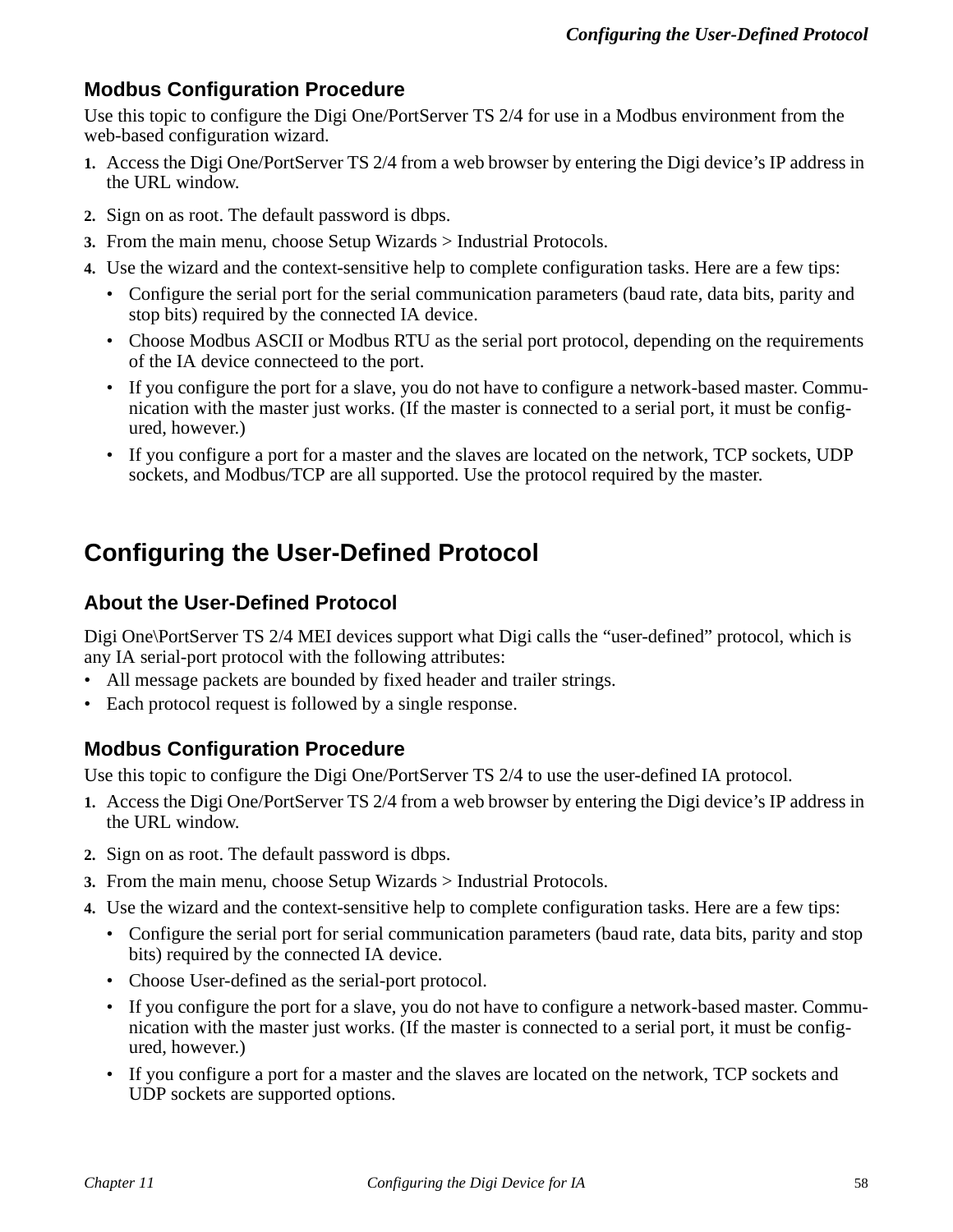# *Chapter 12* **Configuring Security Features**

# **In This Chapter**

| This chapter describes Digi One/PortServer TS 2/4 security features and discusses how to configure them. It |  |
|-------------------------------------------------------------------------------------------------------------|--|
| presents the following topics:                                                                              |  |
|                                                                                                             |  |
|                                                                                                             |  |
|                                                                                                             |  |
|                                                                                                             |  |
|                                                                                                             |  |
|                                                                                                             |  |
|                                                                                                             |  |

# **Controlling Access to the Configuration**

Digi One/PortServer TS 2/4 restricts access to the configuration by defining the following types of users:

- The root user, who has unlimited access to Digi One/PortServer TS 2/4 commands. He or she can view any configuration table and change any configuration parameter. The root is identified by the user name root and must supply a password to be authenticated. The default root password is dbps. You should change this password immediately.
- Regular users, who have much more restricted access to Digi One/PortServer TS 2/4 commands. Regular users can view some configuration tables and can change some configuration parameters related to their own sessions and passwords. See the *Digi One/PortServer TS Command Reference* for information on the limitations placed on regular users for each command.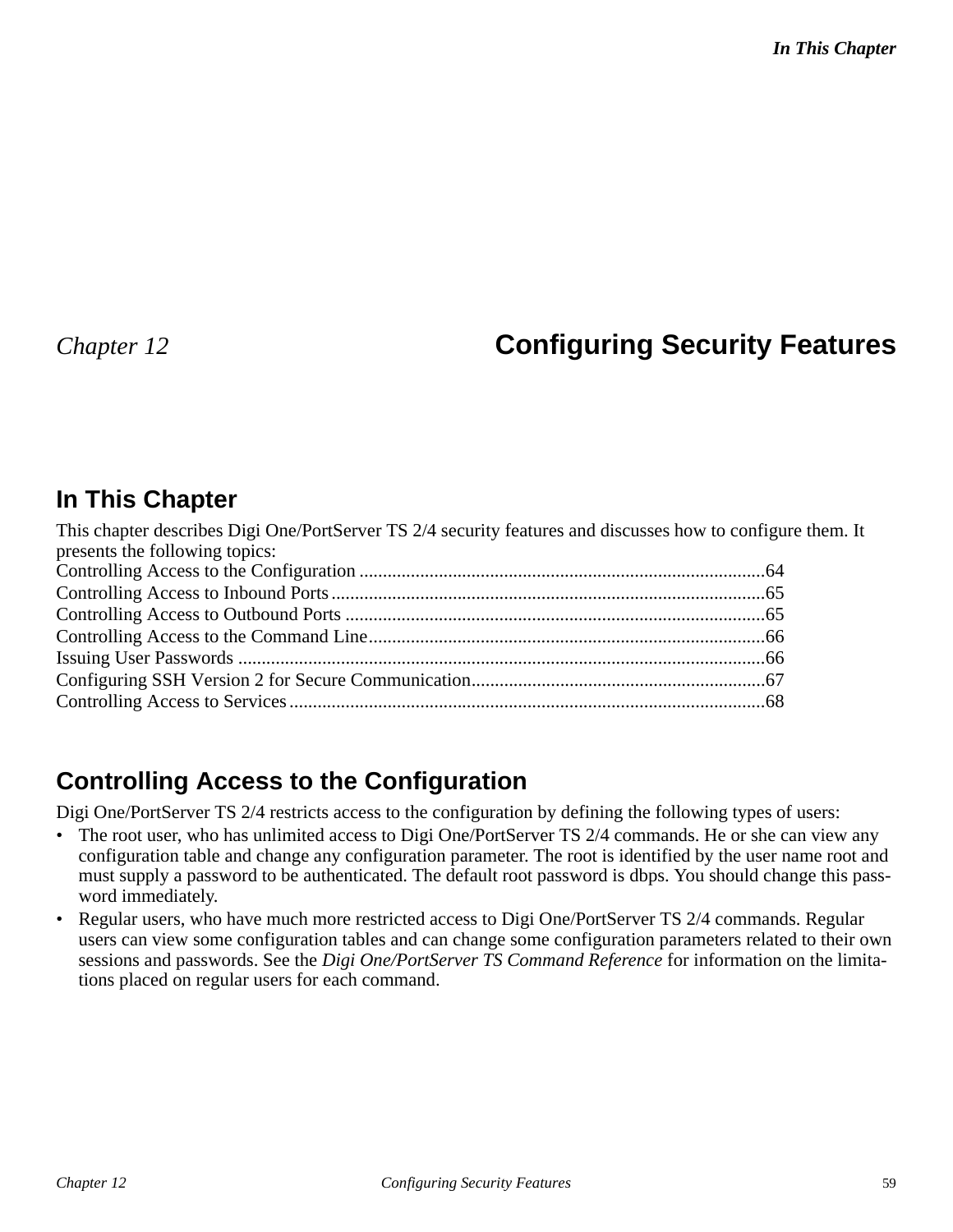# **Controlling Access to Inbound Ports**

This section describes methods of controlling access to inbound serial ports. An inbound port is one defined on the dev field of the set ports command for one of the following device types:

- term (used to define terminal connections)
- min (used to define incoming modem connections)
- mio (used to define bi-directional modem connections)
- hdial, hio (used to define computer connections)

### **Default Access Restrictions**

The default configuration for inbound ports is that a login and password are required to access them.

## **Options for Removing Access Restriction**

The login and password requirement for inbound ports can be changed by configuring

- The port so that it does not require a login and password. In this case, no one is required to supply a login or password.
- Specific users so that they do not require a password. In this case, some users do not supply passwords, and others are required to.

### **Procedure for Changing a Port's Access Requirements**

To configure a port so that no one has to login or specify a password, supply a set logins command that specifies the following:

set logins range=range login=off passwd=off

**Example:** set logins range=1-2 login=off passwd=off

### **Procedure for Changing a User's Access Requirements**

To configure a user so that he or she does not have to specify a password when accessing an inbound port, supply a set user command that specifies the following:

set user name=name password=off

where *name* is a name to identify the user

**Example:** set user name=user1 password=off

# **Controlling Access to Outbound Ports**

This section describes methods for controlling access to outbound serial ports. An outbound port is one defined on the dev field of the set ports command for one of the following device types:

- prn (used to define printer connections)
- mout (used to define outbound modem connections
- mio (used to define bi-directional modem connections)
- host (used to define host connections)
- ia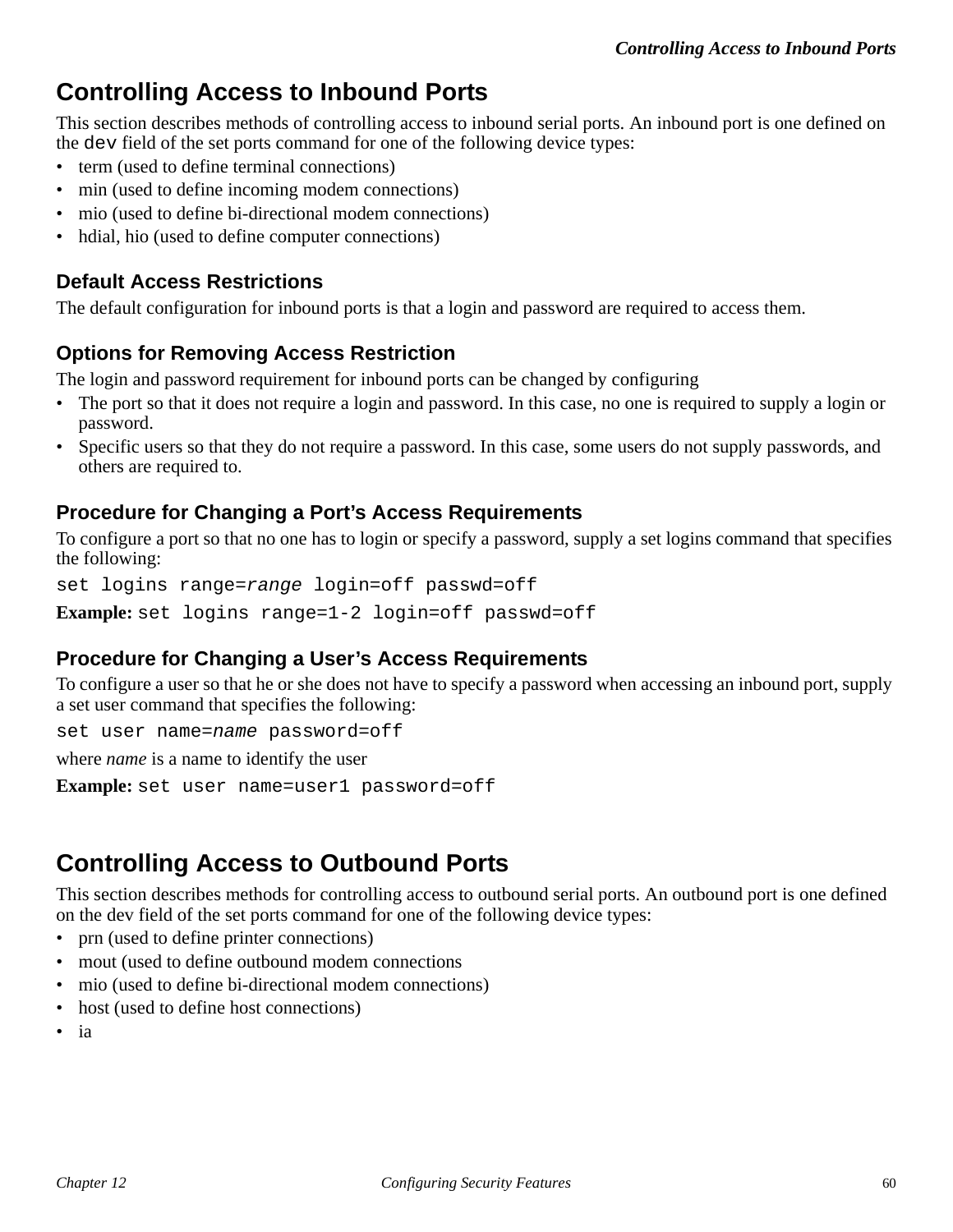### **Default Access**

The default for outbound ports is unlimited access.

### **Restricting Access to Outbound Ports**

Use the set auth command to restrict access to outbound ports. See the description of the set auth command in the *Digi One/PortServer TS Command Reference* for more information.

### **CHAP Authentication for PPP Users**

CHAP authentication can be used to restrict PPP user access to outbound ports. For more information on CHAP configuration, see the set user command in the Digi One/PortServer TS 2/4 *Command Reference*.

# **Controlling Access to the Command Line**

This section describes how to restrict access to the Digi One/PortServer TS 2/4 command line.

### **Method 1 Autoconnection**

The autoconnection feature allows you to configure a user to access the Digi One/PortServer TS 2/4 but then be automatically connected to a host on the LAN.

You can implement autoconnection in the following ways:

- By port. In this case, all port users are automatically connected to the same host. The Digi One/PortServer TS 2/4 is completely transparent to them.
- By user. In this case, a user is required to login and may be required to supply a password, but once the user is authenticated, an automatic connection to a hosts made.

For information on configuring autoconnection, see "Configuring Autoconnection" on page 47.

#### **Method 2: Menus**

Menus select destination systems without having to access the Digi One/PortServer TS 2/4 command line. For information on configuring menus, see the description of the set menu command in the *Digi One/PortServer TS Command Reference*.

# **Issuing User Passwords**

This section discusses how to issue user passwords.

#### **Related Information**

See the newpass and set user commands in the *Digi One/PortServer TS Command Reference*.

### **Starting Point**

This procedure assumes that you have signed on as root and already configured the user to whom you will be issuing a password.

### **Procedure**

- **1.** Issue a newpass command that identifies the user (on the name field) to whom this password will be issued.
- **2.** When the system prompts you for a new password, type in the password and then press Enter.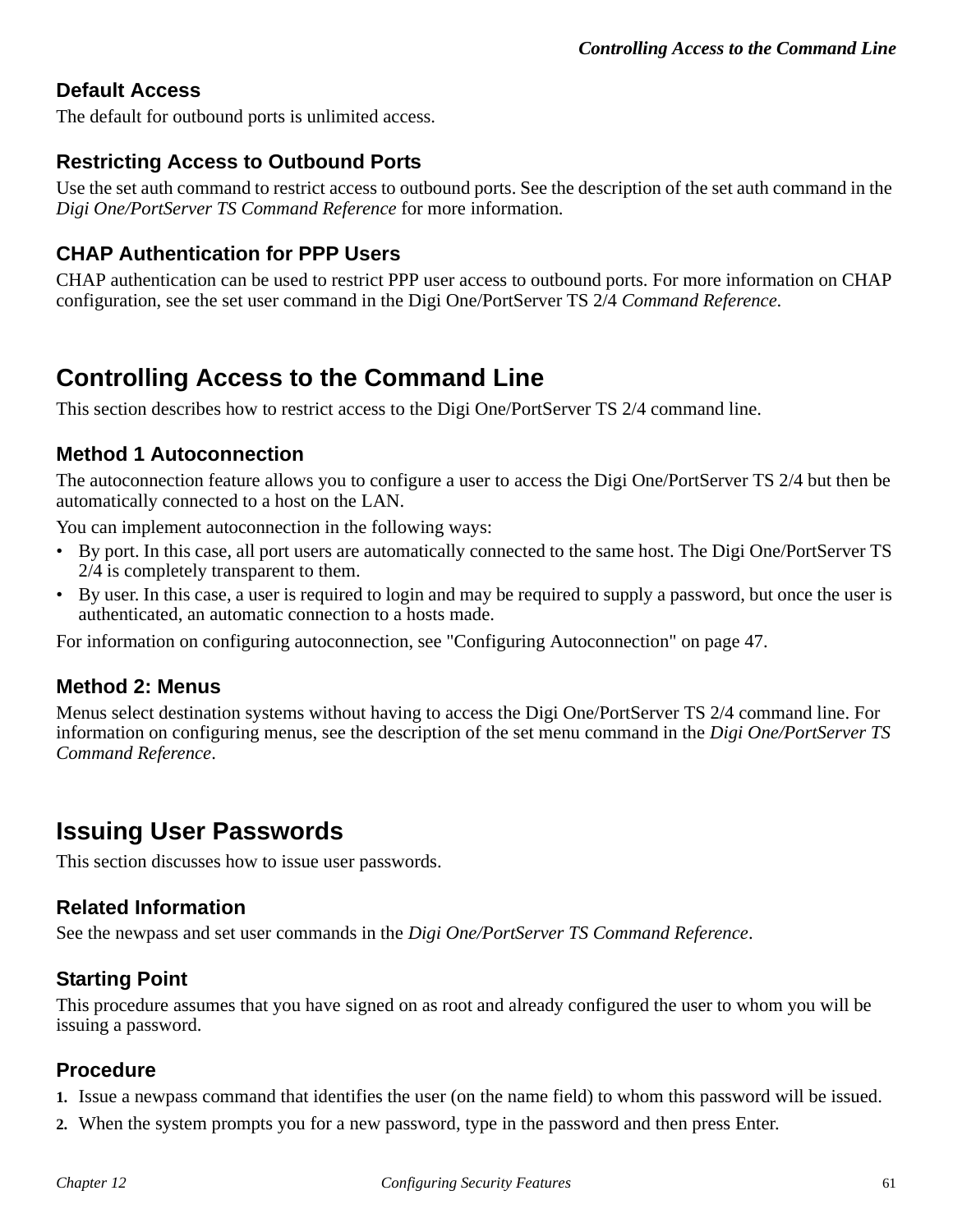**3.** When the system prompts you to enter the new password again, type it in and then press Enter.

# **Example**

In this example, the newpass command initiates a dialog with Digi One/PortServer TS 2/4 that results in the user being assigned a password.

newpass name=edm1001

# **Configuring SSH Version 2 for Secure Communication**

This section discusses how to configure a user for SSH version 2 encryption.

This feature is only available for the following devices.

| <b>Device</b>   | <b>Required Hardware</b> | <b>Required Firmware</b> |
|-----------------|--------------------------|--------------------------|
| Digi One TS     | 50000771-01A or higher   | 82000747a or higher      |
| PortServer TS 2 | 50000771-02A or higher   |                          |
| PortServer TS 4 | 50000771-03A or higher   |                          |

### **Password Protection**

To configure simple password authentication for an SSH user, no SSH-specific configuration is required. Simply configure a user by entering the following commands:

set user name=name password=on

newpass name=name

where *name* is a user name

#### **Example**

set user name=ssh-user1

newpass name=ssh-user1

## **Using a Public Key**

To enable public key authentication and to associate a public key with a user, enter the following command:

set user name=name loadkey=host: key

#### where

- *name* is the name of a user
- *host* is either an IP address or DNS name of a host running TFTP that holds
- *key* is the name of a file that contains the DSA public key. If your host's implementation requires a complete path to the file, specify the path here as well.

Example: set user name=secure loadkey=143.191.2.34:ssh-file

### **Making Reverse SSH Connections to Ports**

The convention used to identify a port for a reverse SSH connection to a Digi device is to use 2500 + the port number. See the examples that follow for more information.

#### *Example: Reverse SSH Connection to Port 1*

ssh 192.1.2.3 2501

#### *Example: Reverse SSH Connection to Port 4*

ssh 192.1.2.3 2504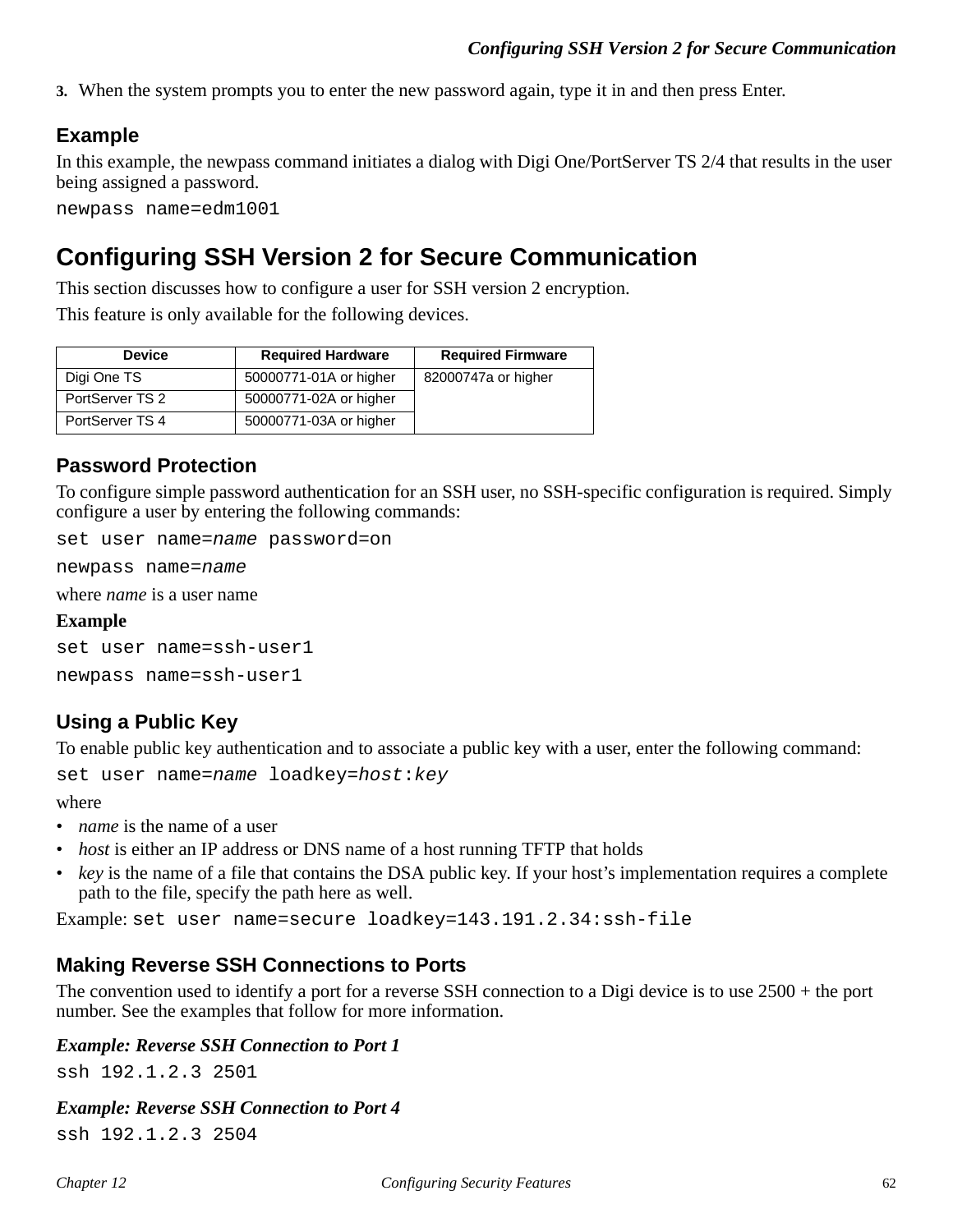# **Controlling Access to Services**

This section describes how to disable services, such as Telnet and Rlogin, for inbound users, which means that they cannot access the Digi device using those services. This feature allows you to turn off individual services or to specify a security level, which means that all services not included in that level are turned off.

# **Services that Can Be Turned Off**

The following services can be turned off.

- HTTP
- RealPort
- Reverse TCP
- Reverse Telnet
- Remote login
- Remote shell
- SNMP
- SSH
- Telnet

## **Service Levels**

These are the secure access levels:

- Secure, which means that SSH is the only service available to inbound users
- High, which means that SSH, HTTP, SNMP, and RealPort services are available to inbound users
- Normal, which means all services are available
- Custom, which means you can select services to turn off.

The default service level is normal, which means that all services are available.

## **Procedure**

Use this topic for information on using the web interface to turn services off.

- **1.** Access the Digi One/PortServer TS 2/4 from a web browser by entering the Digi device's IP address in the URL window.
- **2.** Sign on as root. The default password is dbps.
- **3.** From the main menu, choose Secure Access.
- **4.** Use the wizard to disable services that you do not want to make available to inbound users. Use the context sensitive help for information on configuration fields.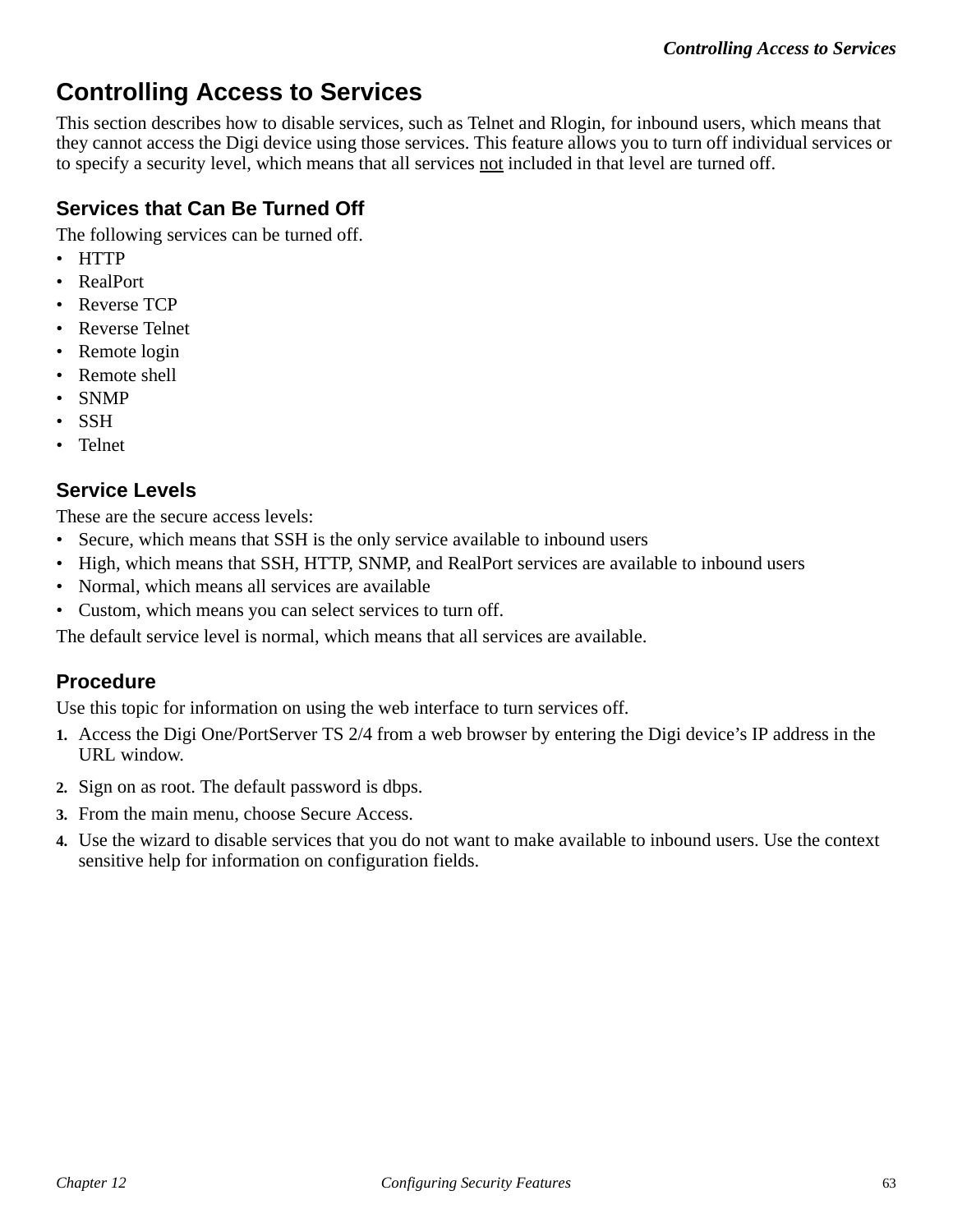# *Chapter 13* **Configuring DNS**

# **In This Chapter**

This chapter discusses how to configure Digi One and PortServer TS 2/4 to use DNS. Topics discussed include the following: About the Domain Name System ..................................................................................................64 Configuration Procedures ..............................................................................................................65

# **About the Domain Name System**

This section discusses key concepts of the domain name system.

### **Purpose of DNS**

The domain name system maps domain names to information associated with these names, such as IP addresses.

### **DNS Components**

DNS components include:

- A distributed database consisting of domain names and associated information
- A hierarchical system of domain name servers that maintain the database and use it to respond to requests for information about a particular domain name, such as its IP address
- Domain name resolvers that
	- Accept requests from users
	- Satisfy information requests by building and submitting properly formulated queries to one or more name servers or by retrieving information from a local host file
	- Return information to users
	- Cache information for future use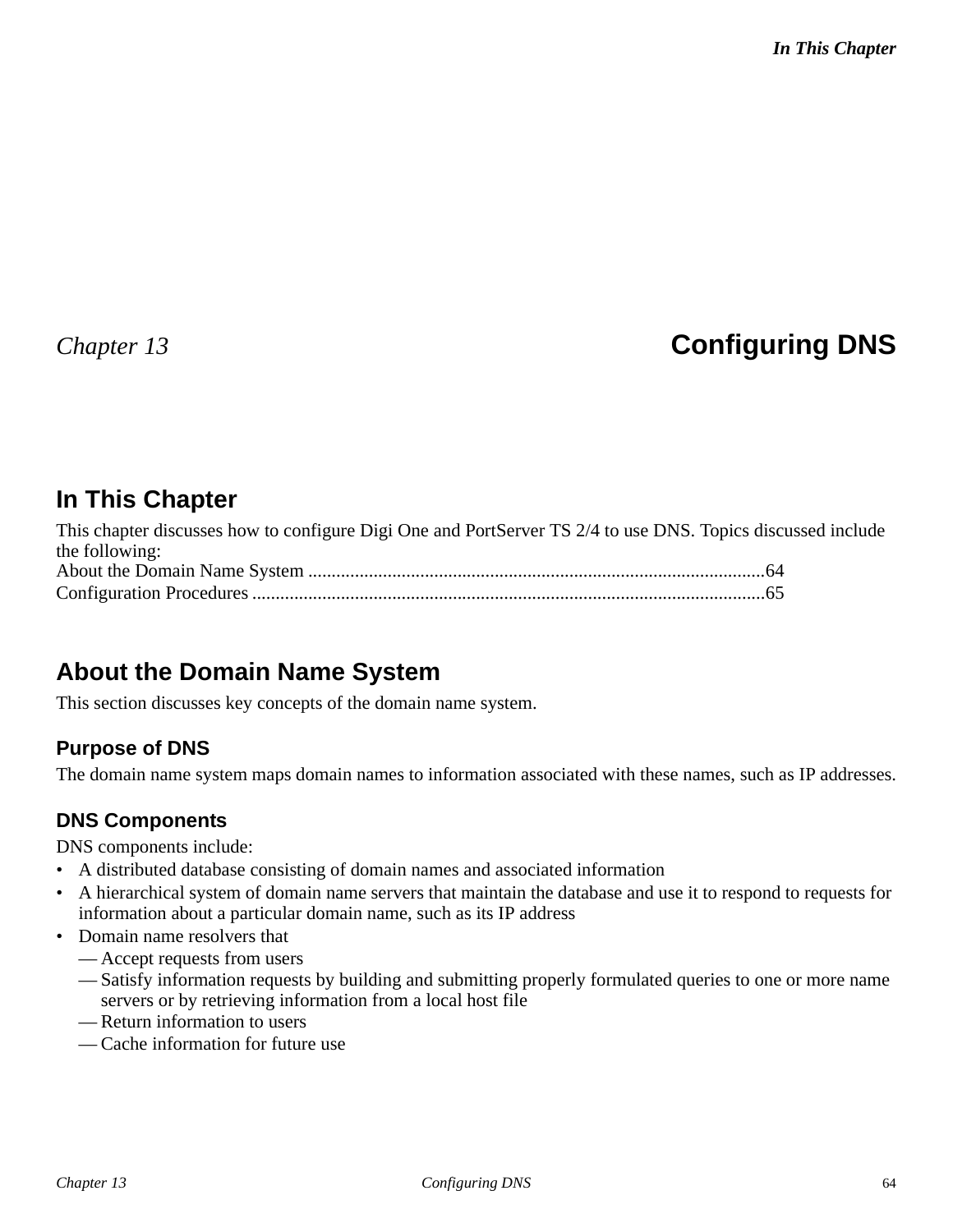## **Types of Name Servers**

There are two types of name servers in the domain name system:

- Local servers maintain information for resources within a local zone. It is up to individual network administrators to determine the scope of a local zone.
- Root servers maintain information in higher-level domains than do local servers.

Typically, when a user requires information about a domain name, the resolver queries a local server. If local servers cannot provide the information, root servers are queried next.

### **Naming Conventions**

Each node in the domain name system has a globally unique domain name that consists of its own name, which is called a label, and the labels of all superior nodes.

### **DNS Name Example**

Here is an example of a domain name. Note that labels are separated by periods:

mn07.amalgamated.com

In this example, mn07 is part of the higher-level domain called amalgamated.com.

# **Configuration Procedures**

### **Procedure for Using a Name Server**

To configure a DNS server, enter the following command:

set config domain=domain myname=name dns=ip-address

where

- *domain* is the domain in which the Digi One and PortServer TS 2/4 will reside
- *name* is a DNS name for Digi One and PortServer TS 2/4
- *ip-address* is the IP address of a name server

Example: set config domain=digi.com myname=poe dns=204.221.1.4

### **Procedure for Using a Host File**

Use this section to configure the host table, which maps IP addresses to host names.

Enter the following command

```
set host name=name ip=ip-address
```
where

- *name* is the name the host
- *ip-address* is the IP address of the host

## **Example**

In this example, three IP address-to-name mappings are configured

```
set host name=poe ip=204.221.110.200
set host name=gary ip=204.221.110.202
set host name=toni ip=204.221.110.203
```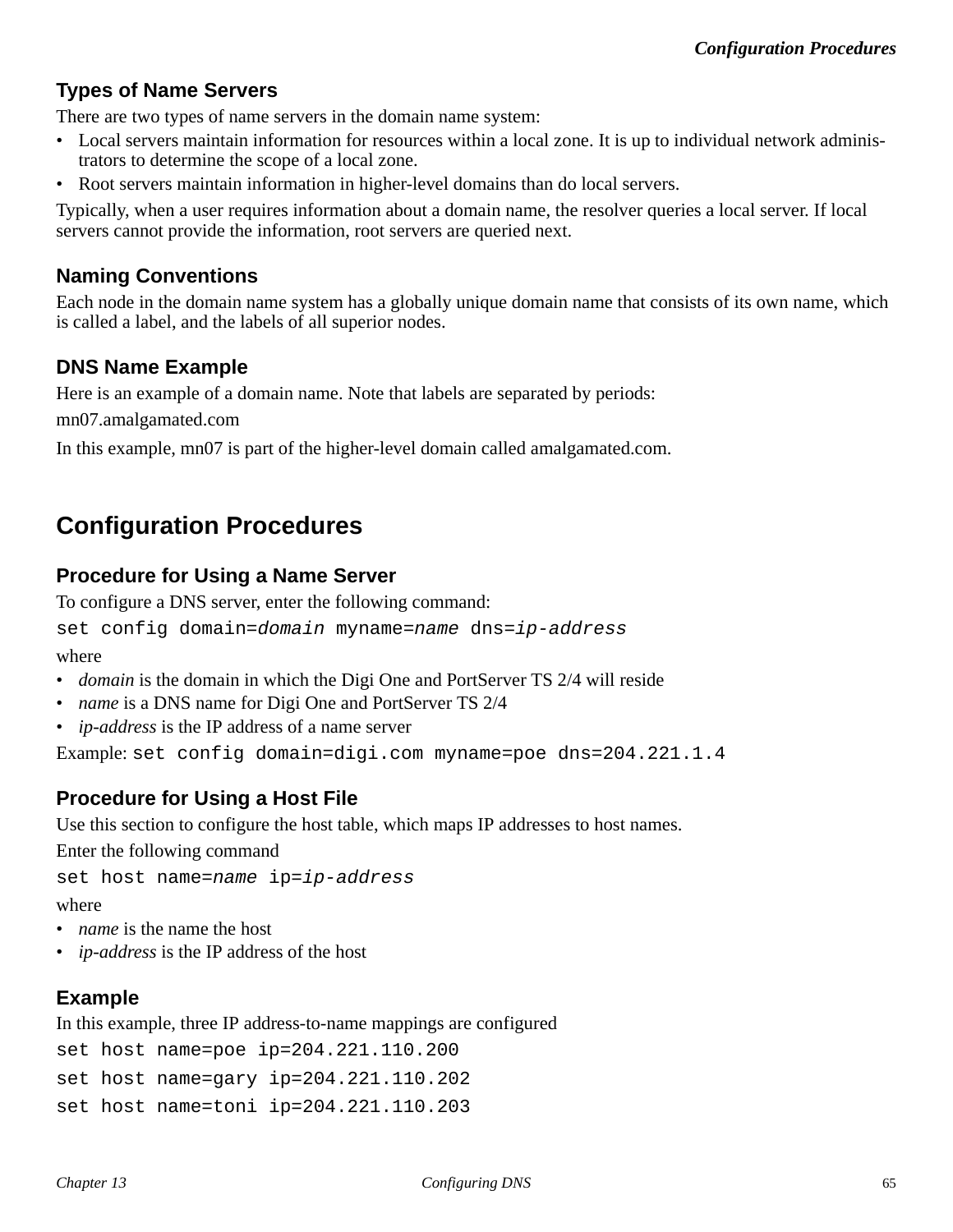# *Chapter 14* **Configuring Console Management**

# **In This Chapter**

| This chapter describes how to configure the Digi One/PortServer TS 2/4 for Console Management. It discusses |  |
|-------------------------------------------------------------------------------------------------------------|--|
| the following topics:                                                                                       |  |
|                                                                                                             |  |
|                                                                                                             |  |
|                                                                                                             |  |
|                                                                                                             |  |
|                                                                                                             |  |

# Configuring User Menus57**About Console Management**

Digi One/PortServer TS 2/4 can be configured to remotely manage network devices, such as routers, switches, power units, and servers, which usually provide EIA-232 serial ports for management. Using the Digi One/PortServer TS 2/4 and TCP/IP utilities like reverse Telnet and SSH2, network administrators can access consoled serial ports from a single station over the LAN. Power management also enables the network administrator to control and monitor power units and the devices attached to them from a single location. The SSH2 feature secures access to ports and devices as defined by the network administrator.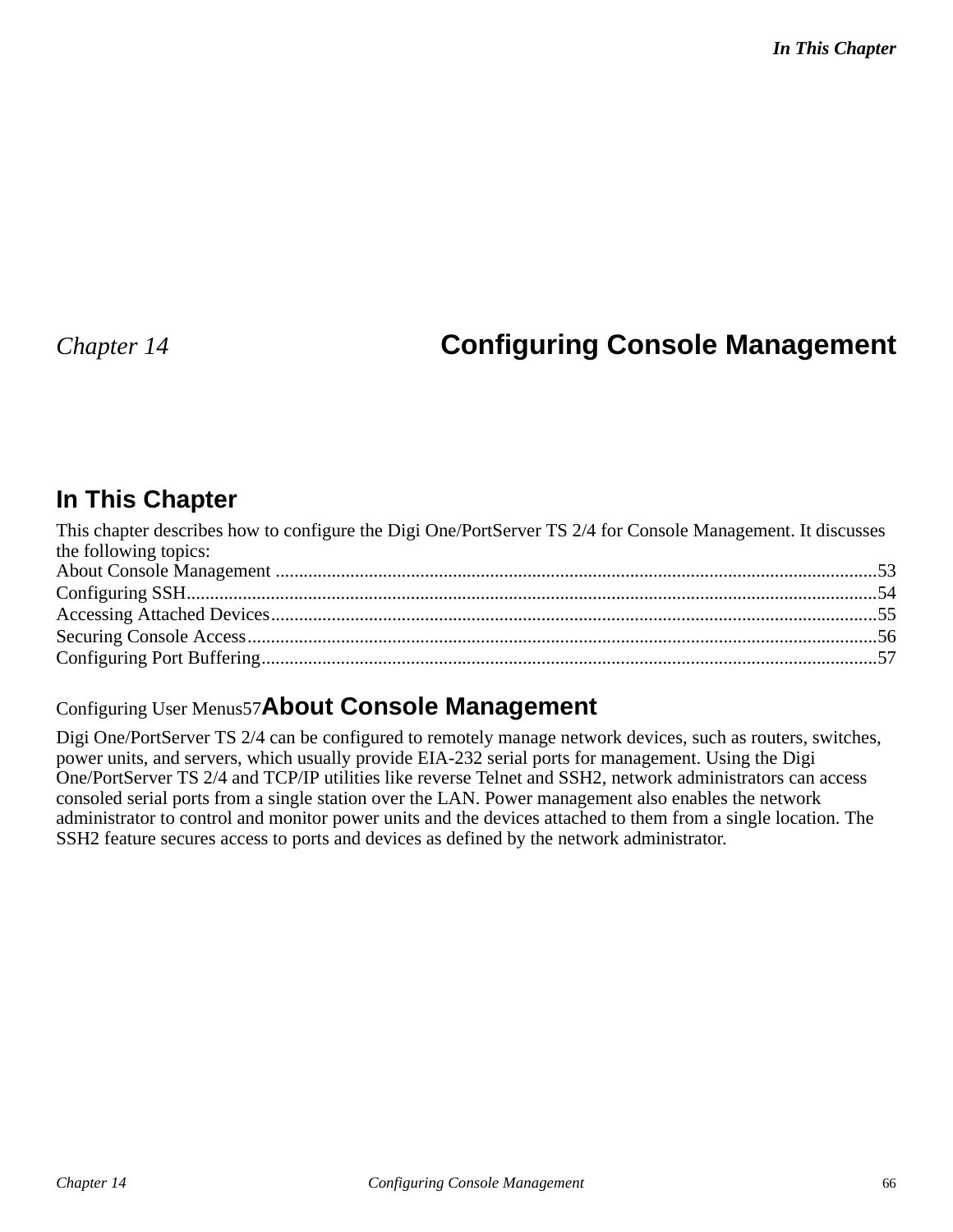# **Configuring Ports**

The Digi One/PortServer TS 2/4 serial ports must be configured properly before they will support console management. To configure the serial ports for console management, do the following:

- 1. From a web browser, login to the Portserver TS as root (default password is dbps). Make the following changes from the Configure > Ports page.
- 2. For each port connected to a device that will be managed, change the device type setting for the port to Printer (prn).

Default device type setting for all ports: terminal (term)

3. Ensure that the port and the device to be managed are using the same flow control scheme and other port parameters.

Default settings are: software flow control, 9600 bps, 8 bits, None for parity, 1 stop bit.

# **Configuring SSH**

The Digi One/PortServer TS 2/4 supports SSH version 2. Users can connect using a variety of SSH clients that are available. There are three authentication options you can choose from to validate users. These options are local authentication, SSH authentication, and RADIUS authentication. There is no special configuration for local authentication. For how to configure your device for RADIUS authentication, see the chapter on Configuring RADIUS. See the following section on how to configure SSH for authentication.

If you want to use SSH2 connections and use an SSH public key for authentication, do the following:

• Ensure that you have supported hardware and firmware. This feature works on the devices specified in the following table. To determine the hardware level of your device, see the label on the bottom of the unit. To determine the firmware level, use the set config command.

| <b>Device</b>   | <b>Required Hardware</b> | <b>Required Firmware</b> |
|-----------------|--------------------------|--------------------------|
| Digi One TS     | 50000771-01A or higher   | 82000747a or higher      |
| PortServer TS 2 | 50000771-02A or higher   |                          |
| PortServer TS 4 | 50000771-03A or higher   |                          |

• If you have a supported device, enter the following command

set user name=name loadkey=host: key

#### where

- *name* is the name of a user
- *host* is either an IP address or DNS name of a host running TFTP
- *key* is the name of a file that contains the DSA public key. If your host's implementation requires a complete path to the file, specify the path here as well.

Example: set user name=secure loadkey=143.191.2.34:ssh-file

**Note:** Use the table to determine whether your Digi product supports SSH2 connections using a public key for authentication.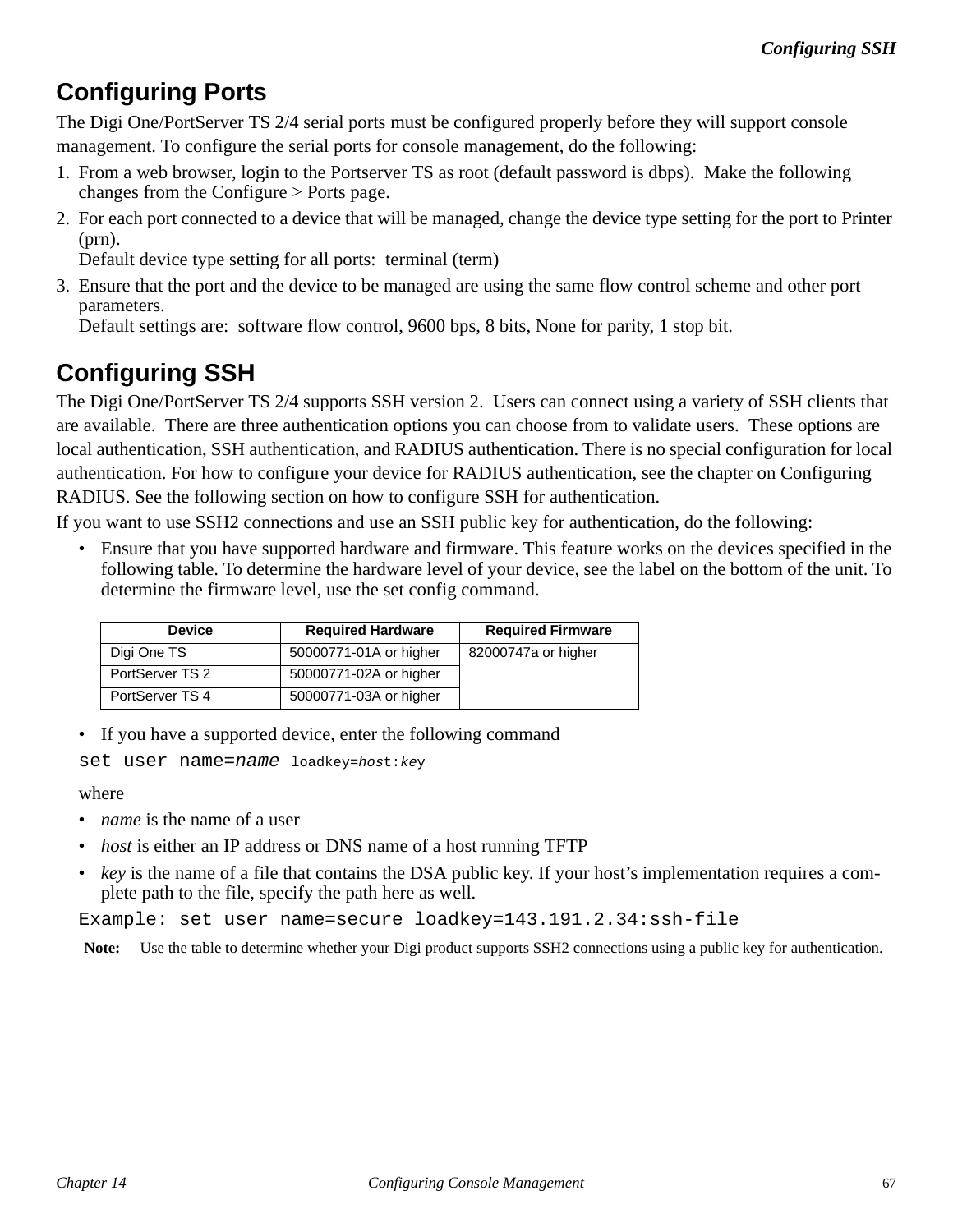### **Example: SSH2 and Menu Access**

In this example, a Digi device is configured to use an SSH2 public key, and it presents a menu to the administrator, from which he or she will select a device to manage.

Key aspects of this configuration include the following:

- Two ports to which the managed devices are connected specify dev=prn, a device type that does not spawn a login from the Digi device.
- A menu specifies connect commands, which when selected provide connections to ports 1 and 2 and the managed systems. The menu also specifies a menu table index number of 6 (on the range parameter), which is then linked to a user with the set user command

```
set ports dev=prn range=1-2 
set line baud=19200 range=1-2
set menu name=menu1 t1="Console Management Menu" range=6 
set menu name=menu1 range=6 m1="Connect to System 1" c1="connect 1" 
set menu name=menu1 range=6 m2="Connect to System 2" c2="connect 2" 
set user name=admin1 defaultaccess=menu menu=6 password=on outgoing=on
set user name=admin1 loadkey=142.191.2.34:ssh-file1
newpass name=admin1
```
# **Accessing Attached Devices**

#### **Telnet**

Telnet is a direct connection to another device on the network. Once a user is connected to the device with a telnet session, they can connect to a specific port. Use the following procedure to initiate a telnet session:

telnet ipaddress

An example is: telnet 192.168.5.24

At the command prompt, the user can connect directly to a port by entering the following command:

connect portnumber

An example is: connect 4

This command initiates a telnet session on port 4. Other methods for accessing ports using a telnet session are through Custom Menus and Autoconnect.

### **Telnet Direct to a Port (Reverse Telnet)**

Where Telnet is a direct connection to a device, reverse telnet is a direct connection to a device's serial port from the network. In the example below, a user connects directly to serial port 4 on a PortServer. Reverse telnet uses a socket numbering scheme starting with 2000 plus the port number.

telnet 192.1.2.3 2004

A reverse telnet session can be authenticated on a Digi device with a RADIUS server.

**Note:** Ports must be configured for console management before they can be used for reverse telnet or reverse ssh. See "Configuring a Port for Autoconnection: Web Interface" on page 48.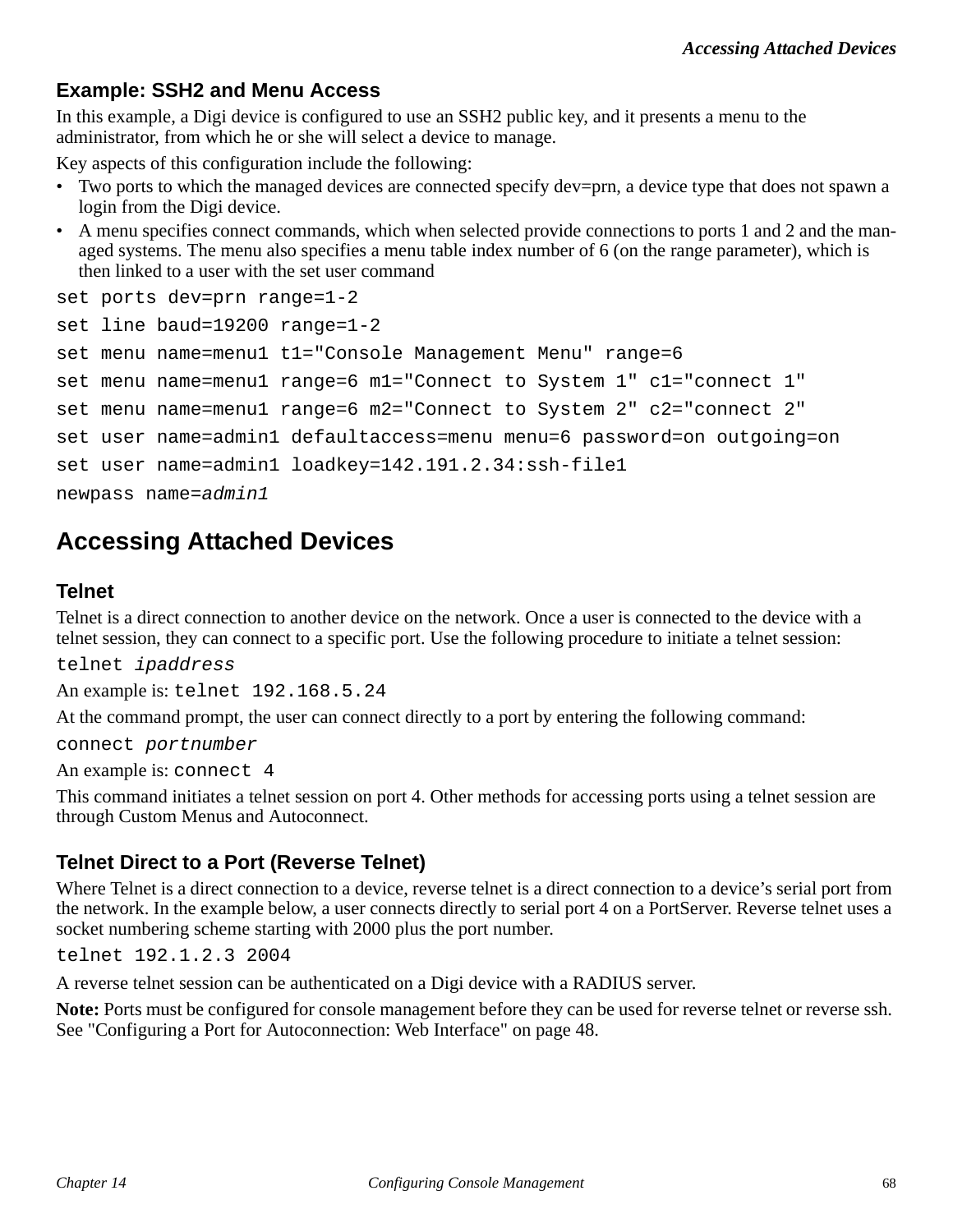### **SSH Direct to a Port (Reverse SSH)**

Reverse ssh is the same as a reverse telnet session except the communication session is encrypted. Reverse ssh uses the socket numbering scheme of  $2500 +$  the port number. In the example below, the user establishes a connection to port 12 on a Digi device.

ssh 192.1.2.3 2512

Users on a Linux system should use the following example for reverse ssh. ssh -lroot -p2512 192.1.2.3

### **Alternate IP Addresses**

If you want to simplify access to the ports, do the following to access a port from a workstation on the LAN. You can assign IP addresses to each port that will be connected to a managed device, which allows the administrator to Telnet directly to the port without specifying a TCP port number. See the set altip command in the *Digi One/PortServer TS Command Reference* for more information.

#### *Configuration*

In this example, the Digi One/PortServer TS 2/4 is configured with

- Alternate IP addresses using set altip commands, which assign IP addresses to ports 1 and 2. This enables direct access to one of these ports with a Telnet command that specifies one of the IP addresses.
- Password protection on ports 1 and 2. This is done with the set auth command that leaves all hosts to login by specifying the ip address as 0.0.0.0.

set ports dev=prn range=1-2

```
set line baud=19200 range=1 unrestricted=name ip=0.0.0.0 mask=0.0.0.0
```

```
set auth login=1-2 range=2
```

```
set altip group=1 ip=119.180.33.50
```

```
set altip group=2 ip=119.180.33.51
```
#### *User Command*

In this example, a user Telnets to port 1 using an IP address. The user will be required to log in before access to the port is granted.

telnet 119.180.33.50

# **Securing Console Access**

The Digi One/PortServer TS 2/4 provides the user with the ability to obtain secure and reliable access to console ports. Access to ports can be restricted in three ways:

1. User

Users can be setup with menu access, whereby the user is limited to the options presented in the menu. A port can also be assigned a specific User ID (UID). Access to the port is then restricted to that particular user.

2. Protocol

Protocols supported by the Digi One/PortServer TS 2/4 can be turned off to restrict the ways users can access ports. For example services such as telnet and http can be turned off with SSHv2 being the only method available to access.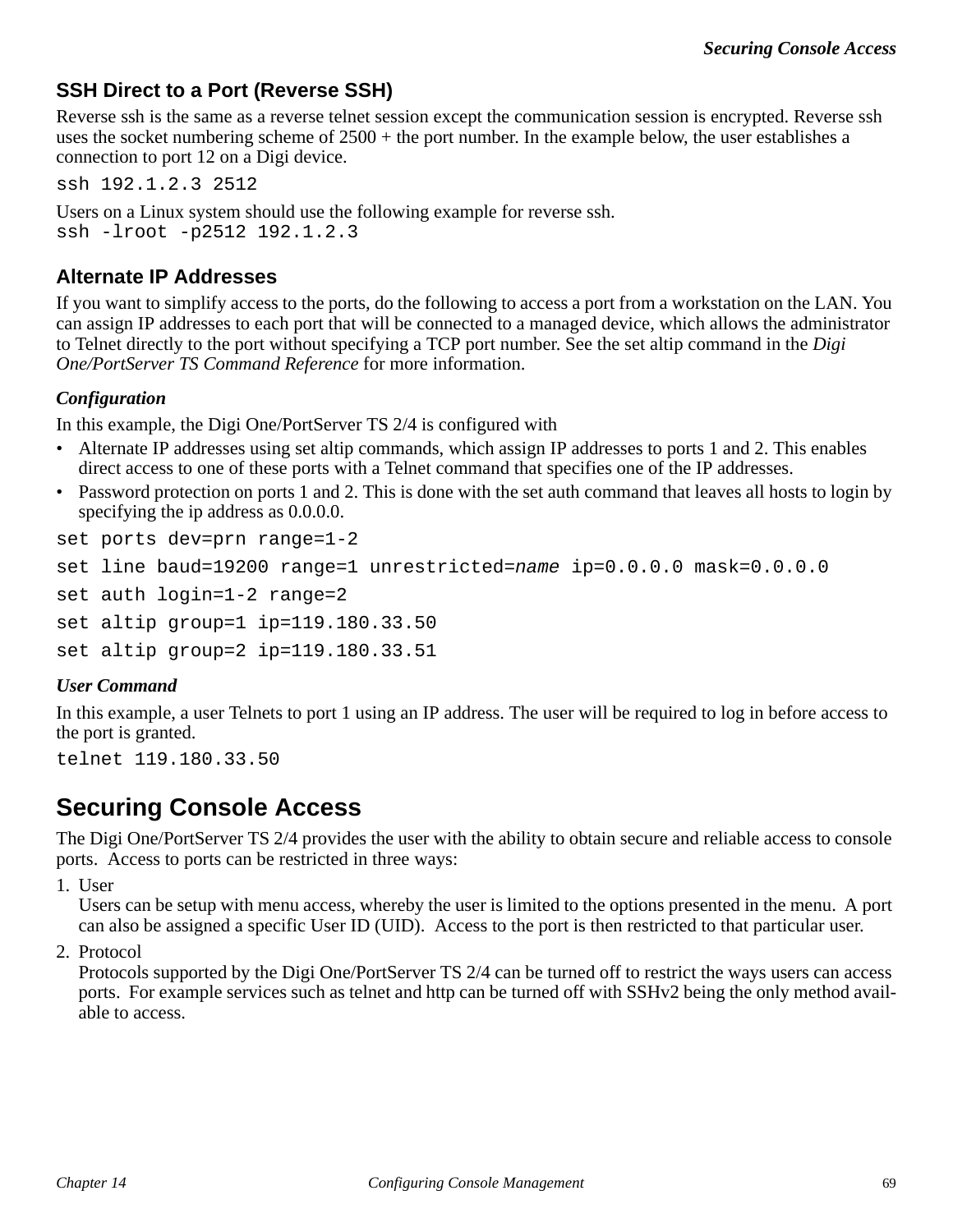#### **3.** Source IP

Ports can also be restricted by the source IP of the computer wanting access.

For details on configuring these options, refer to Chapter 11, or the see description of the following commands in the *Digi One/PortServer TS Command Reference*.

- set ports uid=
- set secureaccess
- set auth

# **Configuring Port Buffering**

**Note:** Port buffering is supported on PortServer TS 2/4 MEI and PortServer TS 8/16 devices only.

Serial ports store data or information in what are called buffers. Buffers are helpful to administrators who use them to monitor events on a system. If a system unexpectedly goes down, the administrator can look in a logfile (buffer) to find out what caused the system to go down. The buffers serve to diagnose network and device problems.

To configure a port for port buffering, do the following:

- 1. From the web interface, choose Configure > Port Buffering.
- 2. Select the port you want to configure.

Choose On to turn on buffering, select the size of the buffer, and choose Submit.

**Note:** Buffers can only be viewed by administrators from the web interface page.

# **Configuring User Menus**

The web interface configuration utility provides an easy method for configuring user menus. The menus can be designed to give users access to specific devices or ports. To configure a menu from the web browser, login to the Digi device server as root (default password is dbps) and choose Configure > Menus.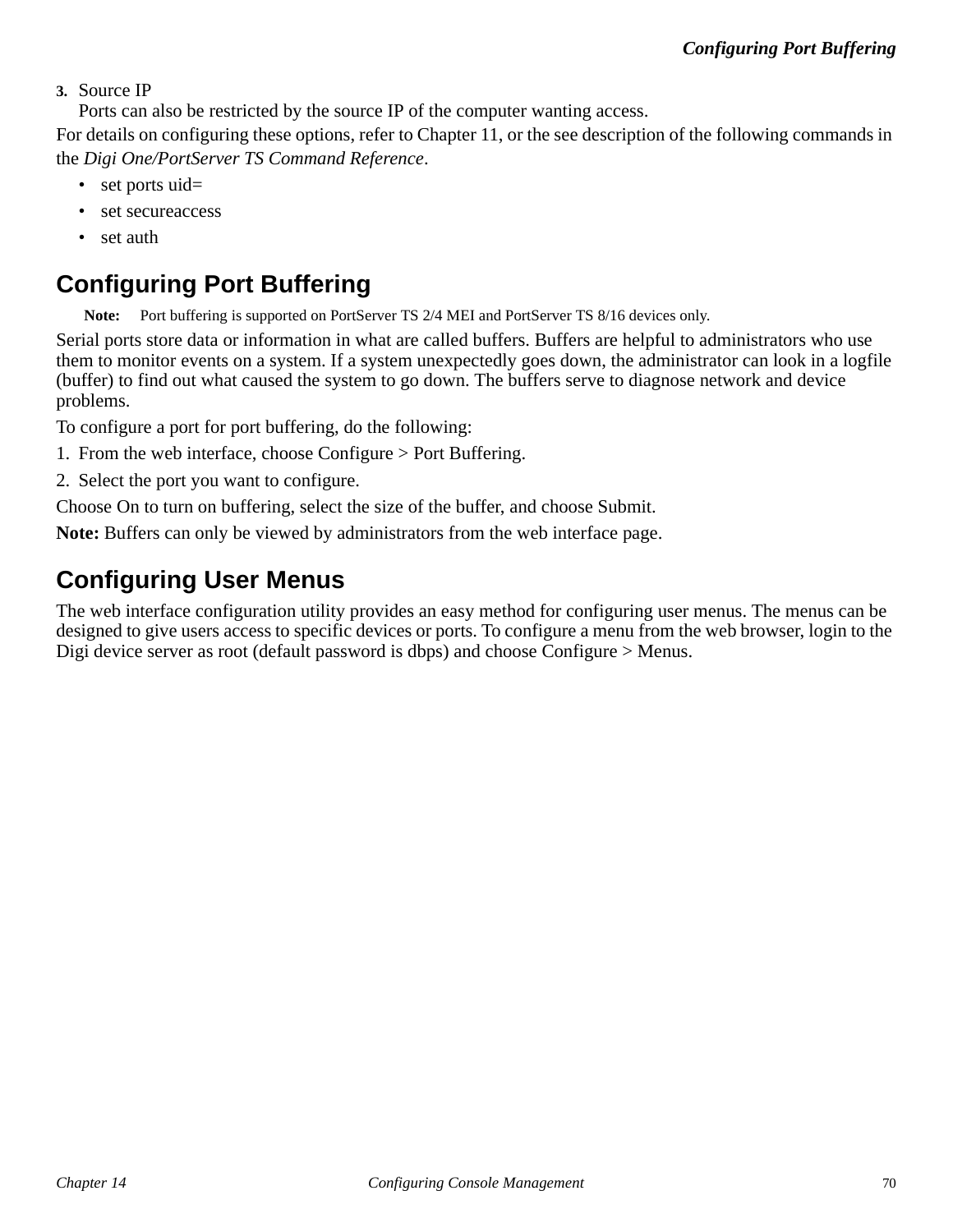# *Chapter 15* **Configuring SNMP**

# **In This Chapter**

This chapter describes how to configure the Digi One and PortServer TS 2/4 SNMP agent. It discusses the following topics: About SNMP and the Digi One/PortServer TS 2/4 Agent ............................................................71 Configuration Procedure: Web Interface.......................................................................................72

# **About SNMP and the Digi One and PortServer TS 2/4 Agent**

This section introduces SNMP and network management in TCP/IP networks, and it describes the Digi One and PortServer TS 2/4 agent. It discusses the following:

- Network management components
- The SNMP agent
- SNMP traps
- The Digi One and PortServer TS 2/4 agent's MIB support
- The Digi One and PortServer TS 2/4 agent's supported traps

## **Network Management Components**

The TCP/IP network management architecture contains the following components:

- Managed nodes such as host systems, routers, terminal and communications servers (such as Digi One and PortServer TS 2/4) and other network devices
- One or more network managers (also called network management stations), which are the points from which the network is managed
- Agents that reside on managed nodes and retrieve management information and communicate this information to network managers
- The network management protocol, SNMP, which governs the exchange of information between the nodes and stations
- Management information, which is the database of information about managed objects. This database is called the management information base (MIB).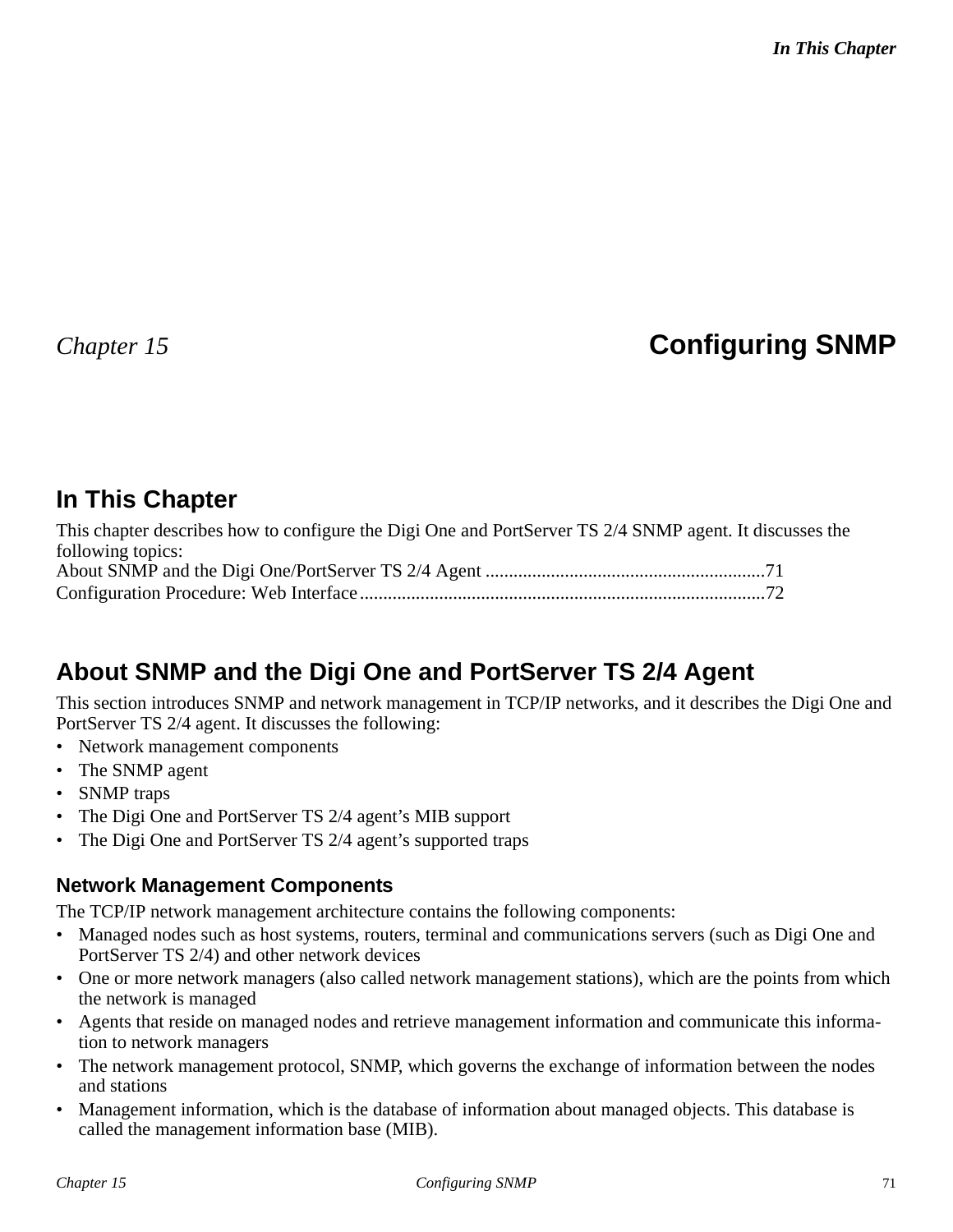### **SNMP Management Agent**

Each managed node contains at least one agent—a component that responds to requests from the network manager—that retrieves network management information from its node and notifies the manager when significant events occur.

### **SNMP Traps**

A mechanism defined by SNMP is called a trap, which is a report or "alarm" from a managed node to an SNMP manager that a significant event has occurred.

### **MIB Support**

The agent supports the following MIBs:

- Read-write for MIB II (RFC 1213), which is an Internet-standard MIB, consisting of managed objects from the systems, interfaces, IP, ICMP, TCP, UDP, transmission, and SNMP group
- Read-write for the character-stream devices using SMIv2 MIB (RFC 1658)
- Read-write for the RS-232-like hardware devices MIB (RFC 1659)
- Read-write for the Digi One and PortServer TS 2/4 IP Network Control Protocol of the Point-to-Point Protocol MIB (RFC 1473)

### **Message Support**

The SNMP agent supports the Set, Get, GetNext, and Trap messages as defined in RFC 1157. These messages are used as follows:

- Set, which means set the value of a specific object from one of the supported MIBs
- Get, which means retrieve the value of a specific object form one of the supported MIBs
- GetNext, which means retrieve the value of the next object in the MIB
- Trap, which means send traps to the manager when a particular type of significant event occurs

### **Supported Traps**

The agent can send traps when any of the following occur:

- Cold starts (Digi One and PortServer TS 2/4 initializes)
- Authentication failures
- Login attempts

# **Configuration Procedure: Web Interface**

- **1.** Access the web interface by entering the Digi One and PortServer TS 2/4 IP address in a browser's URL window.
- **2.** Log in to the Digi One and PortServer TS 2/4 as root.

The default password is dbps, which should be changed. See the newpass command in the *Digi One/PortServer TS Command Reference* for information on changing passwords.

- **3.** Select Configure and then SNMP from the menu.
- **4.** Fill in the configuration fields and then press Submit.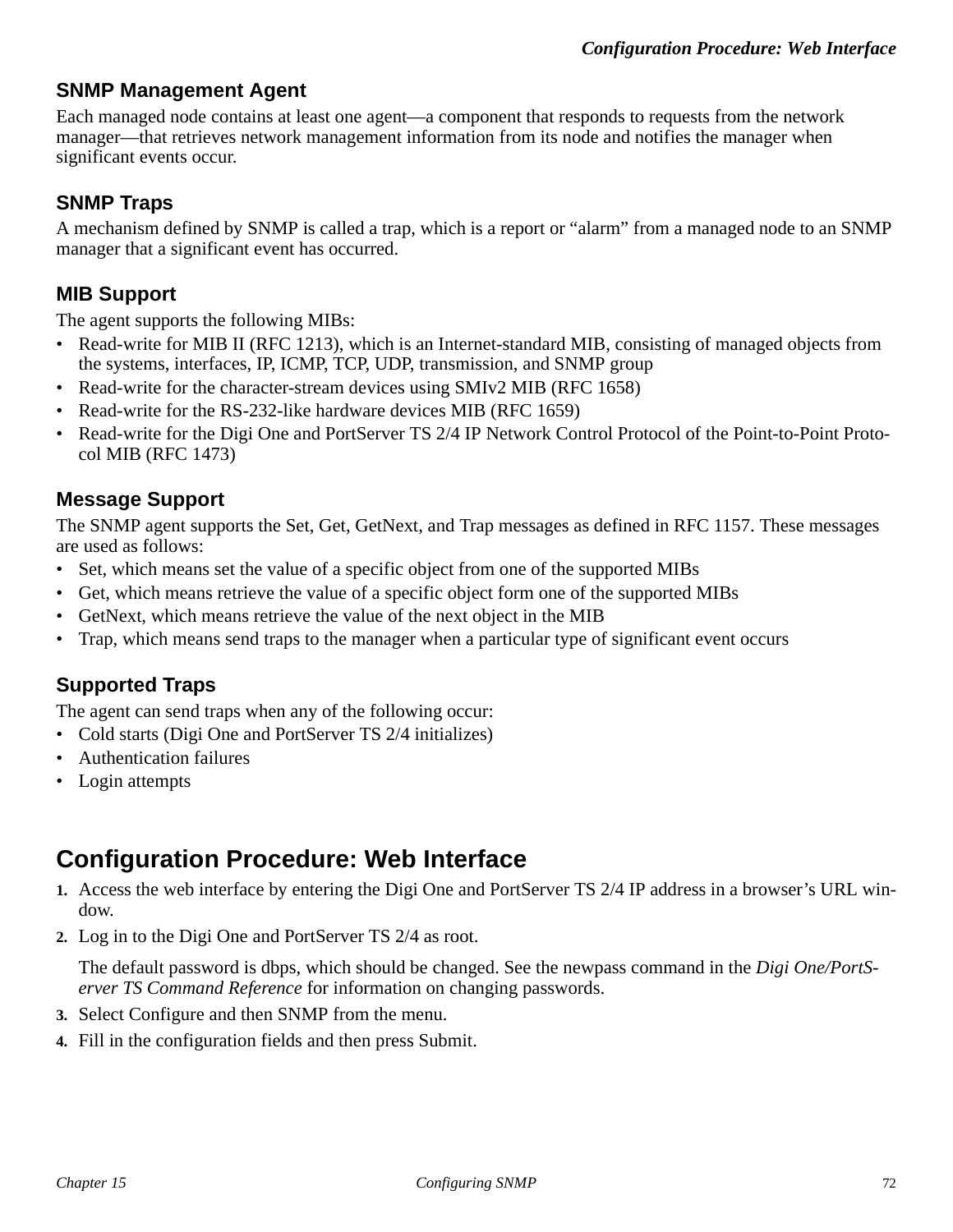# *Chapter 16* **Configuring Users**

### **In This Chapter**

| This chapter discusses how to configure users. It covers the following topics: |  |
|--------------------------------------------------------------------------------|--|
|                                                                                |  |
|                                                                                |  |
|                                                                                |  |
|                                                                                |  |

### **About Configuring Users**

Although it is not required, the Digi One and PortServer TS 2/4 is often configured to accommodate the requirements of particular users. Typical configurable user attributes include the following:

- Whether the user is required to supply a password
- Autoconnection attributes, such as the system to which the user should be automatically connected at login
- The interface the device presents the user, such as a menu or command line
- Whether the user has access to outbound ports

**Note:** For information on configuring PPP users, see "Configuring PPP" on page 29.

### **Configuration Methods**

You can configure users in the following ways:

- With the set user command. See the set user command in the *Digi One/PortServer TS Command Reference*.
- With the web interface.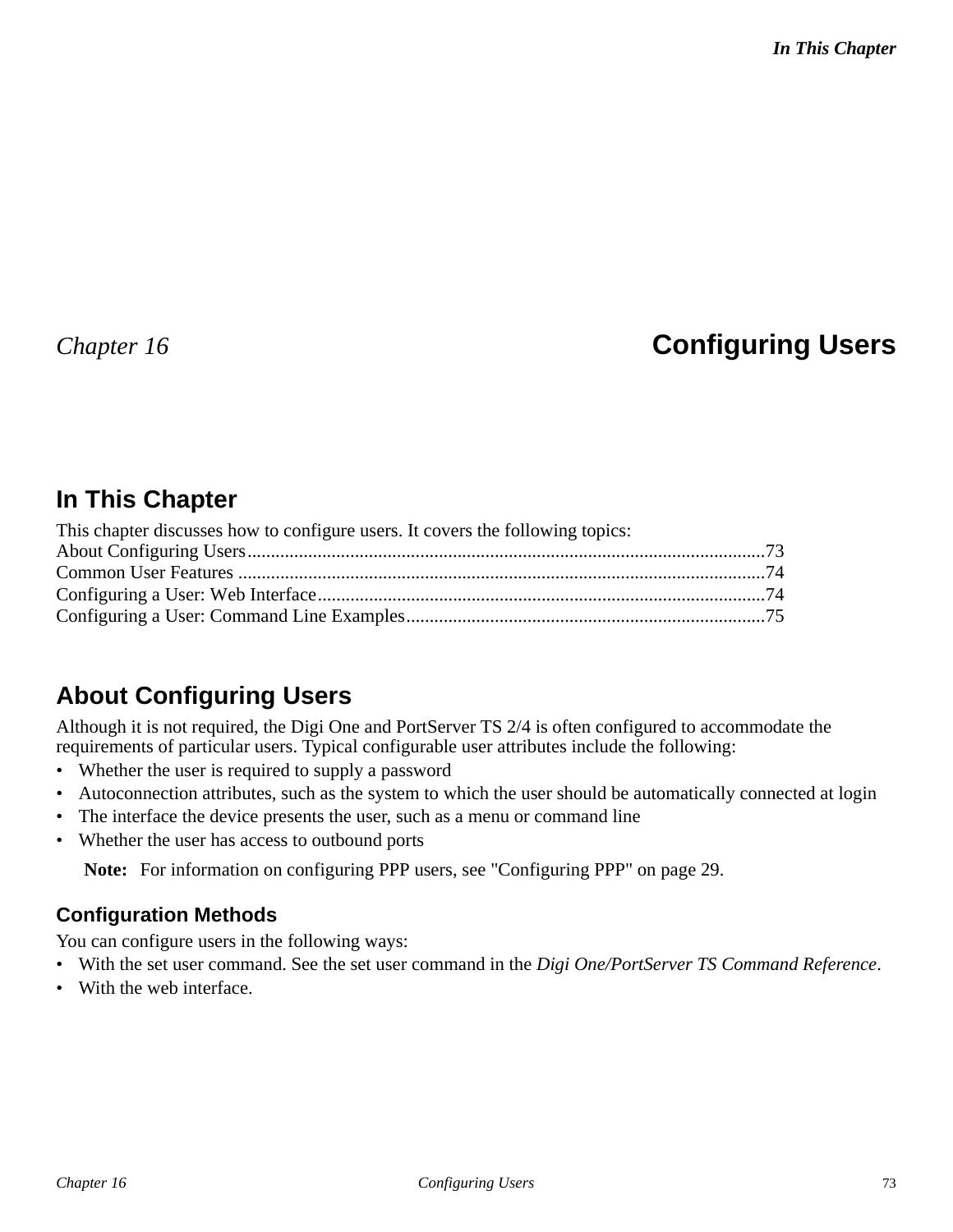### **Common User Features**

This section discusses common user-related features. For a complete list, see the set user command in the *Digi One/PortServer TS Command Reference*.

| Feature                | Description                                                                                                                                                                                                                                                                                   | set user Field                                                                                          |
|------------------------|-----------------------------------------------------------------------------------------------------------------------------------------------------------------------------------------------------------------------------------------------------------------------------------------------|---------------------------------------------------------------------------------------------------------|
| auto<br>connect        | Automatically connects the user to the host specified on the autohost<br>field using the service (TCP port) defined on the autoport or autoser-<br>vice fields.<br>Autoconnection can also be implemented by port instead of by user.<br>This feature is configurable from the web interface. | autoconnect<br>autohost<br>autoport<br>autoservice                                                      |
| Default<br>access type | Defines the type of access the user is restricted to. Menu, command<br>line, autoconnect, and outgoing and netservice are the types.<br>This feature is configurable from the web interface.                                                                                                  | defaultaccess                                                                                           |
| Menu<br>access         | Defines the menu that is to be presented to a user with menu access.<br>This feature is configurable from the web interface.                                                                                                                                                                  | menu                                                                                                    |
| Port access            | Defines the number of outbound ports a user connected over the LAN<br>can access at one time.<br>This feature is not configurable from the web interface.                                                                                                                                     | maxsessions                                                                                             |
| <b>PPP</b>             | Defines PPP-related parameters for the user.                                                                                                                                                                                                                                                  | There are too<br>many fields to<br>list here. See the<br>set user com-<br>mand for more<br>information. |
| Routing<br>updates     | Defines whether RIP routing updates are forwarded over the link to this<br>user.                                                                                                                                                                                                              | netrouting                                                                                              |

### **Configuring a User: Web Interface**

Use this section to configure users with from the web interface.

- **1.** Access the web interface by entering the Digi One and PortServer TS 2/4 IP address in a browser's URL window.
- **2.** Log in to the Digi One and PortServer TS 2/4 as root.

The default password is dbps.

- **3.** Select Configure and then Users from the menu.
- **4.** To add a user, do the following:
	- **a.** Choose Add User.
	- **b.** Enter a name and then choose Submit
	- **c.** Choose the new user from the Name column.
	- **d.** Configure the user as required.
	- **e.** Choose Submit.
- **5.** To return to the main User menu, choose User from the Menu again.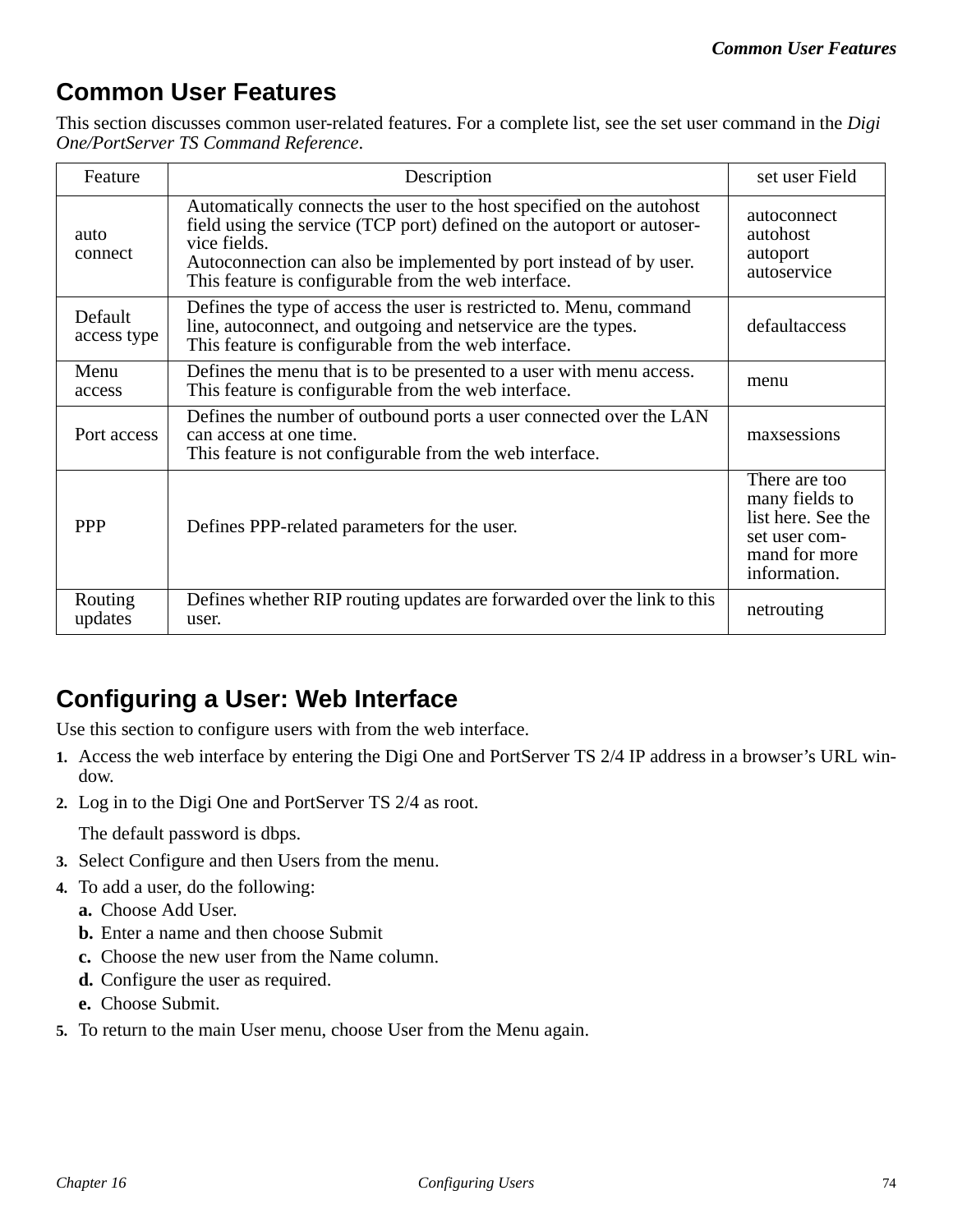### **Configuring a User: Command Line Examples**

This section consists of a set of examples that tell you how to use the set user command to configure various user attributes.

#### **Configuring a User for a Password**

In this example, the set user command configures a new user. The newpass command then initiates a dialog with the Digi One and PortServer TS 2/4 to assign a password to the new user.

```
set user name=jsmith 
 newpass name=jsmith
```
#### **Configuring a User for a Menu**

In this example, the user is configured to use a menu, which is identified by a menu-table index number. If the menu has not been configured, the Digi One and PortServer TS 2/4 will generate a warning message, but the user will be configured to use the menu, which can then be created later.

set user name=jsmith defaultaccess=menu menu=4

#### **Configuring a User for Autoconnect**

In this example, the user is configured to do the following

- Automatically connect to the host identified on the autohost field
- Connect using Telnet

```
set user name=jsmith autoconnect=on defaultaccess=autoconnect 
  autohost=191.143.2.17 autoservice=telnet
```
#### **Displaying an Entry in the User Table**

This example assumes that the user named jsmith has already been created, in which case attributes for jsmith are displayed. If the user did not already exist, this command would create a new user named jsmith that uses all default attributes.

set user name=jsmith

#### **Removing a User from the User Table**

In this example, a user is removed from the user table.

remove user name=martymertz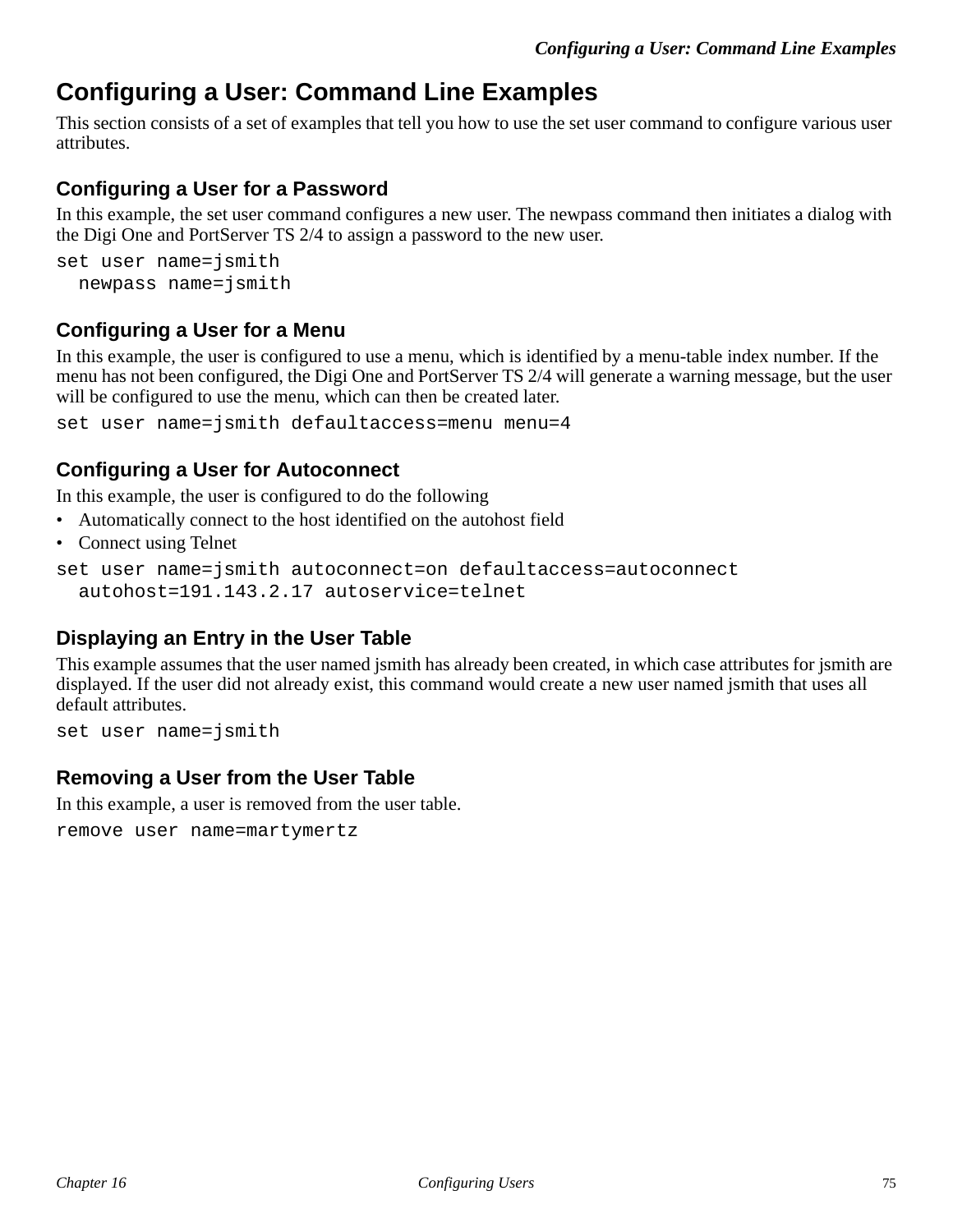# *Chapter 17* **Managing the OS and Configuration**

### **In This Chapter**

### **Upgrading the Firmware**

This section describes how to upgrade the firmware, which can be done from the web interface using HTTP or FTP.

#### **Prerequisite Task**

**Note:** When upgrading from a firmware release prior to82000716\_B , thePOST code must be upgraded first. To determine your current firmware release, issue the set config command. If you need to upgrade thePOST code first, here is how you do it:

- **1.** Download thePOST code from the Digi web site to a server running TFTP.
- **2.** To load the newPOST code, issue the following command:

boot load-post=tftp-server-ip:filename

where *tftp-server-ip* is the IP address of the TFTP server and *filename* is thePOST file.

Example: boot load-post=143.21.10.5:82000679\_C1

**3.** Reboot the Digi device.

When the Digi device reboots, it is ready for new firmware.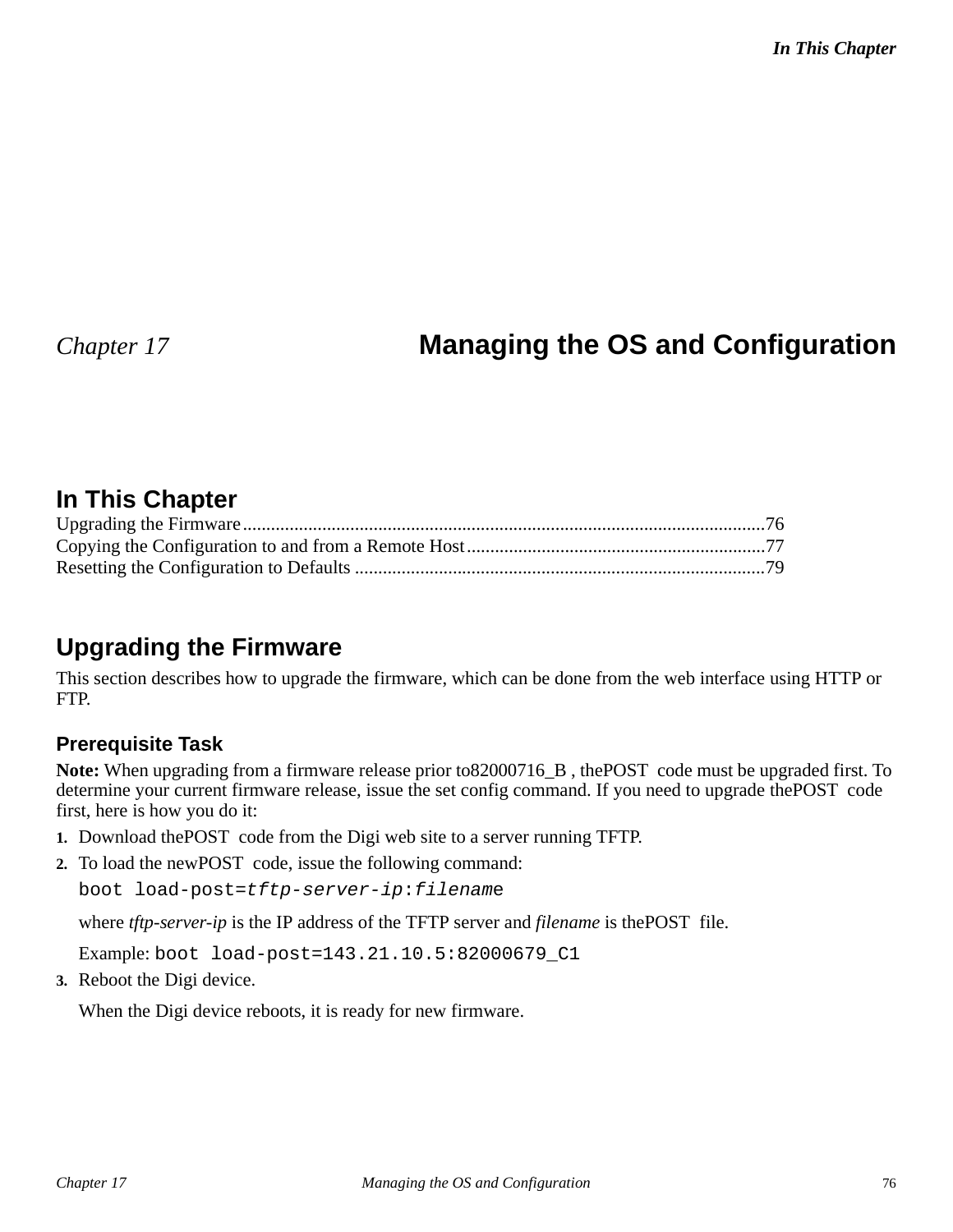#### **HTTP Upgrade Procedure**

- **1.** Download a copy of the latest firmware from the Digi International web site, digi.com.
- **2.** Access the web interface by entering the Digi device IP address in a browser's URL window.
- **3.** Log in to the Digi device as root.

The default password is dbps.

- **4.** From the main menu, choose Admin > HTTP Upgrade.
- **5.** Navigate to the firmware and then choose Submit.
- **6.** Reboot at the prompt.

### **TFTP Upgrade Procedure**

- **1.** Download a copy of the latest Digi device firmware from the Digi International web site, digi.com, and copy it to a host running TFTP.
- **2.** Access the web interface by entering the Digi device IP address in a browser's URL window.
- **3.** Log in to the Digi device as root.

The default password is dbps.

- **4.** From the main menu, choose Admin > TFTP Upgrade.
- **5.** Supply the name of the firmware file, the IP address of the TFTP server, and then choose Submit.
- **6.** Follow the prompts to complete the upgrade.

### **Command Line**

If you want to use the command line to upgrade firmware, use the boot command. See the *Digi One/PortServer TS Command Reference* for more information.

### **Copying the Configuration to and from a Remote Host**

This section discusses copying the configuration to a remote host and from a remote host, which means you can configure the Digi device remotely by entering commands in a text file and then copying the file to the Digi device.

### **When To Use Remote Configuration**

Typically, you use remote configuration when you have several Digi devices with similar configurations and want to keep a master configuration on a remote host, from which you can easily create variations for downloading to individual Digi devices.

### **Rules for Editing a Configuration file**

Here are some rules for editing a configuration file on a remote host:

- Edit the file with any text editor.
- Each line of the file must start with a set command, such as set user or set line. In other words, do not let commands wrap to the next line if your editor supports this function.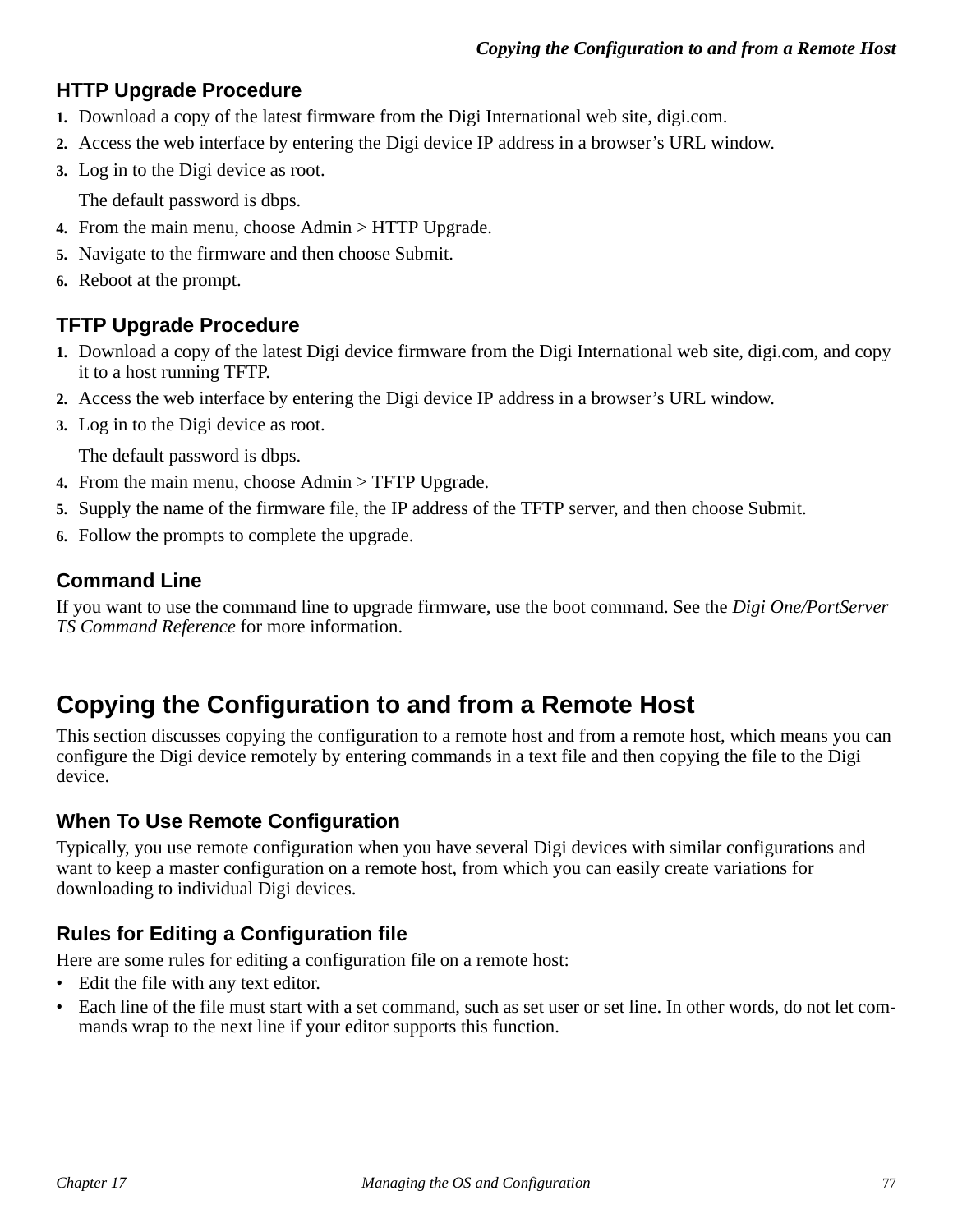### **HTTP Procedure**

- **1.** Access the web interface by entering the Digi device IP address in a browser's URL window.
- **2.** Log in to the Digi device as root.

The default password is dbps.

- **3.** From the main menu, choose Admin > HTTP CpConf.
- **4.** To copy a file from the host you are on do the following:
- **a.** Choose Browse, select the file, and then choose Submit.
	- **b.** Follow the prompts to complete this procedure.
- **5.** To copy a file to a remote host, do the following:
	- **a.** Right click on the Download current config link.
	- **b.** Choose Save Target as
	- **c.** Specify a file name and then choose Save.
- **6.** Follow the prompts to complete this task.

### **TFTP Procedure**

- **1.** Ensure that TFTP is running on the remote host.
- **2.** Access the web interface by entering the Digi device IP address in a browser's URL window.
- **3.** Log in to the Digi device as root.

The default password is dbps.

- **4.** From the main menu, choose Admin > TFTP CpConf.
- **5.** Choose either Copy configuration to a TFTP server or Copy configuration from a TFTP server.
- **6.** Specify an IP address and a file name and then choose Submit.
- **7.** Follow the prompts to complete this task.

### **Command Line**

If you want to use the command line to copy the configuration to and from a remote host, use the cpconf command. See the *Digi One/PortServer TS Command Reference* for more information.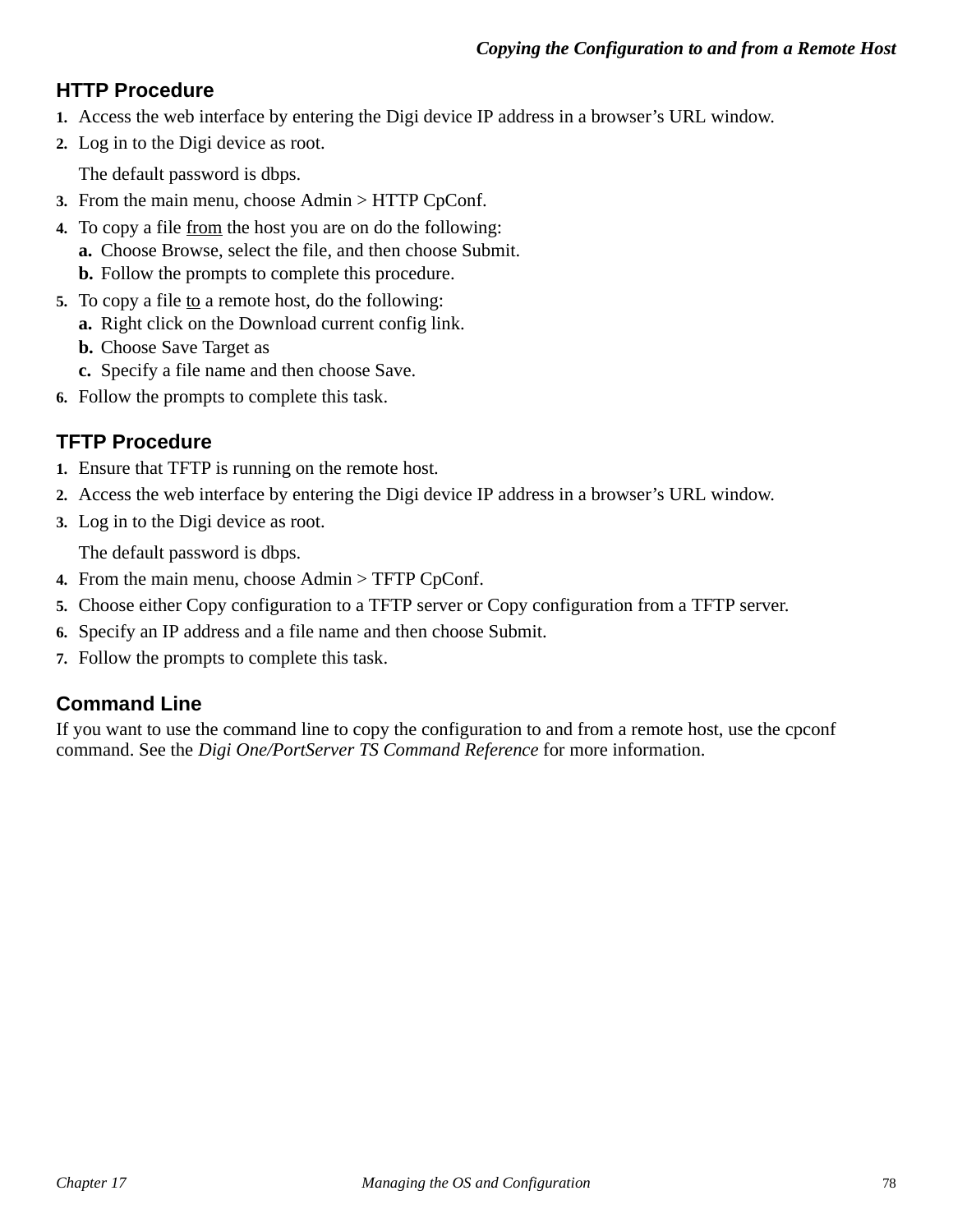### **Resetting the Configuration to Defaults**

Use this topic for information on using the revert command to reset the configuration to factory defaults stored in NVRAM.

**Note:** You can also use the range field on this command to define a range of ports with the serial, port, line, flow, keys and login options.

| To Reset the                                                                       | To factory defaults specify | To the latest version in NVRAM<br>specify |
|------------------------------------------------------------------------------------|-----------------------------|-------------------------------------------|
| Entire configuration                                                               | revert all=factory          | revert all=nvram                          |
| altip configuration                                                                | revert altip=factory        | revert altip=nvram                        |
| arp configuration                                                                  | revert arp=factory          | revert arp=nvram                          |
| auth configuration                                                                 | revert auth=factory         | revert auth=nyram                         |
| set config configuration                                                           | revert config=factory       | revert config=nvram                       |
| set flow configuration                                                             | revert flow=factory         | revert flow=nvram                         |
| set host configuration                                                             | revert host=factory         | revert host=nyram                         |
| set keysconfiguration                                                              | revert keys=factory         | revert keys=nvram                         |
| set line configuration                                                             | revert line=factory         | revert line=nvram                         |
| set logins configuration                                                           | revert login=factory        | revert login=nvram                        |
| menu configuration                                                                 | revert menu=factory         | revert menu=nvram                         |
| IA                                                                                 | revert ia=factory           | revert ia=nvram                           |
| altip, arp, host, route, snmp, tcpip, and telnetip                                 | revert network=factory      | revert network=nvram                      |
| set ports                                                                          | revert port=factory         | revert port=nvram                         |
| Routing                                                                            | revert routed=factory       | revert routed=nvram                       |
| set auth, set logins, and set radius                                               | revert security=factory     | revert security=nvram                     |
| set flow, set line, set ports                                                      | revert serial=factory       | revert serial=nvram                       |
| set service                                                                        | revert service=factory      | revert service=nvram                      |
| SNMP configuration                                                                 | revert snmp=factory         | revert snmp=nvram                         |
| set config, set keys, set menu, set service, set terms, set<br>trace, and set user | revert system=factory       | revert system=nvram                       |
| set tcpip                                                                          | revert tcpip=factory        | revert tcpip=nvram                        |
| set telnetip                                                                       | revert telnetip=factory     | revert telnetip=nvram                     |
| set terms                                                                          | revert terms=factory        | revert terms=nvram                        |
| Trace settings                                                                     | revert trace=factory        | revert trace=nvram                        |
| set user                                                                           | revert users=factory        | revert users=nyram                        |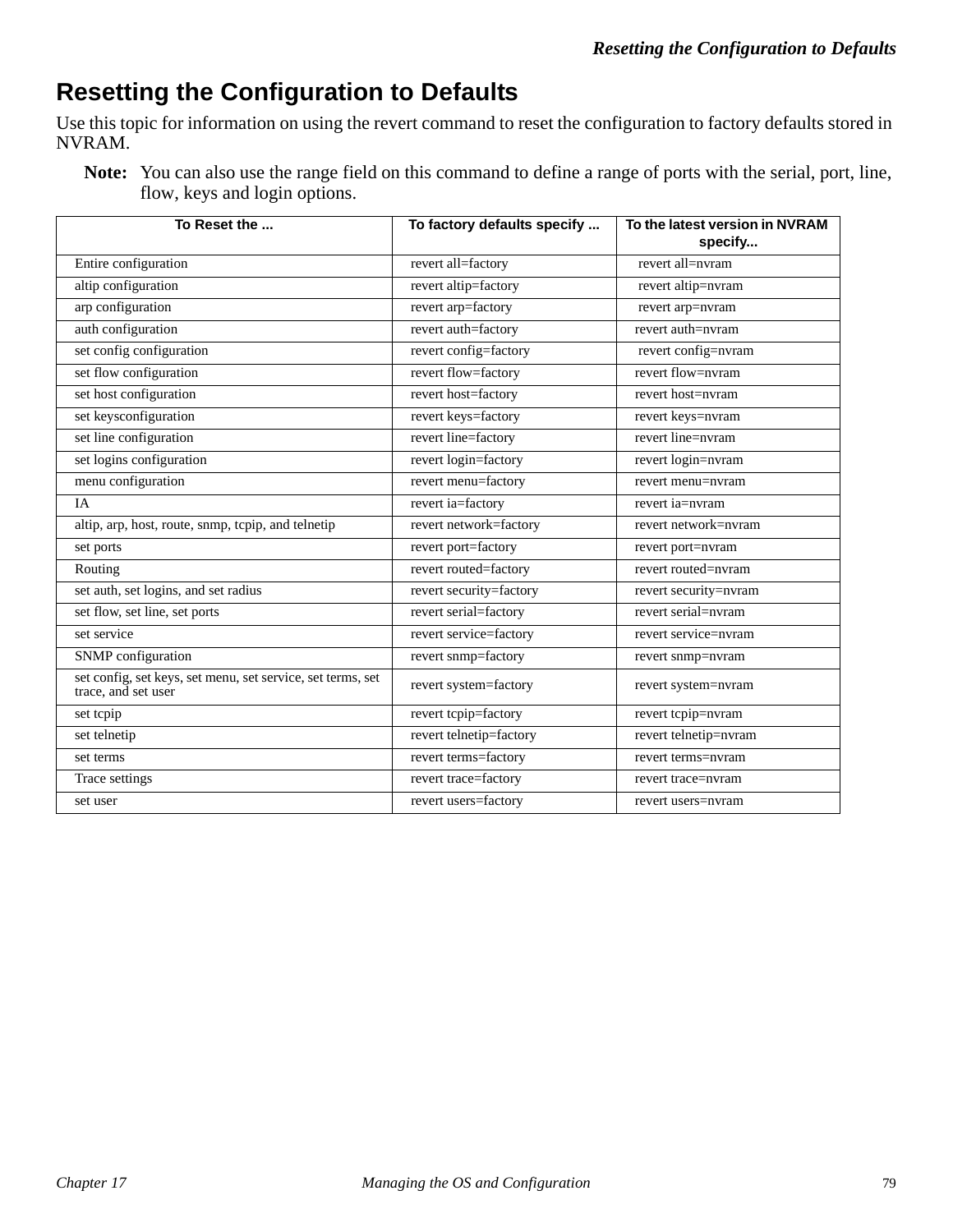*In This Chapter*

### *Chapter 18* **Configuring Power Over the Serial Ports**

### **In This Chapter**

### **Serial Power Feature**

The Serial Power feature available for the Digi One TS, PortServer TS 2 MEI, and PortServer TS 4 MEI allows the Digi device to power a serial device (power out) or use a serial device to power the Digi device (power in). The advantage of this feature is to eliminate an external power supply.

Power out is available on all ports through Ring Indicator (RI) or Data Terminal Ready (DTR). Power in is available only through RI and **only** on port one (1). The Serial Power feature is active on a specific port when that port is configured for RS 232 operation.

The power out budget equals one (1) watt (the total amount of power available). The available power can be divided in any combination between the ports but the following rules must be observed:

- $RI = 5$  volts @ up to 200 mA (max)
- DTR = 9 volts  $\omega$  up to 100 mA (max)
- You may use DTR or RI as the source of power (power out) on any port but you may not use both DTR and RI on the same port.
- Pinout information
	- $-$  RI is pin 1
	- DTR is pin 9
- RI signaling is lost when the pin is used for power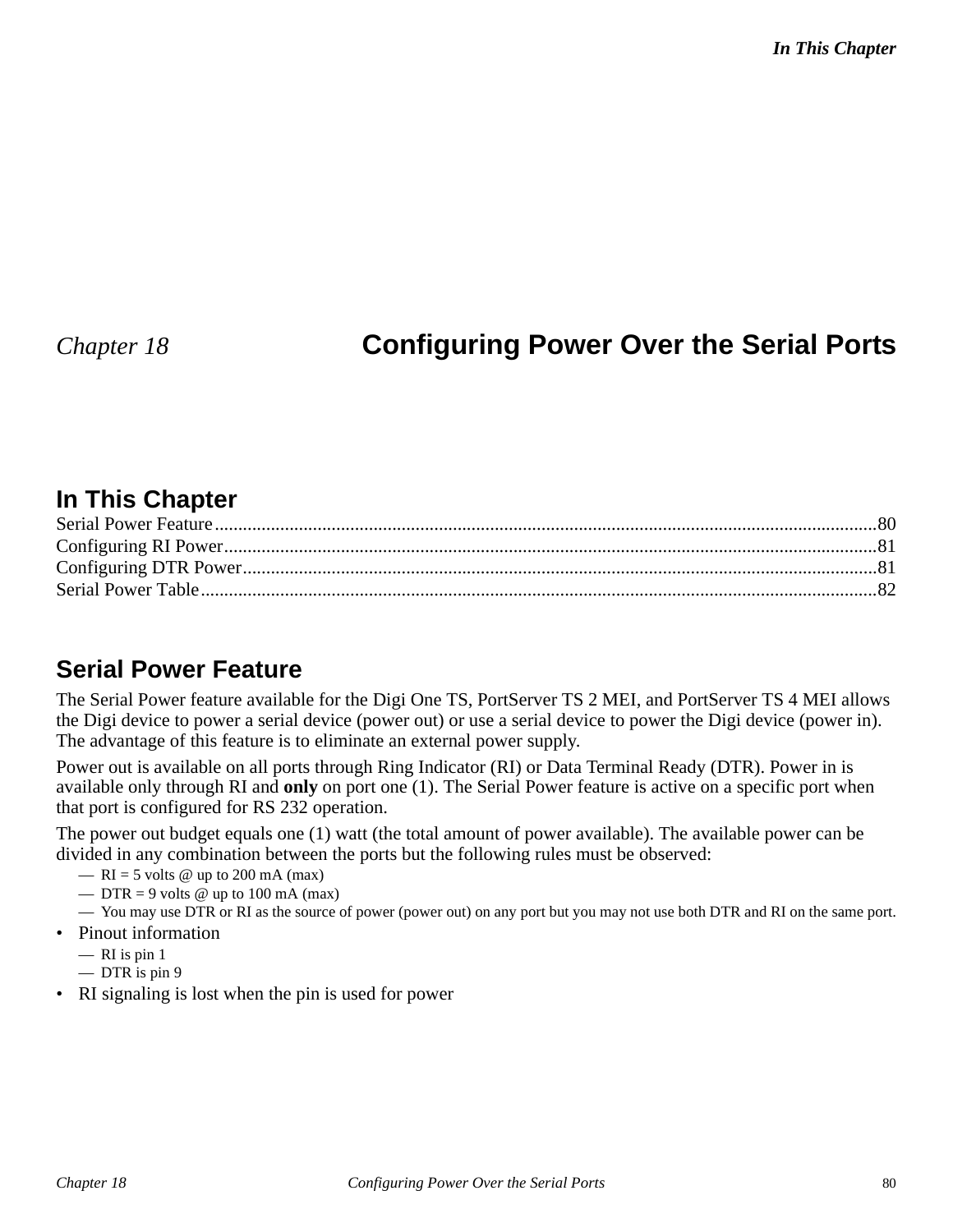# **Configuring RI Power**

#### *RI Power In*

Ring Indicator (RI) power in accepts power into the Digi device server **only** on port one. Power in is available using the RI pin. The Digi device requires power in the of range 9-30 VDC @ 525mA (max). Ports 2, 3, and 4 can still supply power to a serial device through the RI or DTR pins for each port. When using power in through the RI, the external power supplies (both powered Ethernet and the barrel connector power supply) are inoperative. Altpin will not work for RI power in.

**1.** Open the device unit enclosure and move the black jumpers to the following settings:

P-9 jumper on pins 2 and 3

```
P-6 jumper on pins 1 and 2
```


*Note* The pins face each other on the board. That is P-9 pin 1 is straight across from P-6 pin 3. When the jumpers are placed correctly for power in, the jumpers will set on the pins closest to the edge of the board. The left arrow indicates the open pin and the right arrow is pointing to the jumper.

**2.** Close the device unit enclosure.

#### *RI Power Out*

Ring Indicator (RI) power out is available on all ports. The total power budget for this feature is one (1) watt not to exceed 5 volts @ up to 200mA on any single port. The following procedure assumes the unit will only be used for RI power out.

- **1.** Set the port DIP switches to the following places: switch 1 and 3 are up and 2 and 4 are down (see "Serial Power Table" on page 82 for illustration).
- **2.** Enable the RI power through the web interface.
- **3.** Connect power supply with the barrel-connector power supply provided with the device or use powered Ethernet.

*Note* If the unit will be used with RI power in (port 1 only), set the jumpers to the settings listed below

P-9 jumper on pins 2 and 3

P-6 jumper on pins 1and 2

and do not use an external power source. Port 1 cannot be used for both power in and power out.

# **Configuring DTR Power**

#### *Power Out*

Data Terminal Ready (DTR) power out is the factory default on the Digi device server. Total power budget for this feature is one watt not to exceed 9 volts @ up to 100mA to any single port.

- **1.** Set the port DIP switches to EIA 232 (switch 1 is up, 2,3, and 4 are down) to enable DTR power.
- **2.** Open the port and set DTR high.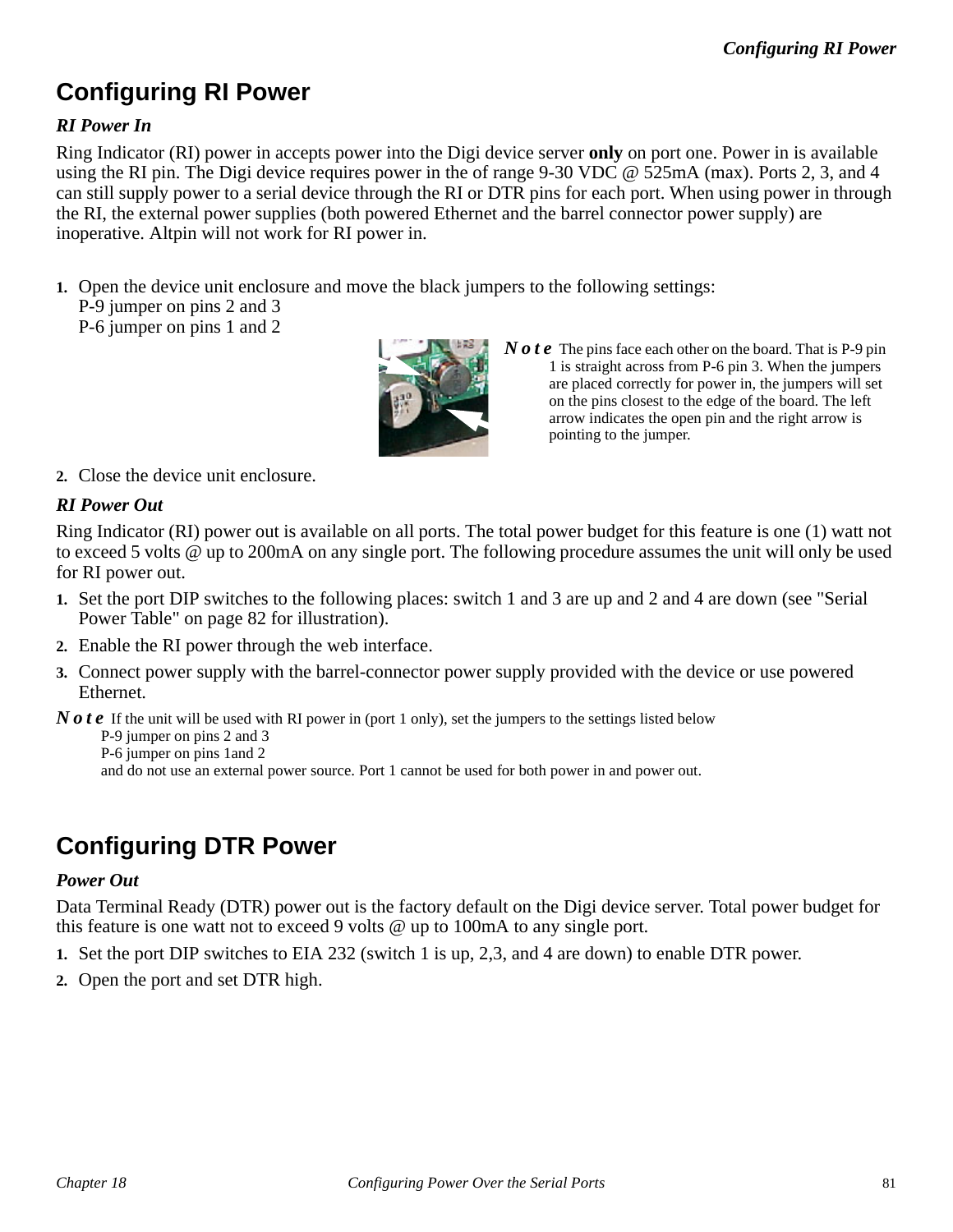*Note* Here are the pins to verify the jumper position. The **default** position has the jumpers on the two pins furthest from the edge. DO NOT MOVE THE JUMPERS FROM THE DEFAULT UNLESS USING RI POWER IN.



### **Serial Power Table**

Use this table for summary information for a serial power setup.

| <b>DTR Power</b><br><b>Quick Summary</b>         |                                                                               | <b>RI Power</b>                                                               |                                                          |
|--------------------------------------------------|-------------------------------------------------------------------------------|-------------------------------------------------------------------------------|----------------------------------------------------------|
| <b>Table for Setup of</b><br><b>Serial Power</b> | <b>OUT</b>                                                                    | <b>OUT</b>                                                                    | IN                                                       |
| <b>Switch Settings</b>                           | 2<br>R                                                                        | 2                                                                             | 8                                                        |
| <b>DTR</b> setting                               | <b>DTR ON</b>                                                                 | <b>DTR OFF</b>                                                                | <b>DTR OFF</b>                                           |
| <b>Ports Allowed</b>                             | 1, 2, 3, 4                                                                    | $1^*$ , 2, 3, 4<br>*unless port 1 is used<br>for power in                     | 1                                                        |
| <b>Jumper Pin Settings</b>                       | P-9 jumper on pins<br>1&2<br>P-6 jumper on pins<br>2 & 3<br>(Factory Default) | P-9 jumper on pins<br>1&2<br>P-6 jumper on pins<br>2 & 3<br>(Factory Default) | P-9 jumper on pins<br>2 & 3<br>P-6 jumper on pins<br>1&2 |
| <b>Power Budget</b>                              | 9v @ up to 100mA<br>one watt                                                  | 5v @ up to 200 mA<br>one watt                                                 | 9 -30 v @ up to<br>525mA (max)                           |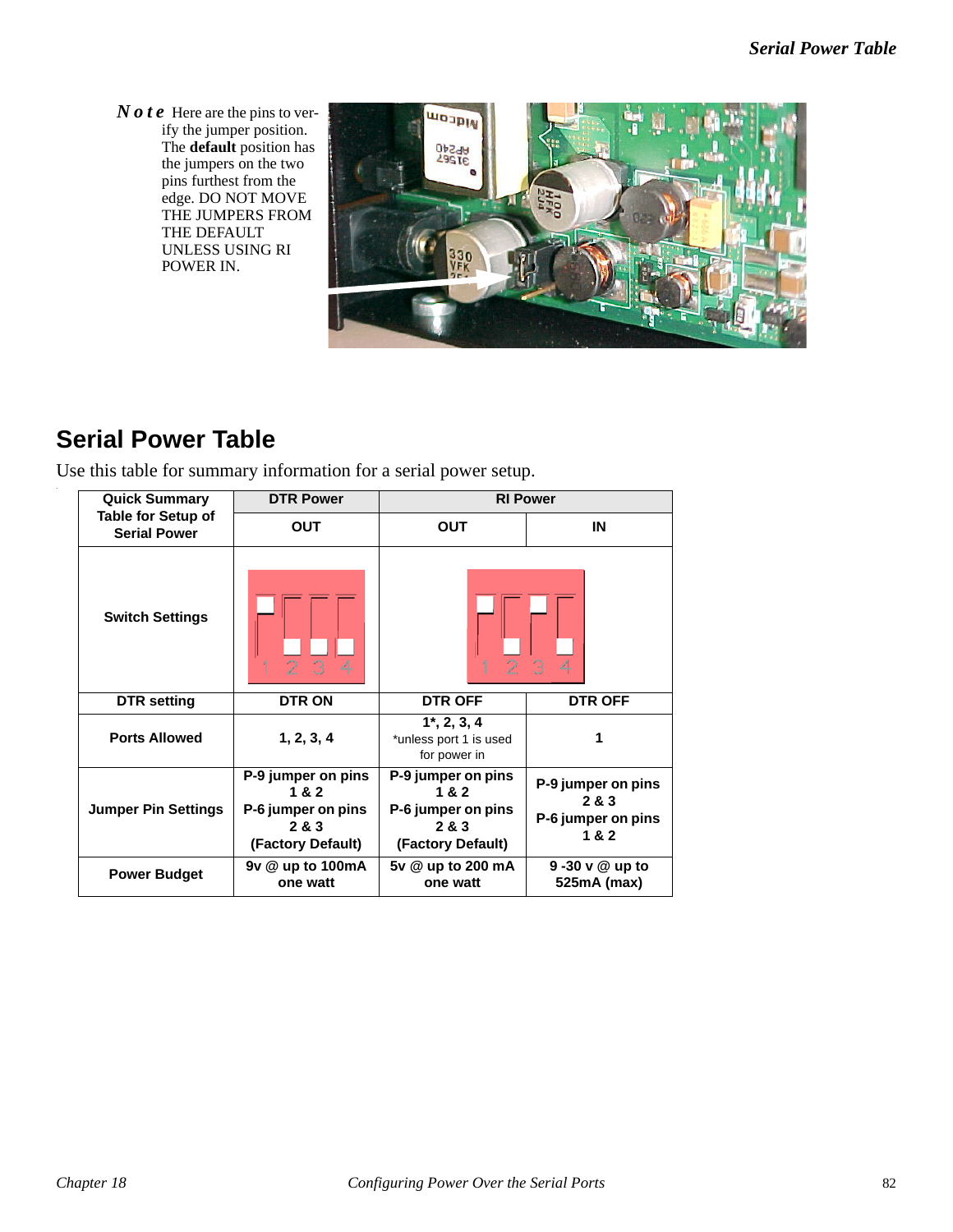# *Chapter 19* **Configuration Examples**

This chapter provides several simple, but complete, configuration examples. If you find that the examples implement exactly the features needed for your network, simply copy them, making appropriate substitutions for site-specific information such as IP addresses. Quite likely, however, you will be able to use the examples as a starting point only and will need the information provided in other chapters in this manual and in the *Digi One/PortServer TS Command Reference* to complete your configuration.

### **In This Chapter**

| This chapter provides the following discussions: |  |
|--------------------------------------------------|--|
|                                                  |  |
|                                                  |  |
|                                                  |  |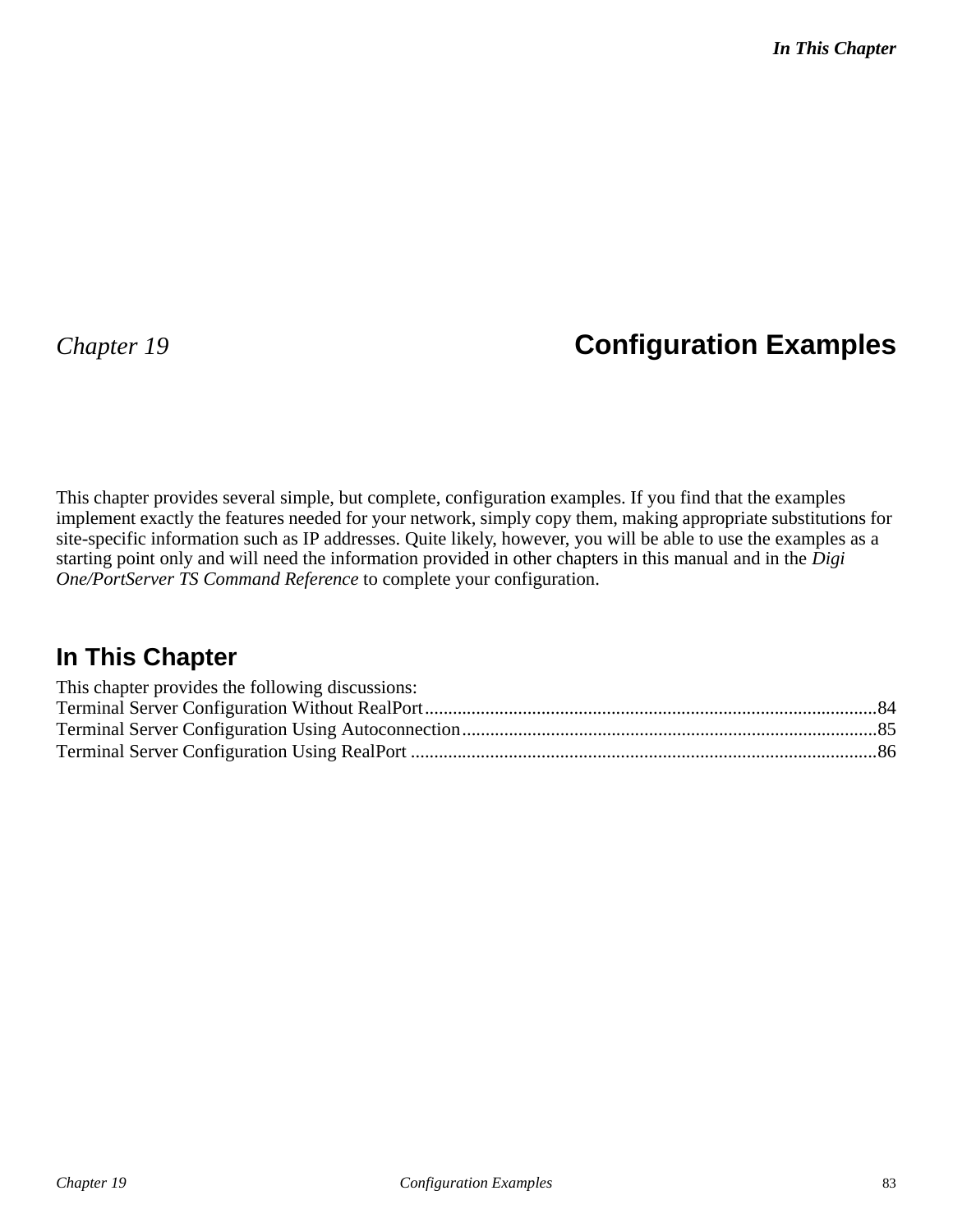### **Terminal Server Configuration Without RealPort**

In this configuration, Digi One and PortServer TS 2/4 acts as a terminal server, providing Telnet and Rlogin access to hosts. This configuration enables the following:

- Telnet or Rlogin access to the LAN-based hosts, both from locally-connected terminals and from devices accessing the LAN from the telephone network
- Access for LAN-based hosts to Digi One and PortServer TS 2/4 ports (sometimes called reverse Telnet)

#### **Related Information**

For more information on configuring

- The Ethernet interface, see "Configuring the IP Address" on page 12.
- Terminal connections, see "Configuring Ports for Terminals and Computers" on page 26.
- Modem connections, see "Configuring Ports for Modems" on page 22.

#### **Illustration**



#### **Configuration**

```
set config ip=192.250.150.10 submask=255.255.255.0 (1)
set ports range=1-2 dev=term 
set line range=1-2 baud=9600
set flow range=1-2 ixon=on ixoff=on (2)
set ports range=3-4 dev=mio
set line range=3-4 baud=115200
set flow range=3-4 ixon=off ixoff=off rts=on cts=on (3)
set user name=user1(4)
```
#### **Configuration Notes**

- **1.** The set config command configures the IP address and mask for the Ethernet interface.
- **2.** The first set ports, set line, and set flow commands configure ports 1 and 2 for terminal connections.
- **3.** The next set ports, set line and set flow commands configure ports for bidirectional modems. Software flow control (the default) is shut off and hardware flow control turned on using the set flow command.
- **4.** The set user command defines a user, which assigns a user name for login purposes. All Digi One and PortServer TS 2/4 users can login with this name.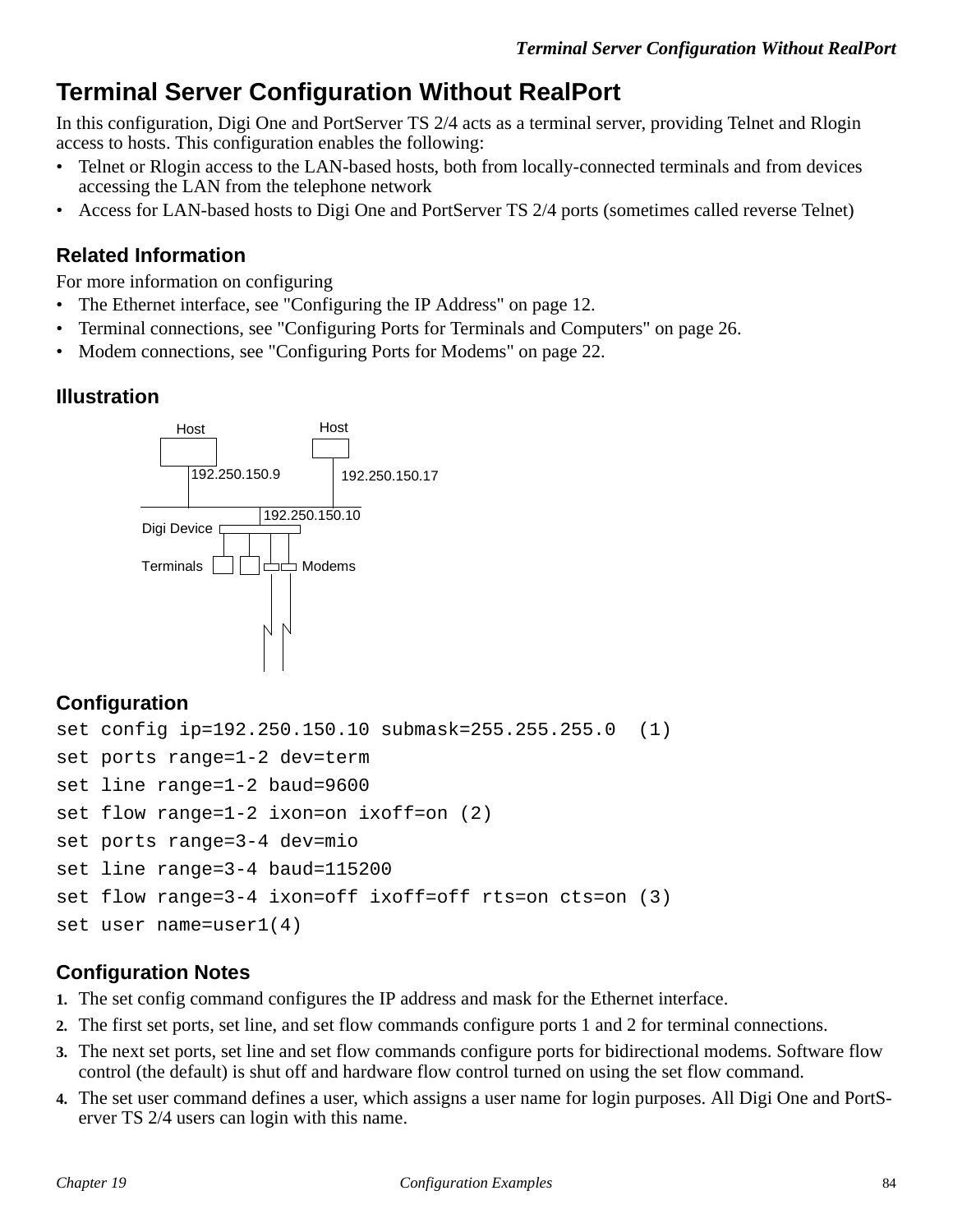### **Terminal Server Configuration Using Autoconnection**

This example shows a Digi One and PortServer TS 2/4 acting as a terminal server implementing autoconnection.

- The terminals are connected to autoconnect ports. Consequently, when a user presses a terminal key, an automatic connection to a host is made.
- The modem ports are not configured for autoconnection, but a port user is, which means that as soon as this particular user supplies a login, an automatic connection to a host is made.

#### **Related Information**

For more information on configuring

- The Ethernet interface, see "Configuring the IP Address" on page 12.
- Terminal connections, see "Configuring Ports for Terminals and Computers" on page 26.
- Modem connections, see "Configuring Ports for Modems" on page 22.

#### **Illustration**



### **Configuration**

```
set config ip=192.250.150.10 submask=255.255.255.0 
set ports range=1-2 dev=term auto=on dest=192.250.150.9 dport=23
set line range=1-2 baud=9600
set flow range=1-2 ixon=on ixoff=on (1)
set ports range=3-4 dev=min
set line range=3-4 baud=115200
set flow range=3-4 ixon=off ixoff=off rts=on cts=on(2)
set user name=user1 autoconnect=on defaultaccess=autoconnect 
 autohost=192.250.150.9 autoport=23 password=off (3)
```
### **Configuration Notes**

- **1.** The first set of set ports, set line and set flow commands configure ports 1 and 2 for terminals, autoconnection, Telnet (dport=23), and software flow control.
- **2.** The second set ports, set line, and set flow commands set up ports 3 and 4 for incoming modem connections and RTS/CTS flow control.
- **3.** The set user command configures the user for automatic connection to the host specified on the autohost field using Telnet (autoport=23).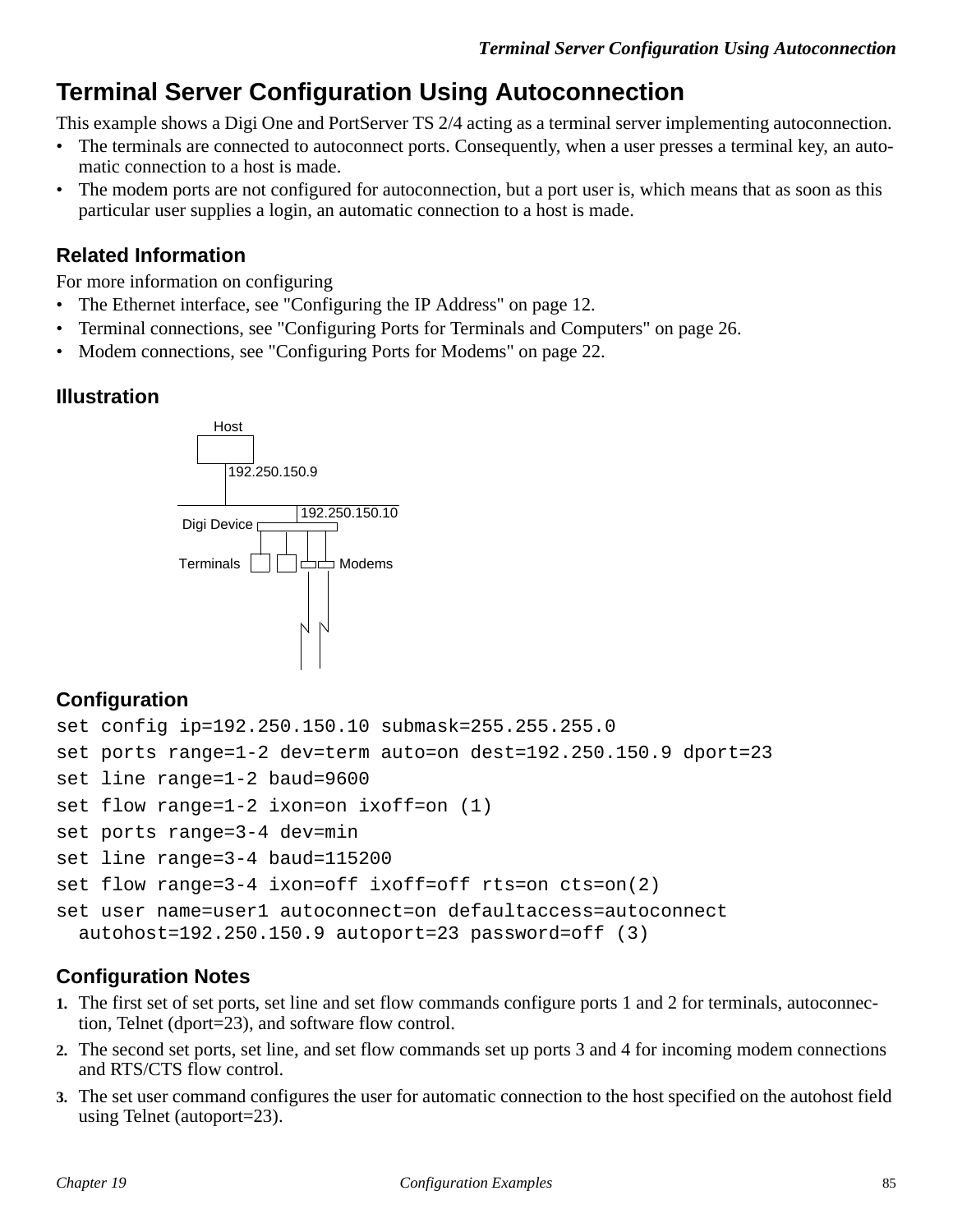### **Terminal Server Configuration Using RealPort**

In this example, the Digi One and PortServer TS 2/4 is simply providing ports for the LAN-based host using RealPort. The configuration is exceedingly simple because port attributes are configured on the host itself.

#### **Related Information**

For more information on configuring:

- The Ethernet interface, see "Configuring the IP Address" on page 12
- RealPort, see "Configuring Ports for RealPort" on page 16

#### **Illustration**



#### **Configuration**

```
set config ip=192.250.150.11 submask=255.255.255.0 (1)
set ports range=2-4 dev=rp(2)
```
#### **Configuration Notes**

- **1.** The set config command configures the internet address and mask for Digi One and PortServer TS 2/4 Ethernet interface.
- **2.** The set ports command configures ports 2, 3, and 4 for Realport. This command specifies dev=rp, which is an appropriate device type for RealPort.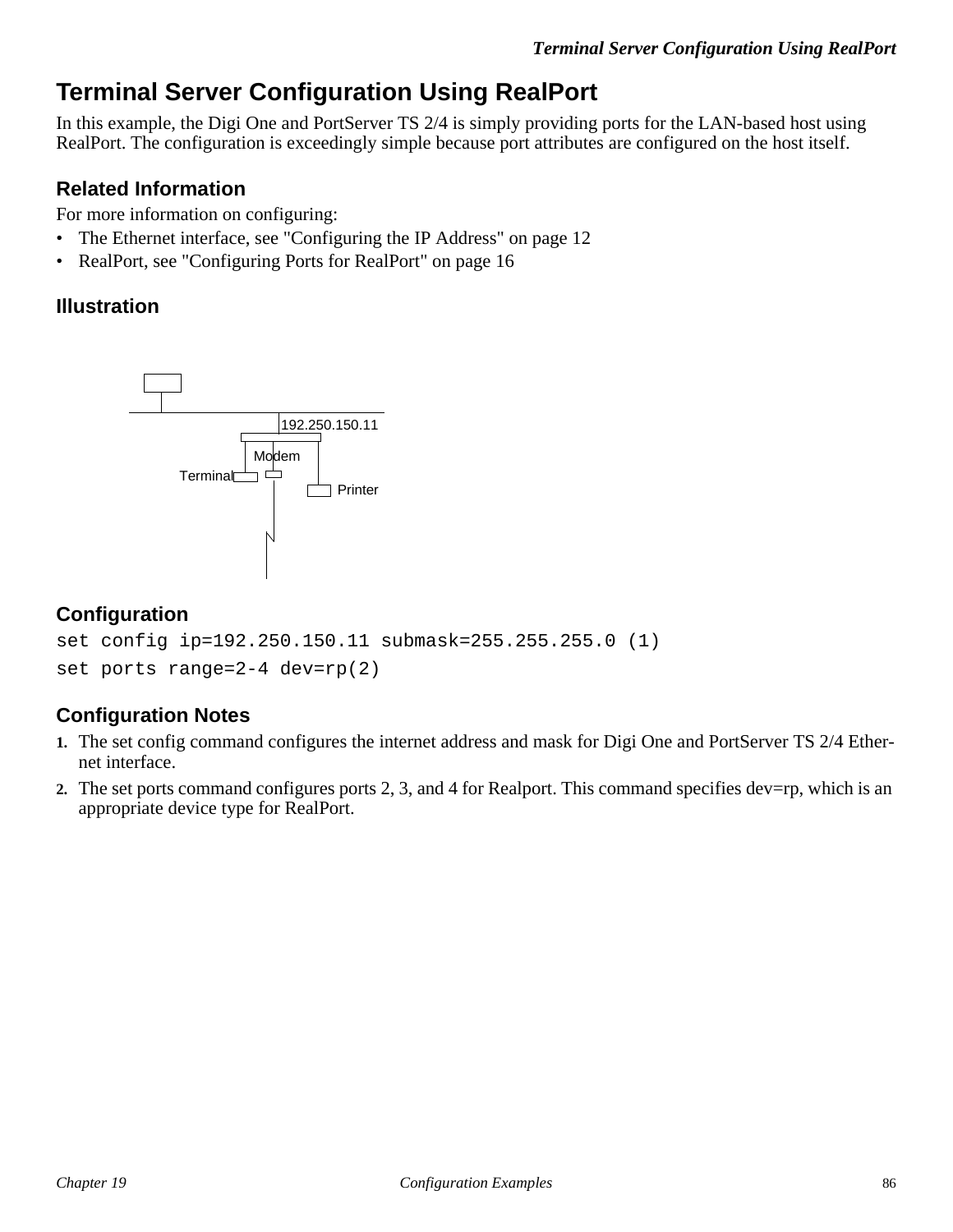*In This Chapter*

# *Chapter 20* **Digi One/PortServer TS 2/4 Troubleshooting**

### **In This Chapter**

This chapter describes how to troubleshoot the Digi One/PortServer TS 2/4. It discusses the following topics: Symptom: Digi One/PortServer TS 2/4 Does Not Boot ................................................................85 Symptom: Cannot Telnet to the Digi One/PortServer TS 2/4 .......................................................85 Symptom: Trouble Accessing a Port .............................................................................................86 Running Digi One/PortServer TS 2/4 Customer Diagnostics .......................................................86 Key to Interpreting Digi One/PortServer TS 2/4 LEDs.................................................................87 Verifying TFTP on a UNIX System ..............................................................................................87 Troubleshooting TFTP Problems...................................................................................................88 Resetting Digi One/PortServer TS 2/4 Configuration to Defaults ................................................89 Verifying the Digi One/PortServer TS 2/4 IP Address..................................................................89 Checking for Duplicate IP Addresses............................................................................................90 Pinging an IP Address....................................................................................................................90 Verifying the Network Cabling .....................................................................................................90 Verifying the RealPort Process......................................................................................................91 Checking and Changing Port Configuration..................................................................................93 Digi Contact Information...............................................................................................................94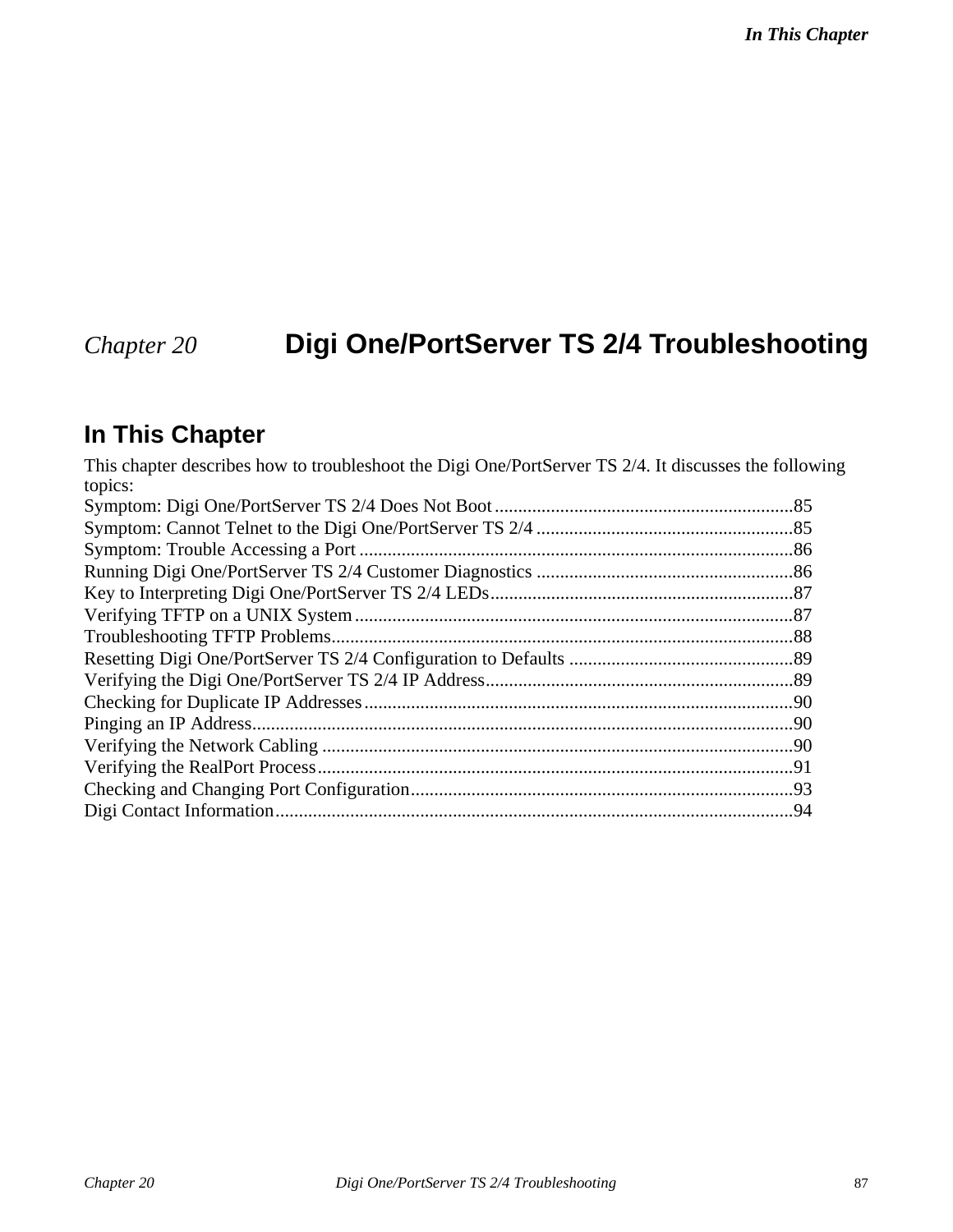# **Symptom: Digi One/PortServer TS 2/4 Does Not Boot**

### **Introduction**

Use the information provided in this discussion when Digi One/PortServer TS 2/4 will not complete the boot cycle.

#### **Procedures**

| Things to Try                                                                                         | <b>See </b>                                                                                                                                        |
|-------------------------------------------------------------------------------------------------------|----------------------------------------------------------------------------------------------------------------------------------------------------|
| Check for hardware problems.                                                                          | • "Running Digi One/PortServer TS 2/4 Customer<br>Diagnostics" on page 89<br>• "Key to Interpreting Digi One/PortServer TS 2/4<br>LEDs" on page 90 |
| Check for TFTP problems if Digi<br>One/PortServer $\overline{TS}$ 2/4 is booting from a<br>TFTP host. | • "Verifying TFTP on a UNIX System" on page 90<br>• "Troubleshooting TFTP Problems" on page 91                                                     |
| Resetting the device to configuration<br>defaults.                                                    | "Resetting Digi One/PortServer TS 2/4 Configuration to<br>Defaults" on page 92                                                                     |
| If you cannot resolve the problem, con-<br>tact Digi.                                                 | "Digi Contact Information" on page 97                                                                                                              |

# **Symptom: Cannot Telnet to the Digi One/PortServer TS 2/4**

#### **Introduction**

Use the information provided in this discussion to troubleshoot network problems.

### **Assumptions**

This discussion assumes that the Digi One/PortServer TS 2/4 itself is working, that is, that it completes the boot cycle.

### **Procedures**

| Things to Try                                                                                                                                                                                 | See                                                                 |
|-----------------------------------------------------------------------------------------------------------------------------------------------------------------------------------------------|---------------------------------------------------------------------|
| Verify the IP address.<br>This procedure ensures that you are using the right IP<br>address to Telnet to the Digi One/PortServer TS 2/4.                                                      | "Verifying the Digi One/PortServer TS<br>2/4 IP Address" on page 92 |
| Check for duplicate IP address.<br>This procedure ensures that two devices are not using<br>the same IP address.                                                                              | "Checking for Duplicate IP Addresses"<br>on page 93                 |
| See if you can ping the IP address. If you can ping the<br>address, but cannot Telnet to it, you probably have a<br>firewall problem. See the Firewall documentation for<br>more information. | "Pinging an IP Address" on page 93                                  |
| Verify the network cabling.                                                                                                                                                                   | "Verifying the Network Cabling" on<br>page 93                       |
| If you cannot resolve the problem, contact Digi.                                                                                                                                              | "Digi Contact Information" on page 97                               |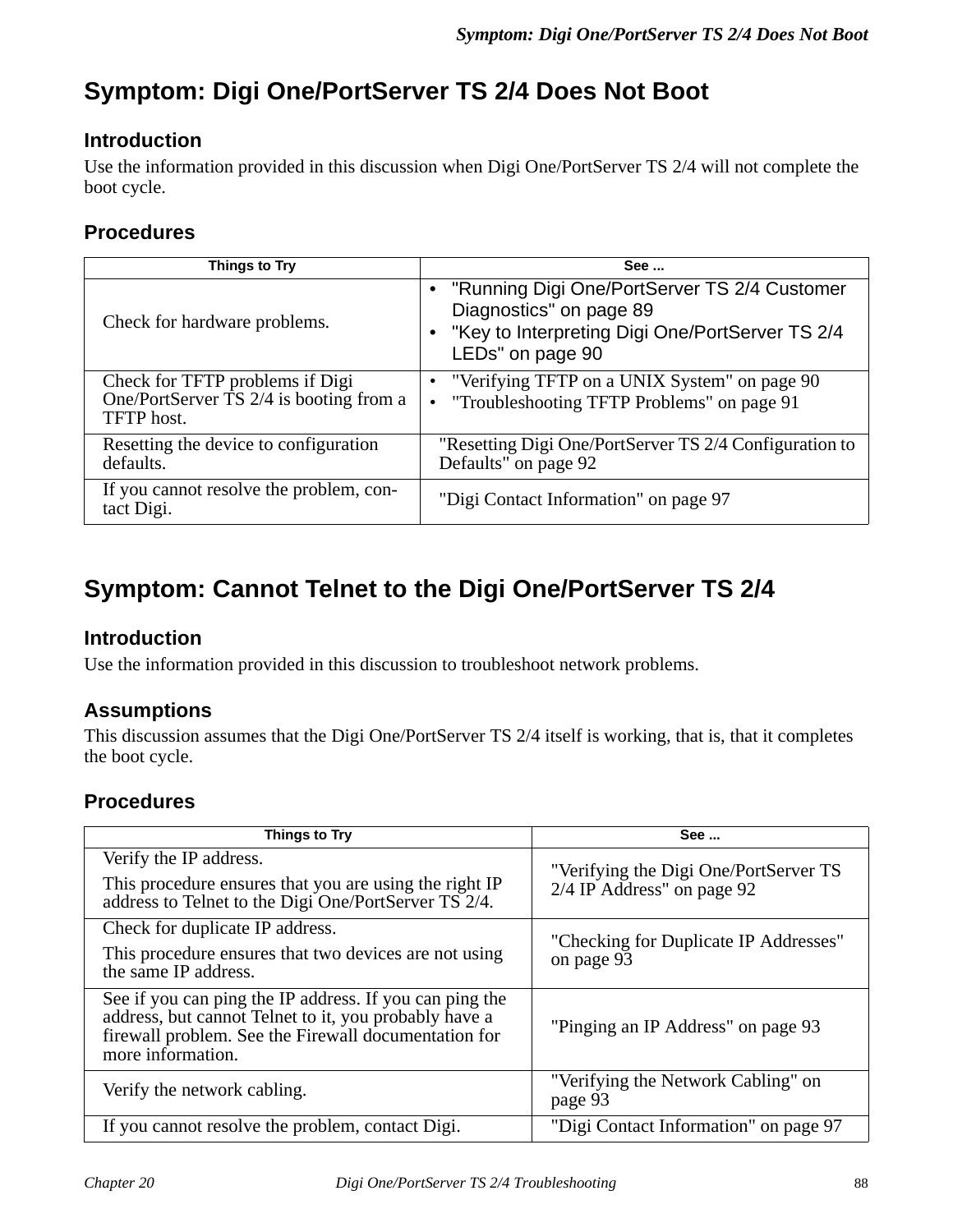### **Symptom: Trouble Accessing a Port**

#### **Introduction**

Use this procedure if you are having trouble accessing a Digi One/PortServer TS 2/4 port. The specific problem might be that you cannot logon from a terminal or the printer or modem is not working properly.

#### **Assumptions**

This discussion assumes the following:

- That the Digi One/PortServer TS 2/4 itself is working, that is, that it completes the boot cycle. If it is not, see "Symptom: Digi One/PortServer TS 2/4 Does Not Boot" on page 88.
- That the network is working. This is a relevant consideration if the ports you are working with are RealPort ports and if all RealPort ports are not working. The discussion in "Symptom: Cannot Telnet to the Digi One/PortServer TS 2/4" on page 88 goes through the steps of validating the network connection.

#### **Procedures**

| Things to Try                                                                                                  | See                                                                                                                                                                        |
|----------------------------------------------------------------------------------------------------------------|----------------------------------------------------------------------------------------------------------------------------------------------------------------------------|
| If this is a RealPort port and all ports are not<br>working, ensure that the RealPort process is run-<br>ning. | "Verifying the RealPort Process" on page 94                                                                                                                                |
| Verify Digi One/PortServer TS 2/4 port settings.                                                               | Check the port configuration in the Digi<br>One/PortServer TS 2/4 Command Reference.<br>Look under the set ports, set line, and set flow<br>commands for more information. |
| Verify the cabling to the peripheral                                                                           | See the Cable Guide for information.                                                                                                                                       |

### **Running Digi One/PortServer TS 2/4 Customer Diagnostics**

Use this topic to run hardware diagnostic procedures to validate the Digi One/PortServer TS 2/4.

- **1.** Connect a terminal to a Digi One/PortServer TS 2/4 port.
- **2.** Configure the terminal to use the following settings:
	- VT-100 emulation
	- 9600 baud
	- 8-bit characters
	- 1 stop bit
	- No parity
- **3.** Reboot the Digi One/PortServer TS 2/4.
- **4.** While the LED is blinking, press the v key while simultaneously depressing and holding the reset button.
- **5.** When the Customer Diagnostics Menu appears, select a test to perform.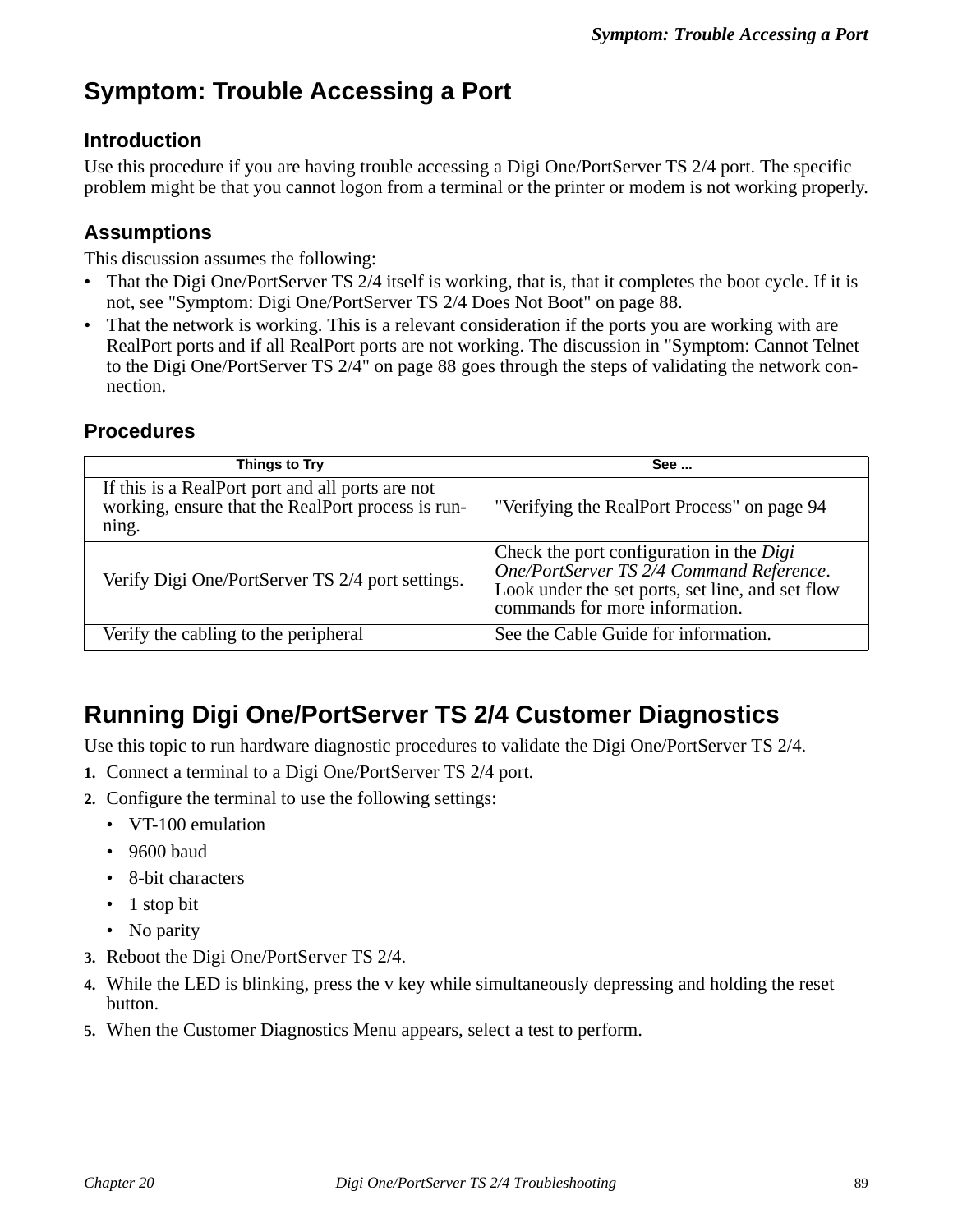### **Key to Interpreting Digi One/PortServer TS 2/4 LEDs**

Here is a key to interpreting Digi One/PortServer TS 2/4 LEDs

#### **Procedure**

| <b>LED</b> Activity | Indication                                                                                                                                                        |
|---------------------|-------------------------------------------------------------------------------------------------------------------------------------------------------------------|
| $1-1-1$ pattern     | Starting the EOS.                                                                                                                                                 |
| $1-3-1$ pattern     | TFTP boot process started                                                                                                                                         |
| $1-5-1$ pattern     | Tells you that configuration has been return to the factory configuration.<br>See "Resetting Digi One/PortServer TS 2/4 Configuration to Defaults" on<br>page 92. |
| Steady blinking     | Device seeking an IP address from DHCP server.                                                                                                                    |
| Solid               | On Digi One RealPort and PortServer TS 2/4 devices, this means the boot<br>completed sucessfully. One Digi One IA devices, it indicates a problem.                |

### **Verifying TFTP on a UNIX System**

Use this procedure to verify that TFTP is working correctly on your UNIX host.

**Note:** This procedure, which uses a TFTP transfer of the Digi Device's boot image between two UNIX hosts, enables you to compare the size of the boot image before and after it is transferred, enabling you to determine if TFTP is working properly.

#### **Procedure**

- **1.** Access a root prompt on the UNIX host.
- **2.** Make sure that you are not in the /tftpboot directory.
- **3.** Enter this command:

```
tftp ipaddress
```
where ipaddress is the IP address of the UNIX host.

A TFTP prompt appears.

- **4.** At the prompt, enter the following command: binary
- **5.** Enter this command at the TFTP prompt:

```
get tftp file name
```
where  $tftp_f$  is the name of the Digi Device's boot image in the /tftpboot directory.

**6.** Enter this command at the TFTP prompt to exit TFTP:

quit

**7.** Compare the size of the original file against the transferred file using this command:

cmp -l tftp\_file\_name /tftpboot/tftp\_file\_name

If the data within the files to see if TFTP is working properly. If they are the same, no message will be generated.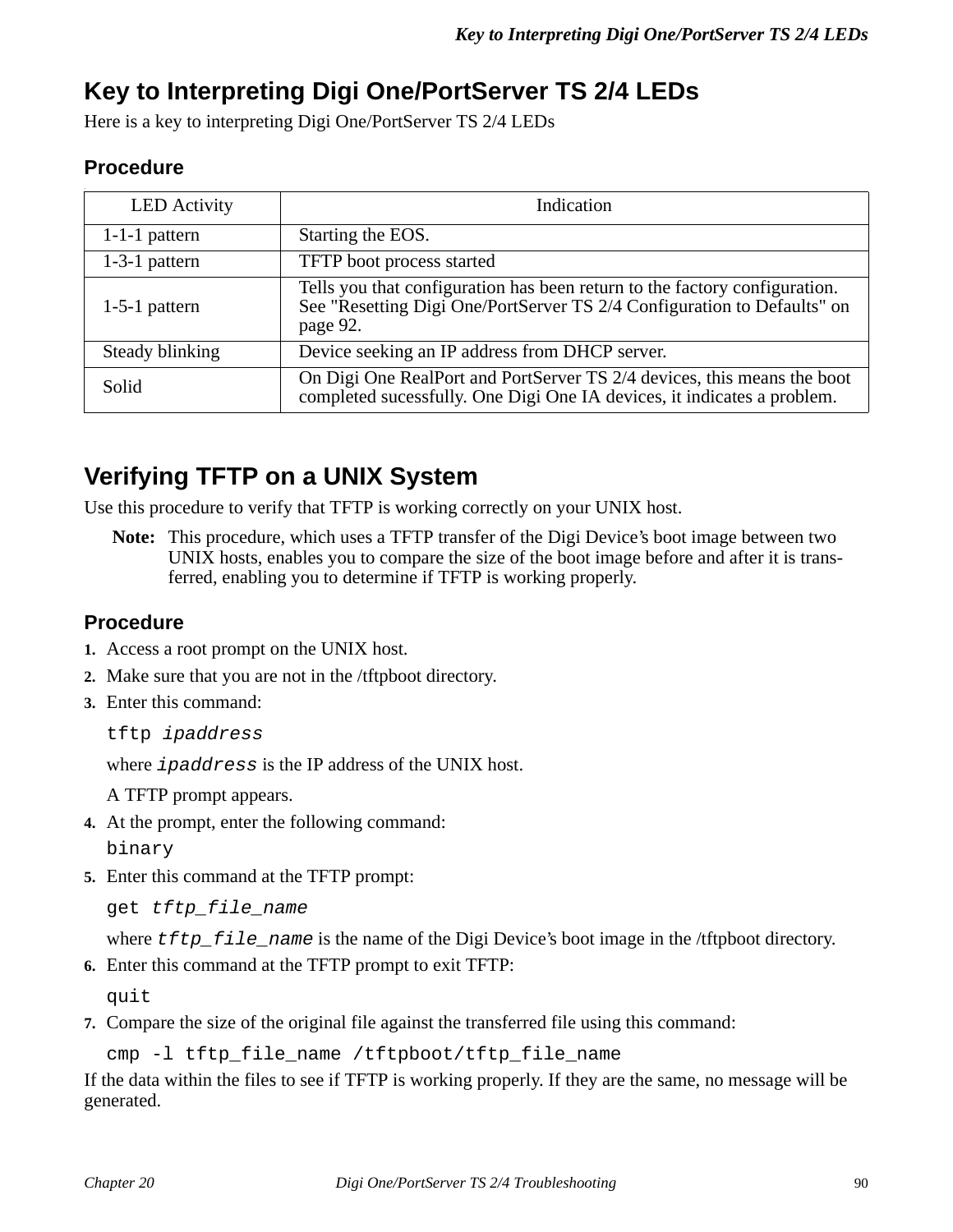### **Troubleshooting TFTP Problems**

Here are some things to check if you encounter TFTP problems.

• Verify that the /tftpboot directory exists and has read, write and execute (777) permissions with this command:

ls -l /tftpboot

If necessary, use this command to create the directory:

mkdir /tftpboot

• If necessary, use this command to change permissions of the directory to read, write and execute:

chmod 777 /tftpboot

• Verify that the file /tftpboot/tftp\_file\_name exists and has read and execute permissions with this command:

```
ls -l /tftpboot/tftp_file_name
```
where  $tftp_f$  ile\_name is the name of the firmware boot image specified by the Digi Device.

If necessary, use this command to change permissions of the file to read and execute:

chmod 666 /tftpboot/tftp\_file\_name

• Verify that the inetd.conf file is properly configured for tftp by displaying the file /etc/inetd.conf.

An entry similar to this should be uncommented:

tftp dgram udp *something*

where *something* will vary with each operating system.

For controlled TFTP access, make sure that the file /etc/tftpaccess.ctl exists and verify that it only allows access to public directories. If this file is not present, tftp will allow full access. A sample file is located in the directory /usr/lpp/tcpip/samples.

• Restart the inetd process with these two commands:

ps -ef | grep inetd

This will report back the inetd process number.

Kill -1 inetd\_PID

Where *inetd\_PID* is the process number for the inetd process reported by the previous command.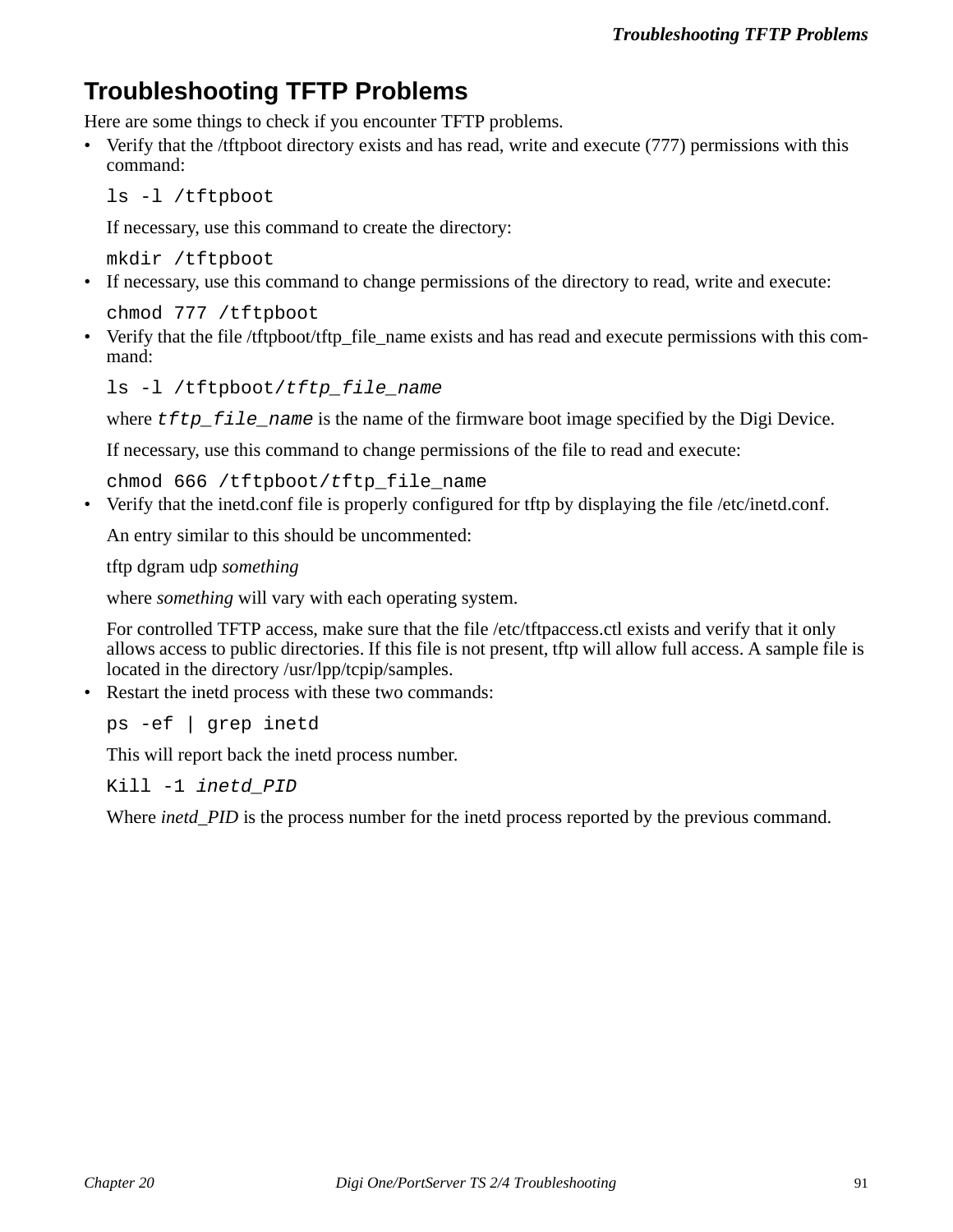### **Resetting Digi One/PortServer TS 2/4 Configuration to Defaults**

Use this topic to reset the Digi One/PortServer TS 2/4 configuration to defaults.

**Note:** This procedure causes the Digi One/PortServer TS 2/4 to lose all configuration changes. If you have a complex configuration, contact Digi before performing for information on saving your configuration. See "Digi Contact Information" on page 97 for information.

#### **Procedure**

- **1.** Use a pen, the point of a paper clip, or some other device to press the recessed button on the front panel.
- **2.** While holding down the button, power on the Digi One/PortServer TS 2/4.
- **3.** When the 1-5-1 LED pattern is displayed, release the button.

The device boots up.

### **Verifying the Digi One/PortServer TS 2/4 IP Address**

Use this procedure to check the IP address on the Digi One/PortServer TS 2/4.

- **1.** Connect a terminal to a Digi One/PortServer TS 2/4 port.
- **2.** If the port is still using the default configuration, configure the terminal to use the following settings (Otherwise, configure the terminal to match the port configuration):
	- VT-100 emulation
	- 9600 baud
	- 8-bit characters
	- 1 stop bit
	- No parity
- **3.** Press Enter to get a logon prompt from the Digi One/PortServer TS 2/4.
- **4.** Log on to the Digi One/PortServer TS 2/4.
- **5.** Use the set config command to verify the Digi One/PortServer TS 2/4 IP address.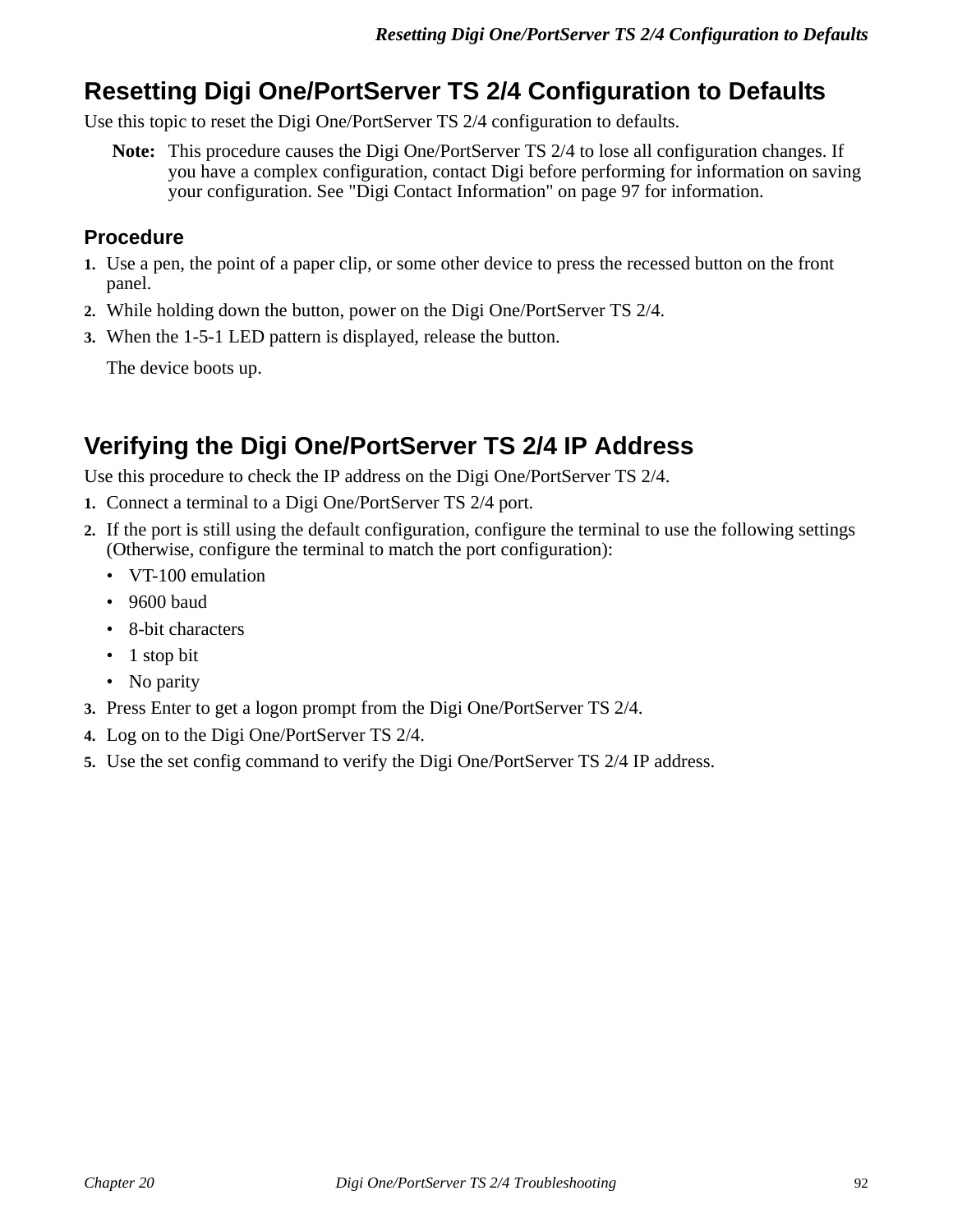### **Checking for Duplicate IP Addresses**

Use this procedure to ensure that the Digi One/PortServer TS 2/4 and another device are not using the same IP address.

**1.** From another system on the network, use the ping command to determine if the IP address is in use. The following is the command syntax:

ping ip-address

- **2.** Do one of the following:
	- If there is no response to the ping, exit this procedure and return to the symptoms section of this section. Two devices using the same IP address is probably not a problem.
	- If there is a response, continue with this procedure.
- **3.** Turn the Digi One/PortServer TS 2/4 off and then ping again.
- **4.** Do one of the following:
	- If there is a response to the ping, there is another device using that IP address, so assign one of the devices a new IP address.
	- If there is no response, turn the Digi One/PortServer TS 2/4 back on. Another device is not using the IP address assigned Digi One/PortServer TS 2/4.

### **Pinging an IP Address**

Use this procedure to deterrmine if a system can be reached from across a network.

Attempt to ping the Digi One/PortServer TS 2/4 from another system on the network. Here is the format of the command:

ping ip-address

### **Verifying the Network Cabling**

Use this procedure to troubleshoot network cabling problems.

- **1.** Check the Ethernet cable. Verify the following:
	- The Ethernet cable is connected securely at both ends.
	- The Ethernet cable is pinned correctly.
	- The quality of the cable is sufficient for the cable length and the cable environment. Consult an Ethernet cable manufacturer for a recommended cable for your configuration.
- **2.** Verify your Ethernet hub. See your Ethernet hub manual.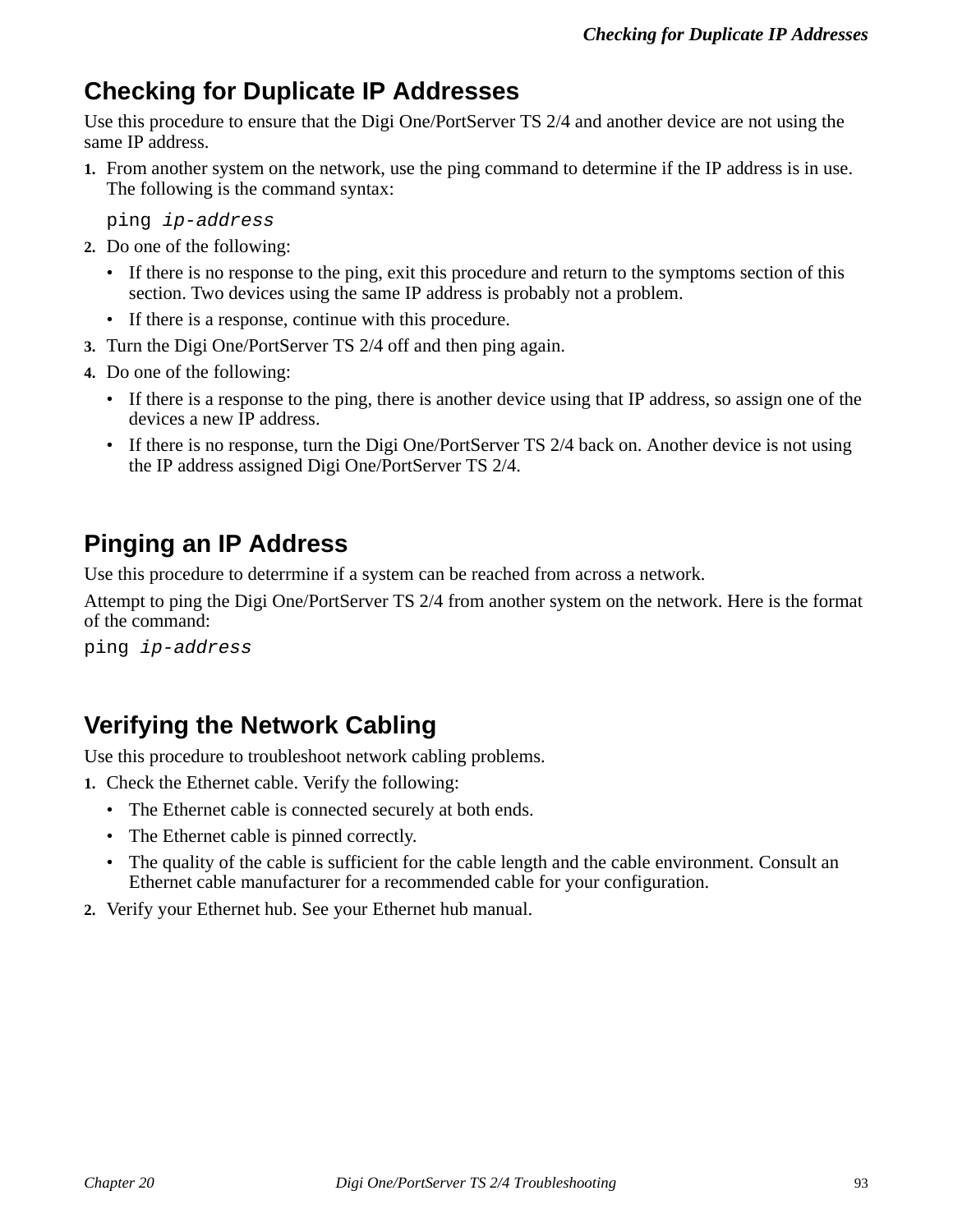### **Verifying the RealPort Process**

Use one of these procedures to verify the RealPort process:

### **AIX: Verifying the RealPort Process**

Use this topic to verify that the RealPort daemon (process) is running on the AIX system.

**1.** Type the following:

lsdev -Cc nts

**2.** If the sa devices are not in an available state, type the following from the AIX prompt:

```
mkdev -1 sa#
cfgmgr
```
where # is the number of the Digi Device.

### **HP-UX: Verifying the RealPort Process**

**1.** Verify that RealPort is running on the HP-UX operating system by entering:

ps ef| grep drp

If you see an entry for each Digi Device similar to the following, the RealPort process is running.

```
root 2254 1 0 Dec 13 ? 0:03/sbin/drpd 1 199.86.0.1 root 2049 1 0 Dec 
13 ? 0:01/sbin/drpd 1 199.86.5.1
```
**2.** If the daemon is not running, enter this command at a root prompt:

/usr/sbin/drpadmin

**3.** Answer the prompts as appropriate.

### **Linux: Verifying the RealPort Process**

The RealPort daemon (process) controls communication between the RealPort driver module and your Digi Devices across the network. One daemon must remain in the background for each Digi Device, maintaining the communication link. You should not need to start the daemon by hand. The dgrp cfg node program does this automatically.

However, to determine whether any RealPort daemons are currently running on your system, as well as to determine which Digi Device each daemon is communicating with, you can execute the following command:

ps ax | grep drpd

For more information about the RealPort daemon, see the drpd man page that is installed with the driver package.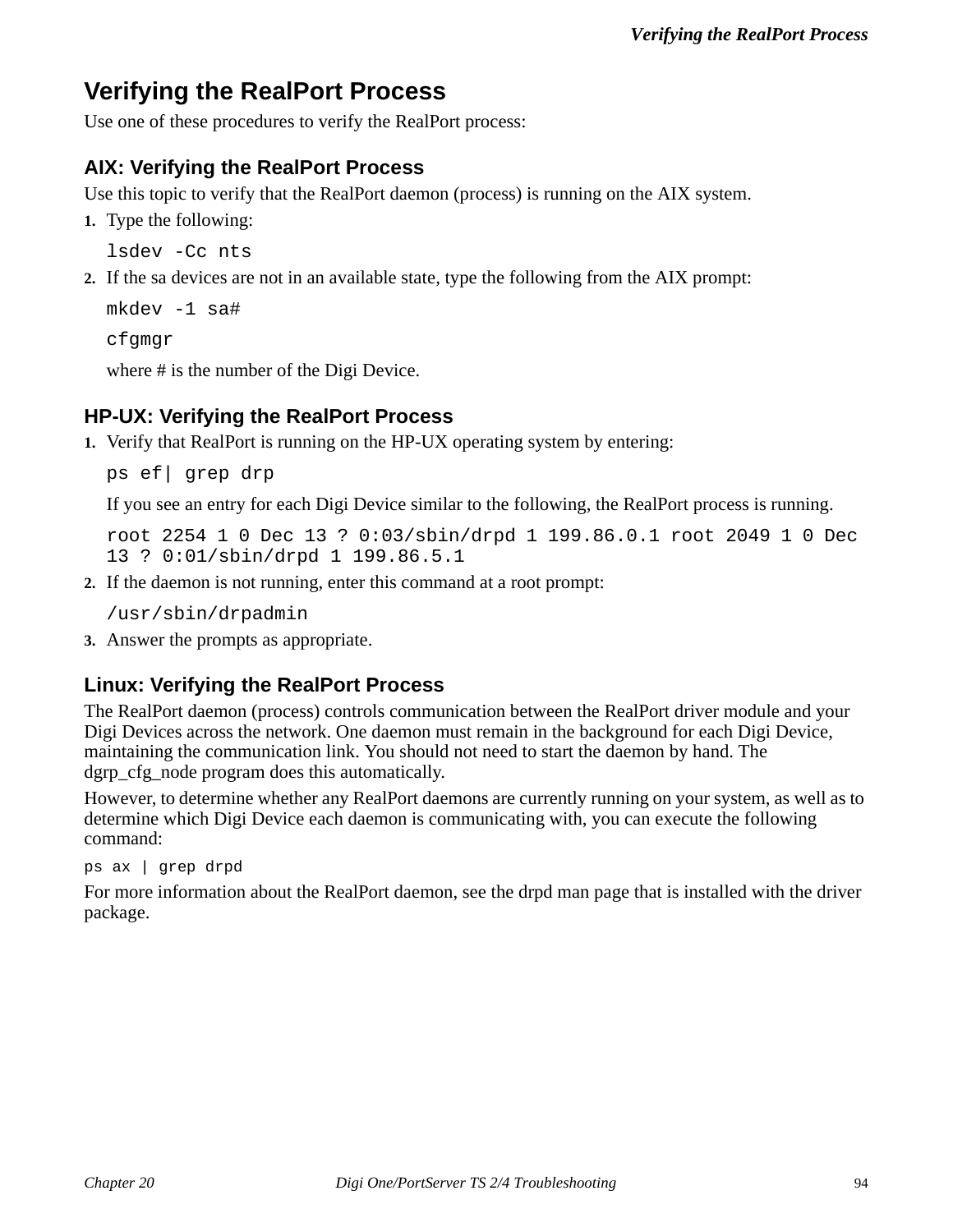#### **SCO: Verifying the RealPort Daemon**

Use this topic to verify that the RealPort daemon is running on a SCO Unix or SCO OpenServer operating system.

**1.** At the root prompt, enter the following command:

ps ef| grep ncxd

If the RealPort Daemon is running, you should see an entry for each Digi Device similar to the following?

root 2254 1 0 Dec 13 ? 0:03/etc/nexd -d /dev/cts0 -n root 2049 1 0 Dec 13 ? 0:01/etc/nexd -d /dev/cts0 -n

**2.** If you do not see this information, restart the daemon by doing the following: **a.** Modify the /etc/rc2.d/S86ncxa file with the appropriate IP addresses.

**b.** Reboot the server.

#### **Solaris: Verifying the RealPort Process**

Use this topic for information on verifying that the RealPort process is running on a Solaris system.

**1.** Type the following command:

ps -ef|grep ncxd

- **2.** If the information that appears is not correct, do the following:
	- **a.** Modify the /etc/rc2.d/S26realport file with the appropriate IP addresses.
	- **b.** Reboot the UNIX server.

#### **Windows NT: Verifying the RealPort Service**

Use this procedure to verify the RealPort service on Microsoft Windows NT.

- **1.** From the Start menu, choose Settings > Control Panel > Devices > Digi RealPort.
- **2.** If the RealPort service has not been started, choose Start.

#### **Windows 2000: Verifying the RealPort Service**

Use this procedure to verify the RealPort service (process) on Microsoft Windows 2000.

- **1.** Right-click on My Computer, choose Properties > Hardware tab > Device Manager.
- **2.** Expand the Multi-port Serial Adapters list if necessary and select Digi PortServer.
- **3.** If the RealPort Service (process) is not enabled, right-click and choose Enable.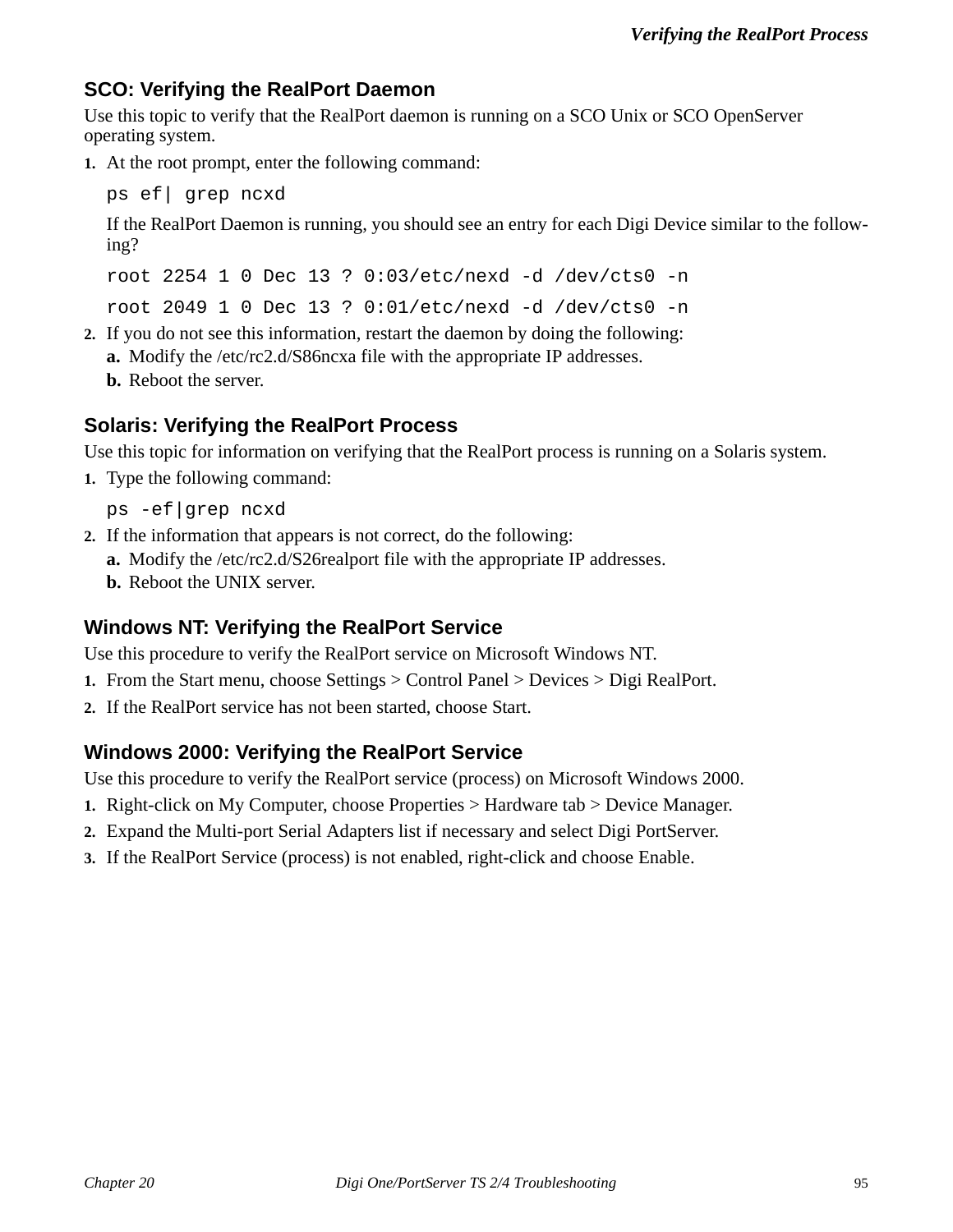### **Checking and Changing Port Configuration**

Use this topic to ensure that Digi One/PortServer TS 2/4 serial port configuration is correct. You can display and change port configuration from either the command line or the web interface. This topic addresses the command line only. For information regarding the web interface, access the port from the web interface and then use the online help.

#### **RealPort**

- Specify set ports dev=rp to define a device type.
- Configure serial line attributes on the RealPort host.
- Configure flow control on the RealPort host.

#### **Printer**

- For most printers, specify set ports dev=prn.
- Use the set line command to configure serial line attributes that are consistent with peripheral requirements.
- Use the set flow command to configure flow control attributes that are consistent with peripheral requirements.

#### **Incoming Modem**

- For most incoming modem connections, specify set ports dev=min
- Use the set line command to configure serial line attributes that are consistent with peripheral requirements.
- Use the set flow command to configure flow control attributes that are consistent with peripheral requirements.

### **Outgoing Modem**

- For most outgoing modem connections, specify set ports dev=mout.
- Use the set line command to configure serial line attributes that are consistent with peripheral requirements.
- Use the set flow command to configure flow control attributes that are consistent with peripheral requirements.

### **Two-way Modem**

- For both incoming and outgoing modem connections, specify set ports dev=mio.
- Use the set line command to configure serial line attributes that are consistent with peripheral requirements.
- Use the set flow command to configure flow control attributes that are consistent with peripheral requirements.

### **Terminal**

- For most terminal connections, specify set ports dev=term. Also, if you have configured the port for autoconnection, ensure that the destination IP address and TCP port (dport) are correct.
- Use the set line command to configure serial line attributes that are consistent with peripheral requirements.
- Use the set flow command to configure flow control attributes that are consistent with peripheral requirements.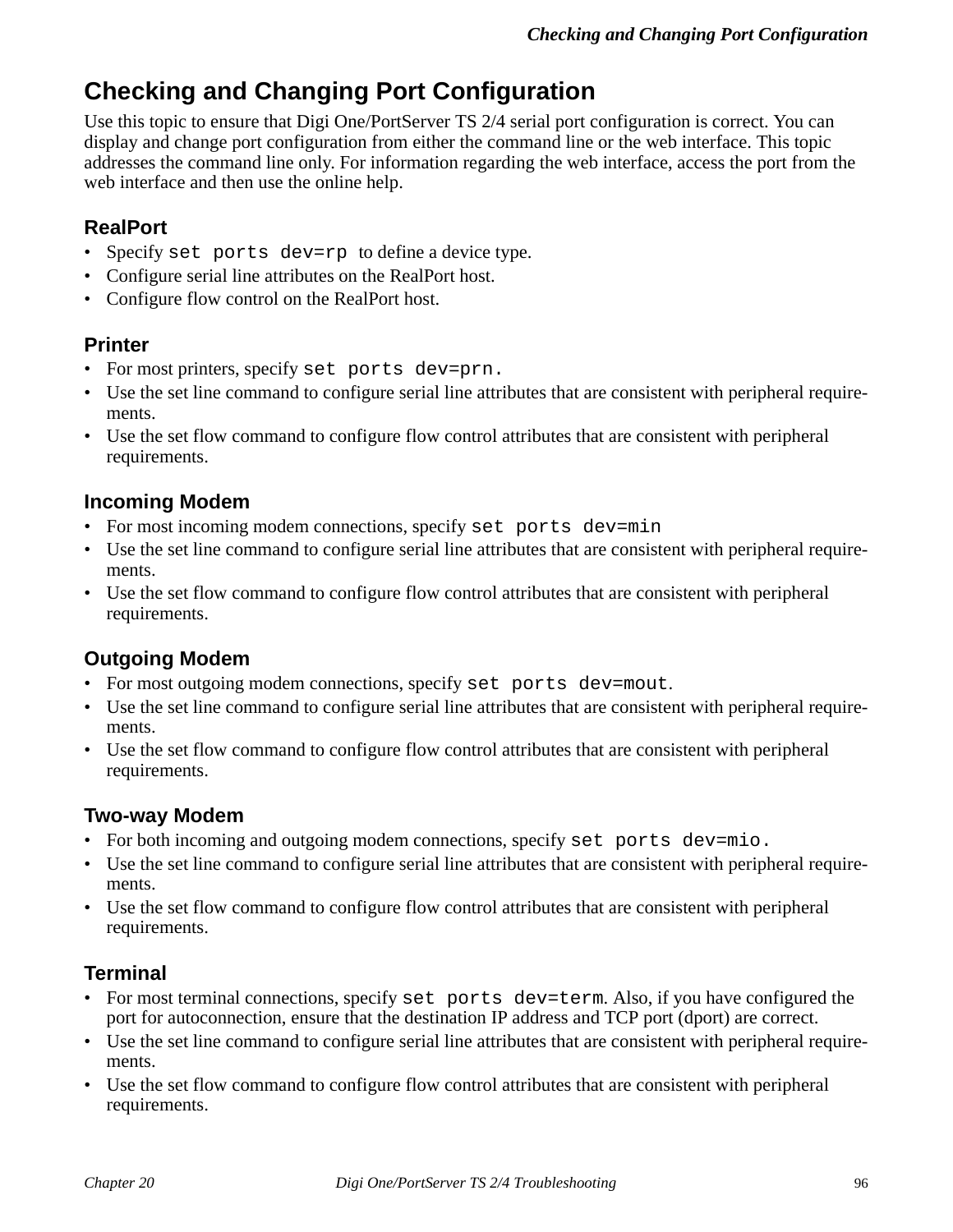# **Digi Contact Information**

Digi International 11001 Bren Road East Minnetonka, MN 55343 U.S.A.

| <b>Customer Service and Support</b> |                         |  |
|-------------------------------------|-------------------------|--|
| World Wide Web:                     | http://support.digi.com |  |
| email                               | support@digi.com        |  |
| Telephone (U.S.)                    | 1-800-344-4273          |  |
| Telephone (other locations)         | $(+011)$ 952-912-3444   |  |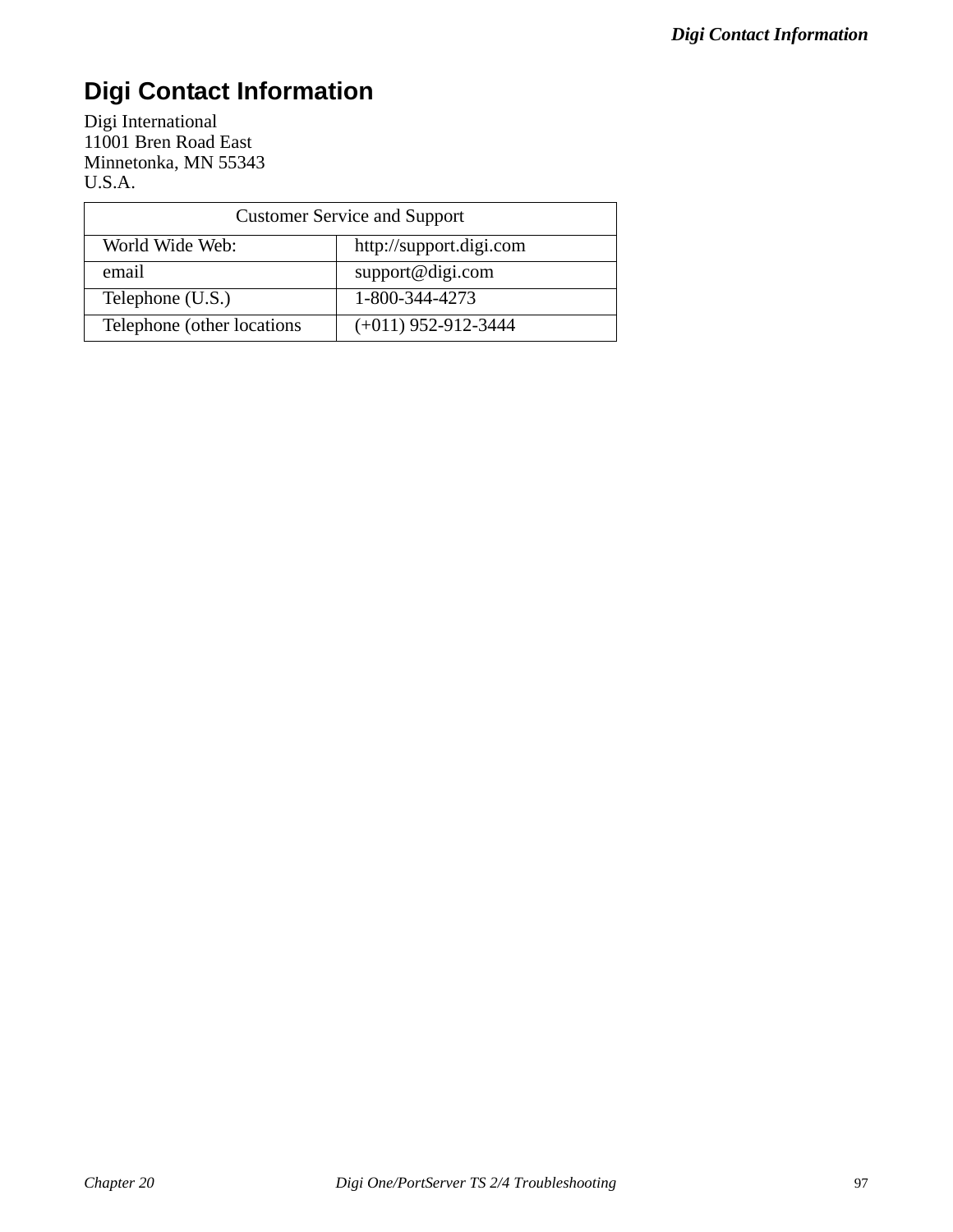# *Chapter 21* **Specifications**

#### *In This Chapter*

| This chapter describes the environmental specifications for the Digi One/PortServer TS 2/4. |  |
|---------------------------------------------------------------------------------------------|--|
|                                                                                             |  |
|                                                                                             |  |
|                                                                                             |  |
|                                                                                             |  |

### **Specifications**

**WARNING:** To prevent electric shock, do not remove the cover of this module while unit is powered up. There are no userserviceable parts inside. Refer servicing to qualified personnel.

**CAUTION:** This unit has two power inputs. For total isolation from electrical shock and energy hazard, disconnect both power inputs. The device is intended to be mounted in an indoor only type system.

| <b>Power Requirements for Standard Models</b> |                                                         |  |
|-----------------------------------------------|---------------------------------------------------------|--|
| 2-contact barrel<br>connector                 | +9 to +30 VDC 525 mA (max)<br>external power supply     |  |
| RJ-45 Powered<br><b>Ethernet</b>              | $+30$ to $+60$ VDC 100 mA (max)                         |  |
| <b>Environmental</b>                          |                                                         |  |
| Ambient<br>temperature                        | 0 to 55 degrees Celsius<br>32 to 131 degrees Fahrenheit |  |
| Relative humidity                             | 5% to 90% non-condensing                                |  |
| Altitude                                      | 0 to 12,000 feet<br>0 to 3,658 meters                   |  |
| <b>Mechanical</b>                             |                                                         |  |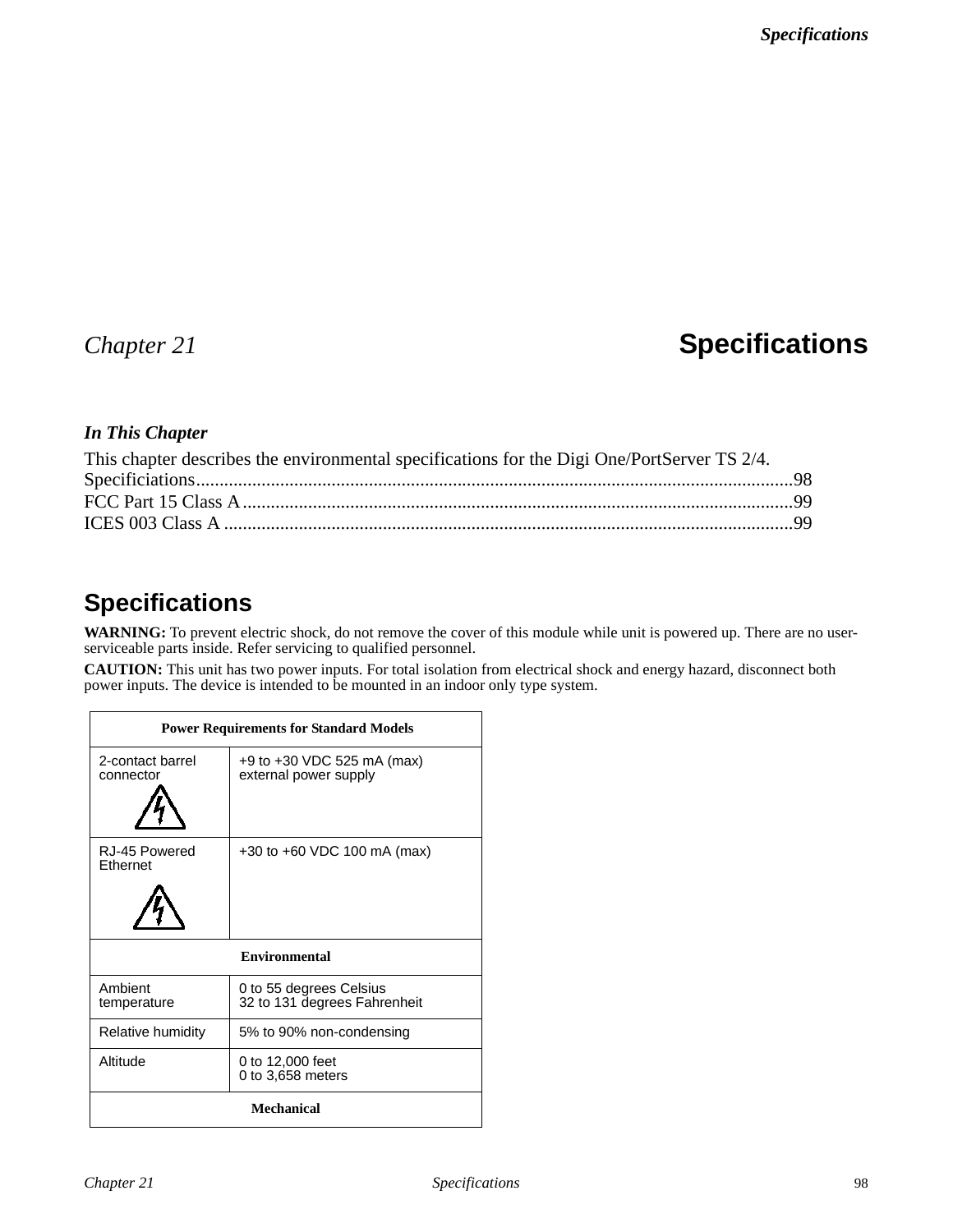| Length | 13.33 centimeters<br>5.25 inches |
|--------|----------------------------------|
| Width  | 8.25 centimeters<br>3.25 inches  |
| Height | 1.90 centimeters<br>.75 inches   |
| Weight | .227 Kilos<br>8 ounces           |

| <b>Power Requirements for Extended Temperature Models</b> |                                                            |  |
|-----------------------------------------------------------|------------------------------------------------------------|--|
| 2-contact barrel<br>connector                             | $+9$ to $+30$ VDC 525 mA (max)<br>external power supply    |  |
| <b>Environmental</b>                                      |                                                            |  |
| Ambient<br>temperature                                    | -35 to 70 degrees Celsius<br>-31 to 158 degrees Fahrenheit |  |
| Relative humidity                                         | 5% to 90% non-condensing                                   |  |
| Altitude                                                  | 0 to 12,000 feet<br>0 to 3,658 meters                      |  |
| <b>Mechanical</b>                                         |                                                            |  |
| Length                                                    | 13.33 centimeters<br>5.25 inches                           |  |
| Width                                                     | 8.25 centimeters<br>3.25 inches                            |  |
| Height                                                    | 1.90 centimeters<br>.75 inches                             |  |
| Weight                                                    | .227 Kilos<br>8 ounces                                     |  |

# **FCC Part 15 Class A**

#### **Radio Frequency Interference (RFI) (FCC 15.105)**

This equipment has been tested and found to comply with the limits for Class A digital devices pursuant to Part 15 of the FCC Rules. These limits are designed to provide reasonable protection against harmful interference in a residential environment. This equipment generates, uses, and can radiate radio frequency energy, and if not installed and used in accordance with the instruction manual, may cause harmful interference to radio communications. However, there is no guarantee that interference will not occur in a particular installation. If this equipment does cause harmful interference to radio or television reception, which can be determined by turning the equipment off and on, the user is encouraged to try and correct the interference by one or more of the following measures:

- Reorient or relocate the receiving antenna.
- Increase the separation between the equipment and the receiver.
- Connect the equipment into an outlet on a circuit different from that to which the receiver is connected.
- Consult the dealer or an experienced radio/TV technician for help.